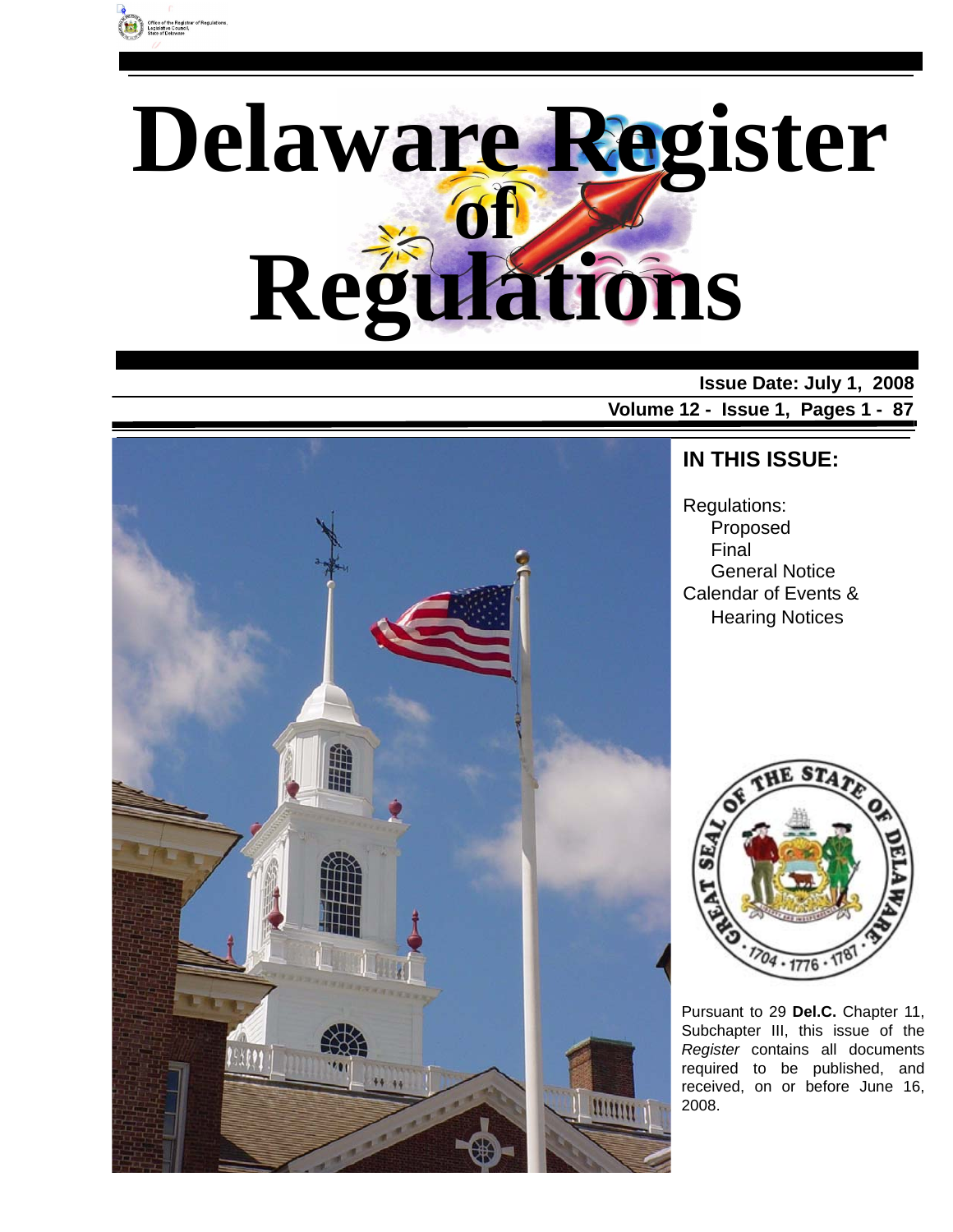### **INFORMATION ABOUT THE DELAWARE REGISTER OF REGULATIONS**

#### **DELAWARE REGISTER OF REGULATIONS**

The *Delaware Register of Regulations* is an official State publication established by authority of 69 *Del. Laws*, c. 107 and is published on the first of each month throughout the year.

The *Delaware Register* will publish any regulations that are proposed to be adopted, amended or repealed and any emergency regulations promulgated.

The *Register* will also publish some or all of the following information:

- Governor's Executive Orders
- Governor's Appointments
- Agency Hearing and Meeting Notices
- Other documents considered to be in the public interest.

#### **CITATION TO THE DELAWARE REGISTER**

The *Delaware Register of Regulations* is cited by volume, issue, page number and date. An example would be:

#### 9 **DE Reg.** 1036-1040 (01/01/06)

Refers to Volume 9, pages 1036-1040 of the *Delaware Register* issued on January 1, 2006.

#### **SUBSCRIPTION INFORMATION**

The cost of a yearly subscription (12 issues) for the *Delaware Register of Regulations* is \$135.00. Single copies are available at a cost of \$12.00 per issue, including postage. For more information contact the Division of Research at 302-744-4114 or 1-800-282-8545 in Delaware.

#### **CITIZEN PARTICIPATION IN THE REGULATORY PROCESS**

Delaware citizens and other interested parties may participate in the process by which administrative regulations are adopted, amended or repealed, and may initiate the process by which the validity and applicability of regulations is determined.

Under 29 **Del.C.** §10115 whenever an agency proposes to formulate, adopt, amend or repeal a regulation, it shall file notice and full text of such proposals, together with copies of the existing regulation being adopted, amended or repealed, with the Registrar for publication in the *Register of Regulations* pursuant to §1134 of this title. The notice shall describe the nature of the proceedings including a brief synopsis of the subject, substance, issues, possible terms of the agency action, a reference to the legal authority of the agency to act, and reference to any other regulations that may be impacted or affected by the proposal, and shall state the manner in which persons may present their views; if in writing, of the place to which and the final date by which such views may be submitted; or if at a public hearing, the date, time and place of the hearing. If a public hearing is to be held, such public hearing shall not be scheduled less than 20 days following publication of notice of the proposal in the *Register of Regulations*. If a public hearing will be held on the proposal, notice of the time, date, place and a summary of the nature of the proposal shall also be published in at least 2 Delaware newspapers of general circulation. The notice shall also be mailed to all persons who have made timely written requests of the agency for advance notice of its regulation-making proceedings.

**DELAWARE REGISTER OF REGULATIONS, VOL. 12, ISSUE 1, TUESDAY, JULY 1, 2008**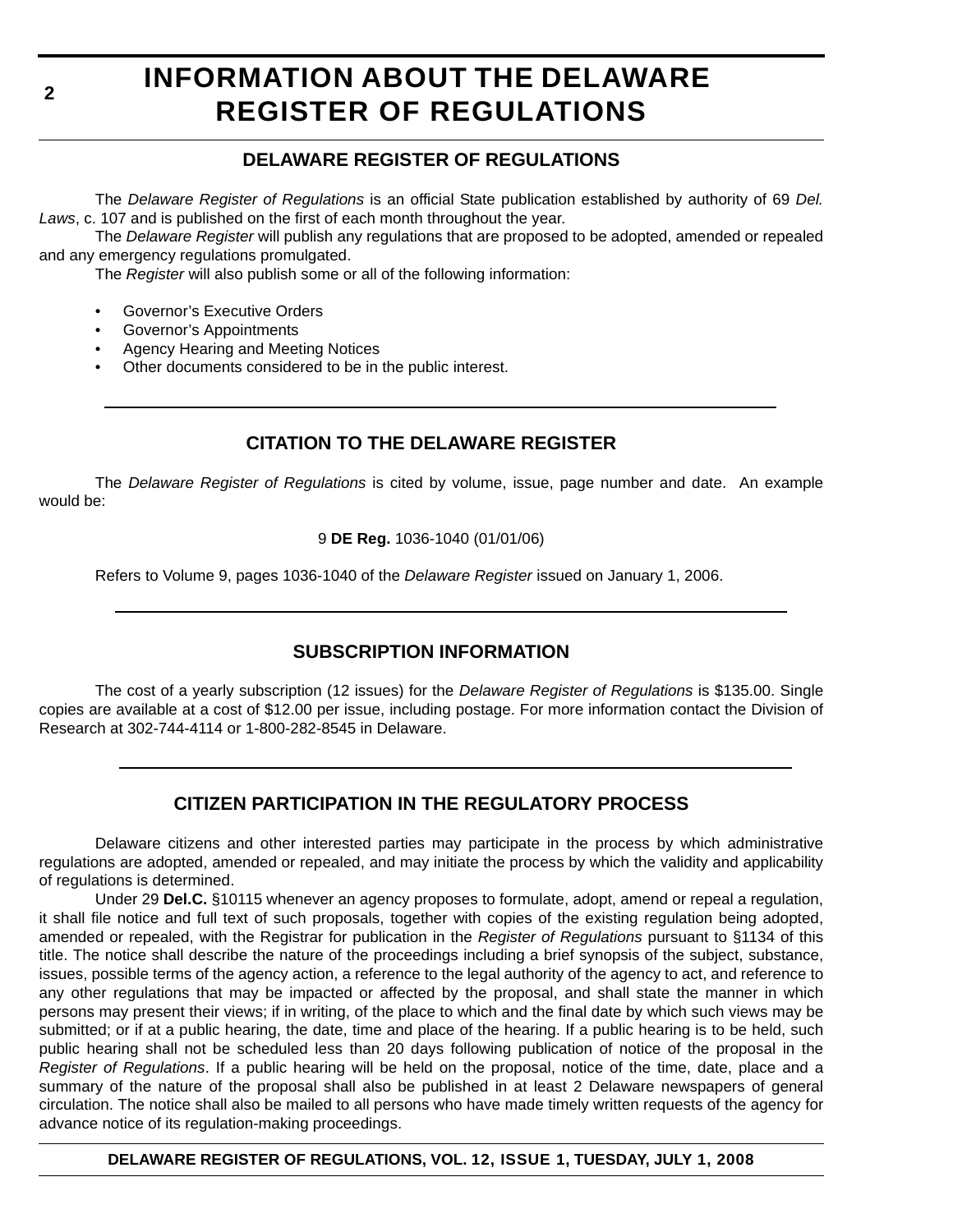### **INFORMATION ABOUT THE DELAWARE REGISTER OF REGULATIONS**

The opportunity for public comment shall be held open for a minimum of 30 days after the proposal is published in the *Register of Regulations*. At the conclusion of all hearings and after receipt, within the time allowed, of all written materials, upon all the testimonial and written evidence and information submitted, together with summaries of the evidence and information by subordinates, the agency shall determine whether a regulation should be adopted, amended or repealed and shall issue its conclusion in an order which shall include: (1) A brief summary of the evidence and information submitted; (2) A brief summary of its findings of fact with respect to the evidence and information, except where a rule of procedure is being adopted or amended; (3) A decision to adopt, amend or repeal a regulation or to take no action and the decision shall be supported by its findings on the evidence and information received; (4) The exact text and citation of such regulation adopted, amended or repealed; (5) The effective date of the order; (6) Any other findings or conclusions required by the law under which the agency has authority to act; and (7) The signature of at least a quorum of the agency members.

The effective date of an order which adopts, amends or repeals a regulation shall be not less than 10 days from the date the order adopting, amending or repealing a regulation has been published in its final form in the *Register of Regulations*, unless such adoption, amendment or repeal qualifies as an emergency under §10119.

Any person aggrieved by and claiming the unlawfulness of any regulation may bring an action in the Court for declaratory relief.

No action of an agency with respect to the making or consideration of a proposed adoption, amendment or repeal of a regulation shall be subject to review until final agency action on the proposal has been taken.

When any regulation is the subject of an enforcement action in the Court, the lawfulness of such regulation may be reviewed by the Court as a defense in the action.

Except as provided in the preceding section, no judicial review of a regulation is available unless a complaint therefor is filed in the Court within 30 days of the day the agency order with respect to the regulation was published in the *Register of Regulations*.

#### **CLOSING DATES AND ISSUE DATES FOR THE DELAWARE REGISTER OF REGULATIONS**

| <b>ISSUE DATE</b> | <b>CLOSING DATE</b> | <b>CLOSING TIME</b> |
|-------------------|---------------------|---------------------|
| August 1          | July 15             | 4:30 p.m.           |
| September 1       | August 15           | 4:30 p.m.           |
| October 1         | September 15        | 4:30 p.m.           |
| November 1        | October 15          | 4:30 p.m.           |
| December 1        | November 17         | 4:30 p.m.           |

#### **DIVISION OF RESEARCH STAFF**

**Deborah A. Porter**, Interim Supervisor; **Rochelle Yerkes**, Administrative Specialist II; **Kathleen Morris,**  Administrative Specialist I; **Georgia Roman**, Unit Operations Support Specialist; **Alice W. Stark**, Senior Legislative Attorney; **Debbie Puzzo,** Research Analyst; **Judi Abbott,** Administrative Specialist I; **Jeffrey W. Hague**, Registrar of Regulations; **Steve Engebretsen**, Assistant Registrar; **Victoria Schultes,** Administrative Specialist II; **Ruth Ann Melson**, Legislative Librarian; **Deborah J. Messina,** Print Shop Supervisor; **Don Sellers,** Printer; **Bob Lupo**, Printer.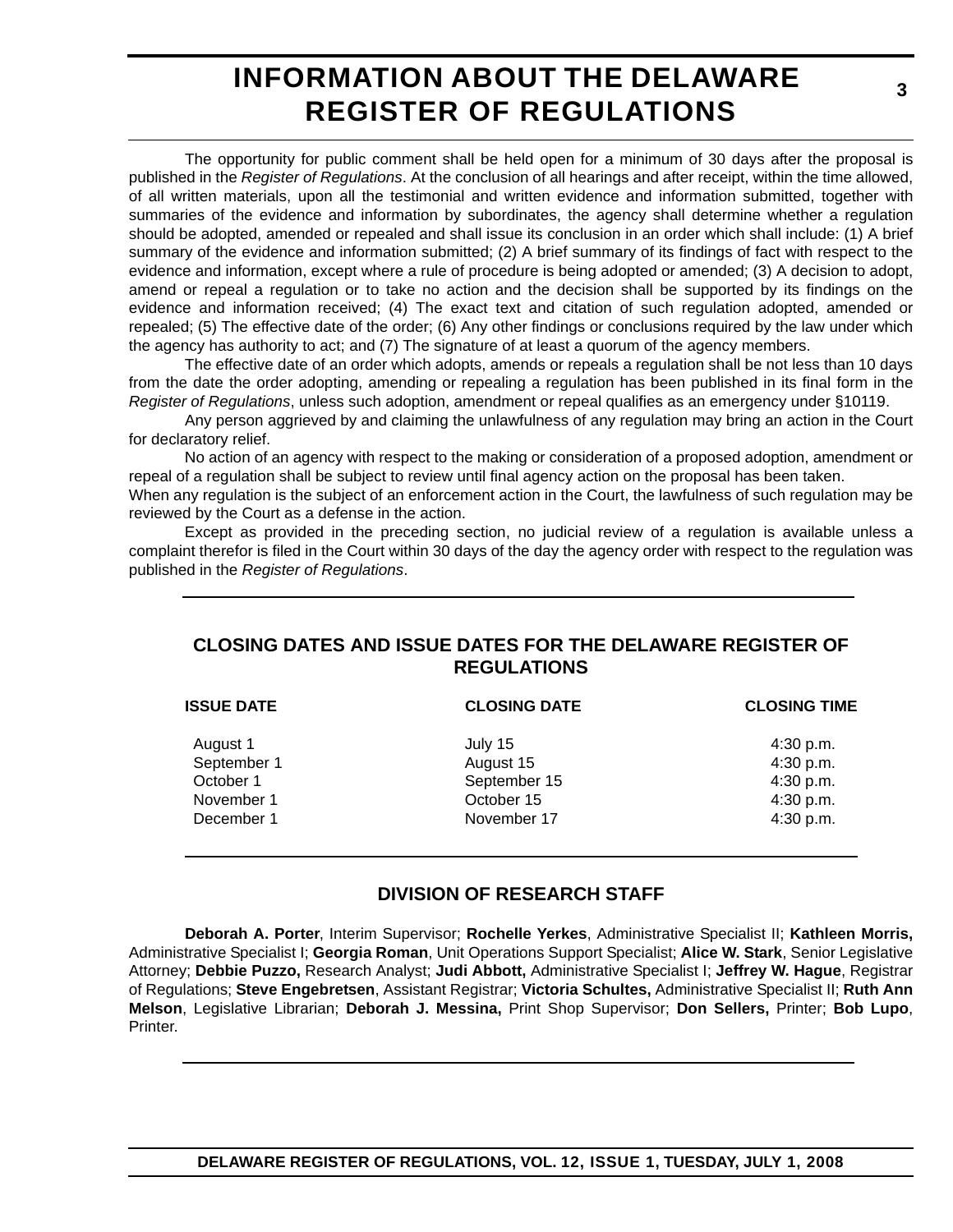### **TABLE OF CONTENTS**

#### **PROPOSED**

<span id="page-3-0"></span>

| <b>DELAWARE STATE FIRE PREVENTION COMMISSION</b>                                                 |                |
|--------------------------------------------------------------------------------------------------|----------------|
| Delaware State Fire Prevention Regulations, Part IX, Fire Service Standards                      | 6              |
| <b>DEPARTMENT OF EDUCATION</b>                                                                   |                |
| <b>Office of the Secretary</b>                                                                   |                |
|                                                                                                  | $\overline{9}$ |
|                                                                                                  | 11             |
|                                                                                                  | 17             |
| <b>DEPARTMENT OF HEALTH AND SOCIAL SERVICES</b>                                                  |                |
| <b>Division of Medicaid and Medical Assistance</b>                                               |                |
|                                                                                                  | 20             |
| <b>Division of Social Services</b>                                                               |                |
|                                                                                                  | 22             |
| <b>DEPARTMENT OF INSURANCE</b>                                                                   |                |
|                                                                                                  | 23             |
| DEPARTMENT OF NATURAL RESOURCES AND ENVIRONMENTAL CONTROL                                        |                |
| <b>Division of Air and Waste Management</b>                                                      |                |
| Administrative and Non-Substantive Changes in Regulations Governing the Control of Air Pollution | 29             |
| 1138 Emission Standards for Hazardous Air Pollutants for Source Categories, Section 11           | 38             |
| <b>DEPARTMENT OF STATE</b>                                                                       |                |
| <b>Division of Professional Regulation</b>                                                       |                |
|                                                                                                  | 48             |
|                                                                                                  | 53             |
| <b>DEPARTMENT OF TRANSPORTATION</b>                                                              |                |
| <b>Division of Transportation Solutions</b>                                                      |                |
| Revisions to the Delaware Manual on Uniform Traffic Control Devices, Parts 2, 3 and 6            | 56             |
|                                                                                                  |                |

#### **FINAL**

| <b>DELAWARE MANUFACTURED HOME RELOCATION AUTHORITY</b>                         |    |
|--------------------------------------------------------------------------------|----|
|                                                                                | 59 |
| <b>DEPARTMENT OF EDUCATION</b>                                                 |    |
| <b>Office of the Secretary</b>                                                 |    |
|                                                                                | 61 |
| 608 Unsafe School Choice Option for Students in Persistently Dangerous Schools |    |
|                                                                                | 62 |
|                                                                                | 63 |
| <b>DEPARTMENT OF HEALTH AND SOCIAL SERVICES</b>                                |    |
| <b>Division of Medicaid and Medical Assistance</b>                             |    |
|                                                                                | 65 |
| <b>DEPARTMENT OF LABOR</b>                                                     |    |
| <b>Division of Industrial Affairs</b>                                          |    |
|                                                                                | 67 |
|                                                                                |    |

**DELAWARE REGISTER OF REGULATIONS, VOL. 12, ISSUE 1, TUESDAY, JULY 1, 2008**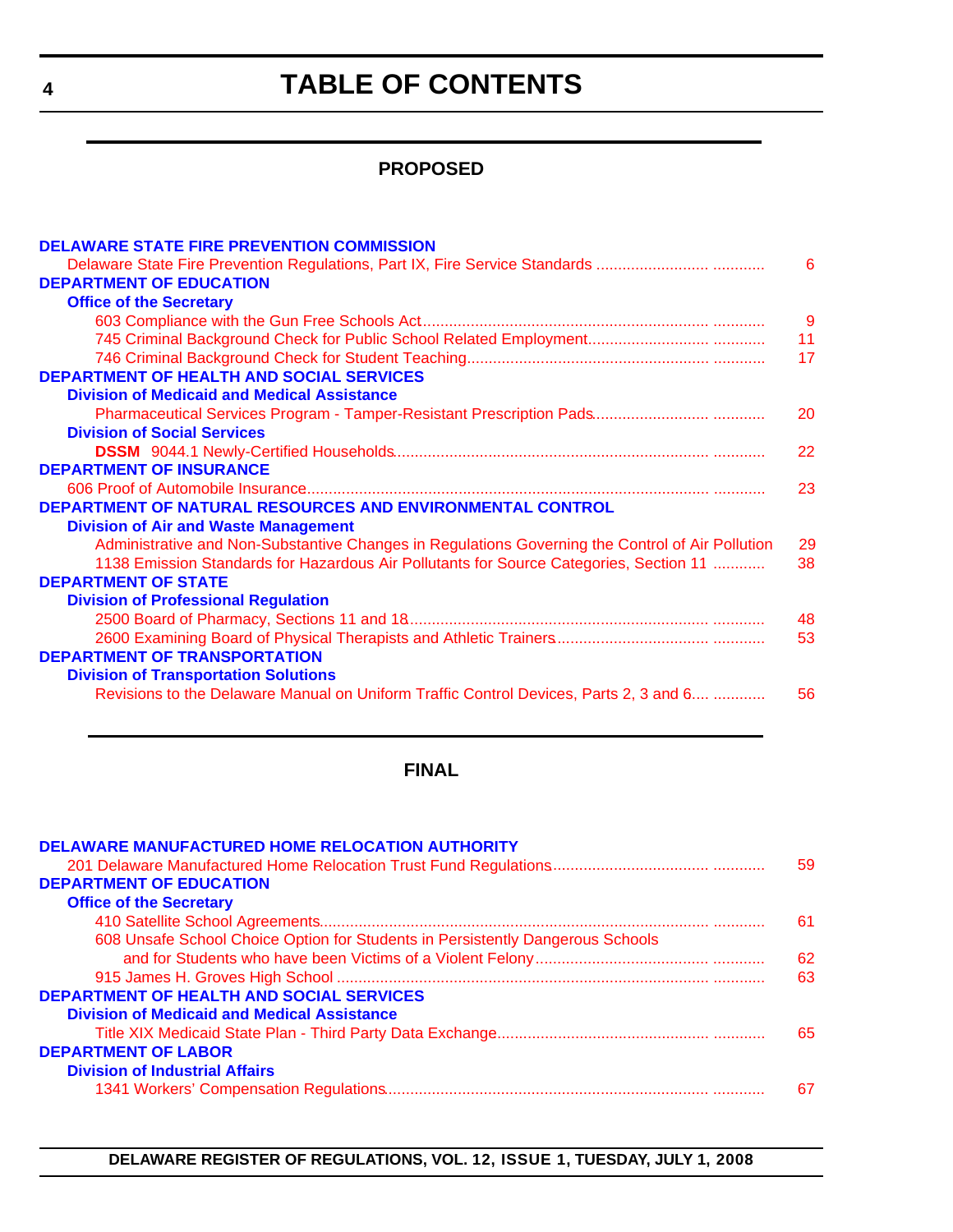### **TABLE OF CONTENTS**

| DEPARTMENT OF NATURAL RESOURCES AND ENVIRONMENTAL CONTROL                                 |    |
|-------------------------------------------------------------------------------------------|----|
| <b>Division of Fish and Wildlife</b>                                                      |    |
|                                                                                           | 69 |
| <b>DEPARTMENT OF STATE</b>                                                                |    |
| <b>Division of Professional Regulation</b>                                                |    |
|                                                                                           | 70 |
| 1400 Board of Electrical Examiners, Sections 1.0 through 3.0, 5.0 through 7.0, and 15.0   | 73 |
| 2925 Real Estate Commission, Section 6.0, Program Criteria and Section 8.0,               |    |
|                                                                                           | 74 |
|                                                                                           | 75 |
| <b>DEPARTMENT OF TRANSPORTATION</b>                                                       |    |
| <b>Division of Motor Vehicles</b>                                                         |    |
|                                                                                           | 77 |
| <b>Division of Transportation Solutions</b>                                               |    |
| Revisions to the Delaware Manual on Uniform Traffic Control Devices, Parts 1, 7, 8, and 9 | 79 |

#### **GENERAL NOTICE**

| DEPARTMENT OF NATURAL RESOURCES AND ENVIRONMENTAL CONTROL |  |
|-----------------------------------------------------------|--|
| <b>Division of Water Resources</b>                        |  |

Withdrawal of Proposed 'Regulations of the Pollution Control Strategy for the Indian River, Indian River Bay, Rehoboth Bay and Little Assawoman Bay Watersheds, Delaware'... .............................

#### **CALENDAR OF EVENTS/HEARING NOTICES**

| Delaware River Basin Commission, Notice of Public Hearing and Monthly Business Meeting | 83 |
|----------------------------------------------------------------------------------------|----|
|                                                                                        | 83 |
| Dept. of Agriculture, Notice of Cancelled Public Hearing                               |    |
|                                                                                        | 83 |
|                                                                                        | 84 |
| Dept. of Health and Social Services, Notices of Public Comment Periods                 |    |
|                                                                                        | 84 |
|                                                                                        | 84 |
|                                                                                        | 84 |
| <b>DNREC, Notices of Public Comment Periods</b>                                        |    |
|                                                                                        | 86 |
| Dept. of State, Notices of Public Hearings and Public Comment Periods                  |    |
|                                                                                        | 86 |
| Dept. of Transportation, Notice of Public Comment Period                               |    |
|                                                                                        | 87 |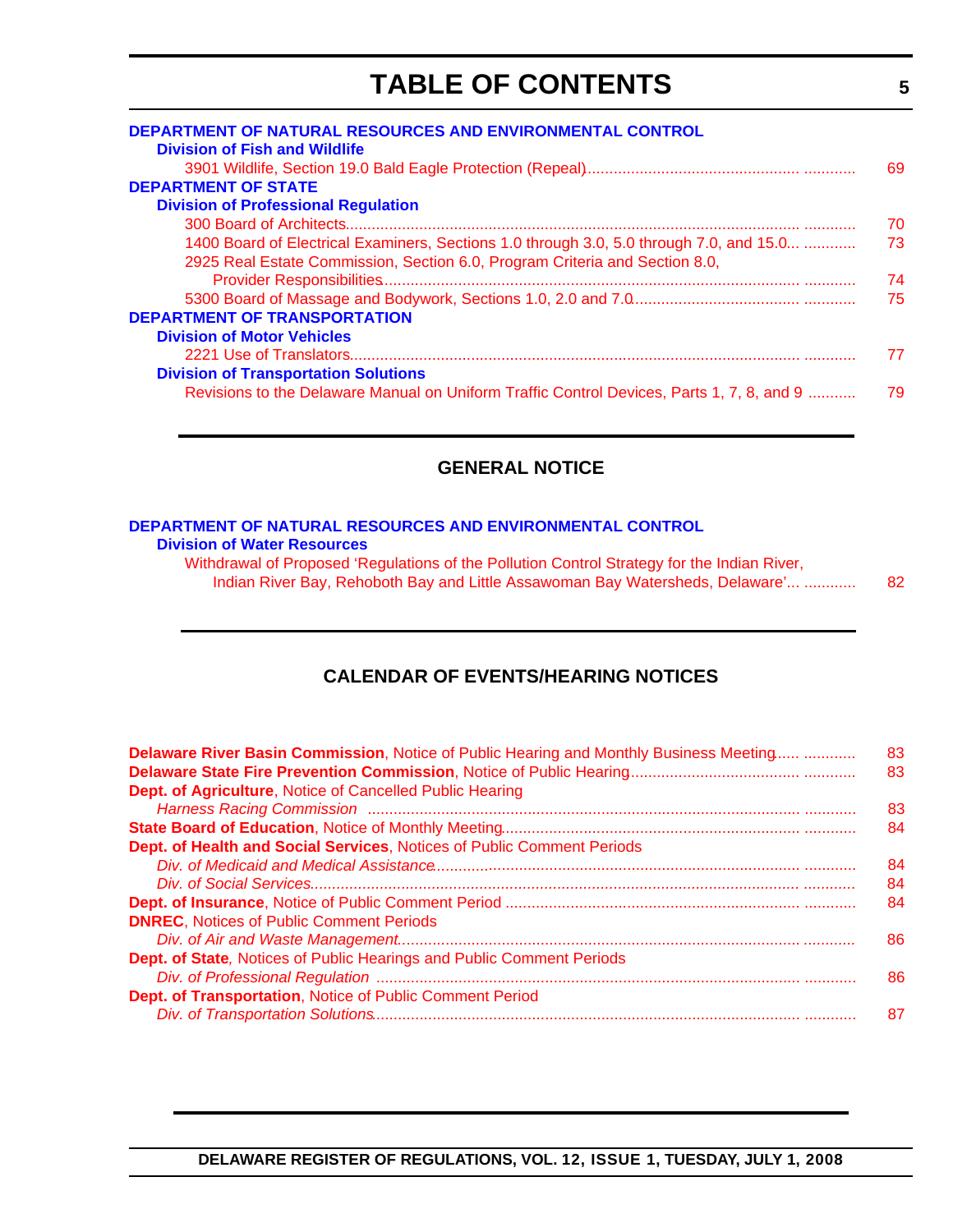#### **Symbol Key**

<span id="page-5-0"></span>Arial type indicates the text existing prior to the regulation being promulgated. Underlined text indicates new text. Language which is stricken through indicates text being deleted.

#### **Proposed Regulations**

Under 29 **Del.C.** §10115 whenever an agency proposes to formulate, adopt, amend or repeal a regulation, it shall file notice and full text of such proposals, together with copies of the existing regulation being adopted, amended or repealed, with the Registrar for publication in the *Register of Regulations* pursuant to §1134 of this title. The notice shall describe the nature of the proceedings including a brief synopsis of the subject, substance, issues, possible terms of the agency action, a reference to the legal authority of the agency to act, and reference to any other regulations that may be impacted or affected by the proposal, and shall state the manner in which persons may present their views; if in writing, of the place to which and the final date by which such views may be submitted; or if at a public hearing, the date, time and place of the hearing. If a public hearing is to be held, such public hearing shall not be scheduled less than 20 days following publication of notice of the proposal in the *Register of Regulations*. If a public hearing will be held on the proposal, notice of the time, date, place and a summary of the nature of the proposal shall also be published in at least 2 Delaware newspapers of general circulation. The notice shall also be mailed to all persons who have made timely written requests of the agency for advance notice of its regulation-making proceedings.

#### **[DELAWARE STATE FIRE PREVENTION COMMISSION](http://statefirecommission.delaware.gov/)** Statutory Authority: 16 Delaware Code, Section 6603 (16 **Del.C.** §6603)

#### **[NOTICE OF PUBLIC HEARING](#page-3-0)**

#### **Delaware State Fire Prevention Regulations, Part IX, Fire Service Standards Chapter 4 Minimum Requirements of the Establishment of Fire Companies and Sub Stations**

The Delaware State Fire Prevention Commission will hold a public hearing pursuant to 16 **Del.C.** §6603 and 29 **Del.C.** §101 on Tuesday, August 19, 2008 at 1:00 P.M. in the Commission Chamber, Delaware State Fire School, Delaware Fire Service Center, 1463 Chestnut Grove Road, Dover, Delaware. The Commission is proposing changes to Part IX, Fire Service Standards, *Minimum Requirements of the Establishment Fire Companies and Substations*, to update the regulation related to substations and to make the regulation applicable to the establishment of additional Emergency Medical Service (EMS) stations as well as fire substations.

Persons may view the proposed changes to the Regulations between the hours of 8:00 a.m. to 4:30 p.m., Monday through Friday, at the Delaware State Fire Prevention Commission, Delaware State Fire School, Delaware Fire Service Center, 1463 Chestnut Grove Road, Dover, Delaware, 19904, or Office of the State Fire Marshal located at the Delaware Fire Service Center, 1537 Chestnut Grove Road, Dover, Delaware, 19904, or the Regional State Fire Marshal's Offices located 2307 MacArthur Road, New Castle, Delaware and 22705 Park Avenue, Georgetown, Delaware, 19947. You can find the meeting announcement and proposed changes on the Delaware Website http://www.delaware.gov/egov/calendar.nsf or on the Delaware State Fire Marshal's Office webpage at www.statefiremarshal.delaware.gov under the tabs "Services" and "Proposed Changes". There will be a reasonable fee charge for copies of the proposed changes or the proposed changes may be retrieved from the webpage for free.

Persons may present their views in writing by mailing their views to the Commission at the above addresses prior to the hearing. The final date to submit written comments shall be at the public hearing. If the number of persons desiring to testify at the public hearing is large, the amount of time allotted to each speaker may be limited.

The Commission will consider promulgating the proposed regulations immediately following the public hearing.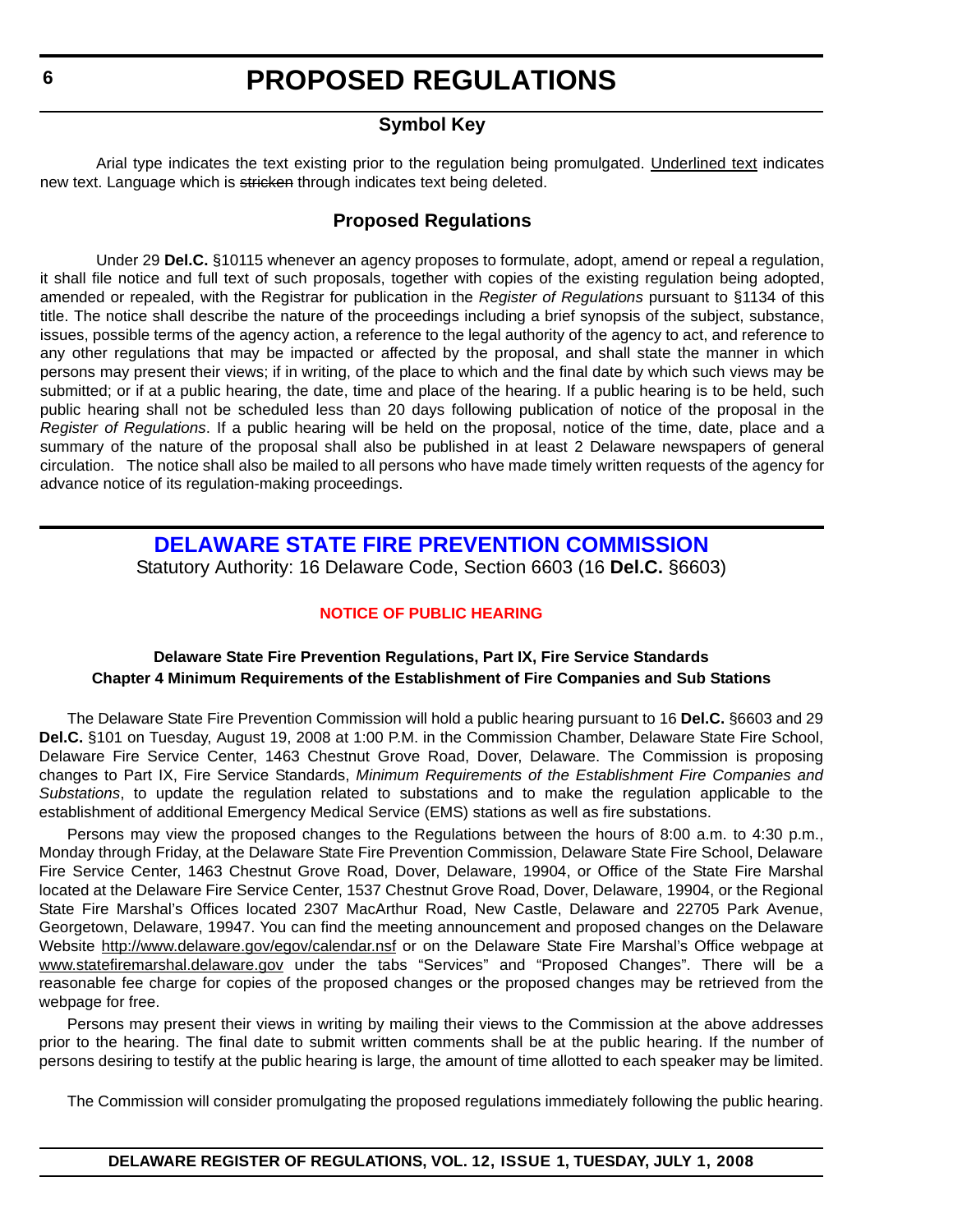#### **Chapter 4 Minimum Requirements of for the Establishment of Additional Stations for Existing Fire and/or EMS Companies/Departments and Sub Stations in the State of Delaware**

#### **1.0 General requirements**

- 1.1 Fire companies desiring to establish a new substation and/or Existing fire and/or EMS companies/ departments desiring to establish additional station(s) within the State of Delaware shall immediately advise the State Fire Prevention Commission of their intent by letter.
- 1.2 The Commission shall, upon receipt of the notification, send a copy of these regulations to the fire company and the bordering companies and shall advise them of a date to appear before the Commission. and/or EMS companies/departments. The Commission shall notify the parties in writing of the date and time to appear before the Commission. The company/department making the request will be required to appear before the Commission to make a brief presentation and answer questions concerning the proposed additional station(s). Bordering companies/departments may send a written response or a written request to appear before the Commission at the scheduled hearing.
- 1.3 It is necessary for the fire and/or EMS company/department desiring to form a new substation and/or the additional station to follow certain steps to comply with these regulations. The steps to be followed are:
	- 1.3.1 Compliance with Section 2 Authorization of substation and/or additional station(s).
	- 1.3.2 Compliance with  $3, 4, 5, 6,$  and  $7$  Fire station construction and submittal of plans,.
	- 1.3.3 Communications and alarm receiving and alerting equipment,
	- 1.3.4 Equipment, ambulance/rescue apparatus, and
	- 1.3.5 Waivers/Exemptions.
- 1.4 Temporary/emergency fire and/or EMS station
	- 1.4.1 The Commission may waive the procedures set forth herein whenever it determines that the health and safety of the public or the good of the Ffire and/or EMS Sservice in general requires such a waiver.

#### **2.0 Authorization of substation and/or additional station**

- 2.1 The Commission shall determine whether any new substation and/or additional station shall be authorized in any part of the State. In making such determination, the Commission shall consider among things the ability, financial or otherwise, of the company/department seeking authorization to maintain an effective fire and/or EMS company and fire and/or EMS protection needs of the area involved. Title 16, Chapter 66, Section 6619.
- 2.2 The location of the substation and/or additional fire and/or EMS station(s) shall be within the requesting company/department's district boundaries. The location shall be selected, taking into account the location of high life hazards, concentrations of values, topographical conditions, bridges, man-made barriers such as railways or limited access highways, traffic congestion, the number and extent of urns, the locations of neighboring fire and/or EMS stations and the availability of department members.
- 2.3 A certified plot plan showing the proposed location of the station shall be submitted to the Commission for approval.
- 2.4 Neighboring fire and/or EMS companies/departments may join together to combine resources for an additional station(s) provided all parties appear before the Commission in support of the request.

#### **3.0 Fire/ EMS station construction and submittal of plans**

- 3.1 The substation and/or additional station(s) shall be of adequate size to provide space for at least two pieces of apparatus emergency equipment.
- 3.2 The substation and/or additional station(s) within existing district shall be of fire resistive or noncombustible construction in accordance with any and all building codes, fire codes and zoning requirements within the local jurisdiction and must provide proper rest room facilities.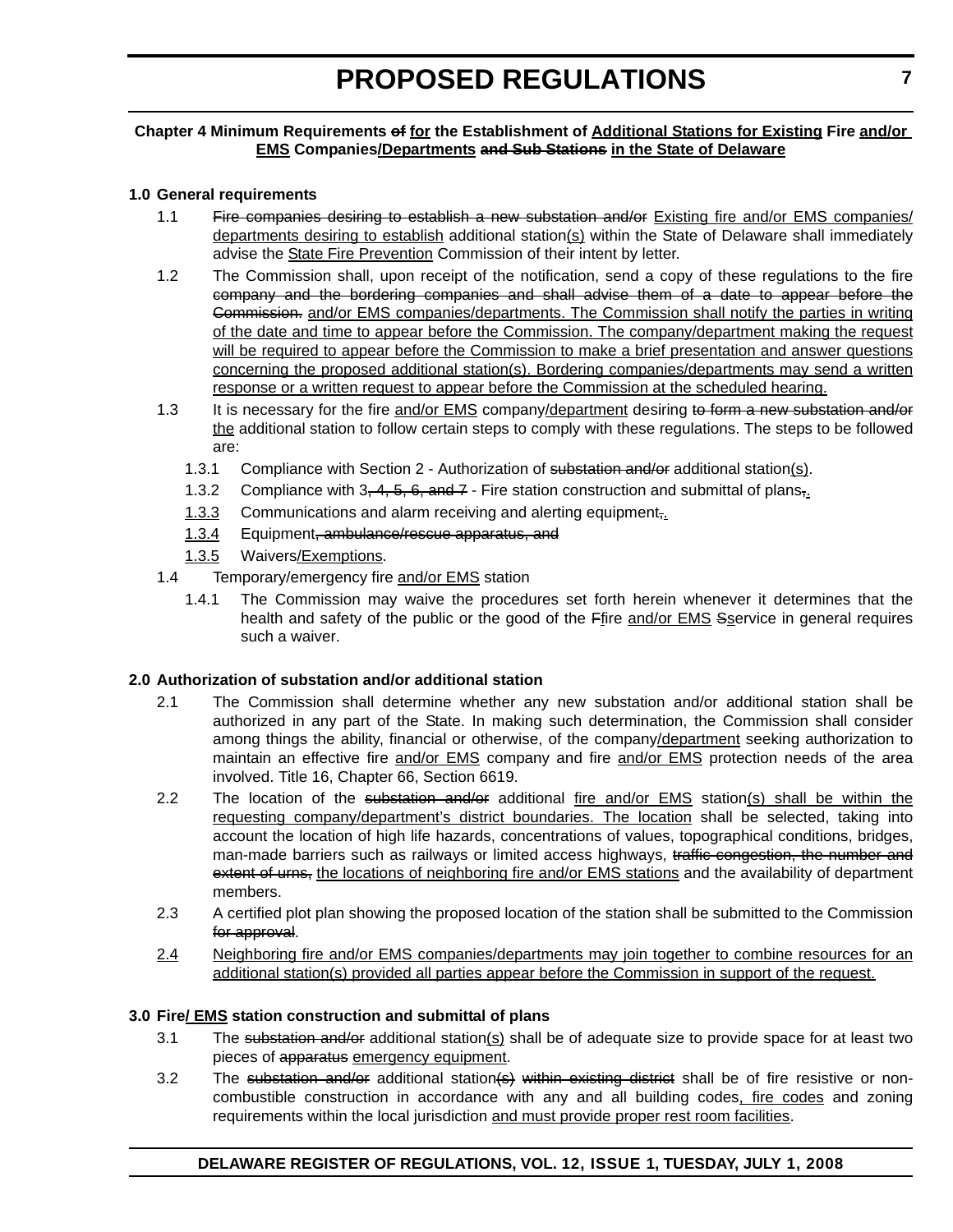- 3.3 The substation and/or additional station(s) shall be equipped with an emergency power supply as approved by the Commission to keep the station(s) operational during a power outage.
- 3.4 Preliminary and final plans, specifications, etc., shall be submitted to the Commission for approval along with a copy of the appropriate permits from the County or Jurisdictional Building Department and Fire Marshal's Office before work is started.
- 3.5 A pre-existing building may be approved, providing it meets the standards and requirements set forth in this Section. Preliminary and final plans, along with a copy of the appropriate permits from the County or Jurisdictional Building Department and Fire Marshal's Office, must still be submitted and approved by the Commission.

#### **4.0 Communications and alarm receiving and alerting equipment**

- 4.1 The fire/EMS emergency phone shall be on a private phone line direct to the Gcounty/local dispatch call board/dispatching center.
- 4.2 Fire/EMS alerting equipment shall be sirens, and or tone activated radio receiving equipment. any of the following: siren, tone activated radio, pager or whatever might be the latest technology in use in the respective county/state at that time, such as alpha/numeric pagers, cell phone/text messaging or internet systems.
- 4.3 The station(s) shall be equipped with the proper computer, fax and printer equipment necessary to transmit and receive data from the local dispatch center, hospitals, state and county agencies including but not limited to fire and EMS reports required by the state.
- 4.4 All fire and EMS units shall be equipped with the proper radio/computer equipment to communicate with the local dispatch center and local/state agencies.
- 4.35 Fire/EMS alerting communications equipment shall be tested according to county policy. as agreed upon by the fire and EMS community and the respective county/state.

#### **5.0 Equipment**

- 5.1 Personal protection
	- 5.1.1 There shall be a minimum of fifteen sets of running gear. Running gear shall include, but not be limited to, the following approved items: helmet, bunker coat, bunker pants, boots, gloves, and eye protection. NFPA No. 1971, 1972, 1973, 1974. personal protection equipment. This equipment shall include, but not be limited to, the following items: helmet, bunker coat, bunker pants, boots, gloves, eye protection and PASS device. All equipment shall meet the appropriate NFPA standard.
	- 5.1.2 Stations that will house a BLS unit shall also provide proper protection for the BLS crew to operate safely at emergency incidents. This equipment shall include, but not be limited to, head protection, reflective outer wear, gloves and eye protection.
- 5.2 Fire apparatus
	- 5.2.1 The fire apparatus shall be that which meets the needs of the requesting company and with the is approvaled of by the Commission.
	- 5.2.2 All fire, rescue and aerial apparatus shall conform to the provisions outlined in the Aappropriate Cchapters of NFPA No. 1901. If pumping apparatus is provided, Section 10.3 shall be complied with.

#### **6.0 Ambulance/rescue apparatus**

- 6.1 All ambulances shall comply with Commission Regulations.
- 6.2 All rescue apparatus shall comply with Delaware State Volunteer Firemen's Association Requirements.
- 6.3 All ambulance and/or rescue apparatus shall be equipped with a Mobil Radio which is capable with existing County Dispatch Center.

#### **7.0 6.0Waivers/Exemptions**

76.1 Fire and/or EMS company/department requests for waivers for certain equipment will be considered.

#### **DELAWARE REGISTER OF REGULATIONS, VOL. 12, ISSUE 1, TUESDAY, JULY 1, 2008**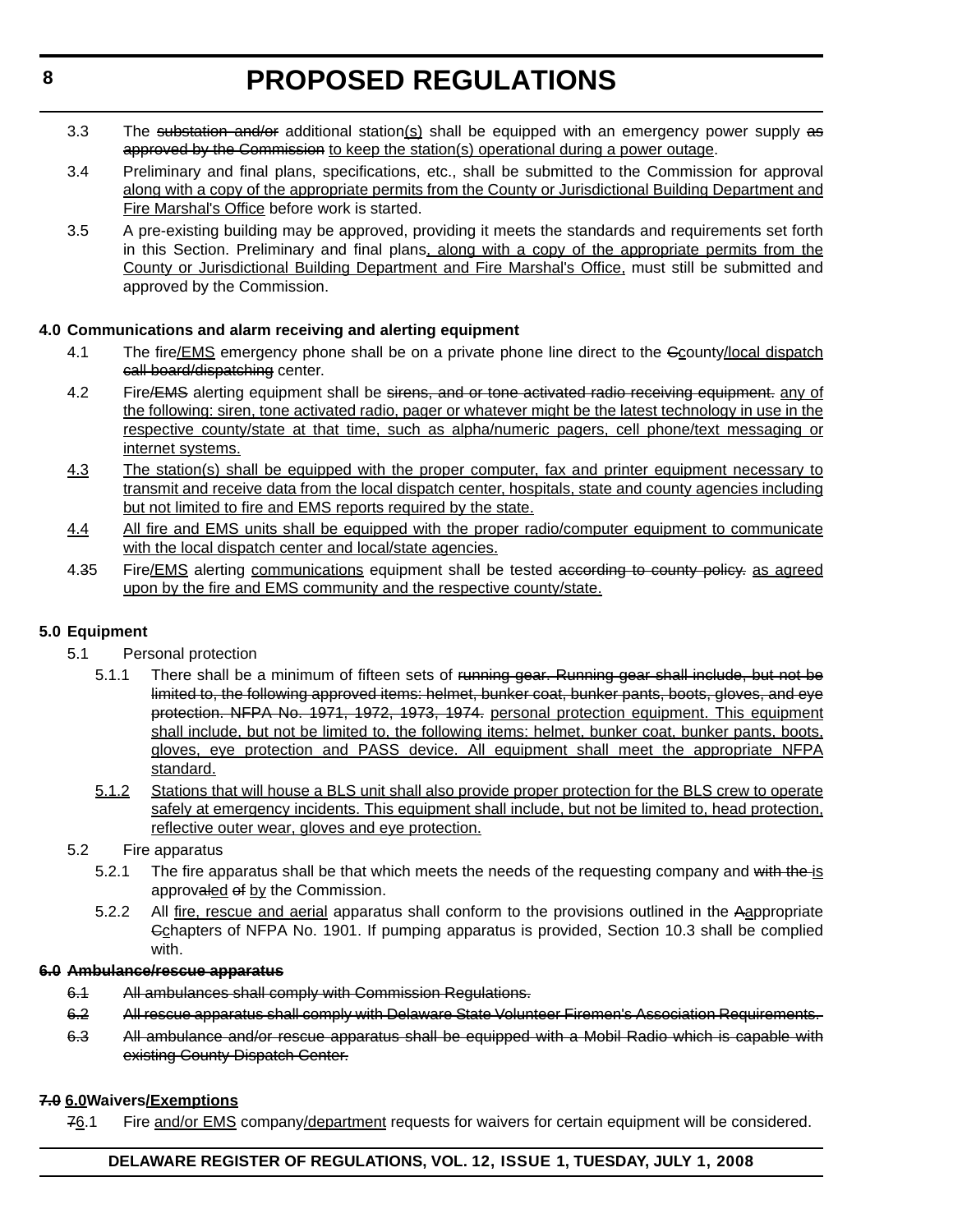#### <span id="page-8-0"></span>76.2 Consideration will be given to the requesting company/department to move equipment as needed.

#### **[DEPARTMENT OF EDUCATION](http://www.doe.k12.de.us/)**

**OFFICE OF [THE SECRETARY](http://www.doe.k12.de.us/)** Statutory Authority: 14 Delaware Code, Sections 122(b) and 154(e) (14 **Del.C.** §122(b) and §154(e)) 14 **DE Admin. Code** 603

#### **[Education Impact Analysis Pursuant to 14 Del.C. Section 122\(d\)](#page-3-0)**

#### **603 Compliance with the Gun Free Schools Act**

#### **A. Type of Regulatory Action Required**

Amendment to Existing Regulation

#### **B. Synopsis of Subject Matter of the Regulation**

The Secretary of Education seeks to amend 14 **DE Admin. Code** 603 Compliance with the Gun Free Schools Act. Minor amendments were made to reflect: 1) the policy must be on file electronically with the Department of Education; and 2) modifications to expulsion are made on a case by case basis by the chief school officer.

Persons wishing to present their views regarding this matter may do so in writing by the close of business on or before August 5, 2008 to Susan Haberstroh, Education Associate, Regulation Review, Department of Education, at 401 Federal Street, Suite 2, Dover, Delaware 19901. A copy of this regulation is available from the above address or may be viewed at the Department of Education business office.

#### **C. Impact Criteria**

1. Will the amended regulation help improve student achievement as measured against state achievement standards? The amended regulation addresses safety and does not change student achievement as measured against the state achievement standards.

2. Will the amended regulation help ensure that all students receive an equitable education? The amended regulation addresses safety issues and does not change student equity.

3. Will the amended regulation help to ensure that all students' health and safety are adequately protected? The amended regulation addresses safety issues related to the implementation of the Gun Free Schools Act.

4. Will the amended regulation help to ensure that all students' legal rights are respected? The amended regulation addresses students' legal rights as part of the implementation of the Gun Free Schools Act.

5. Will the amended regulation preserve the necessary authority and flexibility of decision making at the local board and school level? The amended regulation reflect the requirements of the Federal statute's reporting procedures.

6. Will the amended regulation place unnecessary reporting or administrative requirements or mandates upon decision makers at the local board and school levels? The amended regulation preserves the necessary authority and flexibility of decision making at the local board and school level.

7. Will the decision making authority and accountability for addressing the subject to be regulated be placed in the same entity? The decision making authority and accountability for addressing the subject to be regulated will remain in the same entity.

8. Will the amended regulation be consistent with and not an impediment to the implementation of other state educational policies, in particular to state educational policies addressing achievement in the core academic subjects of mathematics, science, language arts and social studies? The amended regulation will be consistent with and not an impediment to the implementation of other state educational policies, in particular to state

#### **DELAWARE REGISTER OF REGULATIONS, VOL. 12, ISSUE 1, TUESDAY, JULY 1, 2008**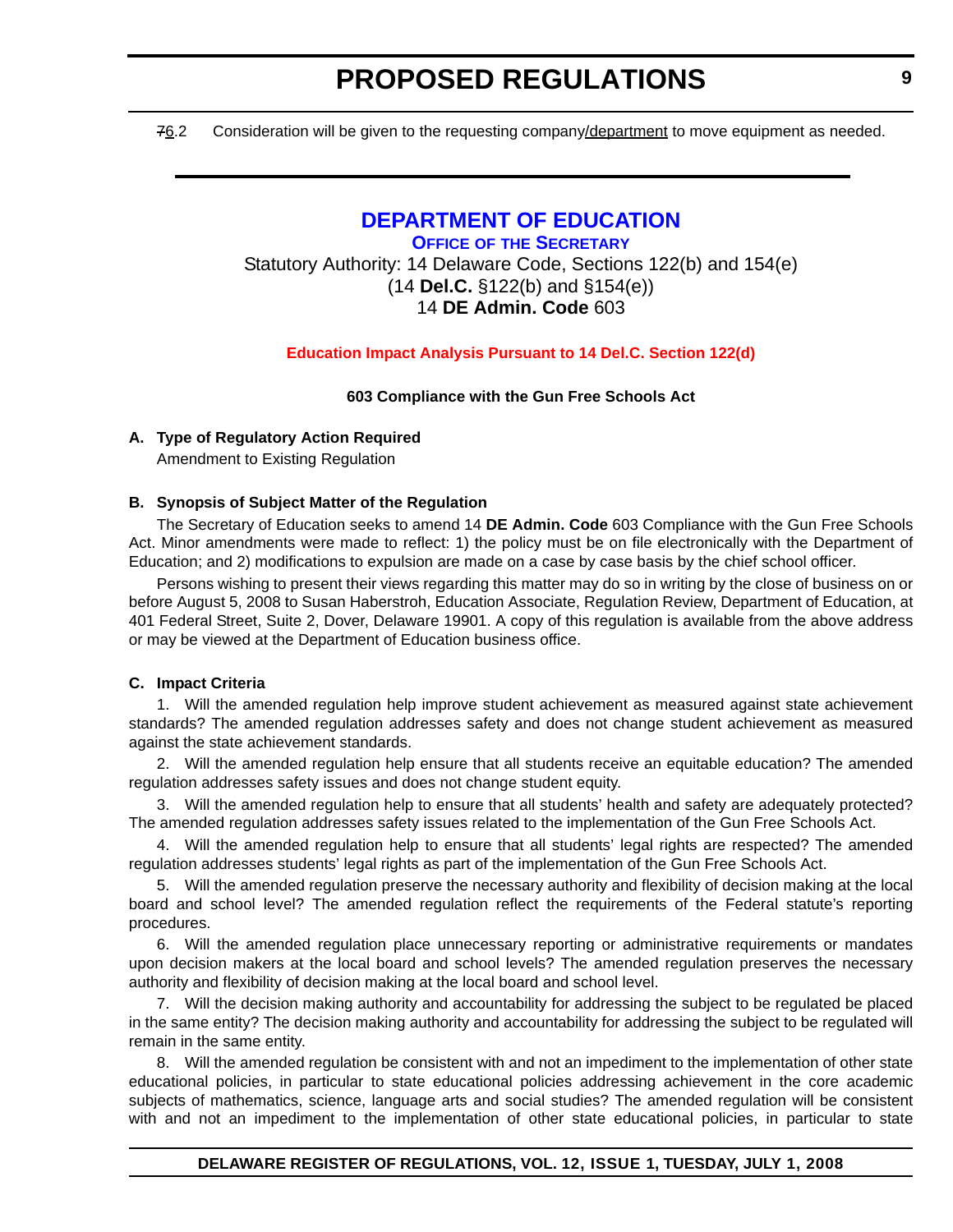educational policies addressing achievement in the core academic subjects of mathematics, science, language arts and social studies.

9. Is there a less burdensome method for addressing the purpose of the regulation? This regulation is required by Federal statute.

10. What is the cost to the State and to the local school boards of compliance with the regulation? There should be no additional costs related to the reporting requirements.

#### **603 Compliance with the Gun Free Schools Act**

#### **1.0 Written Policy Required**

Each school district and charter school requesting assistance under the Elementary and Secondary Education Act (ESEA) shall have a written policy implementing the Gun Free Schools Act [(20 USC §4141) (20 USC §7151)] and 11 **Del.C.** §1457(j) or its successor statute. At a minimum, the policy must contain the following elements:

- 1.1 A student who is determined to have brought a firearm to school, or to have possessed a firearm at school, shall be expelled for not less than one year.
- 1.2 Modification to the expulsion requirement may be made on a case by case basis by the chief school officer. Any modification to the expulsion requirement must be made in writing to the Department.
- 1.3 The definition of "**Firearm**" shall be the same as the meaning given to the term in 18 USC §921(a) the federal Gun Free Schools Zone Act at 18 U.S.C.A.§921.

#### **2.0 Submission of the Policy to the State Department of Education**

Each school district and charter school requesting assistance under the ESEA shall submit the following to the Delaware Department of Education by June 1 each year, in such form as the Department requires:

- 2.1 An assurance that its policies comply with this regulation and with 11 **Del.C.** §1457(j) or its successor statute.
- 2.2 Descriptions of the expulsions imposed under 11 **Del.C.** §1457(j) or its successor statute and under the policy implemented in accord with this regulation.

#### **3.0 Individuals with Disabilities Act**

Nothing in this regulation shall alter a district or charter school's duties pursuant to the Individuals with Disabilities Education Act.

#### **4.0 Reporting Requirements and Timelines**

- 4.1 Each public school district and charter school shall have an electronic copy of its policy implementing the Gun Free Schools Act [(20 USC §4141) (20 USC §7151)] and 11 **Del.C.** §1457(j) or its successor statute on file with the Department of Education.
- 4.2 Each public school district and charter school shall provide an electronic copy of any policy implementing the Gun Free Schools Act [(20 USC §4141) (20 USC §7151)] and 11 **Del.C.** §1457(j) or its successor statute within ninety (90) days of such revision(s) regardless of whether said revisions were made as a result of changes to Federal, state or local law, regulations, guidance or policies.
	- **1 DE Reg. 1976 (6/1/98)**
	- **7 DE Reg. 333 (9/1/03)**

**DELAWARE REGISTER OF REGULATIONS, VOL. 12, ISSUE 1, TUESDAY, JULY 1, 2008**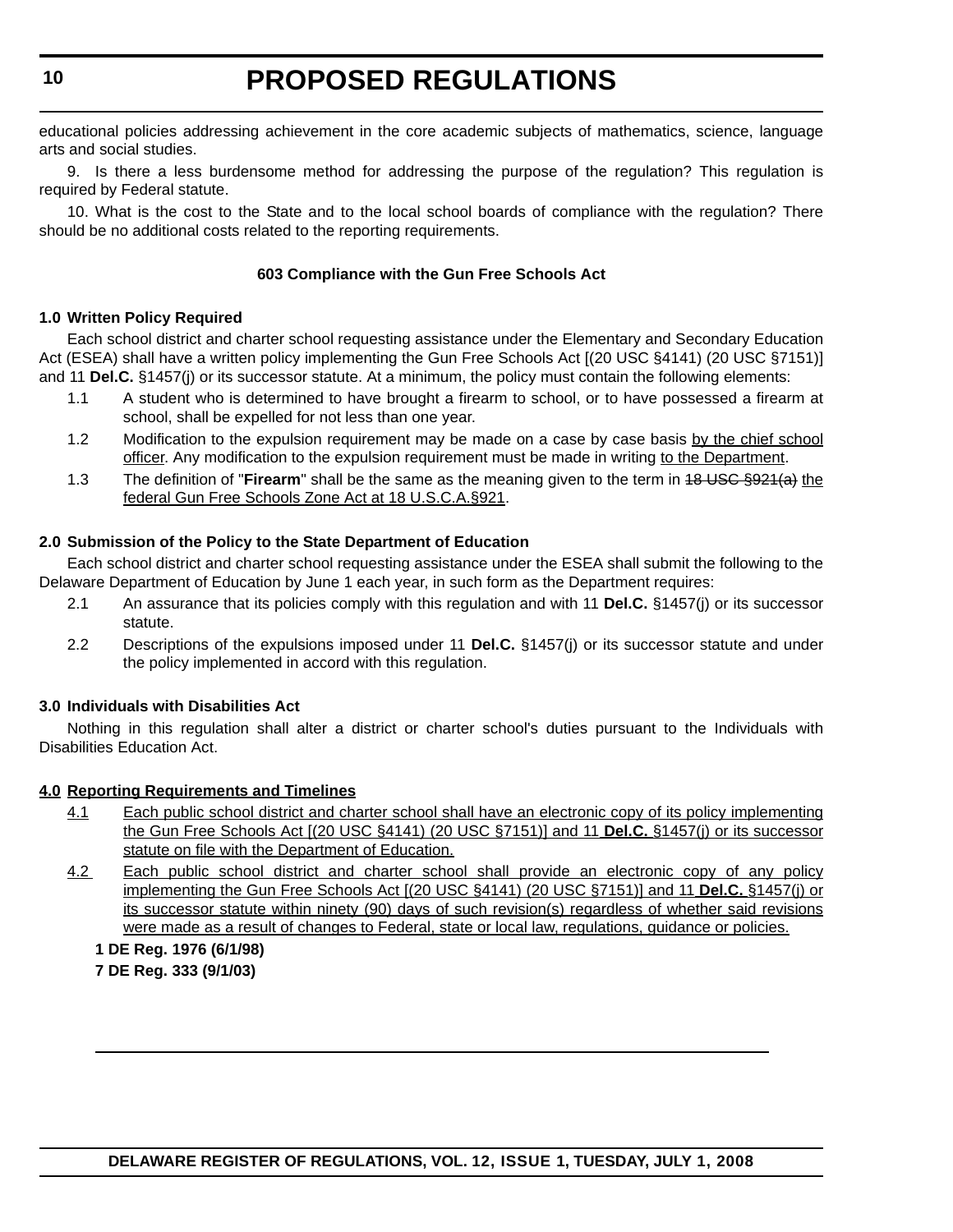#### <span id="page-10-0"></span>**OFFICE OF [THE SECRETARY](http://www.doe.k12.de.us/)** Statutory Authority: 14 Delaware Code, Sections 122(b) and 154(e) (14 **Del.C.** §122(b) and §154(e)) 14 **DE Admin. Code** 745

#### **[Education Impact Analysis Pursuant to 14 Del.C. Section 122\(d\)](#page-3-0)**

#### **745 Criminal Background Check for Public School Related Employment**

#### **A. Type of Regulatory Action Required**

Amendment to Existing Regulation

#### **B. Synopsis of Subject Matter of the Regulation**

The Secretary of Education seeks to amend 14 **DE Admin. Code** 745 Criminal Background Check for Public School Related Employment. The new amendments make a cross reference to a new regulation 14 **DE Admin. Code** 746 Criminal Background Check for Student Teaching. The authority for the Secretary of Education to promulgate this amended regulation is based in 11 **Del.C.**, Subchapter VI. This regulation was originally in the December 1, 2007 *Register of Regulations* to address criminal background checks for student teaching. Because of comments, the Department is proposing a separate regulation to address criminal background for student teaching. There are additional minor edits.

Persons wishing to present their views regarding this matter may do so in writing by the close of business on or before August 5, 2008 to Susan Haberstroh, Education Associate, Regulation Review, Department of Education, at 401 Federal Street, Suite 2, Dover, DE 19901. A copy of this regulation is available from the above address or may be viewed at the Department of Education business office.

#### **C. Impact Criteria**

1. Will the amended regulation help improve student achievement as measured against state achievement standards? This regulation is related to making a cross reference to criminal background checks for student teachers and does not directly affect the student achievement as measured against state achievement standards.

2. Will the amended regulation help ensure that all students receive an equitable education? This regulation is related to making a cross reference to criminal background checks for student teachers and does not directly ensure whether students receive an equitable education.

Will the amended regulation help to ensure that all students' health and safety are adequately protected? This regulation is related to making a cross reference to criminal background checks for student teachers and will help ensure students' health and safety are better adequately protected.

4. Will the amended regulation help to ensure that all students' legal rights are respected? This regulation is related to making a cross reference to criminal background checks for student teachers and does not directly affect that students' legal rights are respected.

5. Will the amended regulation preserve the necessary authority and flexibility of decision making at the local board and school level? This regulation is related to making a cross reference to criminal background checks for student teachers and preserves the necessary authority and flexibility of decision making at the local board and school levels.

6. Will the amended regulation place unnecessary reporting or administrative requirements or mandates upon decision makers at the local board and school levels? The regulation is related to making a cross reference to criminal background checks for student teachers and does not place unnecessary reporting or administrative requirements or mandates on decision makers at the local board or school levels.

7. Will the decision making authority and accountability for addressing the subject to be regulated be placed in the same entity? The regulation is related to making a cross reference to criminal background checks for student teachers and does not change any decision making authority or accountability for public employment criminal background checks.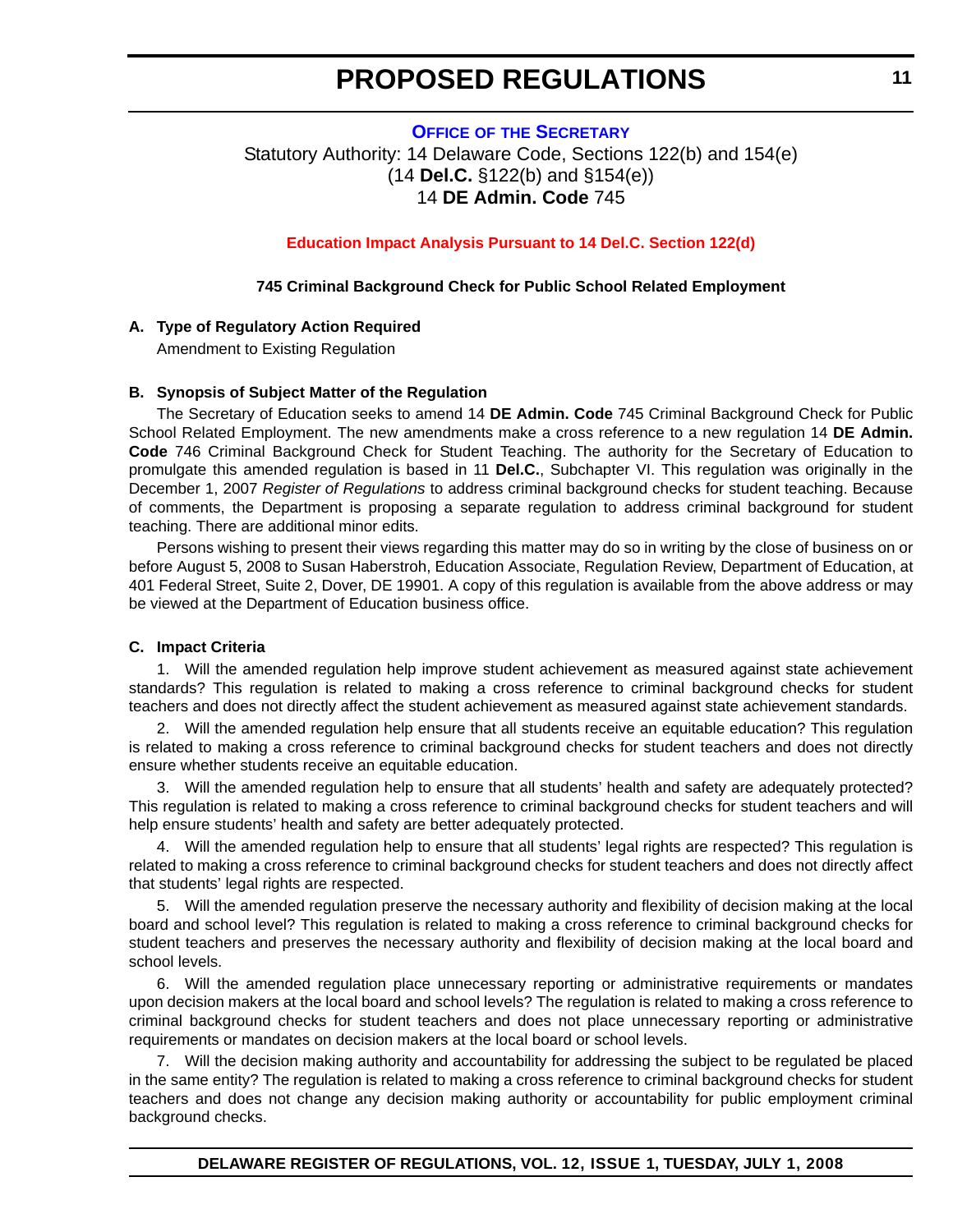8. Will the amended regulation be consistent with and not an impediment to the implementation of other state educational policies, in particular to state educational policies addressing achievement in the core academic subjects of mathematics, science, language arts and social studies? This regulation is related to making a cross reference to criminal background checks for student teachers and is consistent with the implementation of other state educational policies.

9. Is there a less burdensome method for addressing the purpose of the regulation? The regulation has been changed with input from the higher education institutions and districts to help ensure this process is as clear and less burdensome as possible.

10. What is the cost to the State and to the local school boards of compliance with the regulation? There is no additional costs to the state or the local school boards for compliance.

#### **745 Criminal Background Check for Public School Related Employment**

#### **1.0 Definitions**

**"Continuously Employed"** means having worked in the same public school district or charter school for at least ninety one (91) working days in the prior school year. Substitute teachers shall be considered Continuously Employed when they have worked forty five (45) days in the prior school year in any combination of Delaware school districts or charter schools. Persons participating in a Student Teaching Assignment shall be considered Continuously Employed when they have participated for forty five (45) days in the prior school year in any combination of Delaware school districts or charter schools as a student teacher.

**"Covered Personnel"** means the following:

- •All final candidates for public school related employment for compensation;
- •All those persons who supply contracted services directly to students of a public school, or those who supply contracted services to a public school which results in regular direct access to children in or through a public school; and
- •All those persons who have regular direct access to children in or through an extra duty position (also called Extra Pay for Extra Responsibility (EPER position) in public schools whether the person receives compensation or not.

Notwithstanding the above definition of Covered Personnel the following persons are not subject to these regulations:

•Instructors in adult corrections institutions;

- •Instructors in adult education programs involving Apprenticeship, Trade Extension, or a vocational general interest programs, or instructors in Adult Basic Education and GED programs who do not service students under age 18;
- •Directly supervised professional artists sponsored by the Division of the Arts, Arts in Education Program, Very Special Arts and the Delaware Institute for the Arts in Education; and •Substitute food service workers.

**"Student Teaching Assignment"** means a structured, supervised learning experience for a student in a teacher education program in which the student teacher practices the skills being learned in the teacher education program and gradually assumes increased responsibility for instruction, classroom management, and other related duties for a class of students in a local school district or charter school. These skills are practiced under the direct supervision of the certified teacher who has official responsibility for the class. Refer to 14 **DE Admin. Code** 746 Criminal Background Check for Student Teaching for requirements and procedures related to criminal background checks for Student Teaching Assignments.

**10 DE Reg. 684 (10/01/06)**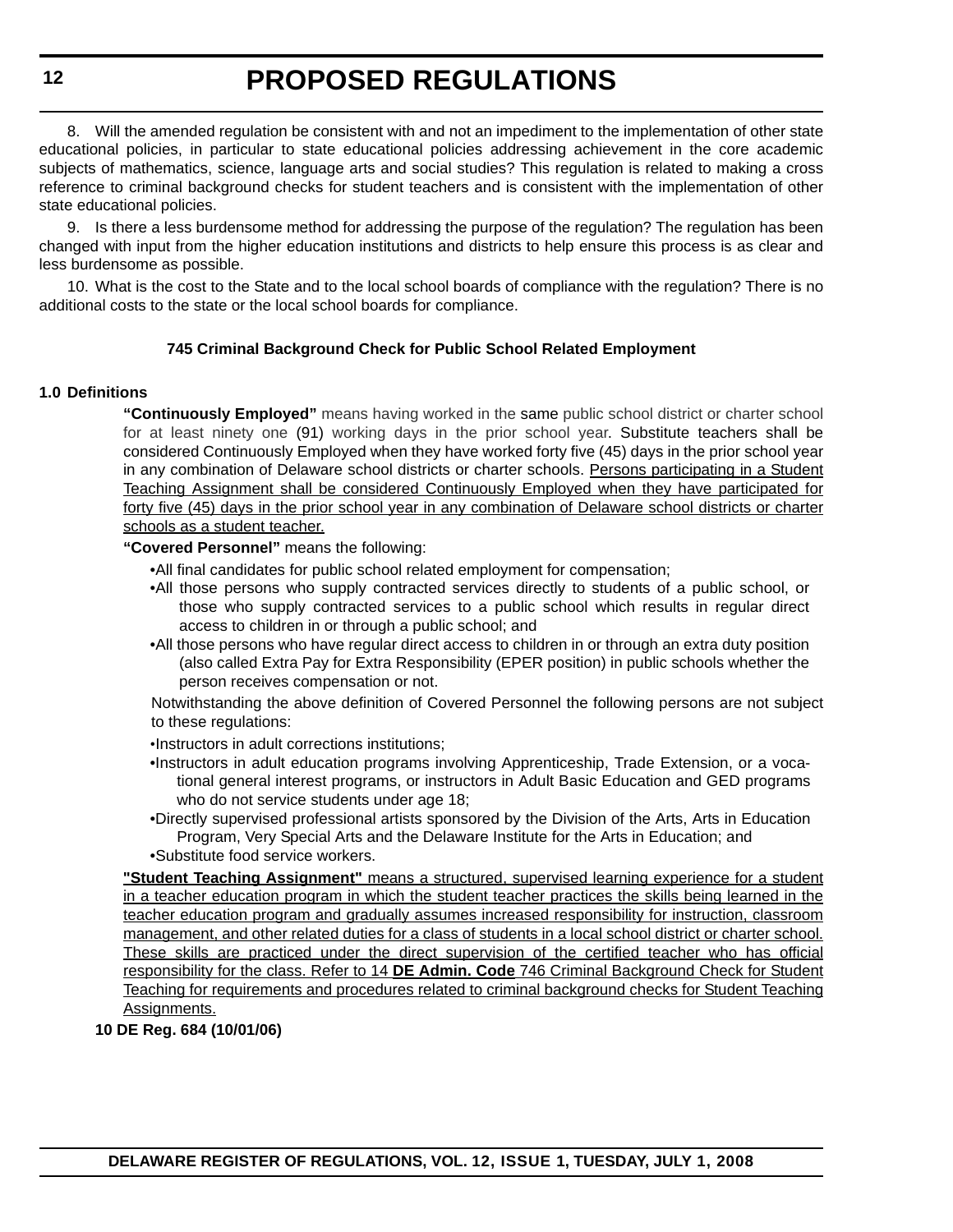#### **2.0 Procedures for Candidates for Employment or for Persons Providing Services Under a Contract to Obtain a Criminal Background Check**

- 2.1 A final candidate for a Covered Personnel position, as defined in 1.0, in a public school shall be subject to the following procedures:
	- 2.1.1 After notification by a school district or charter school that he/she is a final candidate for a Covered Personnel position, the individual shall present him/herself to State Bureau of Identification personnel at one of the Delaware State Police Troops processing that possess such criminal background checks or at an on site appointment arranged by the school district or charter school. School districts and charter schools at their option may require an applicant to submit a criminal background check prior to becoming a final candidate.
	- 2.1.2 The candidate shall cooperate in all respects with this criminal background check process, or his/ her application cannot be accepted. On completion of the procedure, the candidate will be given a Verification Form of Processing by the State Bureau of Identification, which may be shown to prospective placing districts and charter schools as proof that the candidate has completed the procedure. The candidate should retain the Verification Form of Processing for his/her records.
	- 2.1.3 The candidate shall have the an original of the completed criminal background check sent to one school district or charter school. A copy An original of all information sent to the school district or charter school shall be sent by the State Bureau of Identification to the candidate.
	- 2.1.4 As a part of the application for public school related employment or as a part of the contract for services, the candidate shall sign a release Release for Criminal Background Check Information form approved by the Department of Education. The release will allow the school district or charter school that was sent the original of the completed criminal background check to do the following:
		- 2.1.4.1 Confirm the receipt of that original and disclose its contents to the district superintendent or charter school director or district or charter school chief personnel officer of other Delaware school districts or charter schools considering the person as a candidate.
		- 2.1.4.2 Send the original criminal background check to the placing school district or charter school if the candidate is hired or placed under contract in another Delaware school district or charter school,
		- 2.1.4.3 Send any subsequent criminal history information to the person's employing or contracting school district(s) or charter school(s).
	- 2.1.5 Each final candidate shall have a determination of suitability made by the school district or charter school and forwarded to him/her. If a determination is made to deny a candidate employment based upon the criminal history, he/she shall have an opportunity to appeal as set forth in 5.0.
	- 2.1.6 Final candidates for employment or entering into a contract for services may have criminal background checks from other states accepted, if all of the following conditions are met;
		- 2.1.6.1 The criminal background check shall have been conducted within the previous twelve (12) months and include a federal criminal background check;
		- 2.1.6.2 The criminal background check shall be sent directly from the criminal background check agency in the other state to a Delaware school district or charter school;
		- 2.1.6.3 A verification from the candidate's most recent employer(s) covering the previous twelve (12) months, stating that the employer knows of no offenses committed by the candidate during that time, shall be sent directly from the candidate's most recent employer(s) to the Delaware school district or charter school which was sent the original background check.
		- 2.1.6.4 The out of state candidate shall sign a release to allow the school district or charter school receiving the out of state criminal background check and the reference to confirm their receipt, disclose their contents and forward them, subject to the same disclosure regulations that apply to Delaware criminal background checks.
	- 2.1.7 Except as described herein, all costs associated with obtaining a criminal background check shall be paid for by the person seeking a Covered Personnel position. School districts or charter schools may use funds other than state funds to pay for criminal background check costs and may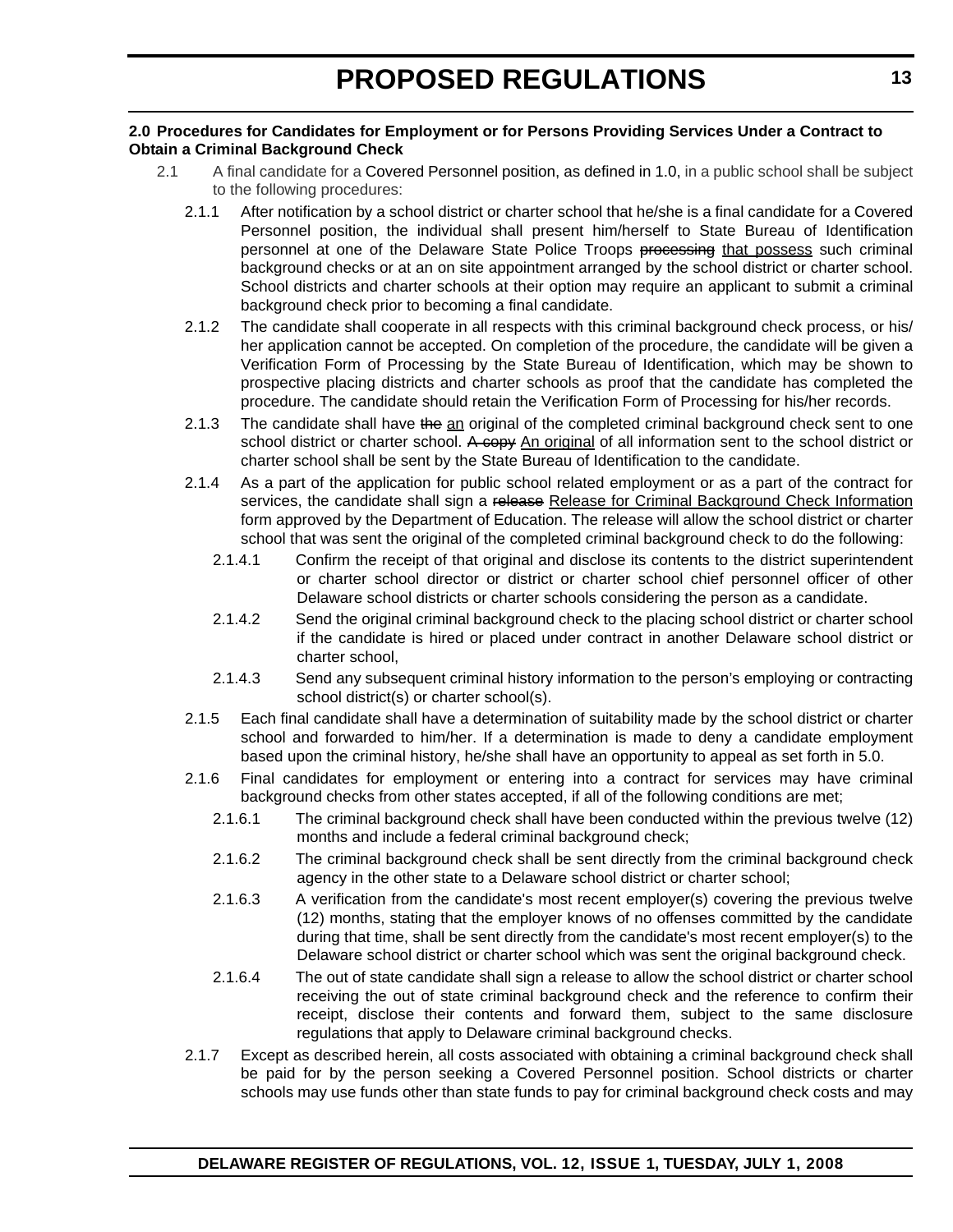enter into consortia to pay such costs for persons covered by the law who work in more than one school district or charter school during the course of the school year.

#### **10 DE Reg. 684 (10/01/06)**

#### **3.0 Procedures for School Districts and Charter Schools for Criminal Background Checks on Candidates for Employment or for Persons Providing Services Under a Contract**

- 3.1 School districts and charter schools shall require all persons subject to the law and these regulations to complete a release as a part of the application or contract submissions process and, if they become a final candidate for a Covered Personnel position, to initiate the criminal background check process prior to entering into the Covered Personnel position.
- 3.2 The school district or charter school sent the original of a completed criminal background check shall keep the information received in a confidential manner and shall:
	- 3.2.1 If requested by another Delaware school district superintendent or charter school director or school district or charter school chief personnel officer and assured that a signed release is on file in the requesting district or charter school, confirm the receipt of that original and disclose its contents to the superintendent or director or the chief personnel officer of the requesting Delaware school district or charter school considering the person for hire;
	- 3.2.2 If requested by another Delaware school district superintendent or charter school director or school district or charter school chief personnel officer and sent a copy of the signed release on file in the requesting district or charter school, send the original criminal background check to the requesting Delaware school district or charter school if the candidate is placed in a Covered Personnel position; and
	- 3.2.3 If sent any subsequent criminal history information on the person hired, placed under contract or assuming an extra duty position in another district or charter school, forward such information to the school district or charter school.
	- 3.2.4 School districts or charter schools may also share and forward the above information with the Delaware Department of Education under the same conditions applicable to school districts or charter schools. The provision shall apply only when the Department of Education is acting in its capacity as an employer, a party to a contract for services or taking on a person in an extra duty position.
- 3.3 The school district or charter school, in accordance with 11 **Del.C.** §8571(b), (d) and (e), shall make a determination of suitability for employment on each person it requested to initiate the criminal background check process. That determination shall be communicated to the person in writing. If a determination is made to deny a candidate employment based upon the criminal history, he/she shall have an opportunity to appeal for reconsideration as set forth in 5.0.
- 3.4 When a candidate is finally placed in a Covered Personnel position the district or charter school shall do the following if the original of the completed criminal background check is not yet in its possession:
	- 3.4.1 Make a written request to the school district or charter school that received the original of the completed criminal background check to forward the original copy to the placing district or charter school for placement in the employee's or contractor's file. As a part of the request, the placing district or charter school shall forward a copy of the release signed by the candidate.
	- 3.4.2 Notify the State Bureau of Identification that the candidate has become Covered Personnel in the district or charter school and is no longer associated with the school district or charter school that received the original of the completed criminal background check.
- 3.5 A school district or charter school may place the candidate in a Covered Personnel position provisionally in accordance with 11 **Del.C.** §8571(f); however, the school district or charter school shall require the candidate to comply with the provisions described in these regulations, including the requirement to initiate the criminal background check prior to being hired provisionally.
	- **10 DE Reg. 684 (10/01/06)**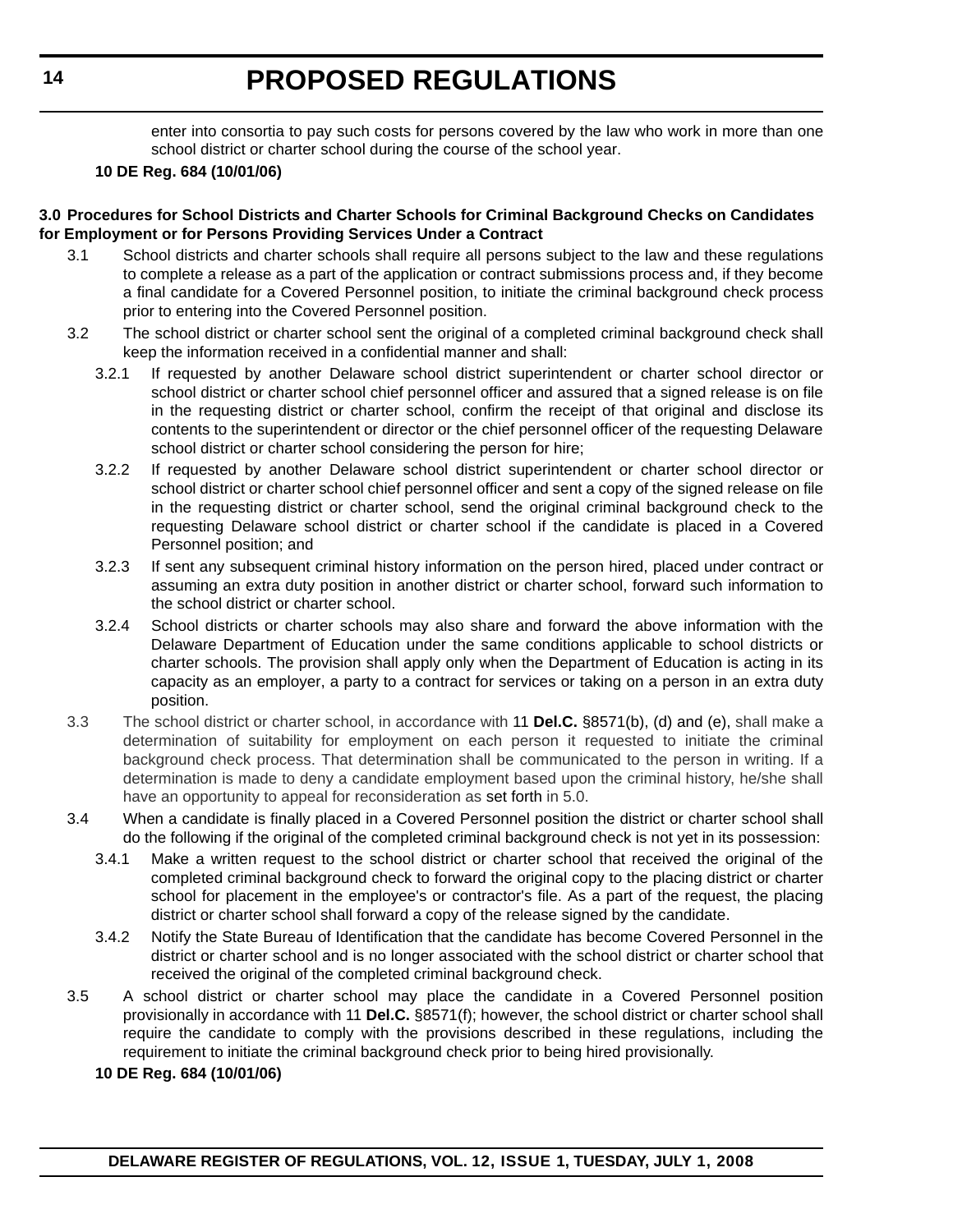#### **4.0 Length of Validity of Criminal Background Check and Exemption for "Continuous Employment"**

- 4.1 A criminal background check obtained under these regulations shall only be valid for twelve (12) months. If a person is not Continuously Employed by a Delaware school district or charter school within that period, the district or charter school receiving the original criminal background check need not retain it beyond that time. If the person becomes Continuously Employed by a Delaware school district or charter school, the original criminal background check shall be kept on file for a minimum of five (5) years.
- 4.2 Each person who has been Continuously Employed in a public school district or charter school shall be exempt from the screening provisions of 11 **Del.C.** §8571.
- 4.3 A person who transfers between Delaware public school districts or charter schools and is placed in a Covered Personnel position shall comply with 11 **Del.C.** §8570, et seq., and these regulations before being hired or providing contracted services. A criminal background check performed within the previous twelve (12) months and held by another school district, charter school or out of state school, and supplied under 2.0 and 3.0 of these regulations is one means of complying with 11 **Del.C.** §8570, et seq., and these regulations.

#### **10 DE Reg. 684 (10/01/06)**

#### **5.0 Determination of Suitability and Appeal Process**

- 5.1 A person covered by 11 **Del.C.** §8570, et seq., and these regulations, shall have the opportunity to respond to a school district or charter school regarding any criminal history information obtained prior to a determination of suitability for employment being made. See 11 **Del.C.** §8571(d). Such a response shall be made within ten (10) working days of the person's receipt of the criminal background check information from the State Bureau of Identification. The determination of suitability for employment shall be made by the school district or charter school pursuant to the factors listed in 11 **Del.C.** §8571(d).
- 5.2 The school district or charter school shall communicate the results of the determination of suitability to the person, in writing, within five (5) working days of the receipt of the person's response to the criminal history information. If a determination is made to deny a person placement in a Covered Personnel position, based upon the criminal history, the person shall have an opportunity to appeal for reconsideration as set forth in 5.3.1 through 5.3.3.
- 5.3 Appeal for Reconsideration
	- 5.3.1 An appeal for reconsideration shall be initiated by a person notified that he/she is being denied or being terminated from placement in a Covered Personnel position, pursuant to 11 **Del.C.** §8571, by submitting a letter of appeal to the district superintendent or charter school director within ten (10) working days of the receipt of written notice.
	- 5.3.2 The appeal shall be reviewed by the district superintendent or charter school director and the appellant shall have the right to be heard by the district superintendent or charter school director within ten (10) working days of the receipt of the letter of appeal.
		- 5.3.2.1 Local school districts and charter schools shall develop procedures for appeals for reconsideration. The process shall be as informal and accessible as possible, but shall allow for impartial and complete review.
	- 5.3.3 A written decision shall be rendered by the district superintendent or charter school director within ten (10) working days of the hearing. A decision made by the district superintendent or charter school director under this appeal procedure is final, unless the district or charter school has made specific provisions for appeal to another entity within the district or charter school. The decision shall not be appealable to the State Board of Education or to the Department of Education.

#### **10 DE Reg. 684 (10/01/06)**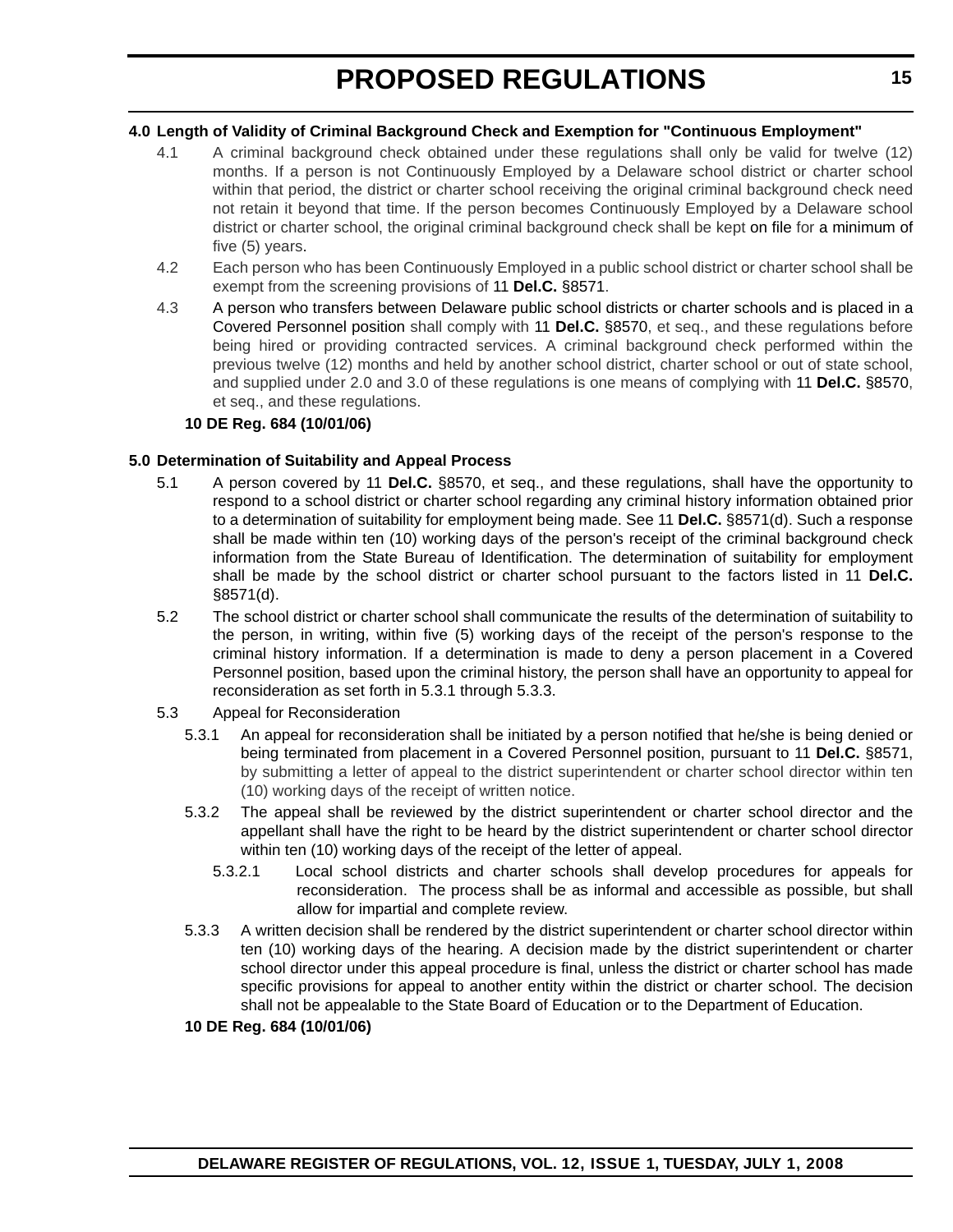#### **6.0 Confidentiality**

- 6.1 All information and records pertaining to criminal background checks, pursuant to 11 **Del.C.** §8570, et seq., and these regulations, shall be maintained in a confidential manner including, but not limited to, the following:
	- 6.1.1 Access to criminal background check records, and letters of reference accompanying out of state criminal background checks, and determination of suitability shall be limited to the district superintendent or charter school director and the district or charter school chief personnel office and one person designated to assist in the processing of criminal background checks, who will receive training in confidentiality, be required to sign an agreement to keep such information confidential and employ proper precautions to insure that interoffice communications remain confidential.
	- 6.1.2 All such records shall be kept in locked, fireproof cabinets;
	- 6.1.3 No information from such records shall be released without the signed approval of and the appropriate signed release of the candidate or person placed in a Covered Personnel position.

#### **10 DE Reg. 684 (10/01/06)**

#### **7.0 Penalties**

The district superintendent or charter school director or the district or charter school chief personnel officer shall report to the appropriate police authorities evidence of any person who knowingly provides false, incomplete or inaccurate criminal history information or who otherwise knowingly violates the provisions of 11 **Del.C.** §8571.

#### **10 DE Reg. 684 (10/01/06)**

#### **8.0 Subsequent Criminal History Information**

- 8.1 Subsequent criminal history on a person in a Covered Personnel position may be sent by the State Bureau of Identification to the district superintendent or charter school director or district or charter school chief personnel office and shall be used by district or charter school in making a determination about the person's continued suitability for placement in a public school environment.
- 8.2 If subsequent criminal history information is mistakenly directed to a district or charter school other than the current district or charter school of Covered Personnel, the information shall be forwarded immediately to the employing district or charter school by the receiving district superintendent, charter school director or district or charter school chief personnel officer.
- 8.3 If a person is known to be in a Covered Personnel position in more than one district or charter school, the superintendent, director or chief personnel officer of the district or charter school receiving the subsequent criminal history information on that person shall share the information received immediately with the district superintendent, charter school director or district or charter school chief personnel officer of the other school district or charter school.

#### **5 DE Reg. 865 (10/1/01) 10 DE Reg. 684 (10/01/06)**

**DELAWARE REGISTER OF REGULATIONS, VOL. 12, ISSUE 1, TUESDAY, JULY 1, 2008**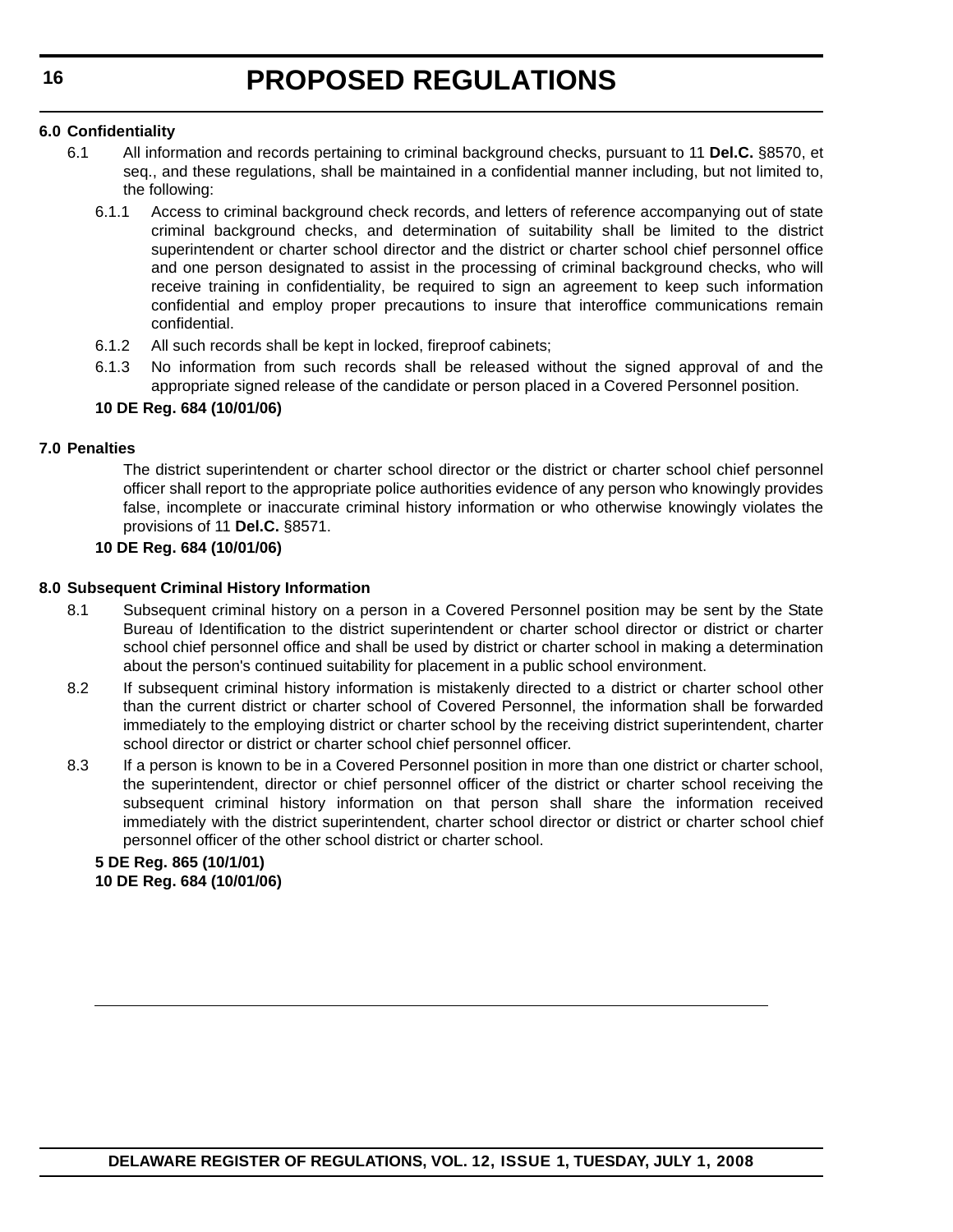<span id="page-16-0"></span>**OFFICE OF [THE SECRETARY](http://www.doe.k12.de.us/)** Statutory Authority: 14 Delaware Code, Sections 122(b) and 154(e) (14 **Del.C.** §122(b) and §154(e)) 14 **DE Admin. Code** 746

**[Education Impact Analysis Pursuant to 14 Del.C. Section 122\(d\)](#page-3-0)**

#### **746 Criminal Background Check for Student Teaching**

#### **A. Type of Regulatory Action Required**

New Regulation

#### **B. Synopsis of Subject Matter of the Regulation**

The Secretary of Education seeks to adopt a new regulation 14 **DE Admin. Code** 746 Criminal Background Check for Student Teaching. This new regulation requires student teachers to have criminal background checks prior to placement in a school setting. In the December 1, 2007 *Register of Regulations* amendments were made to 14 **DE Admin. Code** 745 Criminal Background Checks to address student teaching criminal background checks. Based on comments, the Secretary is establishing a new regulation that addresses criminal background checks for student teaching separate from the requirement for criminal background checks for public school employment. The authority to promulgate this new regulation is based in 14 **Del.C.** 122(a) which vests the DOE with broad authority to adopt rules and regulations "for the maintenance, administration and supervision throughout this state of a general and efficient system of free public schools and 122(b)(22) which vests the DOE with the authority to prescribe rules and regulations relating to the public school teacher preparation, recruitment and retention. In addition, 122(b)(2) mandates that the DOE adopt regulations governing the "protection of the health and physical welfare of public school students in this state." The effective date for this requirement will be July 1, 2009 to allow time for the higher education institutions, districts, charter schools, and State Police to institute any procedural changes.

Persons wishing to present their views regarding this matter may do so in writing by the close of business on or before August 5, 2008 to Susan Haberstroh, Education Associate, Regulation Review, Department of Education, at 401 Federal Street, Suite 2, Dover, DE 19901. A copy of this regulation is available from the above address or may be viewed at the Department of Education business office.

#### **C. Impact Criteria**

1. Will the amended regulation help improve student achievement as measured against state achievement standards? This regulation is related to criminal background checks for student teachers and does not directly affect the student achievement as measured against state achievement standards.

2. Will the amended regulation help ensure that all students receive an equitable education? This regulation is related to criminal background checks for student teachers and does not directly ensure whether students receive an equitable education.

3. Will the amended regulation help to ensure that all students' health and safety are adequately protected? This regulation is related to criminal background checks for student teachers and will help ensure students' health and safety are better adequately protected.

4. Will the amended regulation help to ensure that all students' legal rights are respected? This regulation is related to criminal background checks for student teachers and does not directly affect that students' legal rights are respected.

5. Will the amended regulation preserve the necessary authority and flexibility of decision making at the local board and school level? This regulation is related to criminal background checks for student teachers and preserves the necessary authority and flexibility of decision making at the local board and school levels.

6. Will the amended regulation place unnecessary reporting or administrative requirements or mandates upon decision makers at the local board and school levels? The regulation is related to criminal background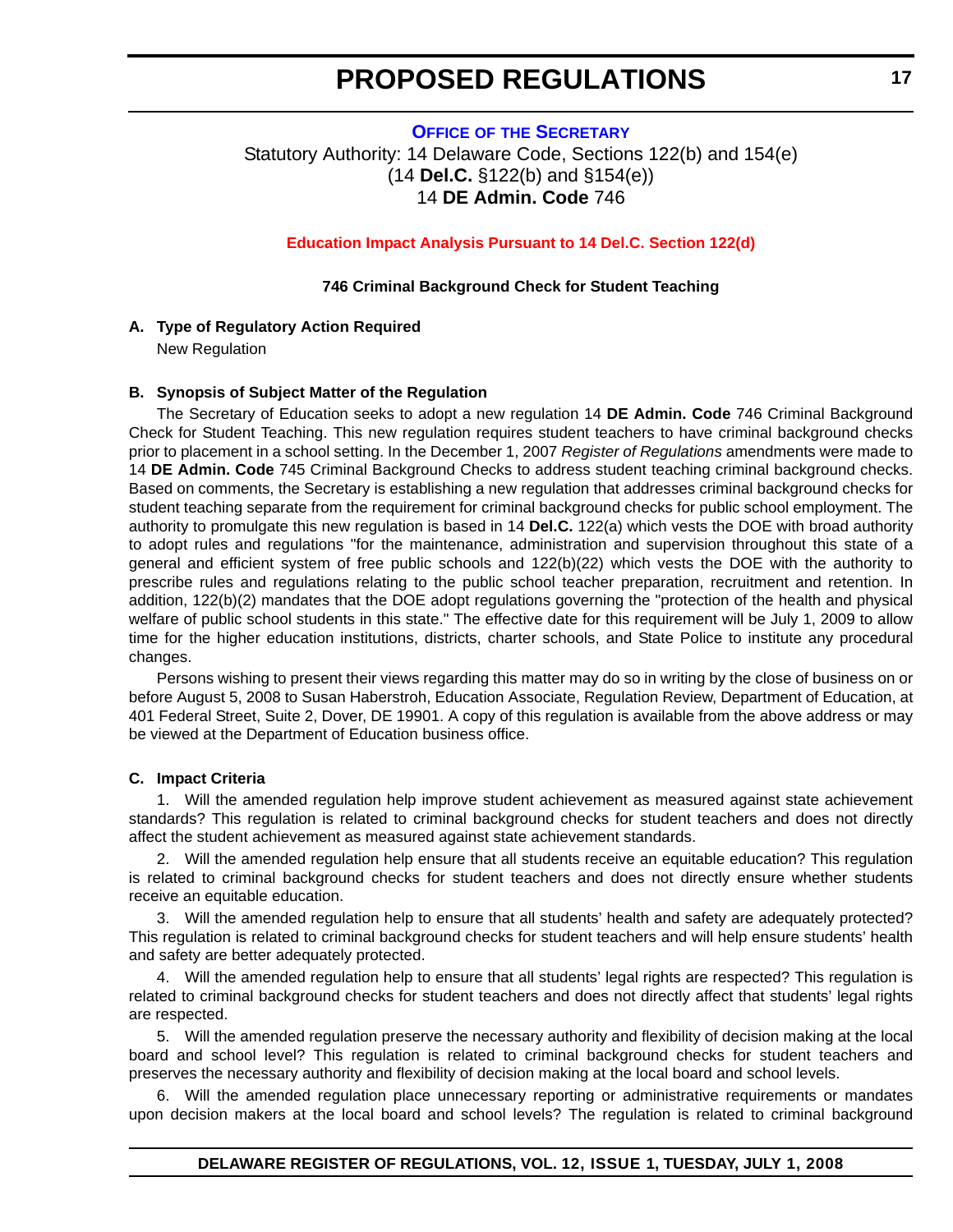checks for student teachers and makes changes so as not to place unnecessary reporting or administrative requirements or mandates on decision makers at the local board or school levels.

7. Will the decision making authority and accountability for addressing the subject to be regulated be placed in the same entity? The regulation is related to criminal background checks for student teachers and allows the higher education institutions to make the determination of suitability for placement in a public school to reduce administrative requirements at the district or school level.

8. Will the amended regulation be consistent with and not an impediment to the implementation of other state educational policies, in particular to state educational policies addressing achievement in the core academic subjects of mathematics, science, language arts and social studies? This regulation is related to criminal background checks for student teachers and is consistent with the implementation of other state educational policies.

9. Is there a less burdensome method for addressing the purpose of the regulation? The regulation has been proposed with input from the higher education institutions to help ensure this process is as efficient and less burdensome as possible.

10. What is the cost to the State and to the local school boards of compliance with the regulation? There is not a cost to the state or local school boards for compliance with this regulation.

#### **746 Criminal Background Check for Student Teaching**

#### **1.0 Definitions**

- **"Higher Education Institution"** means the Delaware college or university that has a teacher preparation program that places candidates into Student Teaching Positions in a Delaware public school district or charter school.
- **"Student Teaching Position"** means a structured, supervised learning experience for a student in a teacher education program in which the student teacher practices the skills being learned in the teacher education program and gradually assumes increased responsibility for instruction, classroom management, and other related duties for a class of students in a local school district or charter school. These skills are practiced under the direct supervision of the certified teacher who has official responsibility for the class.

#### **2.0 Criminal Background Check Requirements and Procedures for Student Teaching Position Candidates**

- 2.1 Effective July 1, 2009, any person in a Student Teaching Position in a public school district or charter school shall be required to have a criminal background check as prescribed through this regulation.
- 2.2 The higher education institution where candidates for Student Teaching Positions are enrolled shall require all candidates to complete a Release for Criminal Background Check Information form approved by the Department of Education as a part of the assignment process for a Student Teaching Position in a Delaware public school district or charter school.
- 2.3 The candidate for a Student Teaching Position in a Delaware public school district or charter school shall be subject to the following procedures:
	- 2.3.1 After notification by the higher education institution that he/she is a candidate for a Student Teaching Position, the candidate shall present him/herself to State Bureau of Identification personnel at one of the Delaware State Police Troops that processes such criminal background checks or at an on site appointment arranged by the higher education institution.
	- 2.3.2 The candidate shall cooperate in all respects with this criminal background check process, or his/ her application cannot be accepted. On completion of the procedure, the candidate will be given a Verification Form of Processing by the State Bureau of Identification, which may be shown to the candidate's placing higher education institution as proof that the candidate has completed the procedure. The candidate should retain the Verification Form of Processing for his/her records.
	- 2.3.3 The candidate shall have an original of the completed criminal background check sent to the higher education institution. An original of all information sent to the higher education institution shall be sent by the State Bureau of Identification to the candidate.

#### **DELAWARE REGISTER OF REGULATIONS, VOL. 12, ISSUE 1, TUESDAY, JULY 1, 2008**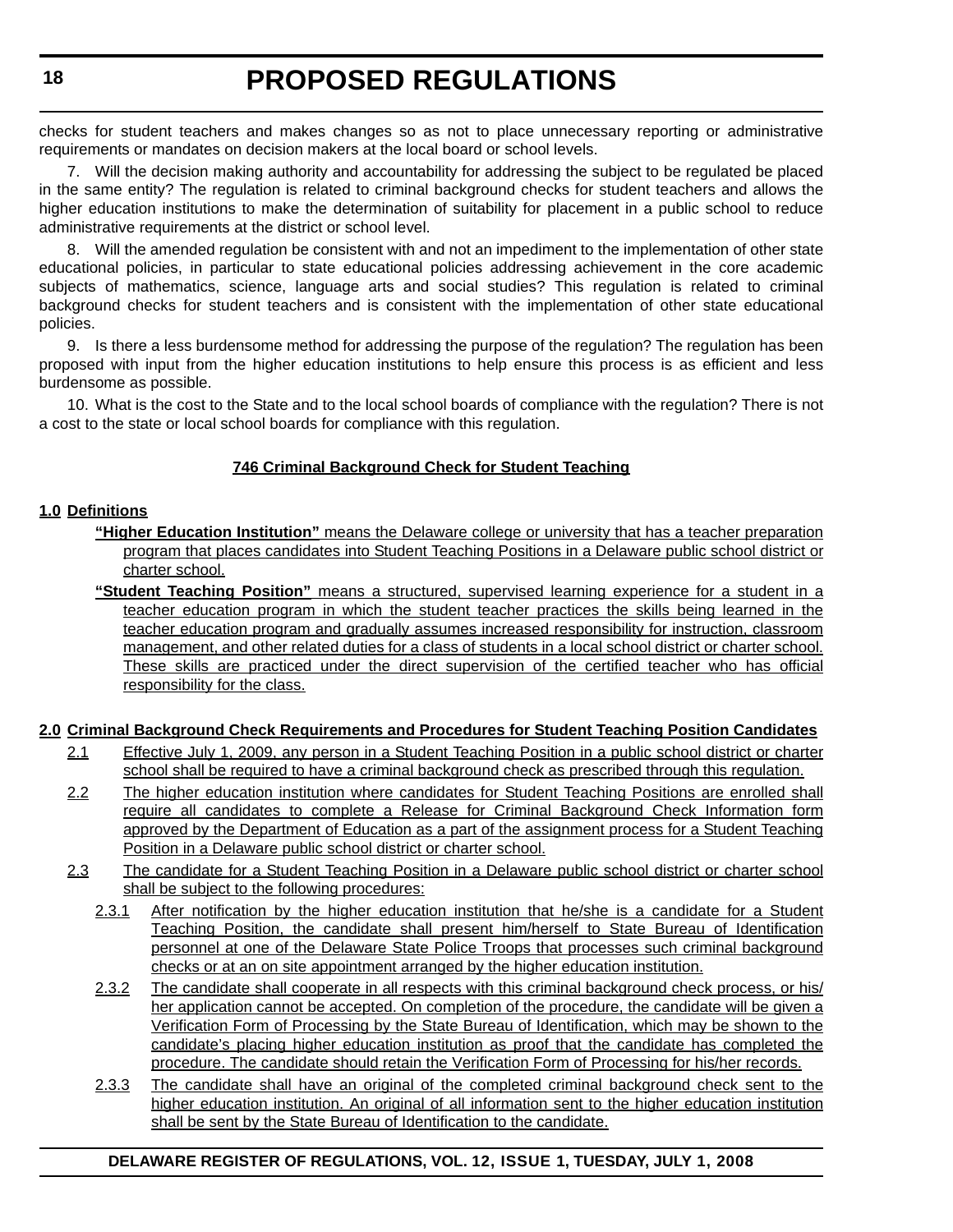2.4 All costs associated with obtaining a criminal background check shall be paid for by the person seeking a student teaching position placement.

#### **3.0 Procedures for Higher Education Institutions, Public School Districts and Charter Schools for the Determination of Suitability for Candidates in Student Teaching Positions.**

- 3.1 The higher education institution where the candidate is enrolled and that was sent an original copy of the completed criminal background check shall make the initial determination for suitability for student teaching placement. The criteria for determining the suitability for student teaching placement shall be at the discretion of the higher education institution and may vary among the various higher education institutions in Delaware.
	- 3.1.1 If a determination is made to deny a candidate placement into a student teaching position based upon the higher education institution's review of the criminal history, the higher education institution may provide for an appeal process.
- 3.2 Upon the initial determination for suitability for the candidate to be placed in a public school, the higher education institution liaison responsible for overseeing Student Teaching Position placements shall confirm the receipt of the original complete criminal background check and send a copy of such to the district superintendent or charter school director of the Delaware school district or charter school considering the person as a candidate for a Student Teaching Position.
- 3.3 Each school district and charter school shall make the final determination of suitability for placement of a candidate in a Student Teaching Position in its school.
	- 3.3.1 Each school district and charter school shall establish the process and criteria for determining suitability for placement of a candidate in a Student Teaching Position in its school(s).
	- 3.3.2 The criteria for determining the suitability and subsequent placement of a candidate in a student teaching position may vary among the districts and charter schools. In addition, a school district or charter school may have criteria for student teaching placement that differs from the criteria for public school employment.
	- 3.3.3 The school district or charter school shall provide the candidate's higher education institution the decision to place or deny a candidate in a Student Teaching Position placement in writing.
- 3.4 Candidates for student teaching may have criminal background checks from other states accepted, if all of the following conditions are met;
	- 3.4.1 The criminal background check shall have been conducted within the previous twelve (12) months and include a federal criminal background check;
	- 3.4.2 The criminal background check shall be sent directly from the criminal background check agency in the other state to the higher education institution;
	- 3.4.3 The out of state candidate shall sign a release to allow the higher education institution receiving the out of state criminal background check and the reference to confirm their receipt, disclose their contents and forward them, subject to the same disclosure regulations that apply to Delaware criminal background checks.

#### **4.0 Procedures for Maintaining Criminal Background Check Information**

- 4.1 All information and records pertaining to criminal background checks and this regulation shall be maintained in a confidential manner including, but not limited to, the following:
	- 4.1.1 Access to criminal background check records, letters of reference accompanying out of state criminal background checks, and determination of suitability shall be limited to the higher education institution officer responsible for student teacher assignments and one person designated to assist in the processing of criminal background checks; and the district superintendent or charter school director and the district or charter school chief personnel officer responsible for the determination of suitability in the placing district or charter school. These persons shall be required to sign an agreement to keep such information confidential and employ proper precautions to insure that interoffice communications remain confidential;
	- 4.1.2 All such records shall be kept in locked, fireproof cabinets;

#### **DELAWARE REGISTER OF REGULATIONS, VOL. 12, ISSUE 1, TUESDAY, JULY 1, 2008**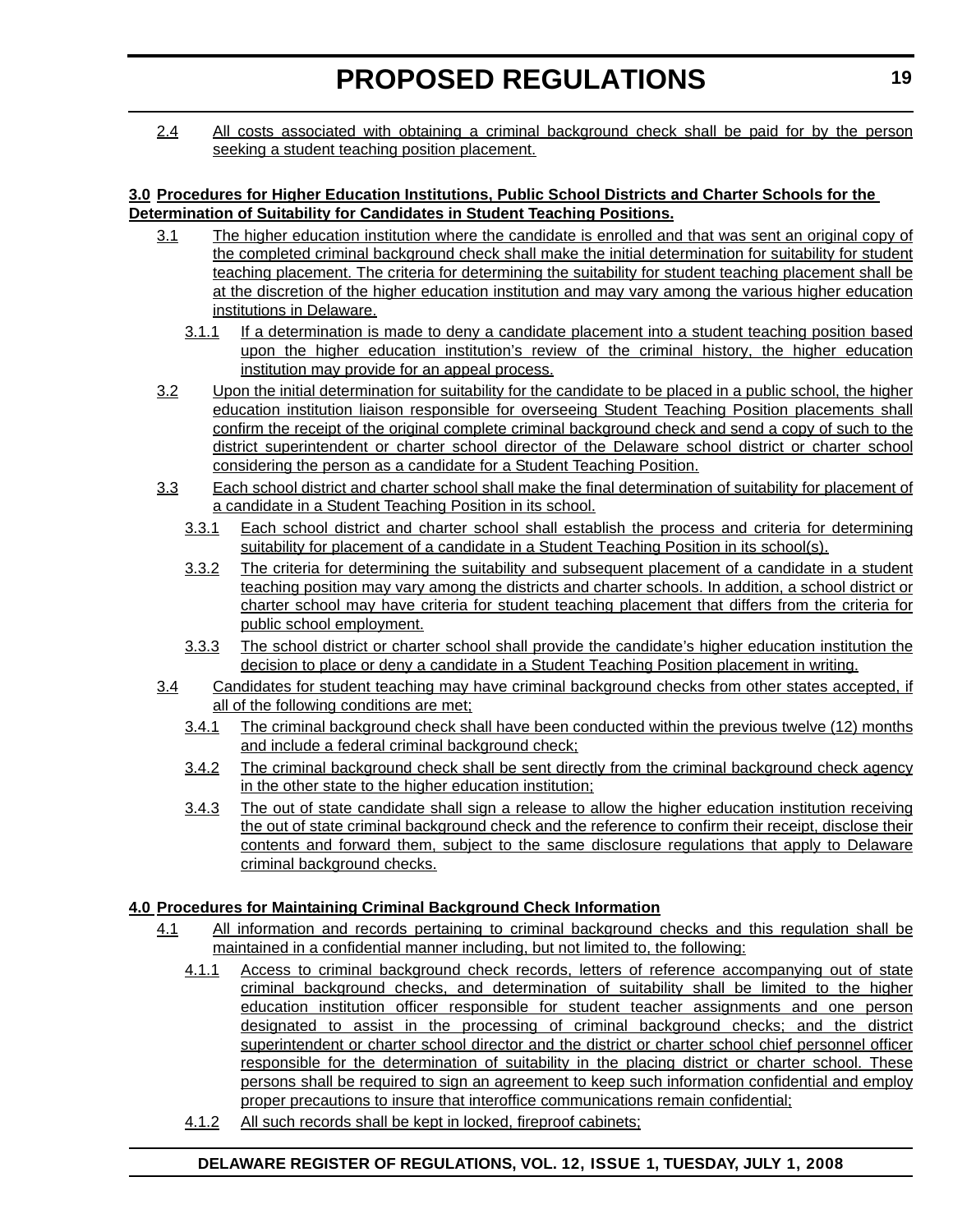- <span id="page-19-0"></span>4.1.3 No information from such records shall be released without the signed approval of and the appropriate signed release of the candidate or person placed in a Student Teaching Position.
- 4.2 The higher education institution may dispose of the criminal background check in a secure manner no earlier than six (6) months after the student graduates from the higher education institution.

#### **5.0 Penalties**

The higher education institution officer responsible for student teacher assignments shall report to the appropriate police authorities evidence of any person who knowingly provides false, incomplete or inaccurate criminal history information or who otherwise knowingly violates this regulation.

#### **6.0 Subsequent Criminal History Information**

- 6.1 Subsequent criminal history on a person in a Student Teaching Position may be sent by the State Bureau of Identification to the higher education institution.
- 6.2 The higher education institution where the candidate is enrolled shall be required to send any subsequent criminal history information received to the school district or charter school where the candidate is engaged in student teaching activities.
- 6.3 The district or charter school where the person is in a Student Teaching Position may consider any subsequent criminal history received for the person's continued suitability for the Student Teaching Position.

### **[DEPARTMENT OF HEALTH AND SOCIAL SERVICES](http://www.dhss.delaware.gov/dhss/index.html)**

**DIVISION OF MEDICAID [AND MEDICAL ASSISTANCE](http://www.dhss.delaware.gov/dhss/dmma/)**

Statutory Authority: 31 Delaware Code, Section 512 (31 **Del.C.** §512)

#### **[PUBLIC NOTICE](#page-3-0)**

#### **Pharmaceutical Services Program – Tamper-Resistant Prescription Pads**

In compliance with the State's Administrative Procedures Act (APA - Title 29, Chapter 101 of the **Delaware Code**) and under the authority of Title 31 of the **Delaware Code**, Chapter 5, Section 512, Delaware Health and Social Services (DHSS) / Division of Medicaid and Medical Assistance (DMMA) is amending the Delaware Medical Assistance Program (DMAP) Provider Manuals to bring the Medicaid regulations into compliance with Federal law.

Any person who wishes to make written suggestions, compilations of data, testimony, briefs or other written materials concerning the proposed new regulations must submit same to Sharon L. Summers, Planning & Policy Development Unit, Division of Medicaid and Medical Assistance, 1901 North DuPont Highway, P.O. Box 906, New Castle, Delaware 19720-0906 or by fax to (302) 255-4454 by July 31, 2008.

The action concerning the determination of whether to adopt the proposed regulation will be based upon the results of Department and Division staff analysis and the consideration of the comments and written materials filed by other interested persons.

#### **SUMMARY OF PROPOSAL**

The purpose of this proposal is to update implementation of the federal law that mandates the use of tamperresistant prescriptions for all Medicaid, non-electronic prescriptions.

#### **Statutory Authority**

Public Law 110-28, *U.S. Troop Readiness, Veterans' Care, Katrina Recovery, and Iraq Accountability Appropriations Act of 2007*, signed into law on May 25, 2007

**DELAWARE REGISTER OF REGULATIONS, VOL. 12, ISSUE 1, TUESDAY, JULY 1, 2008**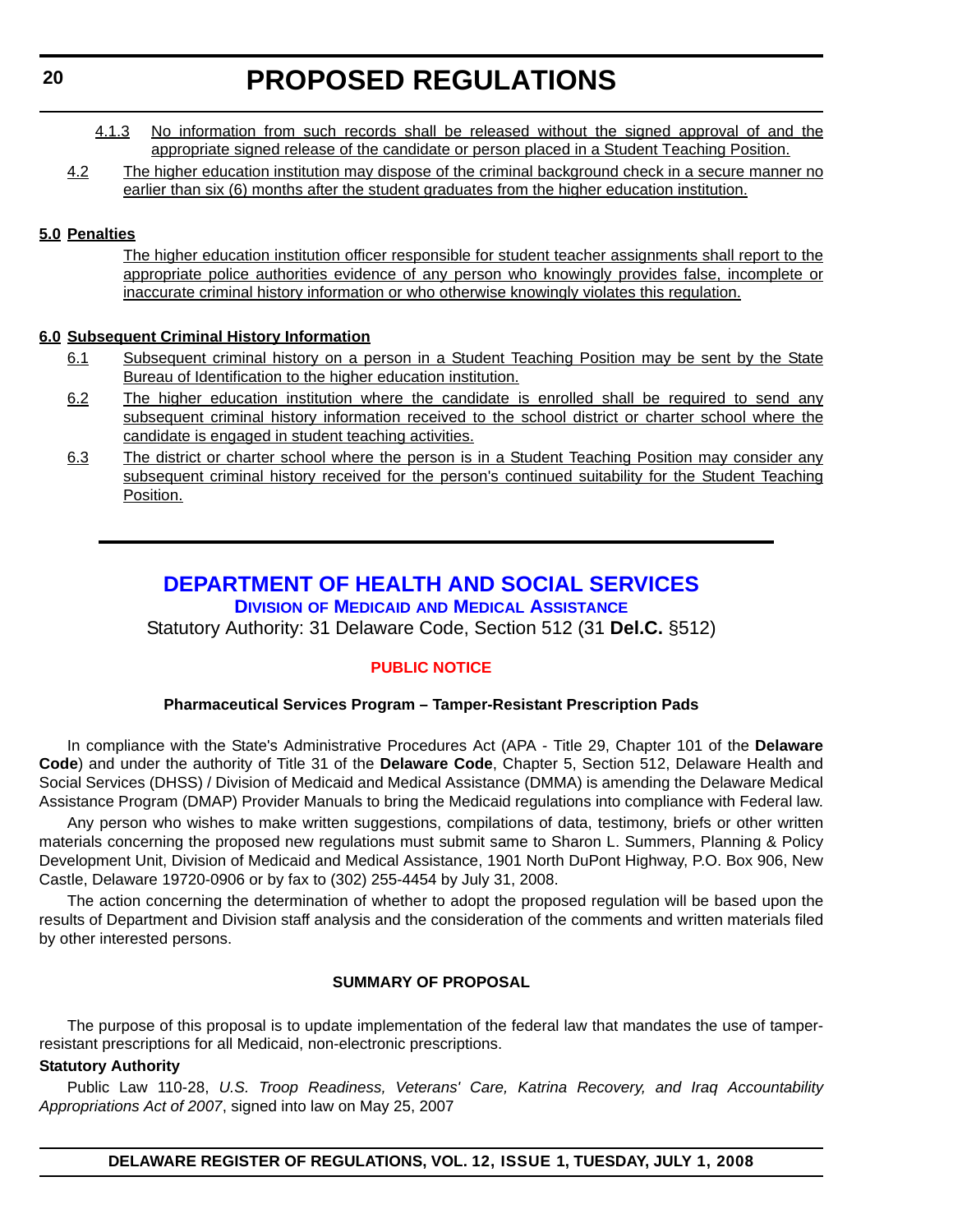#### **Background**

This proposal provides information regarding policy changes to the Delaware Medical Assistance Program (DMAP) Provider Manuals that outlines requirements for pharmacies that bill DMAP for prescriptions.

As previously announced [See 11 DE Reg 793, December 1, 2007], Congress passed H.R. 2206, U.S. Troop Readiness, Veterans' Care, Katrina Recovery, and Iraq Accountability Appropriations Act of 2007, Public Law 110- 28, regarding use of tamper-resistant prescription pads. Section 7002(b) of the Act amends the federal Medicaid statute to prevent payment of prescriptions "for which the prescription was executed in written (and non-electronic) form unless the prescription was executed on a tamper-resistant pad".

Failure of a State to enforce the tamper-resistant requirement of section 7002(b) may result in the loss of Federal Financial Participation (FFP).

The Division of Medicaid and Medical Assistance (DMMA) implemented this mandate in two phases. For the first, DMMA required that, on October 1, 2007, a prescription must contain at least one of the three tamperresistant characteristics in order to be considered "tamper resistant". For the second, a prescription must contain all three characteristics beginning October 1, 2008.

#### **Summary of Proposed Regulation**

For a pharmacy claim to be eligible for reimbursement by DMAP, any prescription executed in written (and nonelectronic format) must be executed on a tamper-resistant form. DMAP will enforce the federal implementation date, as follows:

A. To be considered tamper-resistant beginning **OCTOBER 1, 2008**, a prescription form must contain **ALL THREE** of the following characteristics:

1. One or more industry-recognized features designed **to prevent unauthorized copying** of a completed or blank prescription form;

2. One or more industry-recognized features designed **to prevent the erasure or modification** of information written on the prescription by the prescriber;

3. One or more industry-recognized features designed **to prevent the use of counterfeit** prescription forms.

B. Appropriate DMAP Provider Manuals have been updated to provide additional detail including examples of features, which comply with the above requirements.

Delaware Medical Assistance Program (DMAP) provider manuals and official notices are available for downloading from the DMAP website: **www.dmap.state.de.us** or EDS Pharmacy Services may be contacted at (800) 999-3371- Select #0, then #1.

The Delaware Medical Assistance Program (DMAP) is merely adopting the federal statute without changing content or incorporating additional state requirements concerning the use of federally mandated tamper-resistant prescriptions.

#### **DMMA PROPOSED REGULATION #08-23 REVISION:**

#### *(Regulation Number will be assigned pending further review and analysis by Department staff)*

Effective October 1, 2007, Section 1903(i) of the Social Security Act requires that written (non-electronic) prescriptions for covered outpatient drugs for Medicaid clients be executed on a tamper-resistant pad in order to be eligible for federal matching funds. To meet this requirement, DMAP will only reimburse for covered Medicaid outpatient drugs when the written (non-electronic) prescription is executed on a tamper-resistant pad, or the prescription is electronic, faxed, or verbal.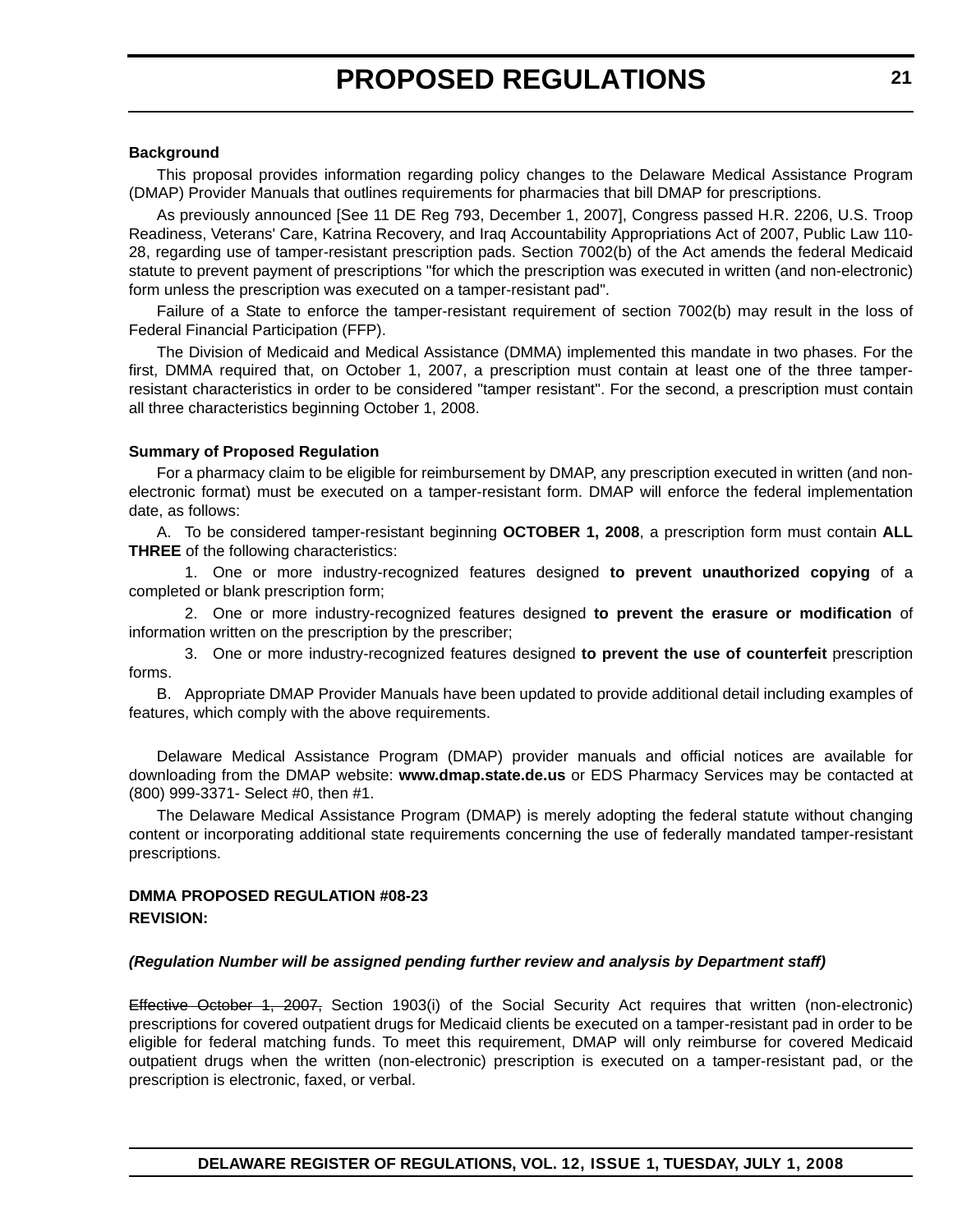<span id="page-21-0"></span>To be considered tamper-resistant beginning October 1, 2008, a prescription form must contain all three of the following characteristics:

1. One or more industry-recognized features designed to prevent unauthorized copying of a completed or blank prescription form;

2. One or more industry-recognized features designed to prevent the erasure or modification of information written on the prescription by the prescriber;

3. One or more industry-recognized features designed to prevent the use of counterfeit prescription forms.

#### **DIVISION [OF SOCIAL SERVICES](http://www.dhss.delaware.gov/dhss/dmma/)**

Statutory Authority: 31 Delaware Code, Section 512 (31 **Del.C.** §512)

#### **[PUBLIC NOTICE](#page-3-0)**

#### **Food Stamp Program 9044.1 Newly-Certified Households**

In compliance with the State's Administrative Procedures Act (APA - Title 29, Chapter 101 of the **Delaware Code**) and under the authority of Title 31 of the **Delaware Code**, Chapter 5, Section 512, Delaware Health and Social Services (DHSS) / Division of Social Services is proposing to amend Food Stamp Program policies in the Division of Social Services Manual (DSSM) regarding newly-certified households.

Any person who wishes to make written suggestions, compilations of data, testimony, briefs or other written materials concerning the proposed new regulations must submit same to Sharon L. Summers, Policy, Program & Development Unit, Division of Social Services, 1901 North DuPont Highway, P.O. Box 906, New Castle, Delaware 19720-0906 or by fax to (302) 255-4425 by July 31, 2008.

The action concerning the determination of whether to adopt the proposed regulation will be based upon the results of Department and Division staff analysis and the consideration of the comments and written materials filed by other interested persons.

#### **SUMMARY OF PROPOSED CHANGES**

The proposed change described below amends the Food Stamp Program policies in the Division of Social Services Manual (DSSM) regarding newly-certified households.

#### **Statutory Authority**

7 CFR §274.2, *Providing Benefits to Participants*

#### **Summary of Proposed Changes**

**DSSM 9044.1**, *Newly-Certified Households*: Remove language references to the old issuance method of mailing benefits and replacing with Electronic Benefit Transfer (EBT) processing language.

#### **DMMA PROPOSED REGULATION #08-22 REVISION:**

**DELAWARE REGISTER OF REGULATIONS, VOL. 12, ISSUE 1, TUESDAY, JULY 1, 2008**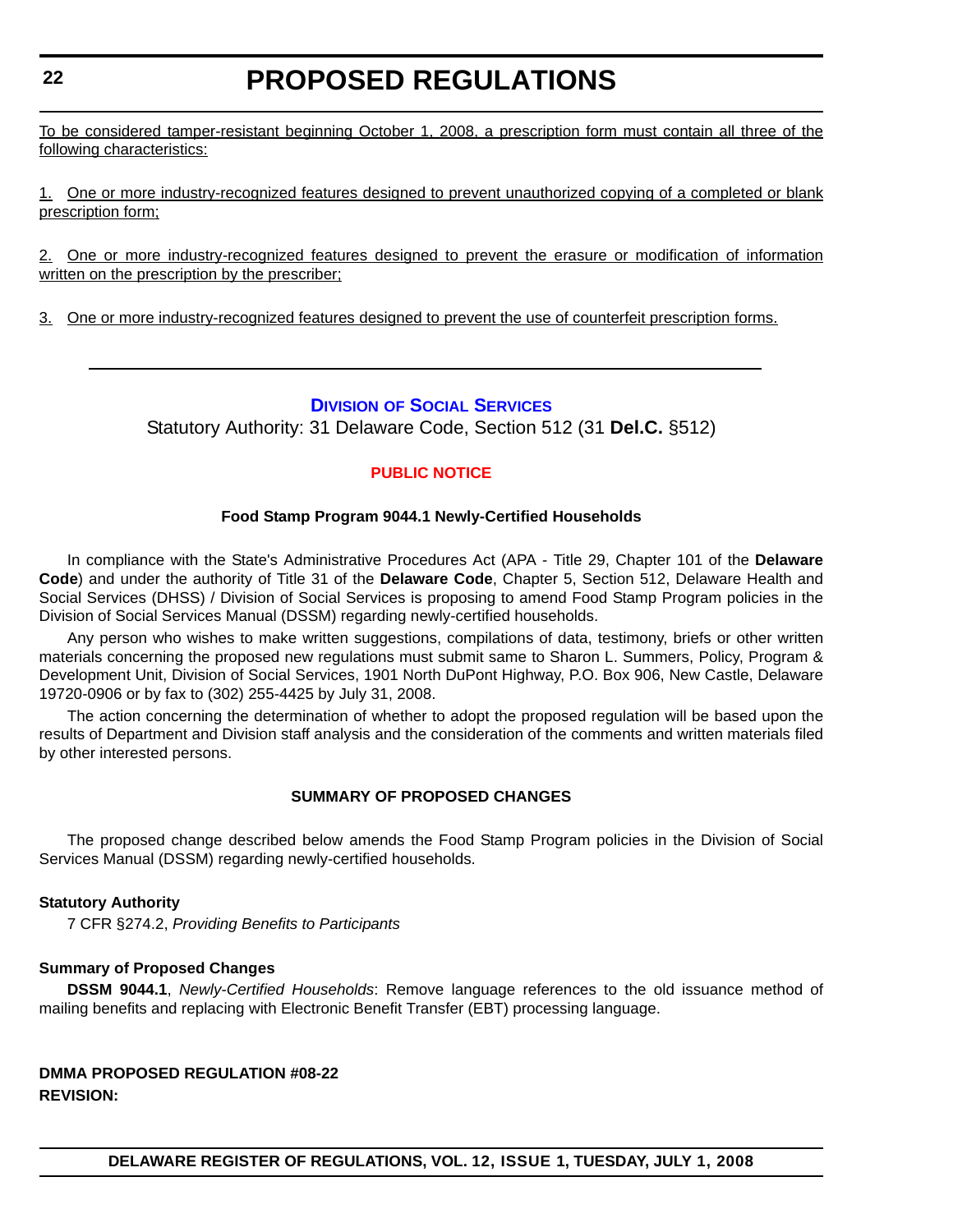#### <span id="page-22-0"></span>**9044Providing Benefits to Participants**

#### [274.2]

DSS is responsible for the timely and accurate issuance of benefits to certified eligible households. Assist those households comprised of elderly or disabled members which have difficulty reaching issuance offices, and households which do not reside in a permanent dwelling or a fixed mailing address by finding authorized representatives to act on their behalf or by other appropriate means.

#### **9044.1Newly-Certified Households**

All newly certified households, except those that are given expedited service, must be given an opportunity to participate no later than thirty (30) calendar days following the date the application was filed. An opportunity to participate consists of providing households with access to their benefits. or having issuance facilities open and available for the households to obtain their benefits. Benefits must be mailed in time to assure that they are received, but before the 30-day standard expires. A household has not been provided an opportunity to participate within the 30-day standard if the benefits are mailed on the 29th or 30th day. Neither has an opportunity to participate been provided if the benefits are issued on the 28th day, but no issuance facility is open on the 30th day not posted to their EBT account by the  $30<sup>th</sup>$  day.

#### **[DEPARTMENT OF INSURANCE](http://www.delawareinsurance.gov/)**

#### Statutory Authority: 18 Delaware Code, Sections 314 and 2741; 21 Delaware Code, Section 2118 (18 **Del.C.** §§314 & 2741; 21 **Del.C.** §§2118) 18 **DE Admin. Code** 606

#### **[PUBLIC NOTICE](#page-3-0)**

INSURANCE COMMISSIONER MATTHEW DENN hereby gives notice of intent to adopt proposed Department of Insurance Regulation 606 relating to the standardization of insurance identification cards and notification to the Division of Motor Vehicles of the termination of automobile insurance. The docket number for this proposed amendment is 730.

The purpose of the proposed amendment to regulation is to eliminate the requirement that insurance identification cards be issued for periods of less than six months when the payment period is for a period of less than six months and to delete the requirement that fleet vehicles carry vehicle-specific identification cards. The text of the proposed amendment is reproduced in the July 2008 edition of the *Delaware Register of Regulations*. The text can also be viewed at the Delaware Insurance Commissioner's website at: [http://www.delawareinsurance.gov/](http://www.delawareinsurance.gov/departments/documents/ProposedRegs/ProposedRegs.shtml) [departments/documents/ProposedRegs/ProposedRegs.shtml](http://www.delawareinsurance.gov/departments/documents/ProposedRegs/ProposedRegs.shtml).

The Department of Insurance does not plan to hold a public hearing on the proposed changes. Any person can file written comments, suggestions, briefs, compilations of data or other materials concerning the proposed amendments. Any written submission in response to this notice and relevant to the proposed changes must be received by the Department of Insurance no later than 4:30 p.m., Monday August 4, 2008, and should be addressed to Mitchell G. Crane, Esquire, Delaware Department of Insurance, 841 Silver Lake Boulevard, Dover, DE 19904, or sent by fax to 302.739.2021 or email to [mitch.crane@state.de.us.](mailto:mitch.crane@state.de.us)

#### **606 Proof of Automobile Insurance [Formerly Regulation 31]**

**1.0 Authority**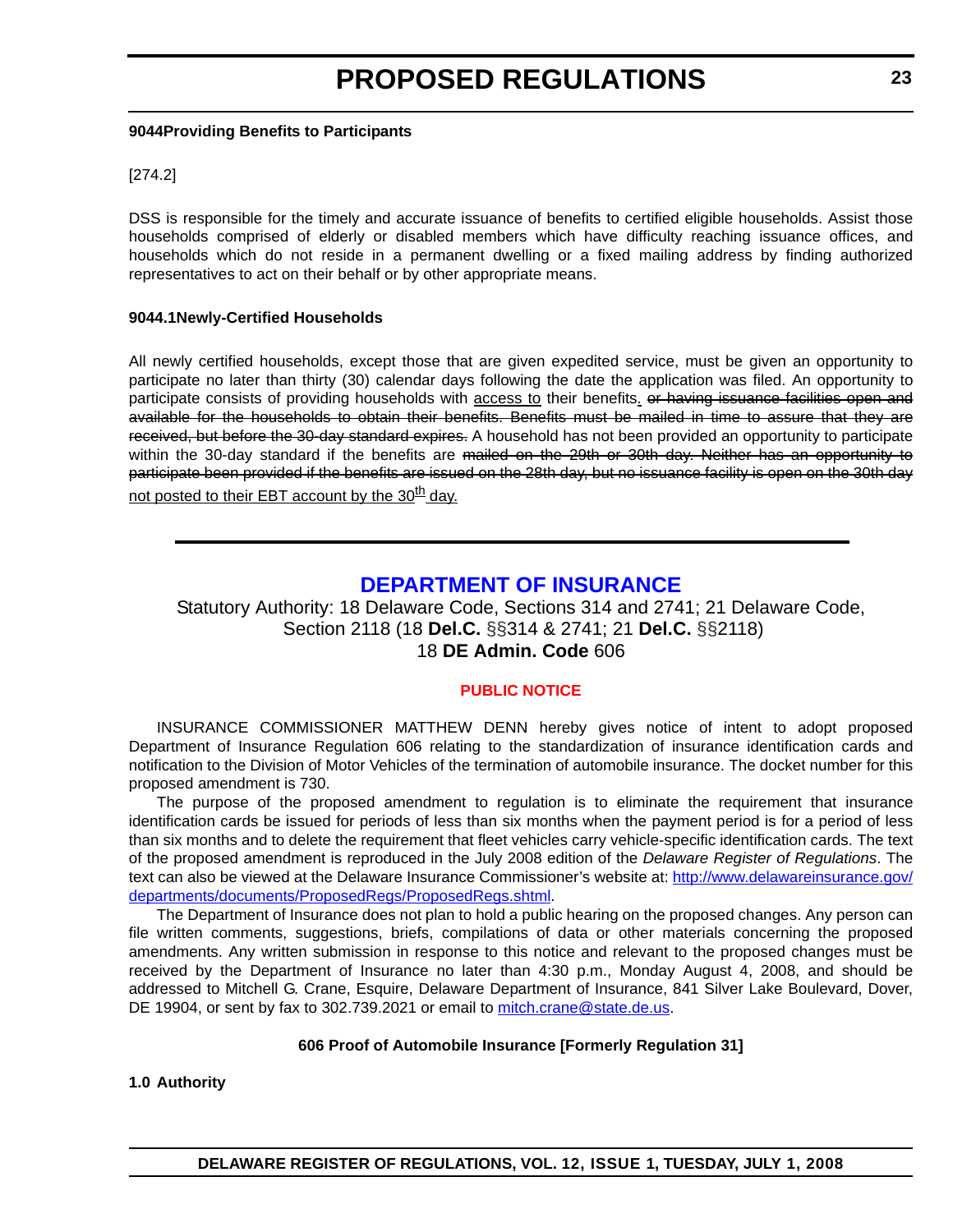1.1 This regulation is adopted under the authority of 18 **Del.C.** §§314 and 2741; 21 **Del.C.** §2118 as amended by S. B. 212, and adopted in cooperation with the Division of Motor Vehicles. This regulation is promulgated under the provisions of the Administrative Procedures Act, 29 **Del.C.,** Ch.101.

#### **11 DE Reg. 800 (12/01/07)**

#### **2.0 Purpose**

- 2.1 The purpose of this regulation is to
	- 2.1.1 establish requirements to govern the form of the standardized insurance identification (ID) card for each insured vehicle pursuant to Delaware law;
	- 2.1.2 establish the procedure by which automobile insurers shall notify the Division of Motor Vehicles when automobile insurance coverage is terminated or when insurers pay claims for uninsured motorists; and
	- 2.1.3 provide procedures for the submission of insurance company data to the Division of Motor Vehicles for administrative efficiency.

#### **11 DE Reg. 800 (12/01/07)**

#### **3.0 Definitions**

"**Commercial auto coverage**", "**commercial vehicle coverage**" or "**commercial lines policy**" is any coverage provided to an insured, regardless of the number of vehicles or entities covered, under a commercial auto, garage, or truckers coverage form and/or rated from either a commercial manual or rating rule as filed and approved by the Delaware Department of Insurance. Vehicle type and ownership are not necessarily the primary factors in either underwriting the coverage or rating the coverage. The rating may be subject to individual risk characteristics including but not limited to experience rating, schedule rating, loss rating or deductible rating.

"**Fleet**" shall mean five or more vehicles under single ownership or lease used for commercial purposes.

"**Personal lines auto coverage**," personal lines vehicle coverage" or "personal lines policy" shall apply to any insured or insurance policy that does not fall within commercial lines.

To the extent necessary, the definitions contained in 21 **Del.C.** §101 shall apply to all terms not otherwise defined herein.

#### **11 DE Reg. 800 (12/01/07)**

#### **4.0 Insurance Identification Card**

- 4.1 All companies licensed to write automobile insurance in the State of Delaware must furnish Insurance Identification Cards. At least one card must be issued for each vehicle for which liability insurance is in effect. Delaware policyholders who are members of the military and are stationed outside of Delaware may be issued a card of that state provided their coverage meets Delaware requirements.
- 4.2 Insurers may use uniform ACORD format or may prepare the ACORD format as described below:
	- 4.2.1 The size, weight, and color of the card shall be as below:
		- 4.2.1.1 Size: Not smaller than 3-1/2" x 2-1/4" or larger than 3" x 5"
		- 4.2.1.2 Weight: Optional
		- 4.2.1.3 Color: White
		- 4.2.1.4 Each card shall be printed on paper stock which contains a clearly visible watermark, screened color, reflective ink, or laser-lock which prevents unauthorized or fraudulent reproduction. The watermark must be a company logo, or a generic insurance-specific logo which clearly identifies the watermark as issued by an insurance company. The ACORD "ghost script" anti-fraud paper with the ACORD watermark shall satisfy the watermark requirement.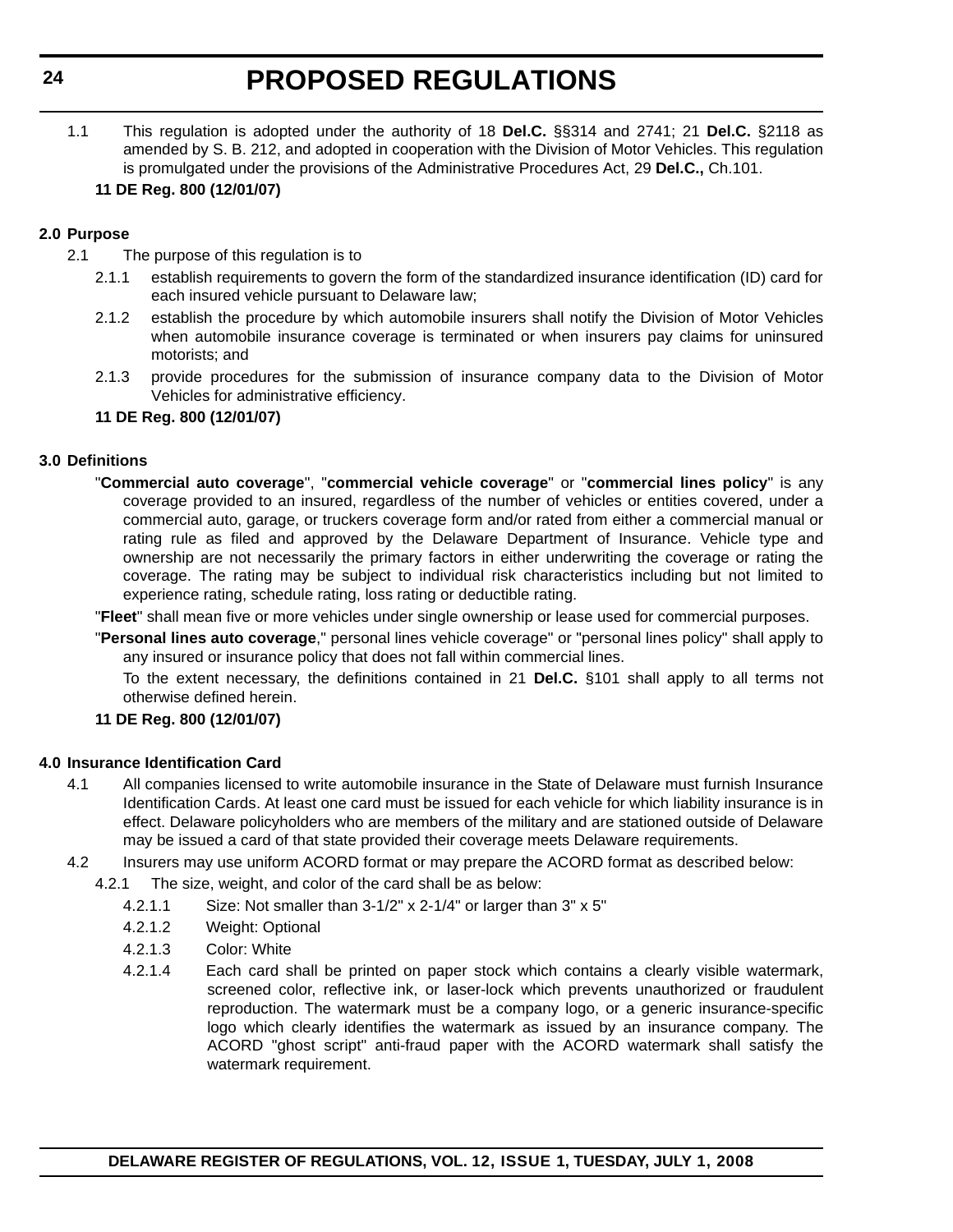#### **5.0 Insurance Identification Cards for Personal Lines Coverage**

- 5.1 The Insurance Identification Card for privately owned or leased motor vehicles and/or for vehicles that are used non-commercially but covered under commercial lines policies shall contain the following information:
	- 4.2.2 The insurance card shall contain the following information:
	- 4.2.2.1 5.1.1 The statement "The ID card must be carried in the vehicle at all times" shall be shown on the face of the card if space is available; otherwise this statement may appear on the back of the card.
	- 4.2.2.2 5.1.2 Card shall be identified as "Identification Card."
	- 4.2.2.3 5.1.3 The insurance company name shall be printed on the face of the card. If the insurer is part of a group, the group name may be printed on the card so long as the card clearly identifies the name of the insurer issuing the insurance.
	- 4.2.2.4 5.1.4 Insurer's five digit National Association of Insurance Commissioners ("NAIC") company identification number.
	- 4.2.2.5 5.1.5 Named Insured. This name must be the named insured as carried in the insurer's records.
	- 4.2.2.6 5.1.6 The insurer may, at its option, include the address of the insured.
	- 4.2.2.7 5.1.7 Policy Number.
	- 4.2.2.8 5.1.8 Effective date of the time period the policy shall be in effect.
	- 4.2.2.9 5.1.9 Expiration Date. The insurance identification card shall be valid for no more than the term stated in the policy but not to exceed 6 months. Notwithstanding the foregoing limitation, an insurance identification card may be issued for a period of 12 months if the premium has been written on an annual basis and the premium is being paid in installments of no more than for a 12 month period. Any insured who has not been continuously insured by a licensed insurance company or a qualified self-insured during the six months preceding the effective date of an ID card under this regulation shall be issued an ID card with an expiration date no longer than the date for which premium has been paid or for six months whichever is shorter; provided, however, that any insured owning five or more vehicles may be issued an ID card which is effective for a six month period. The expiration date shall be stated in such manner that the exact date of expiration can be clearly identified. For purposes of this section, a policy renewed in the same company with a lapse in coverage of 30 days or less shall be considered to have been continuously insured by a licensed insurance company during the preceding six months.
	- 4.2.2.10 5.1.10 Vehicle(s) Insured. Information shall be completed by indicating any of the following, depending on the type of policy or vehicle involved:
		- 4.2.2.10.1 5.1.10.1 Year, Make, and Vehicle Identification Number ("VIN") of the vehicle(s) insured. Model of the vehicle may be shown as the Make. The Year, and Make of the vehicle may be abbreviated, but the complete VIN must be shown.
	- 4.2.2.11 5.1.11 Items which are not obvious as to meaning shall be appropriately captioned.
- 4.2.3 5.2 The order of the information to be contained on the ID card may be rearranged at the option of the company, provided there is no drastic change and the rearrangement is necessary to accommodate a fixed printout system already established by a company.
- 4.2.4 5.3 At least one ID card shall be issued for each vehicle insured under the policy for which liability insurance is in effect.
- 4.2.5 5.4 If a vehicle is specifically described on the ID card, the company must issue a new card upon either a change of vehicle or the acquisition of any additional one. If a different policy number is assigned upon renewal, a new ID Card must also be issued. The expiration date requirement of section 4.2.2.9 5.1.9 above shall apply to an insured's replacement or additional insured vehicle in a manner similar to the previously owned or insured vehicle. The owner of the vehicle shall so inform the insurer of the additional or replacement vehicle. Only after the insurer is so informed, shall the insurer be obligated to issue an ID card to the insured for the additional or replacement vehicle.
- 4.2.6 5.5 A letter or notification should accompany every ID card advising the insured that the card is required to register the vehicle, to obtain new tags, and to serve as evidence of insurance for the law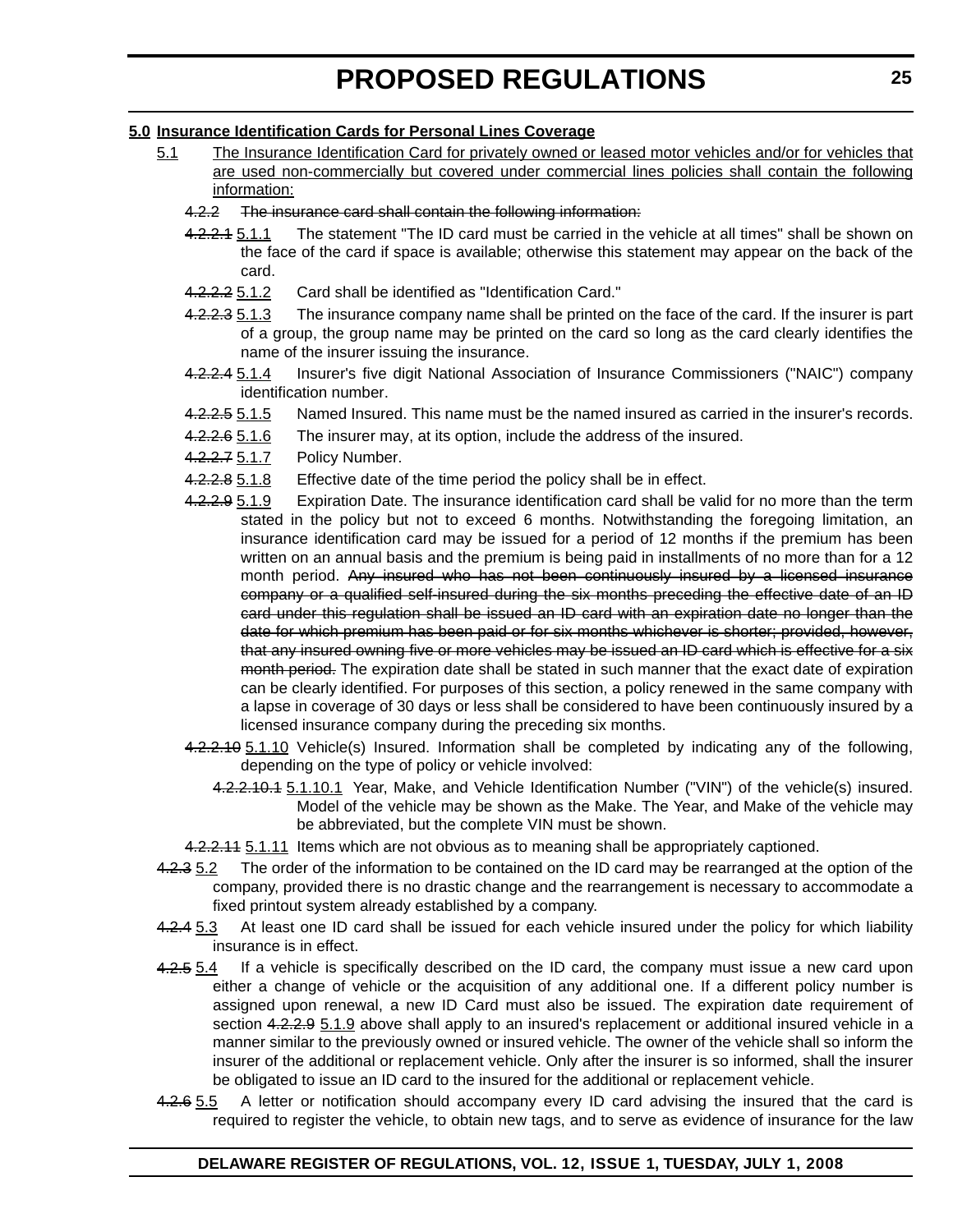enforcement authorities, e.g., in cases involving accidents, moving traffic violations or road spot checks. This notification may be printed on the back of the ID card. Delaware law requires the ID card to be in the vehicle when it is being operated.

- 4.2.7 5.6 The Division of Motor Vehicles will accept for registration purposes a copy of the application for insurance or the assignment notice or binder pending issuance of insurance or the assignment notice pending issuance of the ID card. However, such evidence of insurance will be accepted for registration purposes only if it has been dated prior to the date and no later than the day preceding the date of application for registration. For Assigned Risk coverage, insurers shall instruct their agents to place an insurer identification code of "99999" on applications to indicate placement with the Assigned Risk Plan.
- 4.2.8 5.7 Insurance ID cards shall be issued in conformance with section 4.2.2 5.1 above. The Insurance Commissioner may exercise his statutory authority to investigate and examine the compliance of insurance carriers with this regulation. The Insurance Commissioner may, after notice and hearing, impose and enter an order as follows:
	- 4.2.8.1 5.7.1 For each occasion where the Insurance Commissioner determines that an ID card was issued inadvertently in non-compliance with section 4.2.2.9 5.1.9 above, the insurer shall be fined \$100. No fine, however, shall be imposed if the ID card was validly issued.
	- 4.2.8.2 5.7.2 For each occasion where the Insurance Commissioner determines an ID card was issued with disregard of the requirements of Section 4.2.2.9 5.1.9 above, but with no pattern of conscious disregard, the insurer shall be fined \$1,000.
	- 4.2.8.3 5.7.3 For each occasion where the Insurance Commissioner determines an ID card was issued as part of a pattern of conscious disregard of the requirements of section 4.2.2.9 5.1.9 above, the insurer shall be fined \$2,000.
- 4.2.9 5.8 "Date of issuance" of an insurance card shall be the effective date of that card.

Amended Section 4 became effective May 12, 1993.

**11 DE Reg. 800 (12/01/07)**

#### **6.0 Insurance Identification Cards for Commercial Lines Coverage**

- 6.1 Unless otherwise covered in Section 5.0 of this regulation, the ID card for each vehicle insured under each commercial lines policy, which shall include any insurance issued for fleet vehicles, shall contain the following information:
	- 6.1.1 the information set forth in sections 5.1.1 through 5.1.4, section 5.1.6 and section 5.1.11 of this regulation;
	- 6.1.2 the name of the commercial entity or registrant that owns or leases the fleet as carried in the insurer's records. The insurer, at its option, may include the name of any parent company involved or, in the case of vehicles not operated by the registrant, an indication that the vehicle is "owned or operated by
	- 6.1.3 the policy number with any appropriate designations required by the insurer for commercial or fleet vehicles; and
	- 6.1.4 the effective and expiration dates of the policy.
- 6.2 The expiration date for ID cards shall be no more than twelve months from the effective date of the policy and the expiration date shall be stated by day, month and year or month, day and year, so long as the exact date of expiration can be clearly identified.
- 6.3 ID cards subject to the requirements of this section 6 shall also be subject to the requirements set forth in sections 5.2 through 5.6 of this regulation.
- 6.4 Insurance ID cards shall be issued in conformance with section 6.1 above. The Insurance Commissioner may exercise his statutory authority to investigate and examine the compliance of insurance carriers with this regulation. The Insurance Commissioner may, after notice and hearing, impose and enter an order as follows: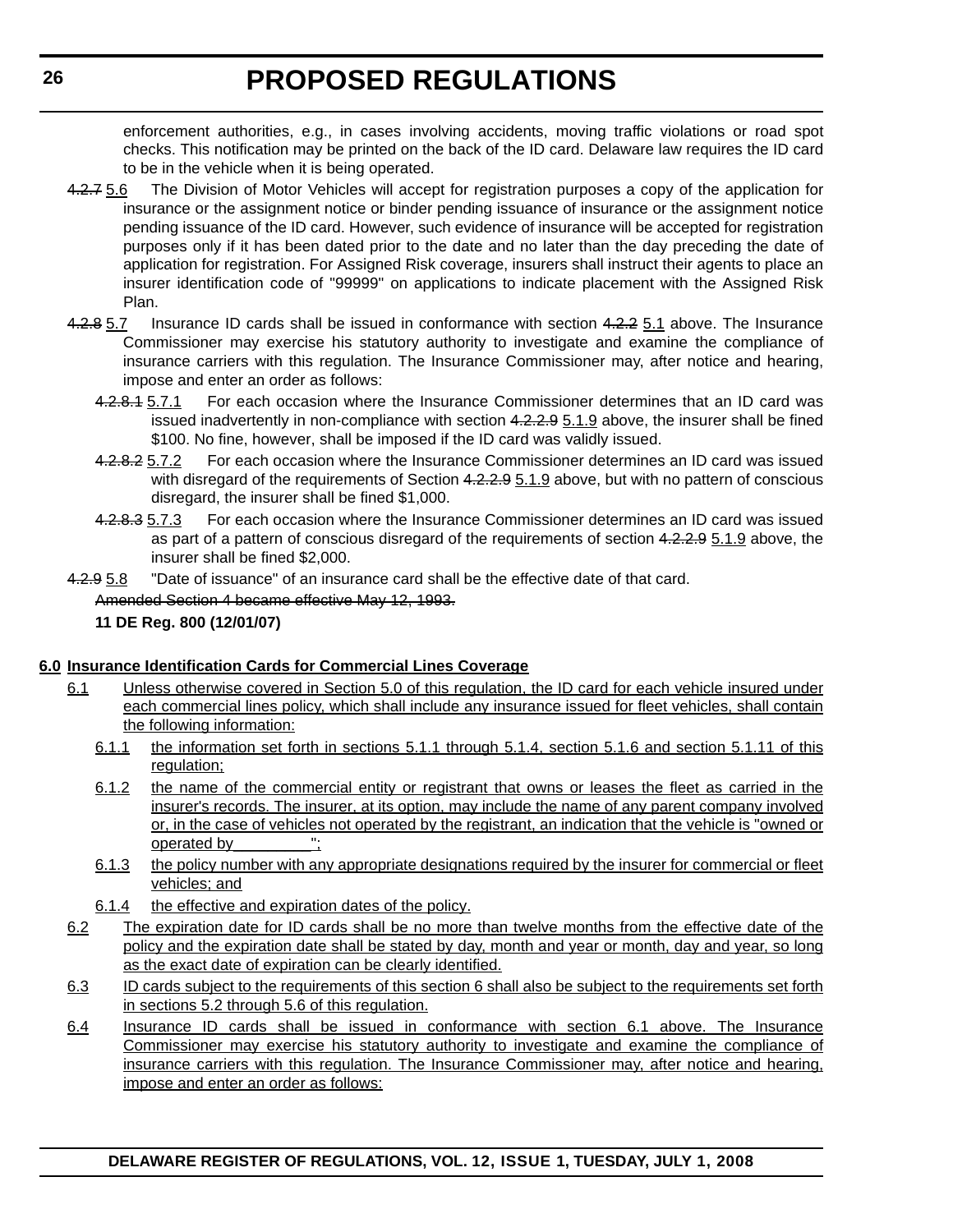- 6.4.1 For each occasion where the Insurance Commissioner determines that an ID card was issued inadvertently in non-compliance with section 6.2 above, the insurer shall be fined \$100. No fine, however, shall be imposed if the ID card was validly issued.
- 6.4.2 For each occasion where the Insurance Commissioner determines an ID card was issued with disregard of the requirements of Section 6.2 above, but with no pattern of conscious disregard, the insurer shall be fined \$1,000.
- 6.4.3 For each occasion where the Insurance Commissioner determines an ID card was issued as part of a pattern of conscious disregard of the requirements of section 6.2 above, the insurer shall be fined \$2,000.
- 6.5 "Date of issuance" of an insurance card shall be the effective date of that card.

#### **57.0Violations and Penalties**

- 57.1 If an insurer shall violate the provisions of this regulation, the Commissioner shall give written notice to the insurer of the violation and said notice shall inform the insurer of the right to request a hearing pursuant to 18 **Del.C.** §323.
- 57.2 If an insurer shall be determined to be in violation by consent or after a hearing, the Commissioner may impose such penalties as permitted pursuant to the Insurance Code.

#### **11 DE Reg. 800 (12/01/07)**

#### **68.0Notice of Cancellation or Termination**

- 68.1 When a personal lines insurance policy is cancelled or terminated and that cancellation or termination is final under 18 **Del.C.** §3904 (a) (1) within 6 months of the original date of issuance, the insurer must file a Notice of Cancellation with the Division of Motor Vehicles.
- 68.2 The notice shall be filed with the Division of Motor Vehicles within 30 days following the effective date on which cancellation has become final. "Final" means the date after which coverage cannot be reinstated except by the issuance of a new policy.
- 68.3 The notice shall be a form with the size, content, and format consistent with the attached forms or as otherwise approved by the Division of Motor Vehicles.

#### **11 DE Reg. 800 (12/01/07)**

#### **79.0Furnishing Motor Vehicle Liability Insurance Information to the Division of Motor Vehicles**

79.1 An insurer shall furnish within 30 days of a request by the Division of Motor Vehicles prescribed information on each motor vehicle insured in the State of Delaware. The information shall be provided in the form and manner approved by the Division of Motor Vehicles.

#### **11 DE Reg. 800 (12/01/07)**

#### **810.0Random Selection/Verification**

- 810.1 Pursuant to 21 **Del.C.** §2118 the Division of Motor vehicles shall periodically randomly select on an annual basis at least 10 percent of the vehicle registrations and send them to the insurers of record for verification of liability insurance.
- 810.2 All responses from the insurers shall be delivered to the Delaware Division of Motor Vehicles within 30 days of the mailing date of the verification request.
- 810.3 The random selection/verification process shall be done no more than twelve times and no less than four times annually.

#### **11 DE Reg. 800 (12/01/07)**

#### **911.0Notification of Uninsured Drivers**

911.1 Each insurer licensed to write automobile liability insurance in Delaware shall notify the Division of Motor Vehicles on a form approved by the Division of Motor Vehicles the name of any person or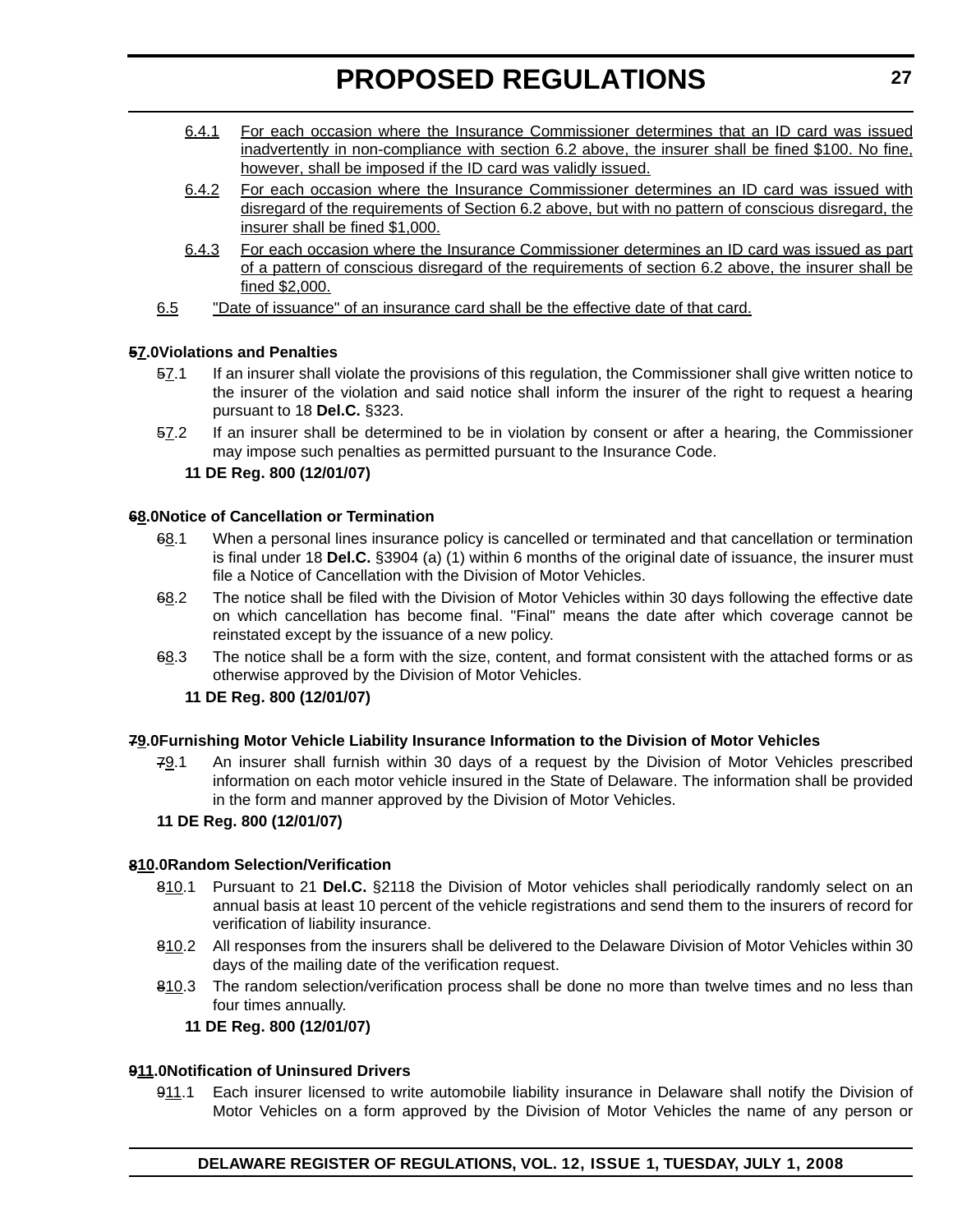persons involved in an accident or filing a claim who is alleged to have been operating a Delaware registered motor vehicle without the insurance required under Delaware law. The insurer shall provide the name, address, and description of the vehicle alleged to be uninsured.

#### **11 DE Reg. 800 (12/01/07)**

#### **1012.0Additional Required Proofs of Insurance**

4012.1 Each insurer licensed to write automobile liability insurance in this State shall furnish to their insureds verification of the insurance in force at the request of the Division of Motor Vehicles by use of a form approved by the Division of Motor Vehicles. Each insurer is to utilize such measures as may be necessary to assure delivery of these forms to qualified insured drivers only.

#### **11 DE Reg. 800 (12/01/07)**

#### **1113.0Severability**

1113.1 If any provision of this regulation or the application thereof to any person or situation is held invalid, such invalidity shall not affect any other provision or application of the regulation which can be given effect without the invalid provision or application and to this end the provisions of this regulation are declared to be severable.

#### **11 DE Reg. 800 (12/01/07)**

#### **1214.0Effective Date**

1214.1 This Regulation shall become effective January 1 September 11, 2008.

\*Regulation No. 31 was entitled "Insurance Identification Card" under an effective date of July 1, 1979; amended July 1, 1982; amended effective January 1, 1991 and again on May 12, 1993 under present title except for the conditions specified under § 6 and § 4 of the regulation and April 12, 1993.

Attachments A to G accompanying Regulation No. 31 follow:

INSURANCE CERTIFICATION REQUEST INITIAL TAP PROCESSING LETTER OF TRANSMITTAL RANDOM SELECTION TAPE PROCESSING RANDOM SELECTION MANUAL PROCESSING DELAWARE UNINSURED VEHICLE REPORT DELAWARE INSURANCE CERTIFICATION

**11 DE Reg. 800 (12/01/07) 11 DE Reg. 1425 (05/01/08)**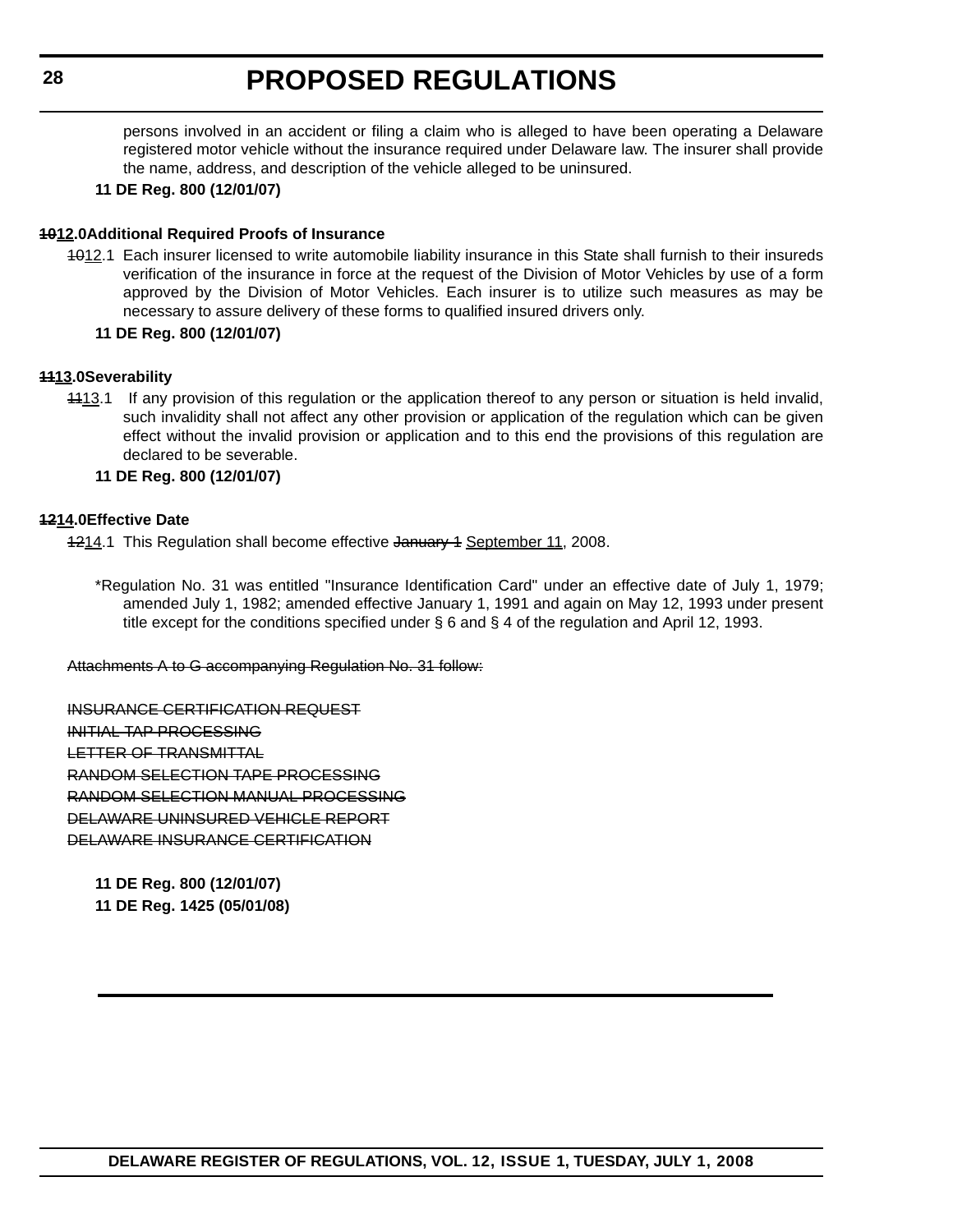#### <span id="page-28-0"></span>**[DEPARTMENT OF NATURAL RESOURCES AND ENVIRONMENTAL](http://www.awm.delaware.gov/)  CONTROL**

#### **DIVISION OF AIR [AND WASTE MANAGEMENT](http://www.awm.delaware.gov/)**

Statutory Authority: 7 Delaware Code, Chapter 60, (7 **Del.C.** Ch. 60)

#### **[REGISTER NOTICE](#page-3-0)**

#### **1. Title of the Regulations:**

DELAWARE STATE IMPLEMENTATION PLAN: Administrative and Non-Substantive Changes to Delaware's Regulations Governing the Control of Air Pollution

#### **2. Brief Synopsis of the Subject, Substance and Issues:**

Over the past 40 years, Delaware has adopted 32 air regulations that are approved by the US Environmental Protection Agency (EPA) as state implementation plan (SIP) revisions. Another four regulations have been submitted to EPA and are currently pending EPA approval into Delaware SIPs. The purpose of this SIP document is to update all these SIP regulations to a uniform style in accordance with the Delaware Administrative Code, "Manual for Drafting Regulations (March 2006)." In addition to this style update, several typo and misprint-type errors are also being corrected in this SIP revision.

The administrative changes, non-substantive changes and correction of errors do not alter regulatory features of any individual regulation, such as effective date, applicability, regulatory limit and requirement, compliance and monitoring schedule, enforcement procedures, etc.

**3. Possible Terms of the Agency Action:**

None.

- **4. Statutory Basis or Legal Authority to Act:** 7 **Del. C.**, Ch 60, Environmental Control 29 **Del. C.**, Ch 101, Administrative Procedures
- **5. Other Regulations that may be Affected by the Proposal:**  None

#### **6. Notice of Public Comment:**

This SIP revision and all Delaware AQM regulations under it are available for public review at offices of DNREC-DAWM Air Quality Management Section (AQMS), Dover and New Castle. A public hearing will be held on **July 31, 2008**, beginning at 6:00 pm, in AQMS Conference Room, 2<sup>nd</sup> Floor, Priscilla Building, 156 South State Street, Dover, DE 19901. Comments on this SIP revision and all regulations under it can be sent to AQMS at the above address, or presented at the hearing.

#### **7. Prepared by:**

Frank F. Gao, Project Leader Phone: (302) 323-4542, Date: June 12, 2008 E-Mail: Frank.Gao@state.de.us

#### **Delaware State Implementation Plan**

#### **Administrative and Non-Substantive Changes in Regulations Governing the Control of Air Pollution**

Submitted To U.S. Environmental Protection agency By Delaware Department of Natural Resources and Environmental Control July 2008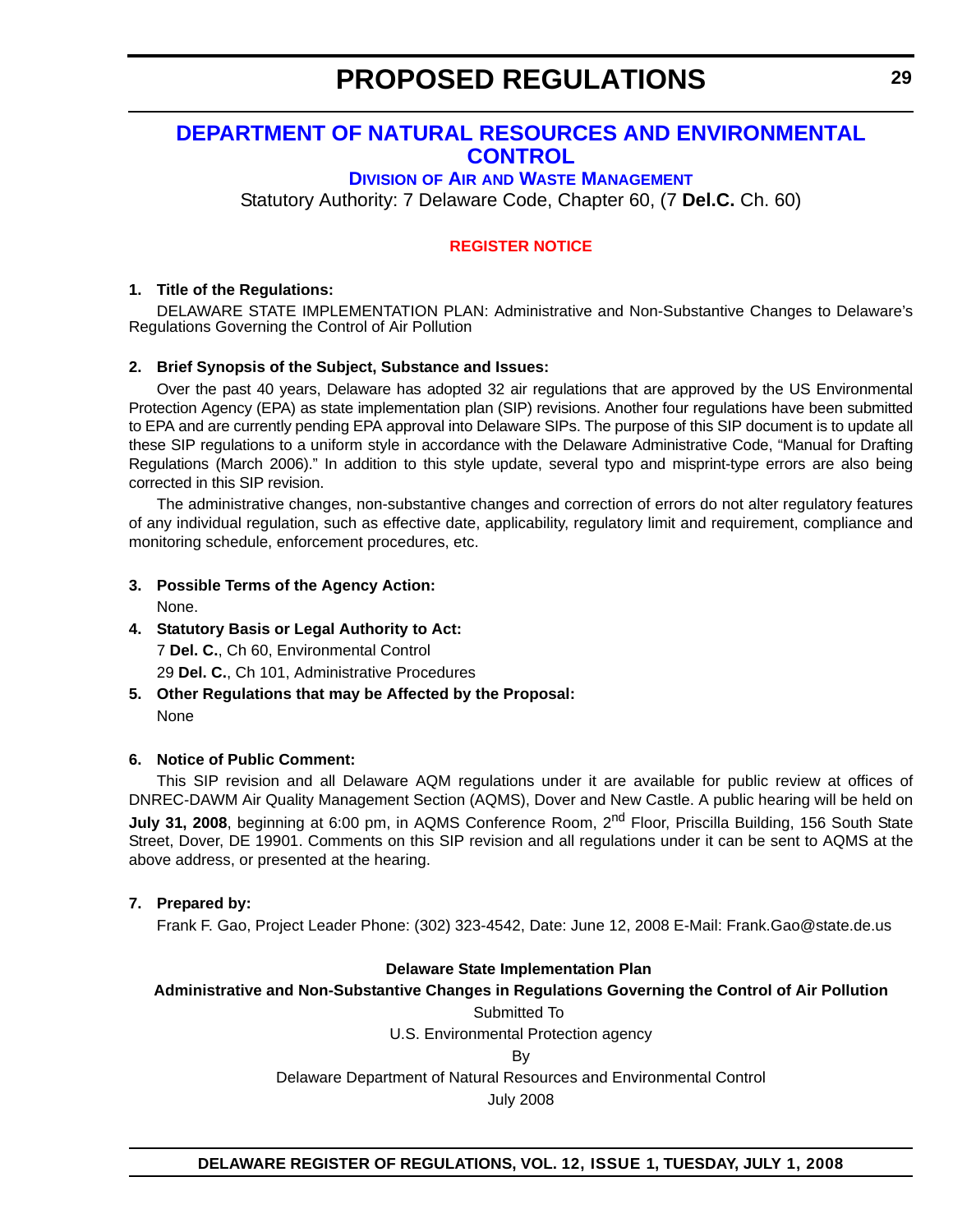#### **Acronym List**

AQM - Air Quality Management AQMS - Air Quality Management Section of DNREC CAA - Clean Air Act CAAA - Clean Air Act Amendments of 1990 CFR - Code of Federal Regulations DAWM - Division of Air and Waste Management of DNREC DNREC - Delaware Department of Natural Resources and Environmental Control EPA - United States Environmental Protection Agency FR - Federal Register NAAQS - National Ambient Air Quality Standard NOx - Nitrogen Oxides SIP - State Implementation Plan VOC - Volatile Organic Compound

#### **1.0 Introduction**

1.1 Background

In the past three decades or so, Delaware has developed 48 regulations for ambient air quality management. Under Section 110 of the Clean Air Act (CAA), an air quality management (AQM) regulation, when relied upon to attain or maintain the national ambient air quality standards (NAAQSs), must go through public review-comment and hearing process, and then be submitted to US Environmental Protection Agency (EPA) for approval as a state implementation plan (SIP) revision.

Title 29, Chapter 101 of the **Delaware Code** (29 **Del.C.,** Ch 101) requires that regulatory agencies in Delaware develop and adopt regulations, and publish the regulations in the *Delaware Register of Regulations* through the Registrar's Office under Division of Research of the General Assembly. The Registrar's Office has developed guidelines and drafting manuals for Delaware regulations. The latest edition of drafting and style manual, entitled "Delaware Manual for Drafting Regulations," was issued as Delaware Administrative Code in March 2006 (see Appendix A of this document, hereafter referred to as "the 2006 drafting manual" or simply as "the 2006 Manual").

Since the 2006 drafting manual was issued, several Delaware AQM regulations have been formatted to comply with the standards specified in the manual. However, a majority of the Delaware AQM regulations have not been updated.

#### 1.2 Purpose and Scope

Among the 48 Delaware AQM regulations, 32 regulations have been approved by EPA as Delaware state implementation plan (SIP) revisions, and are listed in 40 CFR Part 52 Subpart I (hereafter referred to as SIP regulations). They are:

- Regulation 1 "Definitions and Administrative Principles";
- Regulation 1102\* "Permits";
- Regulation 3 "Ambient Air Quality Standards";
- Regulation 4 "Particulate Emissions From Fuel Burning Equipment";
- Regulation 5 "Particulate Emissions From Industrial Process Operations";
- Regulation 6 "Particulate Emissions From Construction and Materials Handling";
- Regulation 7 "Particulate Emissions From Incineration";
- Regulation 8 "Sulfur Dioxide Emissions From Fuel Burning Equipment";
- Regulation 9 "Emissions of Sulfur Compounds From Industrial Operations";
- Regulation 10 "Control of Sulfur Dioxide Emissions—Kent and Sussex Counties";
- Regulation 11 "Carbon Monoxide Emissions From Industrial Process Operations New Castle County";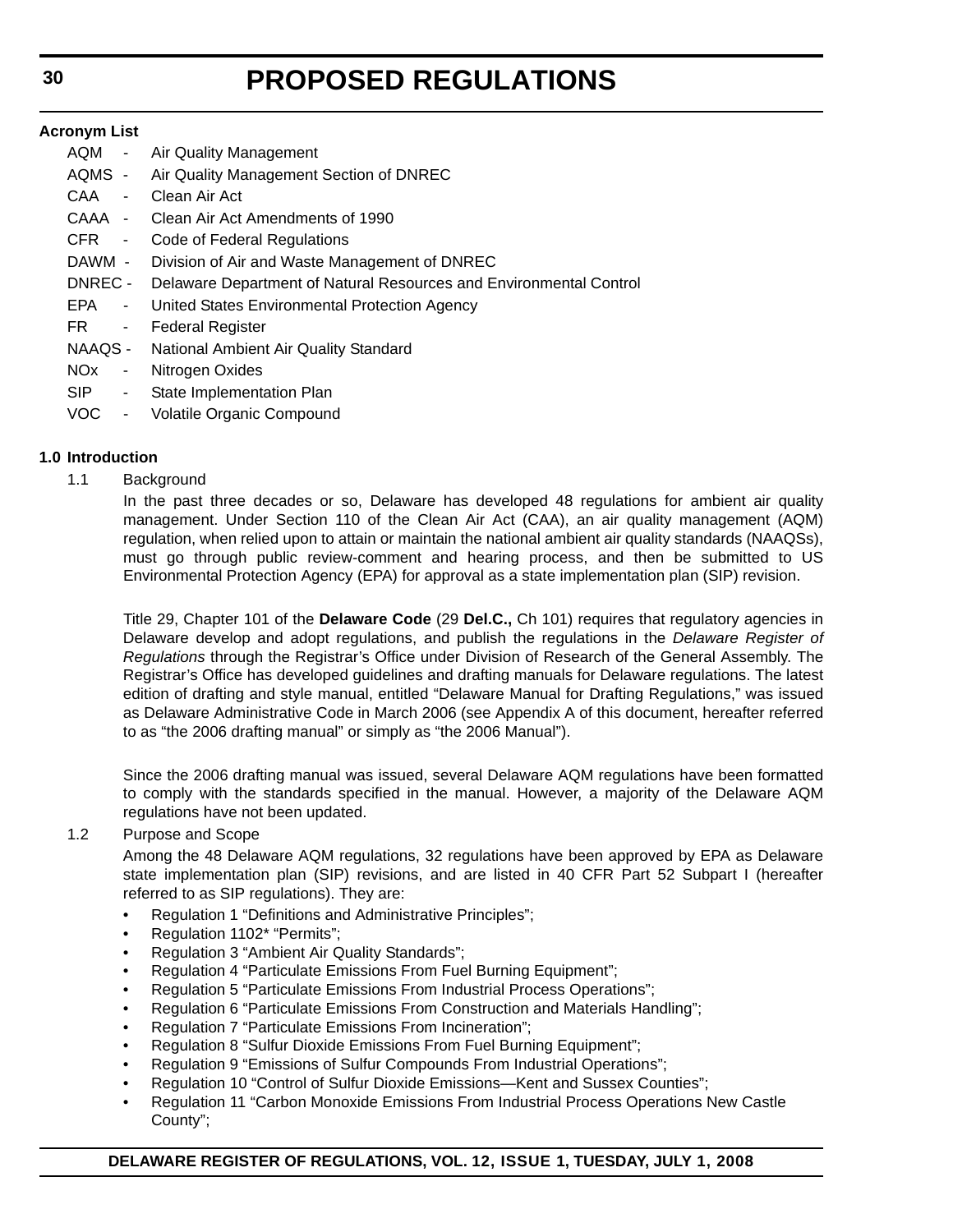- Regulation 12 "Control of Nitrogen Oxide Emissions":
- Regulation 1113\* "Open Burning";
- Regulation 14 "Visible Emissions";
- Regulation 15 "Air Pollution Alert and Emergency Plan";
- Regulation 16 "Sources Having an Interstate Air Pollution Potential";
- Regulation 17 "Source Monitoring, Recordkeeping and Reporting";
- Regulation 23 "Standards of Performance for Steel Plants: Electric Arc Furnaces";
- Regulation 1124\* "Control of Volatile Organic Compound Emissions";
- Regulation 1125<sup>\*</sup> "Requirements for Preconstruction Review" (Sections 1, 2 and 3);
- Regulation 26 "Motor Vehicle Emissions Inspection Program";
- Regulation 27 "Stack Heights";
- Regulation 31 "Low Enhanced Inspection and Maintenance Program";
- Regulation 1132\* "Transportation Conformity";
- Regulation 35 "Conformity of General Federal Actions to the State Implementation Plans";
- Regulation 37 "NOx Budget Program";
- Regulation 39 "Nitrogen Oxides (NOx) Budget Trading Program";
- Regulation 40 "Delaware's National Low Emission Vehicle (NLEV) Regulation";
- Regulation 41 "Limiting Emissions of Volatile Organic Compounds From Consumer and Commercial Products";
- Regulation 42 "Specific Emission Control Requirements (Section 1)";
- Regulation 1144\* "Control of Stationary Generator Emissions".

[\* Indicating a regulation (or a section or sections therein) that has been revised after the issuance of the 2006 drafting manual. The prefix of "11" in "11##" in a regulation title number represents Delaware administrative code for Air Quality Management Section. See 2.2 of this SIP revision.]

In addition, the following regulations have been submitted to EPA as SIP revisions and pending EPA's approvals:

- Regulation 1143 "Heavy Duty Diesel Engine Standards";
- Regulation 1145 "Excessive Idling of Heavy Duty Vehicles";
- Regulation 1146 "Electric Generating Unit (EGU) Multi-Pollutant Regulation";
- Regulation 1148 "Control of Stationary Combustion Turbine Electric Generating Unit Emissions".

The purpose of this SIP revision is to make all Delaware SIP regulations (i.e., both listed and not-yet listed in 40 CFR Part 52 Subpart I) consistent with the 2006 Manual. In addition, some non-substantive changes and corrections of errors have been made. Exclusively for this SIP revision:

- Administrative or editorial changes are those under the administrative authority granted to Delaware Registrar's Office by 29 **Del.C.** Ch 1134 and are applicable to all Delaware regulations for consistency purpose. Therefore, all Delaware air regulations, both existing ones and future ones, shall follow.
- Non-substantive changes are those made for clarification and consistency purposes and do not alter or amend the intent or meaning of the subject regulation.
- Editorial changes also include correction of errors due to typos or misprints when a regulation was developed or revised to its current version.

The above changes are made on the current AQM regulations, and reflected by "strikeouts" for deletions and "underlines" for additions, as required by the 2006 Manual. After the above changes are made, the regulations and relevant terms (languages, codes, styles, formats, etc.) are defined as being "revised" in this SIP revision. All revised SIP regulations are presented in Appendix B of this SIP revision.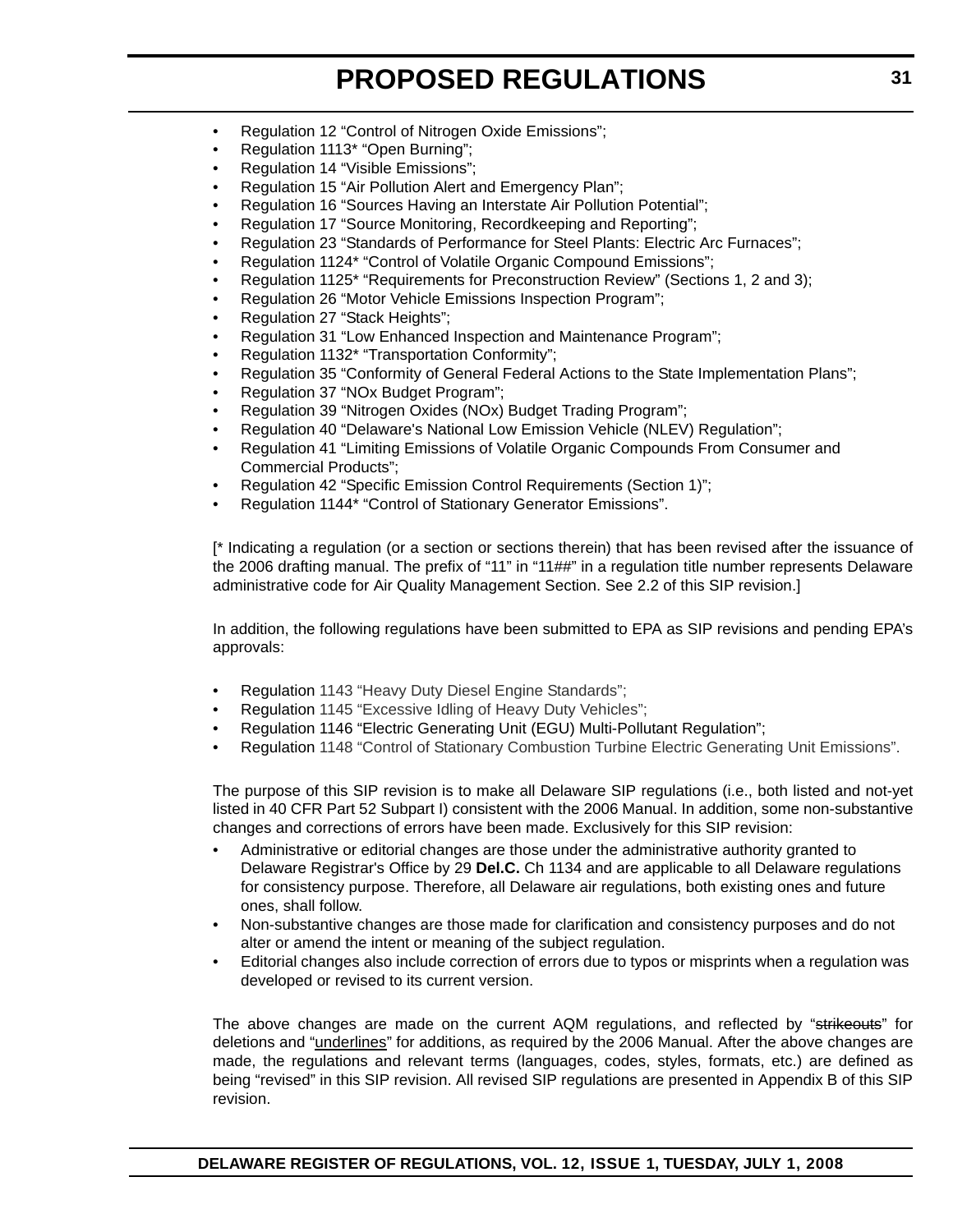It should be pointed out that the administrative changes, non-substantive changes and corrections of errors do not alter regulatory features of individual regulations, such as effective date, applicability, regulatory limit and requirement, compliance schedule, enforcement procedures, etc.

#### 1.3 Exclusions

The following five SIP regulations (or sections) are not included in this SIP revision:

- Regulation 31 "Low Enhanced Inspection and Maintenance Program";
- Regulation 37 "NO<sub>x</sub> Budget Program";
- Regulation 41 "Limiting Emissions Of Volatile Organic Compounds From Consumer And Commercial Products (Section 2)";
- Regulation 42 "Specific Emission Control Requirements (Section 2)".

Regulations 31 and 41 (Section 2) are not included because they are currently under substantive revision. Regulation 1142 (Section 2) is not included because it is under consideration for revision. The administrative and non-substantive changes in those regulations (or sections) will be made in their revisions. Regulation 37 is not included because it expired in 2002.

Although the above regulations are not included in this SIP revision, they shall be referenced in the future under the new title code of "7 DE Admin Code 1100." For example, Regulation 31 will be referenced as "7 DE Admin Code 1131", instead "Regulation 31." The new title codes and numbers are used for consistency purpose. See discussions in 2.2 and 2.5 of this SIP document.

Many current AQM regulations have citations of the federal laws and documents (such the Clean Air Act, the Federal Register, and the Code of Federal Regulations). Some regulations contain appendixes that are adopted directly from federal documents, and documents of other state agencies, or other sources. The administrative changes, non-substantive changes and corrections under this SIP revision do not apply to contents of those citations and the appendixes directly from the aforementioned other sources.

#### 1.4 Non-SIP Regulations

The following AQM regulations are not included in 40 CFR Part 52 Subpart I list, but have been adopted by Delaware to deal with air quality issues not directly related to NAAQSs:

- Regulation 18 "Particulate Emissions from Grain Handling Operations";
- Regulation 19 "Control of odorous Contaminants";
- Regulation 20 "New Source Performance Standards";
- Regulation 21 "Emission Standards for hazardous Air Pollutants";
- Regulation 22 "Restriction on Quality of Fuel in Fuel Burning Equipment";
- Regulation 1125\* "Requirements for Preconstruction Review" (Section 4);
- Regulation 28 "Control of Toxic Air Contaminants-Reserved";
- Regulation 29 "Emissions from Incineration of Infectious Waste";
- Regulation 30 "Title V State Operating Permit Program";
- Regulation 33 "Motor Vehicle Pressure Test and Emission Control Device Inspection Program" (Replaced by Regulation 31);
- Regulation 34 "Emission Banking and Trading Program";
- Regulation 36 "Acid Rain Program";
- Regulation 1138 "Emission Standards for Hazardous Air Pollutants for Source Categories";
- Regulation 47 Reserved.

The above regulations are not considered as Delaware SIP regulations. Therefore, they are not included in this SIP revision, although the administrative and non-substantive changes in those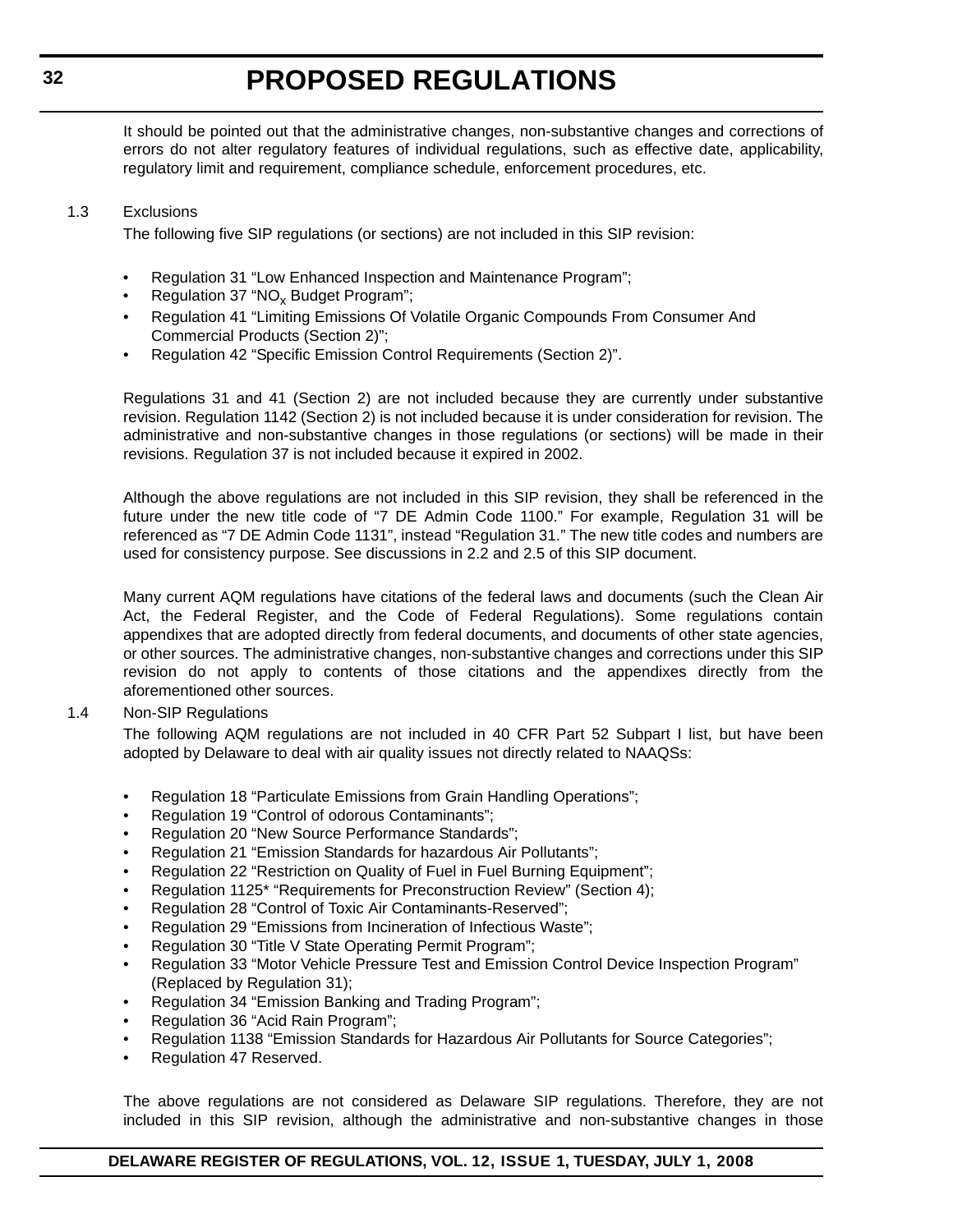regulations are conducted along with this SIP revision for consistency purposes. Delaware Registrar's Office is in charge of updating those regulations under 29 **Del.C.,** Ch 1134. The proposed revisions of those non-SIP regulations can be reviewed at:

<http://regulations.delaware.gov/AdminCode/title7/1000/1100/index.shtml#TopOfPage>

Comments on those non-SP regulations can be addressed to Jeffrey Hague, Registrar of Regulations, Delaware Legislative Council, at e-mail address [Jeffrey.Hague@state.de.us](mailto:Jeffrey.Hague@state.de.us), or sent to Office of Registrar of Regulations, P.O. Box 1401, Dover, DE 19903.

#### 1.5 Responsibility and Contacts

The agency with direct responsibility for preparing and submitting this SIP revision is Delaware Department of Natural Resources and Environmental Control (DNREC), Division of Air and Waste Management (DAWM), Air Quality Management Section (AQMS), under Section Administrator, Ali Mirzakhalili. The working responsibility for Delaware air quality planning and regulation development falls within AQMS' Planning Branch, under Program Manager Ronald A. Amirikian. Frank F. Gao, Ph.D. and P.E., of the Planning Branch, is the project leader and principal author of this SIP revision. Questions and comments should be addressed to either Ronald A. Amirikian at (302)739-9402 or [Ronald.Amirikian@state.de.us](mailto:Ronald.Amirikian@state.de.us), or to Frank F. Gao at (302)323-4542 or [Frank.Gao@state.de.us,](mailto:Frank.Gao@state.de.us) or sent to AQMS, 156 South State Street, Doer, DE 19901.

#### **2.0 Administrative Changes**

2.1 Font Face and Size

The 2006 Manual specifies that all Delaware regulations be drafted in Arial font face and 12-point font size. Accordingly, all AQM SIP regulations are converted to Arial font face and 12-point font size under this SIP revision. This font-change is not reflected with strikeouts and underlines in the revised regulations, since such change does not alter any meaning of the subject regulations in any aspect.

2.2 Regulation Title Coding and Numbering

Historically, Delaware AQM regulations have been grouped in "Delaware Regulations Governing the Control of Air Pollution," and numbered from 1 to 48 (Arabic numbers) without an indentifying or administrative code. Under the current Delaware administrative coding system, all AQM regulations should be under "Title 7 DNREC, 1100 Air Quality Management Section" and be coded with four digits in a format of "11##", where the first two digits "11" specify "AQMS" and the second two digits "##" are the regulation numbers. According to this requirement, titles of all Delaware AQM regulations are recoded as follows, using Regulation No. 1 as an example, with strikeouts representing deletions and underlines for additions:

#### Title 7 DNREC 1100 Air Quality Management Section

#### REGULATION NO. 1

#### 1101 DEFINITIONS AND ADMINISTRATIVE PRINCIPLES

Under this SIP revision, all revised regulations use a bold-face text for their titles. In case that a current title used a regular-face text, this regular-to-bold change is not indicated by using strikeouts and underlines, since such change does not alter any meaning of the title in any aspect.

#### 2.3 Format of Definitions

Various formats for definitions of terms have been used in Delaware AQM regulations. According to the 2006 Manual, the following format has been adopted as a standard format in all AQM regulations under this SIP revision, using "heat input" as an example, with strikeouts representing deletions and underlines for additions: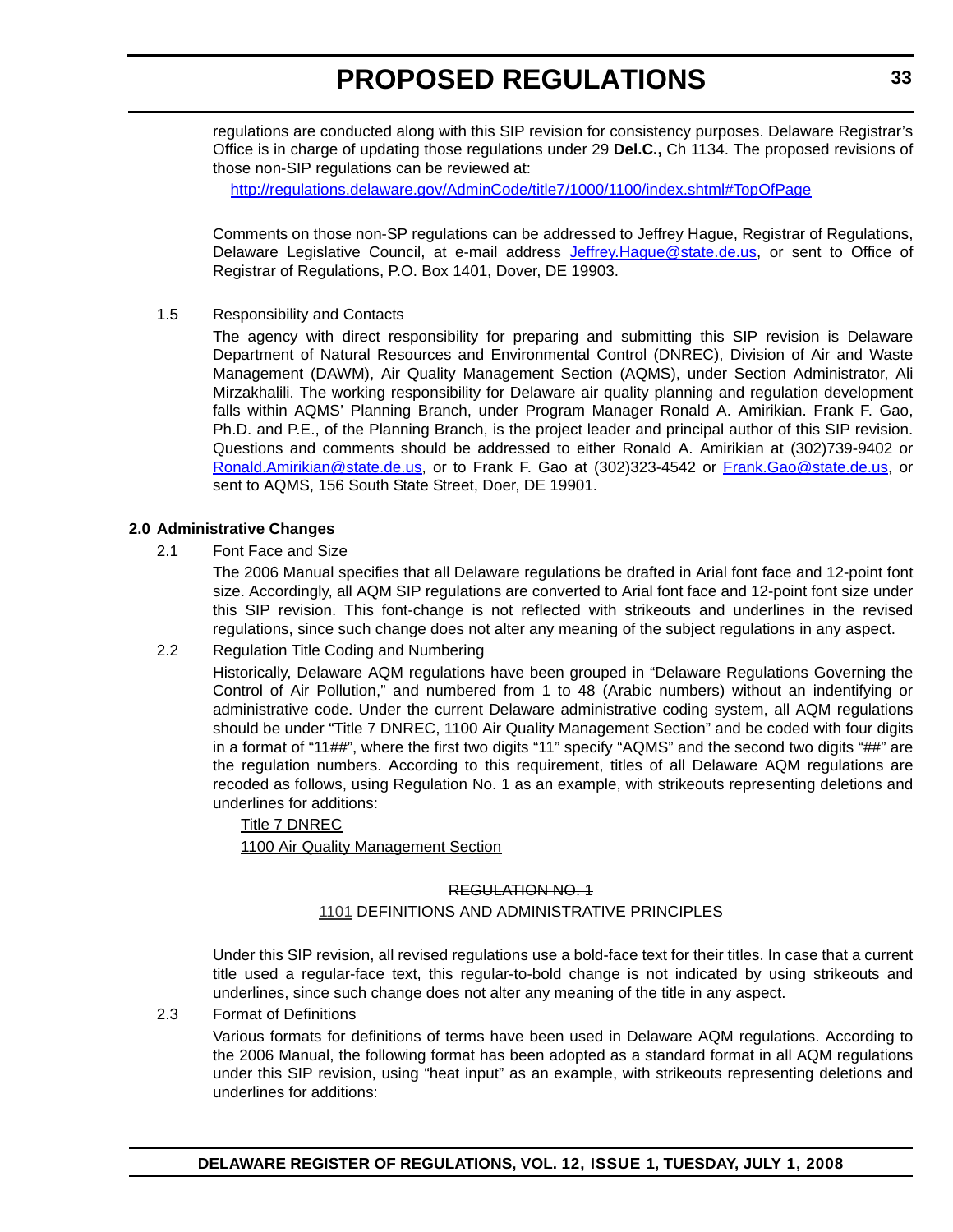"Heat input" HEAT INPUT: The means the potential thermal energy resulting from the complete combustion of any fuel.

In some regulations, such as in Regulation No. 12, the terms to be defined are not bolded, but are in the standard format already. In those cases, the change from un-bolded terms to bold-face terms are not identified by strikeouts and underlines, since such change does not alter any meaning of the terms themselves and definitions that follow.

2.4 Section and Subsection Numbering

According to the format provided in the 2006 Manual, two changes are made with respect to sections in a regulation under this SIP revision: (1) All prefixes of "Section-" in section title lines are deleted; (2) Sections are numbered using a consistent format of Arabic numeral "#.0".

A majority of the current AQM regulations have subsections of various levels, and use different symbols for subsections, such as lower-case letters (a, b,…), Roman numbers (i, ii,…), Arabic numbers in parenthesis [(1), (2), … ], upper-case letters (A, B, …), and paired lower-case letters (aa, bb, …). According to the format provided in the 2006 Manual, all those subsection symbols in the current AQM regulations are replaced by Arabic numbers under this SIP revision.

The following is an example from Regulation 24, demonstrating changes in numbering of sections and subsections, with strikeouts representing deletions and underlines for additions:

#### **Section 4 -**

#### **4.0 Compliance Certification, Recordkeeping, and Reporting Requirements for Coating Sources**

- 4.1 **a.** To establish the records...
- 4.2 b. Requirements for coating sources...
	- 4.2.1 4. Certification. By November 15, 1993, the owner or operator of a facility... by providing all of the following:
		- 4.2.1.1  $\frac{1}{2}$  i. The name and location of the facility.
		- 4.2.1.2  $\qquad \qquad \text{ii.}$  The address and...

According to the format provided in the 2006 Manual, the bold-face is adopted for section titles in all revised regulations. In those cases where a regular-to-bold face change is made, the change is not identified by strikeouts and underlines, since such change does not alter any meaning of the section title in any aspect.

2.5 Citations in Regulations

According to the 2006 Manual, all AQM regulations should be cited as Delaware Administration Code by title and regulation number (for code titles and numbers, see 2.2 of this SIP revision). Therefore, citations of another regulation are revised to the following standard format, using an excerpt from Regulation No. 2 as an example, with strikeouts representing deletions and underlines for additions:

… in an operation permit issued pursuant to Regulation No. 30 7 **DE Admin. Code** 1130.

In several AQM regulations, Delaware's solid waste regulation is cited. According the 2006 Manual, and the latest version of that regulation, the citation is changed to:

…the Solid Waste Regulations 7 **DE Admin. Code** 1301, Regulations Governing Solid Waste.

Another common citation in the AQM regulations is the Delaware Code. According to the 2006 Manual, the following standard format is adopted in all AQM regulations under this SIP revision, using Title 29 of Delaware Code, Chapter 80 as an example: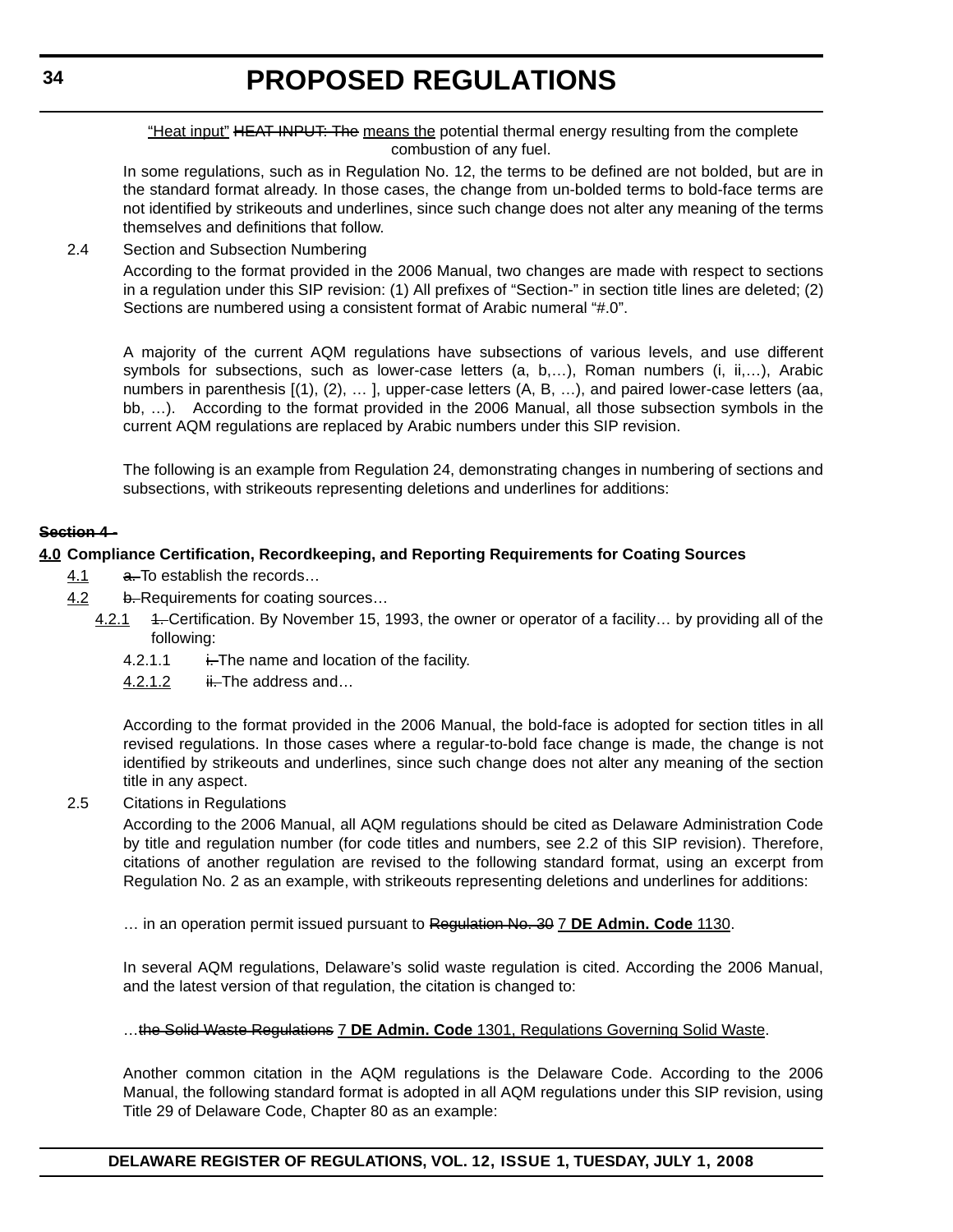…as defined in 29 **Del.C**., Ch 80 …

In cases where an un-bolded "Del.C." is changed to a bold "**Del.C.**", the strikeouts and underlines (i.e., Del.C. **Del.C.**) are not used in the revised regulations, since such change does not alter any meaning of the subject in any aspect. In addition, the symbol "§" is used when a section of the Delaware Code is cited.

2.6 Other Changes

Based on the specifications in the 2006 Manual, the following changes are also made in all AQM regulations under this SIP revision, with strikeouts representing deletions and underlines for additions:

2.6.1 Changing "and/or" to "or".

Example: ... previous permit and/or application...

- 2.6.2 Changing "word(s)" to "word or words". Example:... control device(s) or devices...
- 2.6.3 Spelling out numbers from 1 to 9, except those followed by specifying symbols such as %, <sup>o</sup>C, <sup>o</sup>F, and those used for special terms such as "the 1-hour ozone standard." However, numerals between 1.0 and 9.0 are not spelled out, due to the precision meaning held by the decimal place.
- 2.6.4 Using Arabic numbers for 10 and greater, except when used at the beginning of a sentence.
- 2.6.5 Changing word "percent" following a numeral to "%". Examples for the above three changes include:
	- … 3 three years after the effective date …
	- $\ldots$  5 percent  $\frac{9}{2}$  of the emissions  $\ldots$
	- ... twenty percent 20% of the emissions ...
- 2.6.6 Change "deg C and deg  $F$ " to " $^{\circ}$ C and  $^{\circ}F$ ", respectively.

Example: …at 343 <del>deg. C</del> <sup>o</sup>C (650 <del>deg. F</del> <sup>o</sup>F) or higher ...

2.6.7 Change dates in the text, for example, from "12/02/94" to "December 2, 1994." This change is made according to the 2006 Manual. For those dates in front of a section title line, see 3.4 of this SIP revision.

#### **3.0 Non-Substantive Changes**

- 3.1 Addition and Deletion of Words
	- 3.1.1 Additions

In a current AQM regulation, its sections and subsections may be referenced frequently in the regulation itself. In addition, the federal Clean Air Act (the Act) may be cited frequently as well. To ensure precise citations and references, the terms "of (or in) this regulation" and "of (or in) the Act" are added wherever they seem necessary and adequate. See examples in 3.1.2 of this SIP revision.

3.1.2 Deletions

In the current regulations, terms such "section, subsection, part, subpart, paragraph, and subparagraph" are used extensively, but not consistently and properly. For example, the term "section" is used to denote not only sections, but oftentimes subsections and even subsubsections. In addition, the term "paragraph" is used for sections and subsections which contain multiple paragraphs. Under this SIP revision, terms "section, subsection, part, subpart, paragraph, and subparagraph" are no longer used in front of section or subsection numbers. Examples include:

... pursuant to section  $5(a)(i)(1)$ A  $5.1.1.1.1$  of this regulation... (See also 2.4 of this SIP revision.)

... to meet the requirements of Section  $112(i)(1)$  of the Act...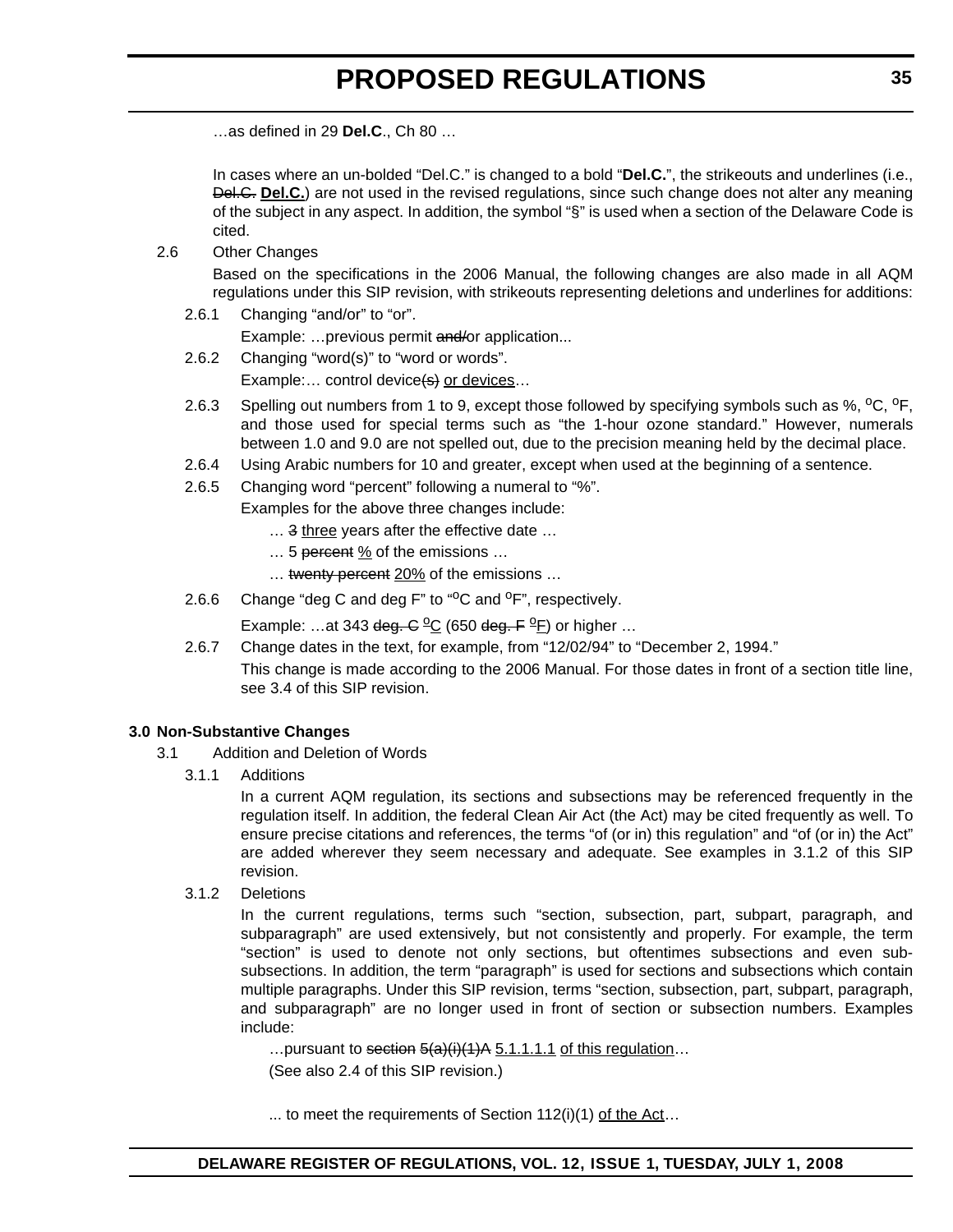(See also 1.3 of this SIP revision.)

3.1.3 Deleting Specific Section and Subsection Numbers

There are cases in the current regulations where there is only one subsection in a section. This single subsection is no longer numbered under this SIP revision. See example below, where "6.1" is deleted since it was to denote a single subsection in Section 6.

#### **Section 6 –**

#### **6.0 RACT PROPOSALS**

6.4 The RACT proposal submitted in accordance with...

#### 3.2 Changing *Italic* Font Style to Regular Style

 In some current regulations, the *italic* font is used for the purpose of identifying terms that are defined in the subject regulations. In other regulations, the italic font is used for other purposes, such as emphasis. Under this SIP revision, the *italic* font is no longer used. This change is not indicated by strikeouts and underlines (e.g., *emissions* emissions) in the revised regulations, since such change does not alter any meaning of the terms themselves and their contexts in any aspect.

3.3 Renumbering Tables and Equations

Tables or equations in the current AQM regulations are numbered in various ways. Under this SIP revision, a standard format of "X-Y" is adopted for all tables and equations, with X denoting a section and Y denoting table or equation order in that section. For example, the following changes are made in Section 7 of Regulation 17 and Section 1 of Regulation 41, for table number and equation number, respectively:

TABLE 7.2 – 1 7-1. ESTIMATED EMISSIONS METHOD CODE 1.6.1.1 … Determine the VOC content using equation 1-1 as follows:

 $(1-1)$ VOCContent = <sup>Ws – Ww – Wec</sup><br>Vm – Vw – Vec

When tables or equations appear in an appendix, they are also numbered with the standard format of "X-Y", where X denoting the appendix (A, B, …etc. See 3.5 of this SIP revision) and Y denoting table or equation order in the appendix. For example, the  $3<sup>rd</sup>$  equation in Appendix A is numbered as "A-3".

3.4 Dates Associated with Section Titles

Historically, all Delaware AQM regulations have placed a date, in the format of "mm/dd/yy" or "mm/dd/ yyyy," immediately in front of or after a section title, indicating the date when the subject section was adopted in its latest version. Those dates are mainly for record purpose. It is oftentimes necessary to revise or update only individual section or sections, but not the whole regulation. Therefore, new requirements and supporting data are reflected only in the newly-adopted section or sections. It is determined, under this SIP revision, that those dates are maintained in all AQM regulations, in a consistent format of "mm/dd/yyyy."

#### 3.5 Appendixes

#### 3.5.1 Numbering Appendixes

Appendixes in a regulation are numbered using capital letters (A, B, …) under this SIP revision. In Regulation 24, the current appendixes are numbered with capital letters in double quotation marks (e.g., Appendix "A"). All appendixes in Regulation 24 are renumbered with un-quoted capital letters under this SIP revision, without strikeouts and underlines (e.g.,  $A^2 \underline{A}$ ).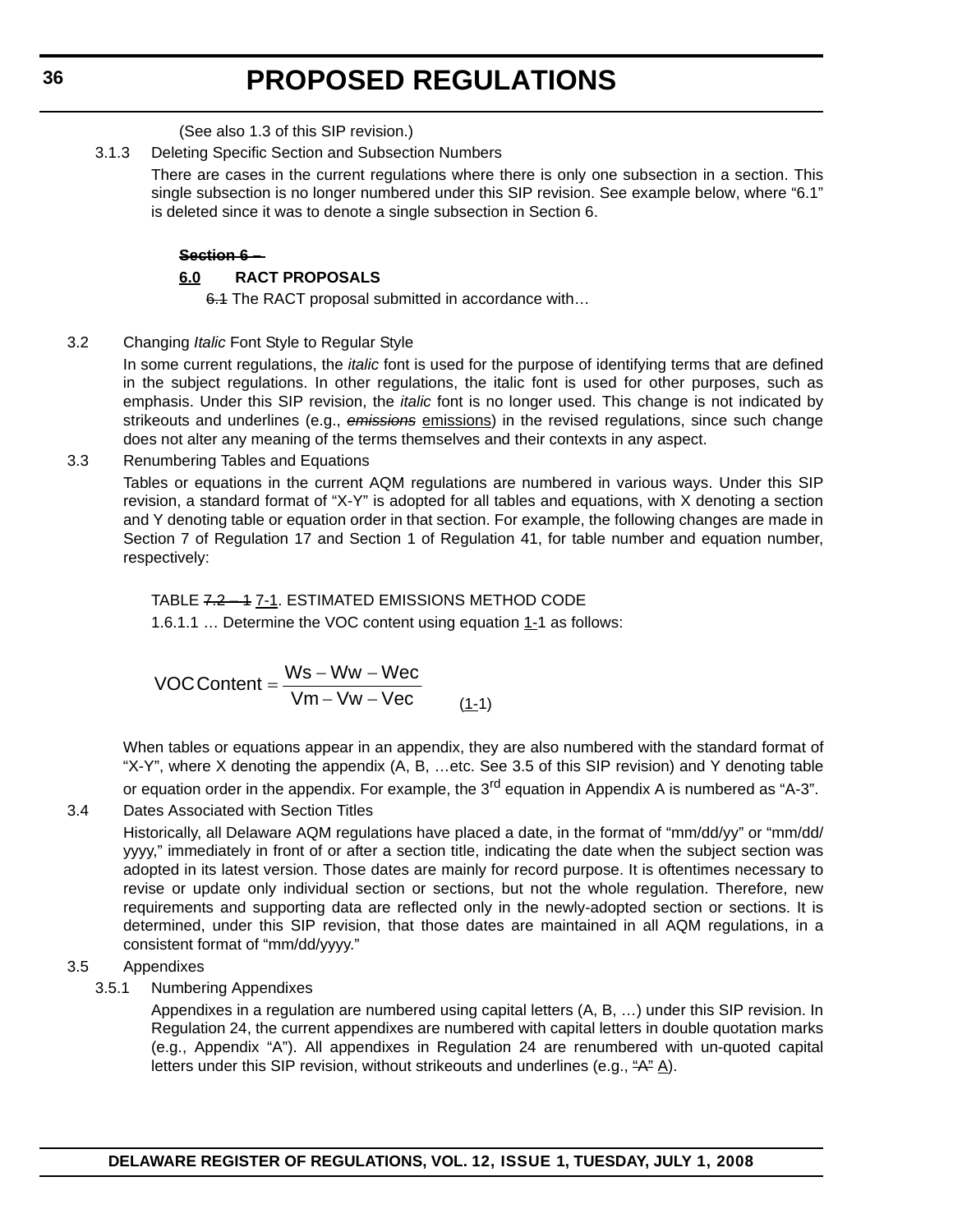In addition, all appendixes of AQM regulations are identified using bold-face (i.e., Appendix) under this SIP revision, to distinguish them from appendixes of other documents cited in the AQM regulations.

3.5.2 Footnotes in Appendixes

According to the 2006 Manual, footnotes should be presented at the end of a regulation. For appendixes, however, footnotes are placed at the end of each appendix under this SIP revision. For example, footnotes used in an appendix of Regulation 24 are presented at the end of the subject appendix, instead of at the far end of the entire regulation.

3.5.3 References in Appendixes

References in an appendix are no longer denoted by superscripts (i.e.,  $1, 2, \ldots$ ) under this SIP revision. Instead, a directing text in parenthesis "(see # of this appendix)" is used, where "#" is the order number of the reference listed at the end of the appendix.

#### 3.6 Other Changes

Other non-substantive changes are made under this SIP revision, mainly for consistency and clarification purposes. The changes are indicated by strikeouts and underlines, and are selfexplanatory. The following is an example:

## 12.8 through 12.10 [Reserved]

12.8 [Reserved]

- 12.9 [Reserved]
- 12.10 [Reserved]

#### **4.0 Correction of Errors**

Correction of errors under this SIP revision is self-explanatory. For example, the following correction is made in 2.3 of Regulation 9:

…shall not apply… to petroleum storage and transfer facilities.

Examples of other self-explanatory corrections under this SIP revision include: Correcting "CO2" to "CO<sub>2</sub>";

Correcting "cm3" to "cm3";

Correcting "the 31st" to "the 31<sup>st</sup>".

The above superscript or subscript corrections are not indicated with strikeouts and underlines in this SIP revision, since such corrections do not alter any meaning of the subjects in any aspect.

#### **5.0 Appendices**

A. *Delaware Manual for Drafting Regulations*, March 2006 Edition, Registrar's Office, Division of Research of the General Assembly, Dover, DE. Available at

http://regulations.delaware.gov/documents/drafting&stylemanual.pdf

B. Collection of Revised Delaware SIP Regulations. Available at http://regulations.delaware.gov/register/july2008/proposed/index.shtml#TopOfPage Under: DEPARTMENT OF NATURAL RESOURCES AND ENVIRONMENTAL CONTROL

**Please Note: Due to the number and size of the SIP regulations they are not being published here. Copies are available at:**

**<http://regulations.delaware.gov/register/july2008/proposed/index.shtml>**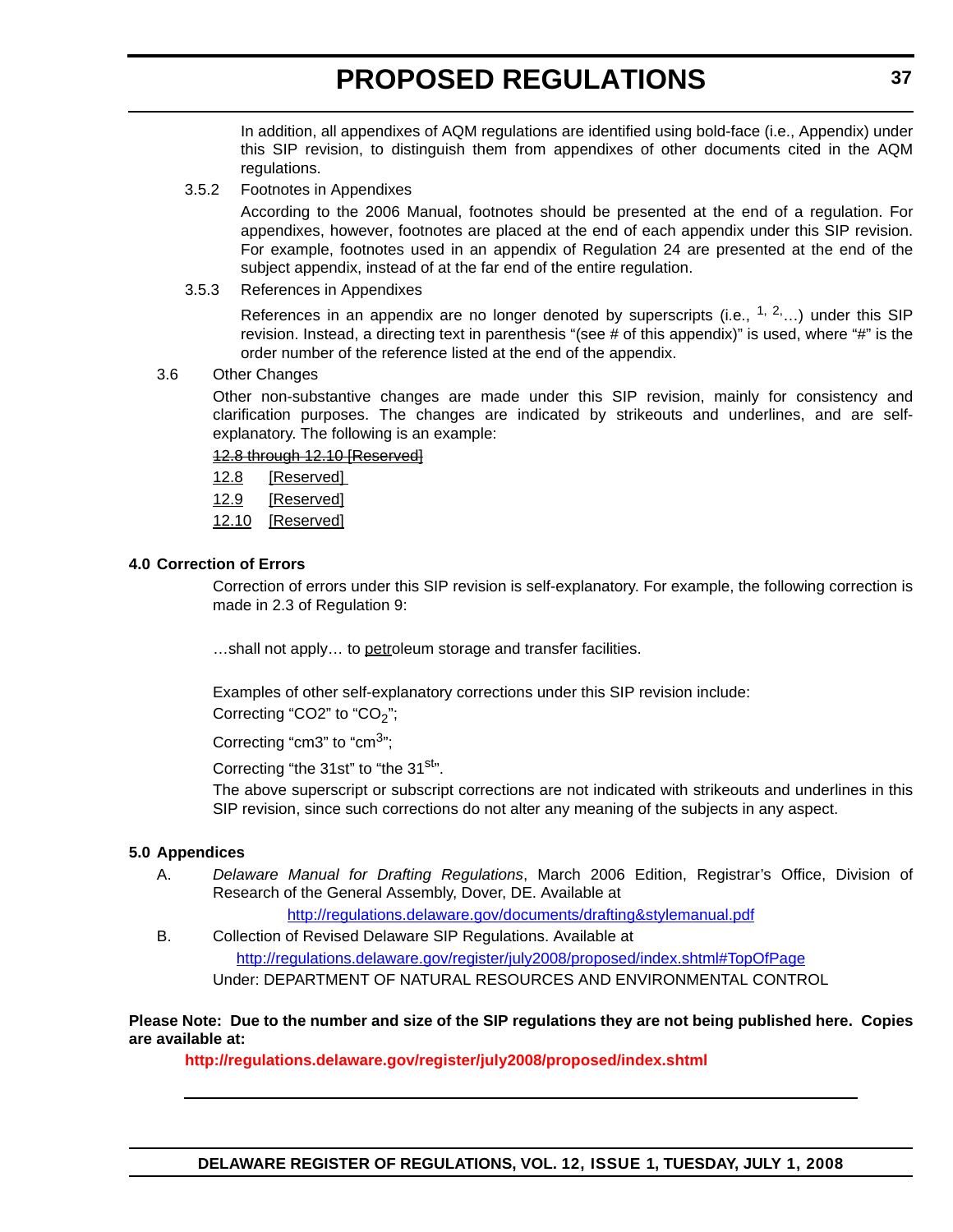## **DIVISION OF AIR [AND WASTE MANAGEMENT](http://www.awm.delaware.gov/Pages/default.aspx)** Statutory Authority: 7 Delaware Code, Section 6010, (7 **Del.C.** §6010) 7 **DE Admin. Code** 1138

#### **[REGISTER NOTICE](#page-3-0)**

**SAN#2008- 05**

#### **1. TITLE OF THE REGULATION:**

Amendment to Regulation 1138 *Emission Standards for Hazardous Air Pollutants for Source Categories*

## **2. BRIEF SYNOPSIS OF THE SUBJECT, SUBSTANCE AND ISSUES:**

Under Section 112(k) of the 1990 Clean Air Act Amendment, Congress mandated that the EPA identify 30 or more hazardous air pollutants (HAPs) that posed the greatest threat to public health in urban areas, to identify the small area sources that emit those pollutants and to develop regulations to reduce the emission of HAPs. In 1999, the EPA identified 33 HAPs that posed the greatest threat to public health and has, since that time, identified over 60 new area source categories for which regulations would be developed.

In July 2007, the EPA promulgated its first area source standard affecting a Delaware source; the lead acid battery manufacturing standard under 40 CFR Part 63 Subpart PPPPPP.

The purpose of this proposed amendment to Regulation 1138 is to provide increased protection for children and other at-risk populations against a variety of adverse health effects, most notably the effects on the developing nervous system caused by exposure to lead. The proposed amendment will provide greater consistency between Delaware's air toxics standards and the recently promulgated federal standard (Subpart PPPPPP) on which this amendment is heavily based. In addition, this amendment proposes to include several more protective requirements that currently exist in Delaware air permits.

## **3. POSSIBLE TERMS OF THE AGENCY ACTION:**

None

# **4. STATUTORY BASIS OR LEGAL AUTHORITY TO ACT:**

7 **Delaware Code,** Chapter 60

# **5. OTHER REGULATIONS THAT MAY BE AFFECTED BY THE PROPOSAL:** None

#### **6. NOTICE OF PUBLIC COMMENT:**

Statements and testimony may be presented either orally or in writing at a public hearing to be held on Tuesday, July 29, 2008 beginning at 6:30 PM in the DNREC Auditorium at the Richardson and Robbins Building, 89 Kings Highway, Dover DE. Interested parties may submit comments in writing to: Jim Snead, DNREC Air Quality Management Section, 715 Grantham Lane, New Castle, DE 19720.

## **7. PREPARED BY**:

James R. Snead (302) 323-4542 james.snead@state.de.us May 22, 2008

#### **1138 Emission Standards For Hazardous Air Pollutants For Source Categories**

## 10/11/08

## **11.0[Reserved] Emission Standards for Hazardous Air Pollutants for Area Source Lead Acid Battery Manufacturing Plants**

**DELAWARE REGISTER OF REGULATIONS, VOL. 12, ISSUE 1, TUESDAY, JULY 1, 2008**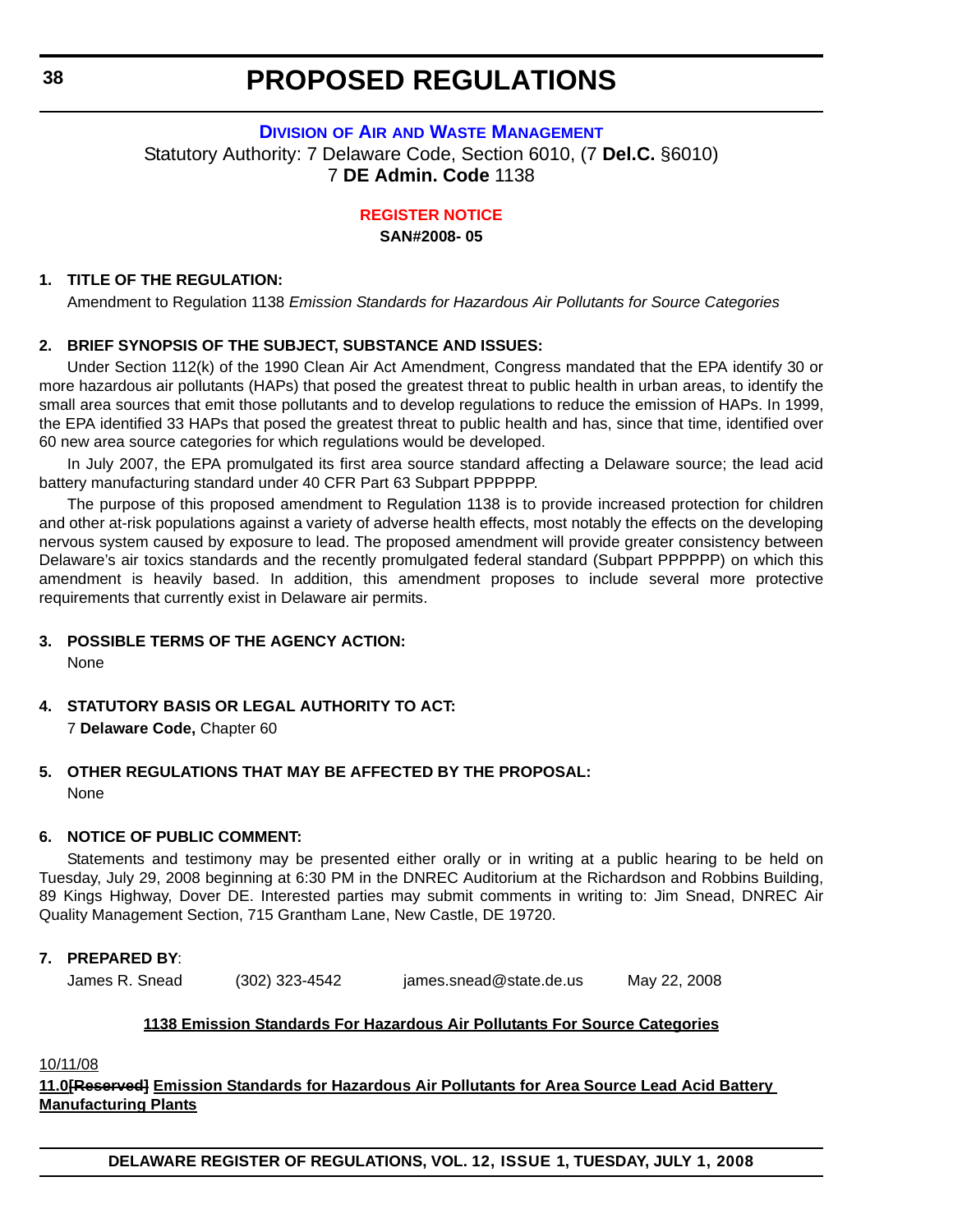## 11.1 Applicability.

- 11.1.1 The provisions of 11.0 of this regulation apply to each lead acid battery manufacturing plant that is an area source of hazardous air pollutant emissions.
- 11.1.2 The provisions of 11.0 of this regulation apply to each new or existing affected source. The affected source is each lead acid battery manufacturing plant. The affected source includes all grid casting facilities, paste mixing facilities, three-process operation facilities, lead oxide manufacturing facilities, lead reclamation facilities, and any other lead-emitting operation that is associated with the lead acid battery manufacturing plant.
	- 11.1.2.1 An affected source is existing if the owner or operator commenced construction or reconstruction of the affected source on or before April 4, 2007.
	- 11.1.2.2 An affected source is new if the owner or operator commenced construction or reconstruction of the affected source after April 4, 2007.
- 11.1.3 The provisions of 11.0 of this regulation do not apply to research and development facilities, as defined in Section 112(c)(7) of the Clean Air Act as amended in 1990.
- 11.1.4 The owner or operator of an area source subject to 11.0 of this regulation is exempt from the obligation to obtain a Title V operating permit under 7 **DE Admin. Code** 1130 of State of Delaware "Regulations Governing the Control of Air Pollution", if the owner or operator is not required to obtain a Title V operating permit under 3.1 of 7 **DE Admin. Code** 1130 for a reason other than the owner or operator's status as an area source under 11.0. Notwithstanding the previous sentence, the owner or operator shall continue to comply with the provisions of 11.0.

## 11.2 Definitions.

Unless defined below, all terms in 11.0 of this regulation have the meaning given them in the Act or in 3.0 of this regulation.

**"Grid casting facility"** means the facility which includes all lead melting pots and machines used for casting the grid used in battery manufacturing.

**"Lead acid battery manufacturing plant"** means any plant that produces a storage battery using lead and lead compounds for the plates and sulfuric acid for the electrolyte.

**"Lead oxide manufacturing facility"** means the facility that produces lead oxide from lead, including product recovery.

**"Lead reclamation facility"** means the facility that remelts lead scrap and casts it into lead ingots for use in the battery manufacturing process, and which is not a furnace affected under 40 CFR Part 60 Subpart L (July 1, 2007 edition).

**"Other lead-emitting operation"** means any lead acid battery manufacturing plant operation from which lead emissions are collected and ducted to the atmosphere and which is not part of a grid casting, lead oxide manufacturing, lead reclamation, paste mixing, or three-process operation facility, or a furnace affected under 40 CFR Part 60 Subpart L (July 1, 2007 edition).

**"Paste mixing facility"** means the facility including lead oxide storage, conveying, weighing, metering, and charging operations; paste blending, handling, and cooling operations; and plate pasting, takeoff, cooling, and drying operations.

**"Three-process operation facility"** means the facility including those processes involved with plate stacking, burning, or strap casting, and assembly of elements into the battery case.

- 11.3 Compliance Dates.
	- 11.3.1 The owner or operator of an existing affected source shall be in compliance with the applicable provisions of 11.0 of this regulation by no later than October 11, 2008*.*
	- 11.3.2 The owner or operator of a new or reconstructed affected source that has an initial startup on or before July 16, 2007 shall be in compliance with the applicable provisions of 11.0 of this regulation no later than October 11, 2008*.*
	- 11.3.3 The owner or operator of a new or reconstructed affected source that has an initial startup after July 16, 2007 shall be in compliance with the provisions of 11.0 of this regulation immediately upon startup or October 11, 2008, whichever is later.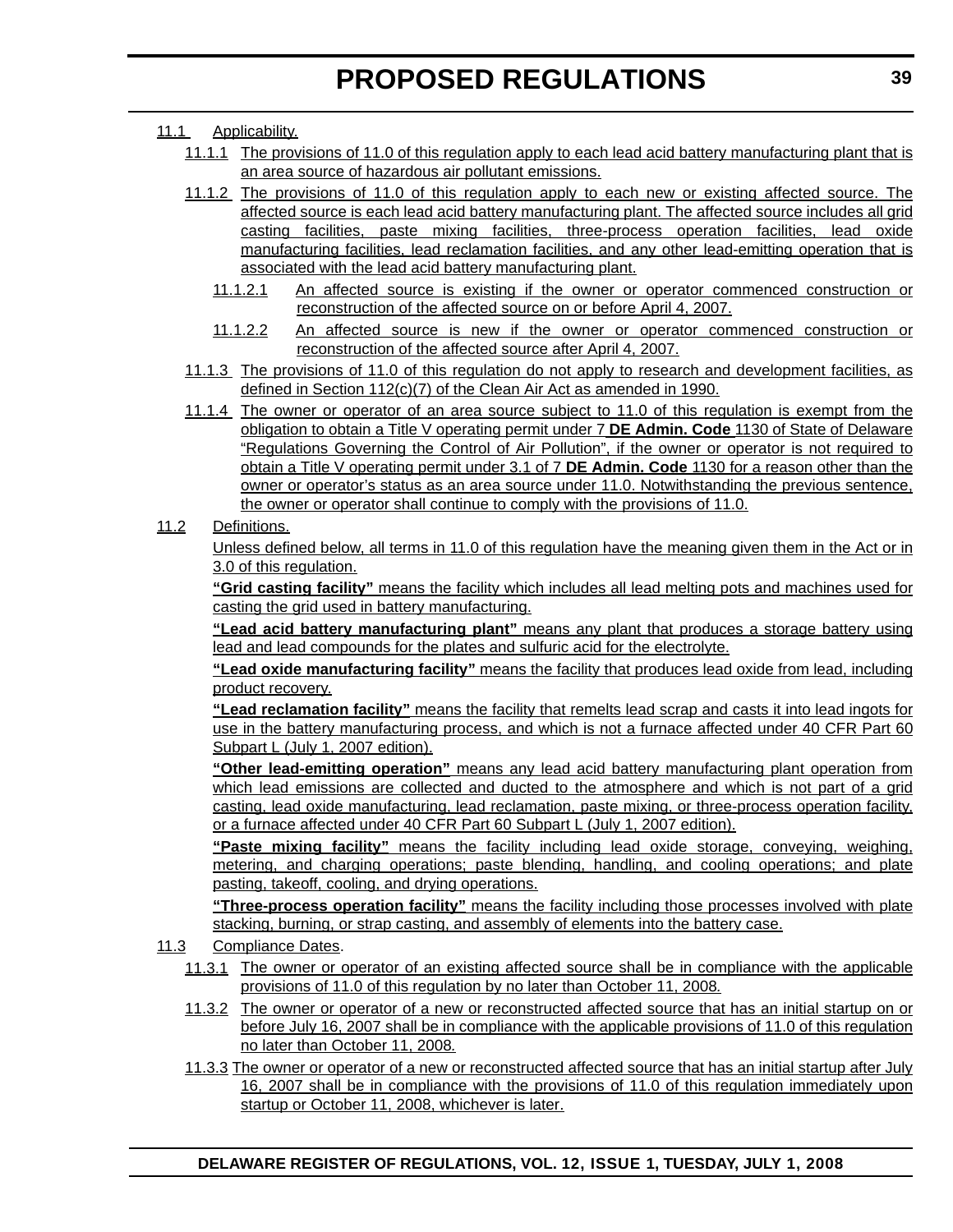- 11.4 Standards.
	- 11.4.1 Emission and opacity limitations for existing affected sources. On and after October 11, 2008, the owner or operator of an existing affected source subject to the provisions of 11.0 of this regulation shall control emissions discharged to the atmosphere from the affected source by not allowing the concentration of lead in the exhaust gas stream or the opacity of the exhaust gas stream to exceed the lead emission and opacity limitations in 11.4.3.1 through 11.4.3.8 of this regulation.
	- 11.4.2 Emission and opacity limitations for new or reconstructed affected sources. On and after the completion date of the performance test required under 11.5.1.1 of this regulation, the owner or operator of a new or reconstructed affected source subject to the provisions of 11.0 of this regulation shall control emissions discharged to the atmosphere from the affected source by not allowing the concentration of lead in the exhaust gas stream or the opacity of the exhaust gas stream to exceed the lead emission and opacity limitations in 11.4.3.1 through 11.4.3.8 of this regulation.
	- 11.4.3 Emission and opacity limitations for affected sources.
		- 11.4.3.1 From any grid casting facility, emissions shall not exceed 0.40 milligram of lead per dry standard cubic meter of exhaust gas (0.000175 gr/dscf).
		- 11.4.3.2 From any paste mixing facility, emissions shall not exceed 1.00 milligram of lead per dry standard cubic meter of exhaust gas (0.000437 gr/dscf).
		- 11.4.3.3 From any three-process operation facility, emissions shall not exceed 1.00 milligram of lead per dry standard cubic meter of exhaust gas (0.000437 gr/dscf).
		- 11.4.3.4 From any lead oxide manufacturing facility, emissions shall not exceed 5.0 milligrams of lead per kilogram of lead feed (0.010 lb/ton).
		- 11.4.3.5 From any lead reclamation facility, emissions shall not exceed 4.50 milligrams of lead per dry standard cubic meter of exhaust gas (0.00197 gr/dscf).
		- 11.4.3.6 From any other lead-emitting operation, emissions shall not exceed 1.00 milligram of lead per dry standard cubic meter of exhaust gas (0.000437 gr/dscf).
		- 11.4.3.7 From any emission source other than a lead reclamation facility, emissions shall not exceed 0% opacity (measured according to Method 9 in Appendix A of 40 CFR Part 60 and rounded to the nearest whole percentage).
		- 11.4.3.8 From any lead reclamation facility, emissions shall not exceed 5% opacity (measured according to Method 9 in Appendix A of 40 CFR Part 60 and rounded to the nearest whole percentage).
	- 11.4.4 When two or more gas streams at the affected source (except the lead oxide manufacturing facility) are ducted to a common control device, an equivalent emission limitation, ELe, for the total exhaust gas stream shall be determined using equation 11-1:

$$
ELe = \sum_{a=1}^{n} ELa * (Qsda/Qs dT)
$$
\n(11-1)

where:

ELe = the equivalent emission limitation for the total exhaust gas stream,  $mg/dscm$  (gr/dscf).

- $n =$  the total number of gas streams ducted to the control device.
- $ELa =$  the actual emission limitation for each gas stream, a, ducted to the control device, mg/ dscm (gr/dscf).
- Qsda = the dry standard volumetric flow rate of each gas stream, a, ducted to the control device, dscm/hr (dscf/hr).
- $QsdT$  = the total dry standard volumetric flow rate of all gas streams ducted to the control device, dscm/hr (dscf/hr).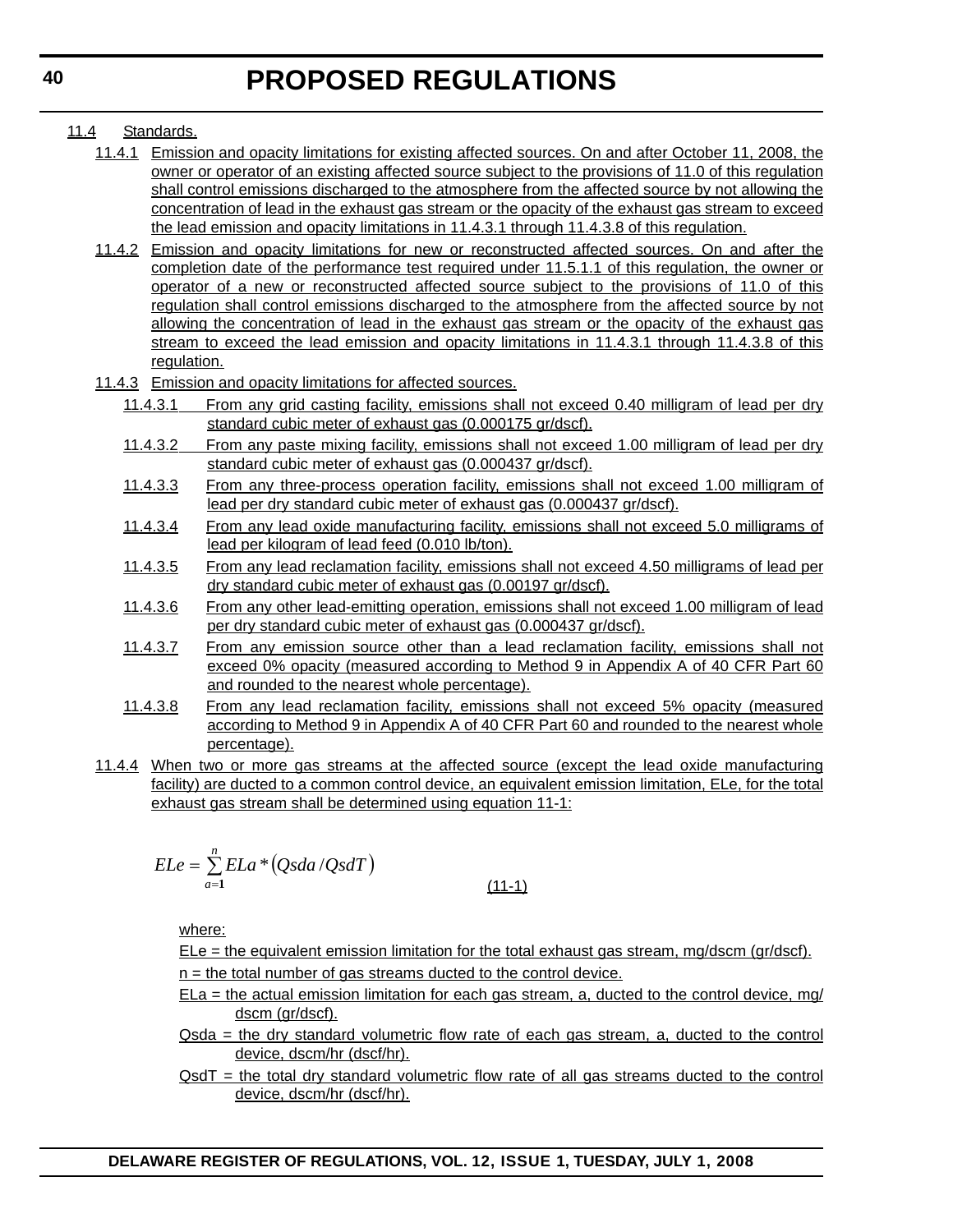- 11.4.5 The owner or operator of an affected source subject to 11.0 of this regulation shall develop and implement a written startup, shutdown, and malfunction plan that describes, in detail, procedures for operating and maintaining the affected source during periods of startup, shutdown, and malfunction and a program of corrective actions for malfunctioning process, control devices, and monitoring equipment used to comply with 11.0. At a minimum, this plan shall include the following:
	- 11.4.5.1 The specifications for each control device including minimum and maximum differential pressure drop readings that define the proper operating ranges.
	- 11.4.5.2 The monitoring frequency for each control device.
	- 11.4.5.3 The scheduled dates for performing the quarterly inspections on each control device.
	- 11.4.5.4 The routine maintenance schedule and procedures for each control device developed in accordance with the manufacturer's recommendations.
	- 11.4.5.5 The operational plan that describes, in detail, a program of corrective actions to be taken when monitoring results are outside proper operating ranges.
	- 11.4.5.6 The required recordkeeping requirements associated with the startup, shutdown, and malfunction plan.
	- 11.4.5.7 The schedule for review and update of the startup, shutdown, and malfunction plan.
- 11.5 Performance testing requirements.
	- 11.5.1 Initial compliance demonstration.
		- 11.5.1.1 Except as provided in 11.5.1.2 of this regulation, the owner or operator of an affected source subject to the provisions of 11.0 of this regulation shall conduct a performance test to demonstrate initial compliance with the emission and opacity limitations in 11.4.3 and 11.4.4 of this regulation as required in 3.7 of this regulation using the procedures and test methods provided in 3.7 and 11.7 of this regulation.
		- 11.5.1.2 Existing sources are not required to conduct an initial performance test if a prior performance test was conducted using the same procedures and test methods specified in 3.7 and 11.7 of this regulation and either no process changes have been made since the test, or the owner or operator can demonstrate that the results of the previous performance test, with or without adjustments, reliably demonstrate compliance with 11.0 of this regulation despite process changes.
	- 11.5.2 Ongoing performance test requirements.
		- 11.5.2.1 The owner or operator of an affected source subject to the provisions of 11.0 of this regulation shall conduct additional performance tests to demonstrate ongoing compliance with the emission and opacity limitations in 11.4.3 and 11.4.4 of this regulation using the procedures and test methods listed in 3.7 and 11.7 of this regulation.
		- 11.5.2.2 Frequency of ongoing performance test. Beginning on a date six (6) years after the initial compliance date and every six (6) years thereafter, the owner or operator shall conduct the performance tests required in 11.5.2.1 of this regulation on at least 50% of the exhaust gas streams subject to the emission and opacity limitations in 11.4.3 and 11.4.4 of this regulation. The selection of exhaust gas streams shall ensure that all exhaust gas streams are performance tested at least once in every 12-year period.
- 11.6 Monitoring requirements.
	- 11.6.1 The owner or operator of each affected source subject to the provisions of 11.0 of this regulation shall be in compliance with the monitoring requirements in 11.6.2 and 11.6.3 of this regulation.
	- 11.6.2 For any exhaust gas stream controlled by a scrubbing system, the owner or operator shall install, calibrate, maintain, and operate a monitoring device that measures and records the differential pressure drop across each scrubbing system at least once every 15 minutes. The monitoring device shall have an accuracy of ±5% over its operating range.
	- 11.6.3 For any exhaust gas stream controlled by a fabric filter, the owner or operator shall be in compliance with the requirements in 11.6.3.1 through 11.6.3.3 of this regulation. Fabric filters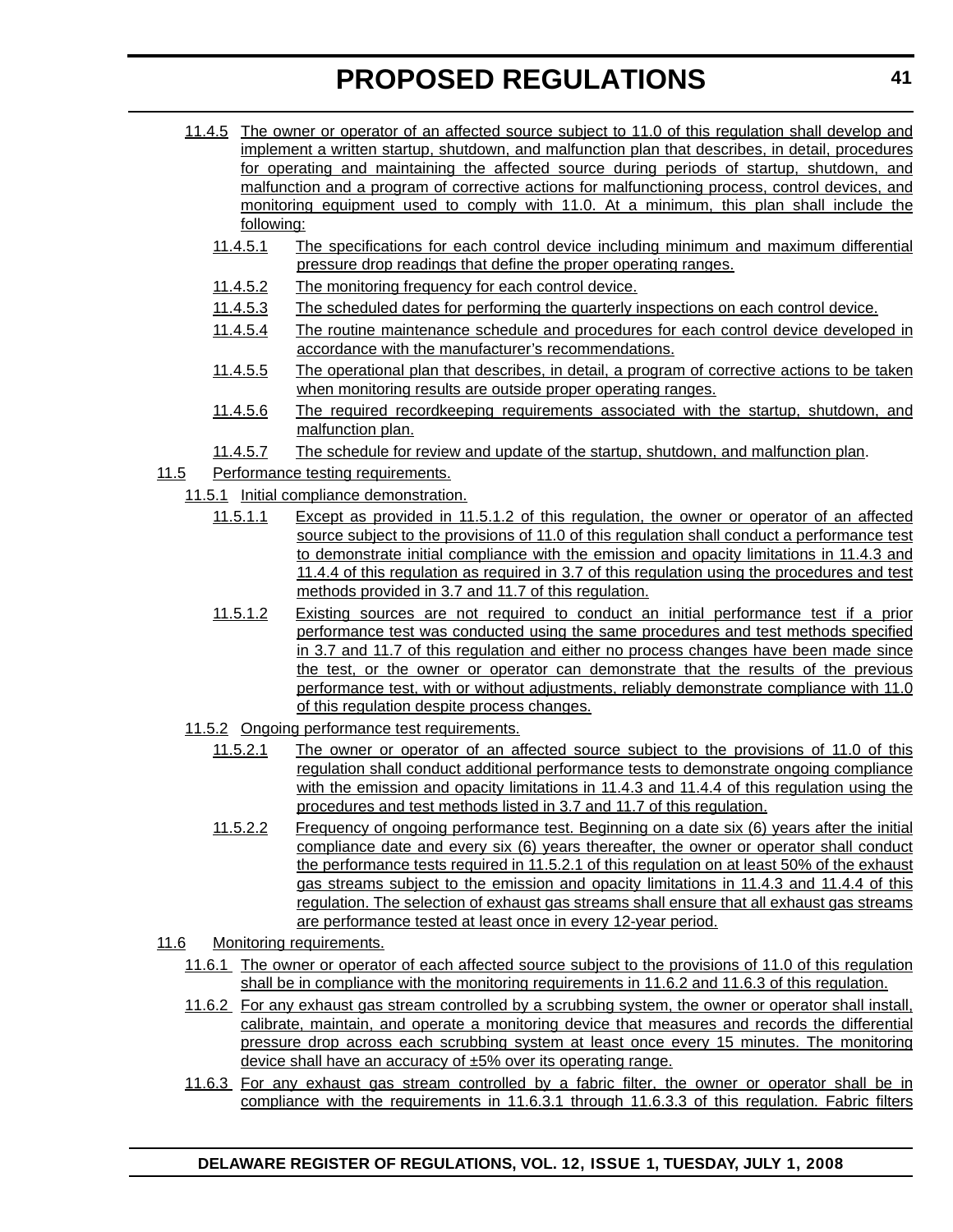equipped with a high efficiency particulate air (HEPA) filter or other secondary filter are allowed to monitor less frequently, as specified in 11.6.3.4 of this regulation.

- 11.6.3.1 The owner or operator shall perform quarterly inspections and maintenance to ensure proper performance of each fabric filter. This quarterly inspection includes inspection for structural and filter integrity. The owner or operator shall record the results of these inspections and any maintenance performed.
- 11.6.3.2 The owner or operator shall install, maintain, and operate a pressure drop monitoring device to measure the differential pressure drop across the fabric filter during all times that the process is operating. Except as provided in 11.6.4 of this regulation, the differential pressure drop shall be recorded at least once per day. If a pressure drop is observed outside of the normal operating ranges, the owner or operator shall take immediate corrective action. The owner or operator shall also record the incident and the corrective actions taken. The owner or operator shall submit a monitoring system performance report in accordance with 3.10.5.3 of this regulation.
- 11.6.3.3 The owner or operator shall conduct a visible emissions observation at least once per week to verify that no visible emissions are occurring at the discharge point to the atmosphere from any exhaust gas stream subject to the requirements in 11.4 of this regulation. If visible emissions are detected, the owner or operator shall record the incident and conduct an opacity measurement in accordance with 11.7.4 of this regulation. The owner or operator shall record the results of each opacity measurement. If the measurement exceeds the applicable opacity standard in 11.4.3.7 or 11.4.3.8 of this regulation, the owner or operator shall submit this information in an excess emissions report required under 3.10.5.3 of this regulation.
- 11.6.3.4 If the fabric filters are equipped with a HEPA filter or other secondary filter, the owner or operator shall record the differential pressure drop at least once per week. If a pressure drop is observed outside of the normal operating ranges, the owner or operator shall take immediate corrective action. The owner or operator shall also record the incident and the corrective actions taken. The owner or operator shall submit a monitoring system performance report in accordance with 3.10.5.3 of this regulation.
- 11.7 Test methods and procedures.
	- 11.7.1 In conducting the performance tests required in 11.5 of this regulation, the owner or operator shall use, as reference methods and procedures, the test methods in Appendix A of 40 CFR Part 60 or other methods and procedures as specified in 11.7 of this regulation, except as provided in 3.7.5.2 of this regulation.
	- 11.7.2 The owner or operator shall determine compliance with the lead emission limitations in 11.4.3.1 through 11.4.3.6 of this regulation, except 11.4.3.4 of this regulation, as follows:
		- 11.7.2.1 Method 12 in Appendix A of 40 CFR Part 60 shall be used to determine the lead emission rate and, if applicable, the volumetric flow rate for each exhaust gas stream. The sampling time and sample volume for each run shall be at least 60 minutes and 0.85 dscm (30 dscf).
		- 11.7.2.2 When different operations in a three-process operation facility are ducted to separate control devices, the lead emission rate (Etp) from the three-process operation facility shall be determined using equation 11-2:

$$
Etp = \left[\sum_{a=1}^{n} (Ca \cdot 2a)\right] / \sum_{a=1}^{n} 2a
$$

 $(11-2)$ 

where:

 $Etp = lead$  emission rate from the three-process operation facility, mg/dscm (gr/dscf).

n = total number of control devices to which different operations in the three-process operation facility are ducted.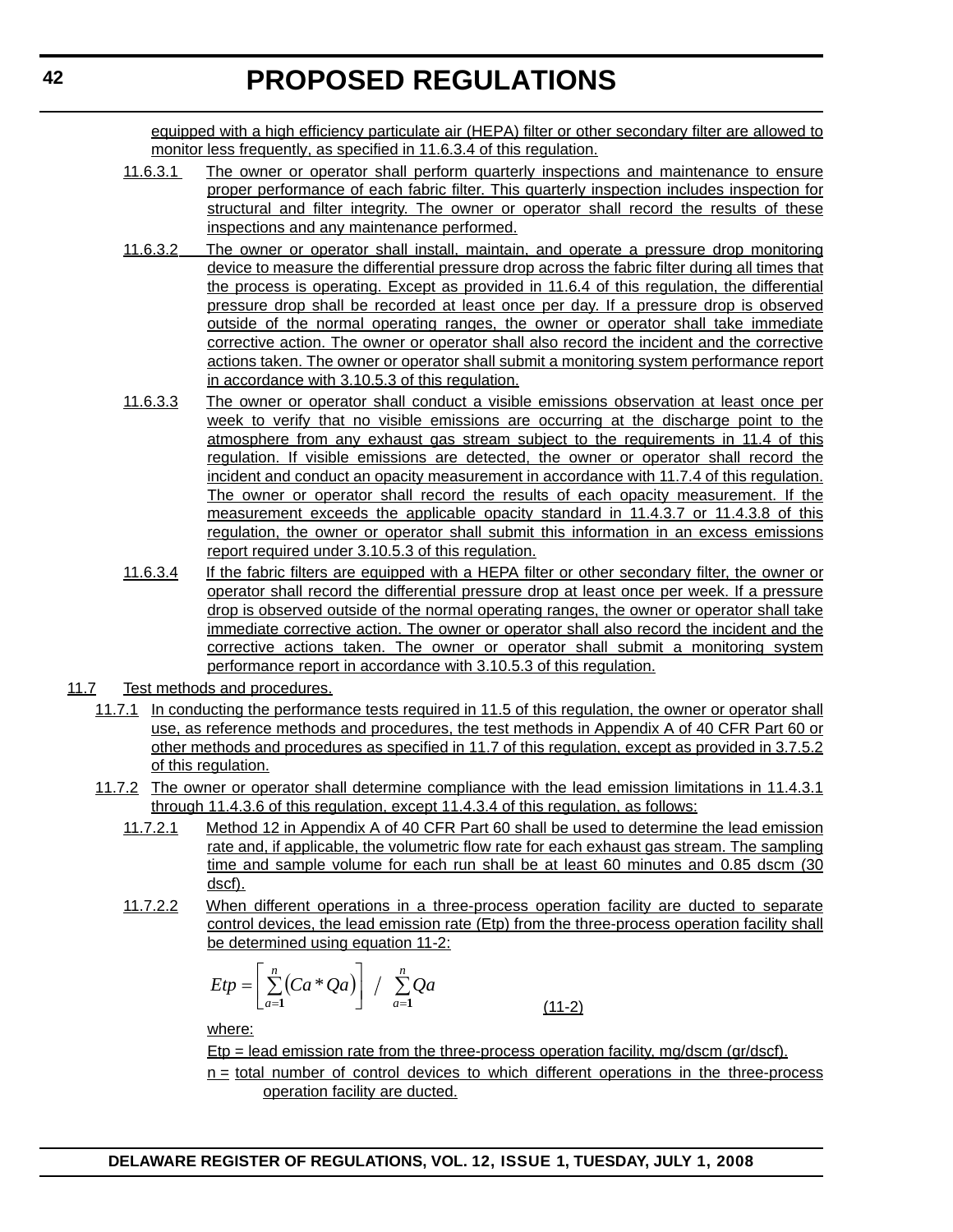- Ca =concentration of lead emissions in the exhaust gas stream from each control device, a, mg/dscm (gr/dscf).
- Qa =volumetric flow rate of exhaust gas stream from each control device, a, dscm/hr (dscf/hr).
- 11.7.3 The owner or operator shall determine compliance with the lead emission limitation in 11.4.3.4 of this regulation as follows:
	- 11.7.3.1 The lead emission rate (Elo) from a lead oxide manufacturing facility shall be determined for each run using equation 11-3:

$$
Elo = \left[\sum_{i=1}^{m} (Ci * Qi)\right] / (P * K)
$$

(11-3)

where:

Elo =lead emission rate from the lead oxide manufacturing facility, mg/kg (lb/ton) of lead charged.

 $m =$ total number of exhaust gas streams in the lead oxide manufacturing facility.

Ci =concentration of lead from each exhaust gas stream, i, mg/dscm (gr/dscf).

Q1 =volumetric flow rate of each exhaust gas stream, i, dscm/hr (dscf/hr).

 $P =$  average lead feed rate to the lead oxide manufacturing facility, kg/hr (ton/hr).

 $K =$  conversion factor, 1.0 mg/mg (7000 gr/lb).

- 11.7.3.2 Method 12 in Appendix A of 40 CFR Part 60 shall be used to determine the lead concentration and the volumetric flow rate for each exhaust gas stream in the lead oxide manufacturing facility. The sampling time and sample volume for each run shall be at least 60 minutes and 0.85 dscm (30 dscf).
- 11.7.3.3 The average lead feed rate (P) in equation 11-3 shall be determined for each run using equation 11-4:

 $P = (N * W) / T(11-4)$ 

where:

 $P =$  average lead feed rate to the lead oxide manufacturing facility, kg/hr (ton/hr).

 $N =$  number of lead pigs (ingots) charged.

W =average mass of a pig (ingot), kg (ton).

 $T =$  duration of run, hr.

- 11.7.4 Method 9 in Appendix A of 40 CFR Part 60 shall be used to determine compliance with opacity limitations in 11.4.3.7 and 11.4.3.8 of this regulation. The opacity numbers shall be rounded off to the nearest whole percentage.
- 11.8 Recordkeeping requirements.
	- 11.8.1 The owner or operator of each affected source subject to 11.0 of this regulation shall fulfill all recordkeeping requirements outlined in 3.0 and 11.8 of this regulation, according to the applicability of 3.0 of this regulation as identified in Table 11-1 of this regulation.
	- 11.8.2 At a minimum, the owner or operator of an affected source subject to the provisions of 11.0 of this regulation shall maintain the following records for such source:
		- 11.8.2.1 Inspection records for the control devices and monitoring equipment, to document that the inspection and maintenance required by the startup, shutdown, and malfunction plan in 11.4.5 of this regulation and by 11.6.3.1 of this regulation have taken place. The record can take the form of a checklist and should identify the control device and monitoring equipment inspected, the date of inspection, a brief description of the working condition of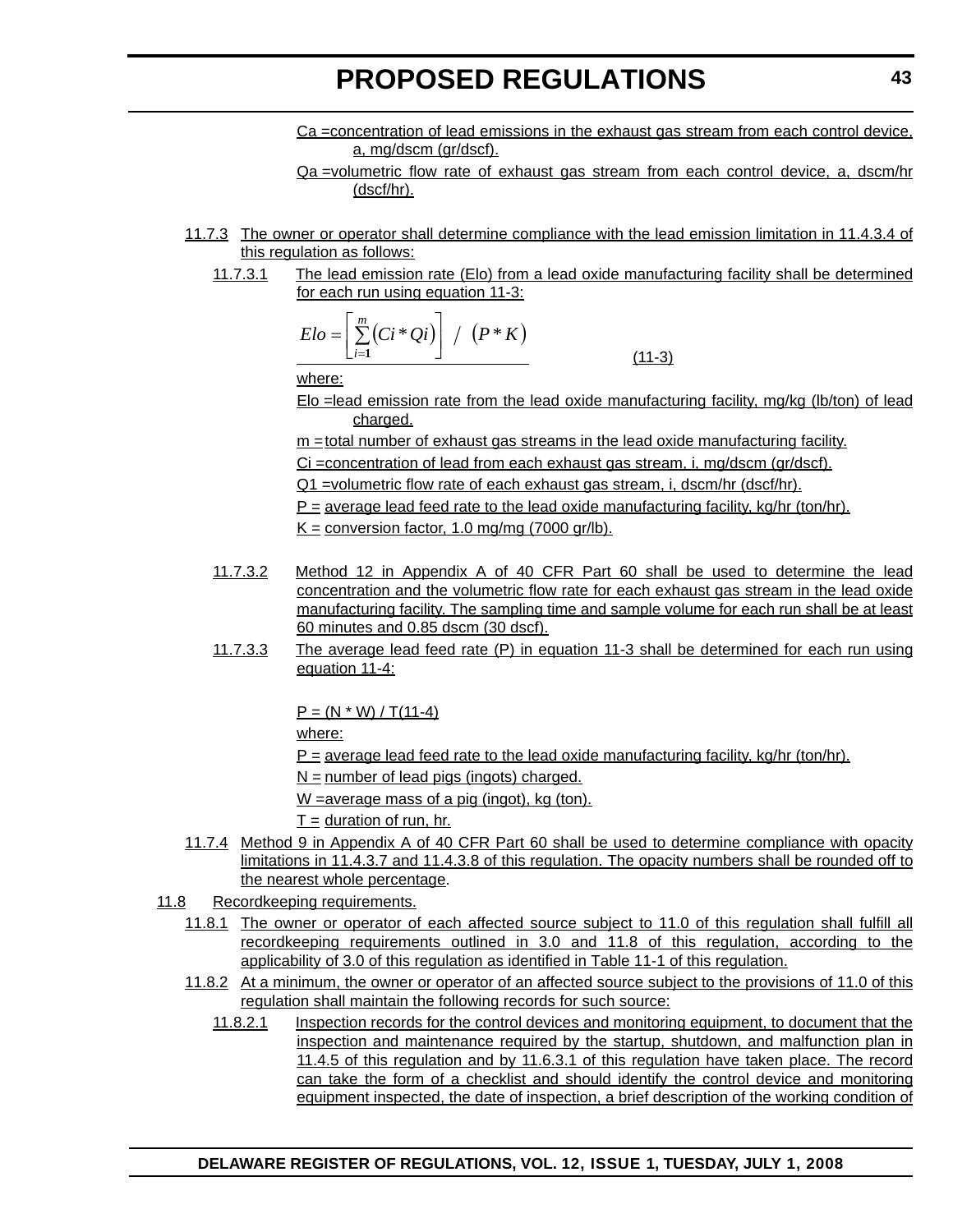the control device during the inspection, and any actions taken to correct deficiencies found during the inspection.

- 11.8.2.2 Records of all maintenance performed on the affected source, the control devices, and monitoring equipment.
- 11.8.2.3 Records of the occurrence, duration, and cause (if known) of each malfunction of process, control devices, or monitoring equipment.
- 11.8.2.4 Records of actions taken during periods of malfunction when such actions are inconsistent with the startup, shutdown, and malfunction plan.
- 11.8.2.5 Other records, which may take the form of checklists, necessary to demonstrate conformance with the provisions of the startup, shutdown, and malfunction plan in 11.4.5 of this regulation.
- 11.8.2.6 Test reports documenting results of all performance tests.
- 11.8.2.7 All measurements as may be necessary to determine the conditions of performance tests, including measurements necessary to determine compliance with the equivalent emission limitation in 11.4.4 of this regulation.
- 11.8.2.8 Records of monitoring data required in 11.6 of this regulation that are used to demonstrate ongoing compliance including the date and time the data are collected.
- 11.8.2.9 The specific identification (i.e., the date and time of commencement and completion) of each period of excess emissions, as indicated by monitoring data, that occurs during malfunction of the process, control devices, or monitoring equipment.
- 11.8.2.10 The specific identification (i.e., the date and time of commencement and completion) of each period of excess emissions, as indicated by monitoring data, that occurs during periods other than malfunction of the process, control devices, or monitoring equipment.
- 11.8.2.11 All other startup, shutdown, and malfunction plan information required in 11.4.5.6 of this regulation.
- 11.8.2.12 All documentation supporting the notifications and reports required in 11.9 of this regulation and in 3.9 and 3.10 of this regulation.
- 11.8.3 All records shall be maintained for a period of at least five years in accordance with 3.10.2.1 of this regulation.
- 11.9 Notification and reporting requirements.
	- 11.9.1 The owner or operator of each affected source subject to 11.0 of this regulation shall fulfill all notification and reporting requirements outlined in 3.0 and 11.9 of this regulation, according to the applicability of 3.0 of this regulation, as identified in Table 11-1 of this regulation. These reports shall be submitted to the Administrator and to the Department, in accordance with 3.10.1.4.2 of this regulation.
	- 11.9.2 At a minimum, the owner or operator of an affected source subject to 11.0 of this regulation shall submit to the Department in writing the following notifications and reports.
		- 11.9.2.1 For affected sources that have an initial startup before July 16, 2007, the initial notification required by 3.9.2 of this regulation shall be submitted no later than October 11, 2008.
		- 11.9.2.2 For affected sources that have an initial startup on or after July 16, 2007, the initial notification shall be submitted in accordance with 3.9.2.4 or 3.9.2.5 of this regulation, whichever is applicable.
		- 11.9.2.3 For affected sources required to conduct a performance test by 11.5 of this regulation, the notification of compliance status required by 3.9.8 of this regulation shall be submitted no later than 90 calendar days following completion of the compliance demonstration required in 11.5.
		- 11.9.2.4 For affected sources not required to conduct an initial performance test by 11.5 of this regulation, the notification of compliance status required by 3.9.8 of this regulation shall be submitted no later than March 13, 2009.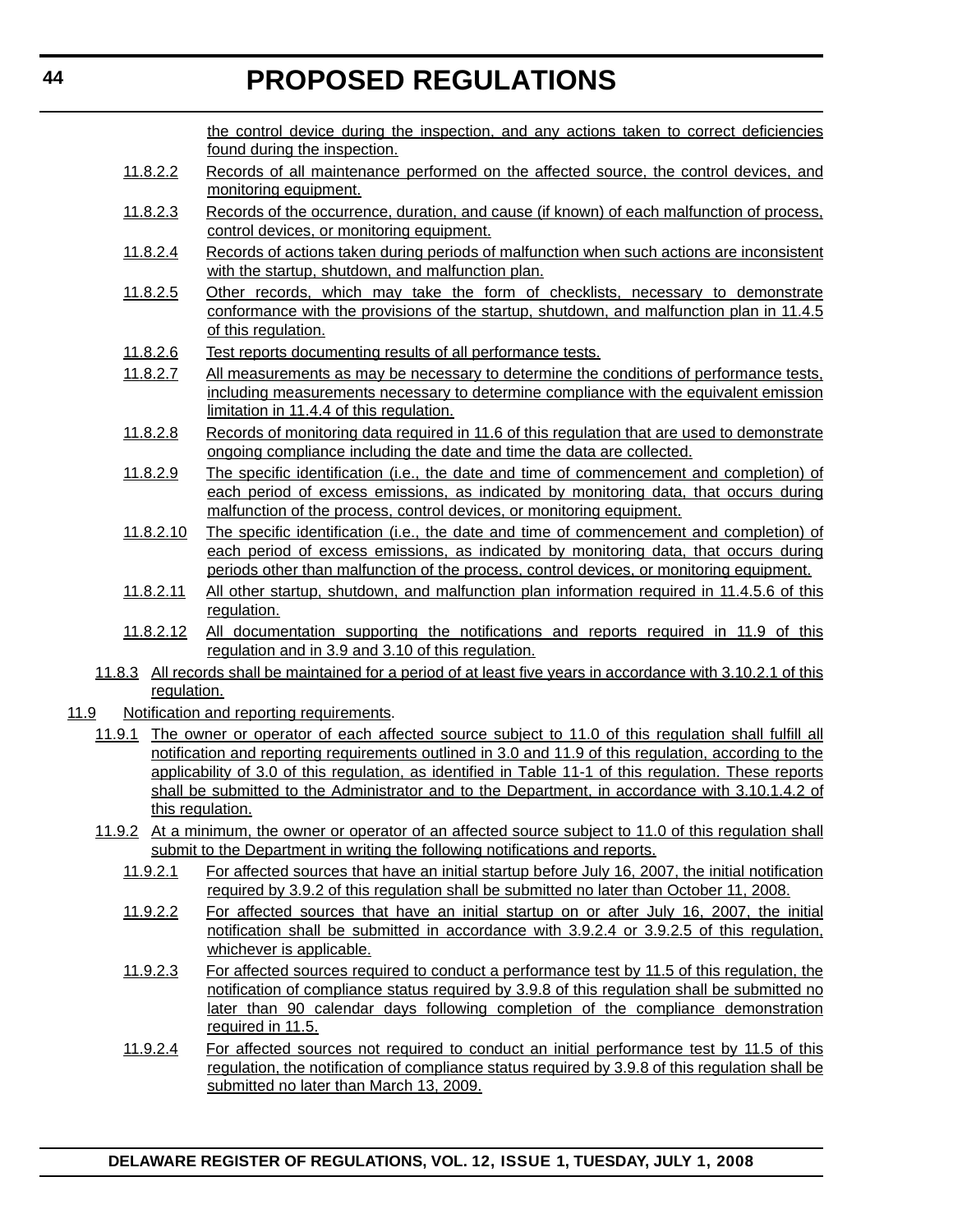| 11.9.2.5 | For affected sources required to conduct an initial performance test by 11.5 of this         |
|----------|----------------------------------------------------------------------------------------------|
|          | regulation, the notification of compliance status hall be submitted in accordance with 3.9.8 |
|          | of this regulation.                                                                          |

- 11.9.2.6 The notification of a performance test shall be submitted in accordance with 3.9.5 of this regulation.
- 11.9.2.7 The notification of opacity and visible emission observations shall be submitted in accordance with 3.9.6 of this regulation.
- 11.9.2.8 The results of performance tests shall be reported in accordance with 3.10.4.2 of this regulation.
- 11.9.2.9 The results of opacity or visible emission observations performance tests shall be reported along with the results of the performance tests in accordance with 3.10.4.3 of this regulation.
- 11.9.2.10 The startup, shutdown, and malfunction reports shall be submitted in accordance with 3.10.4.5 of this regulation.
- 11.9.2.11 The excess emissions and continuous monitoring system performance report and summary report shall be submitted in accordance with 3.10.5 of this regulation.
- 11.10 Applicability of general provisions.

The owner or operator of an affected sources subject to the provisions of 11.0 of this regulation shall also be in compliance with the provisions in 3.0 of this regulation, that are applicable to 11.0 as specified in Table 11-1 of this regulation.

11.11 Equivalent methods of control.

Upon written application, the Department may approve the use of control technologies, other than scrubbers and fabric filters, after the owner or operator has satisfactorily demonstrated the alternative control technology is equivalent in terms of reducing emissions of lead to the atmosphere in accordance with 11.4.1 through 11.4.4 of this regulation. The application shall contain a complete description of the equipment and the proposed testing procedures to initially demonstrate equivalency. The application shall also include the operating, maintenance, monitoring, recordkeeping and reporting procedures required to demonstrate ongoing equivalency.

11.12 [Reserved]

## Table 11-1 – Applicability of 3.0 to 11.0 of this Regulation

| General             |                           |                                                                                                                                             |
|---------------------|---------------------------|---------------------------------------------------------------------------------------------------------------------------------------------|
| <b>Provisions</b>   | <b>Applies to</b>         |                                                                                                                                             |
| <u>Reference</u>    | <u>11.0</u>               | <b>Comments</b>                                                                                                                             |
| 3.1.1.1             | <u>Yes</u>                | Additional terms defined in 11.2 of this regulation; when overlap between<br>3.0 and 11.0 of this regulation occurs, 11.0 takes precedence. |
| $3.1.1.2 - 3.1.1.3$ | <u>Yes</u>                |                                                                                                                                             |
| 3.1.1.4             | Yes                       | 11.0 of this regulation clarifies the applicability of each paragraph in 3.0<br>of this regulation to sources subject to 11.0.              |
| 3.1.1.5             | $\underline{\mathsf{No}}$ |                                                                                                                                             |
| 3.1.1.6             | Yes                       |                                                                                                                                             |
| 3.1.1.7-3.1.1.9     | $\underline{\mathsf{No}}$ |                                                                                                                                             |
| 3.1.1.10-3.1.1.12   | <u>Yes</u>                |                                                                                                                                             |
| 3.1.1.13-3.1.1.14   | $\underline{\mathsf{No}}$ |                                                                                                                                             |
| 3.1.2.1             | <u>Yes</u>                |                                                                                                                                             |
| 3.1.2.2             | Yes                       |                                                                                                                                             |
| 3.1.2.3             | Yes                       |                                                                                                                                             |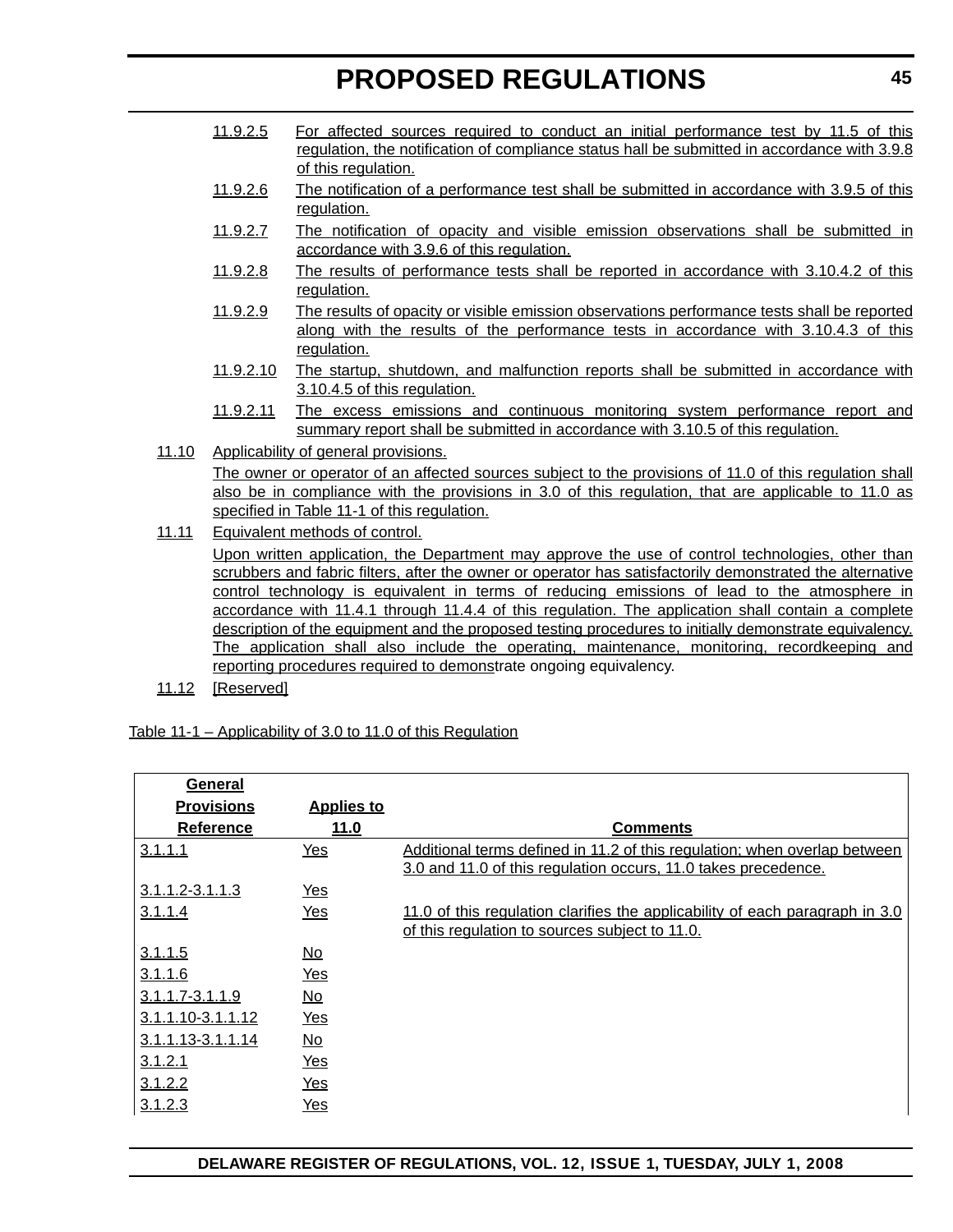| 46                    |                           | <b>PROPOSED REGULATIONS</b>                                                                                                                 |
|-----------------------|---------------------------|---------------------------------------------------------------------------------------------------------------------------------------------|
| 3.1.3.1               | Yes                       | 11.0 of this regulation clarifies the applicability of each paragraph in 3.0<br>of this regulation to sources subject to 11.0.              |
| 3.1.3.2               | Yes                       | 11.1.4 of this regulation exempts area sources from the obligation to<br>obtain Title V operating permits.                                  |
| 3.1.3.3               | $\underline{\mathsf{No}}$ |                                                                                                                                             |
| 3.1.3.4               | $\underline{\mathsf{No}}$ |                                                                                                                                             |
| 3.1.3.5               | Yes                       |                                                                                                                                             |
| 3.1.4                 | $\underline{\mathsf{No}}$ |                                                                                                                                             |
| 3.1.5                 | Yes                       |                                                                                                                                             |
| 3.2                   | Yes                       | Additional terms defined in 11.2 of this regulation; when overlap between<br>3.0 and 11.0 of this regulation occurs, 11.0 takes precedence. |
| 3.3                   | <b>Yes</b>                |                                                                                                                                             |
| 3.4.1.1-3.4.1.2       | Yes                       |                                                                                                                                             |
| 3.4.1.3-3.4.1.5       | $\underline{\mathsf{No}}$ |                                                                                                                                             |
| 3.4.2-3.4.2.2         | <u>Yes</u>                |                                                                                                                                             |
| 3.4.2.3               | $\underline{\mathsf{No}}$ |                                                                                                                                             |
| 3.4.3                 | <b>Yes</b>                |                                                                                                                                             |
| 3.5.1                 | Yes                       |                                                                                                                                             |
| 3.5.2.1               | <u>Yes</u>                |                                                                                                                                             |
| 3.5.2.2               | $\underline{\mathsf{No}}$ |                                                                                                                                             |
| 3.5.2.3-3.5.2.4       | <u>Yes</u>                |                                                                                                                                             |
| 3.5.2.5               | <u>No</u>                 |                                                                                                                                             |
| 3.5.2.6               | <b>Yes</b>                |                                                                                                                                             |
| 3.5.3                 | $\underline{\mathsf{No}}$ |                                                                                                                                             |
| 3.5.4.1.1-3.5.4.1.2.8 | <u>Yes</u>                |                                                                                                                                             |
| 3.5.4.1.2.9           | $\underline{\mathsf{No}}$ |                                                                                                                                             |
| 3.5.4.1.2.10          | Yes                       |                                                                                                                                             |
| 3.5.4.1.3             | Yes                       |                                                                                                                                             |
| 3.5.4.2-3.5.4.4       | $Yes$                     |                                                                                                                                             |
| 3.5.5                 | <u>Yes</u>                |                                                                                                                                             |
| 3.5.6-3.5.6.1.1       | <u>Yes</u>                |                                                                                                                                             |
| 3.5.6.1.2-3.5.6.1.4   | $\underline{\mathsf{No}}$ |                                                                                                                                             |
| 3.5.6.2               | Yes                       |                                                                                                                                             |
| 3.6.1                 | <b>Yes</b>                |                                                                                                                                             |
| 3.6.2-3.6.2.5         | <b>Yes</b>                |                                                                                                                                             |
| 3.6.2.6               | $\underline{\mathsf{No}}$ |                                                                                                                                             |
| 3.6.2.7               | <b>Yes</b>                |                                                                                                                                             |
| 3.6.3.1-3.6.3.2       | <b>Yes</b>                |                                                                                                                                             |
| 3.6.3.3-3.6.3.4       | $\underline{\mathsf{No}}$ |                                                                                                                                             |
| 3.6.3.5               | Yes                       |                                                                                                                                             |
| 3.6.4                 | $\underline{\mathsf{No}}$ |                                                                                                                                             |
| 3.6.5-3.6.5.1         | <b>Yes</b>                |                                                                                                                                             |
| 3.6.5.2               | $\underline{\mathsf{No}}$ |                                                                                                                                             |
| 3.6.5.3               | Yes                       | Except that 11.4.5 specifies the minimum that the startup, shutdown, and<br>malfunction plan shall contain.                                 |
| 3.6.6                 | $Yes$                     |                                                                                                                                             |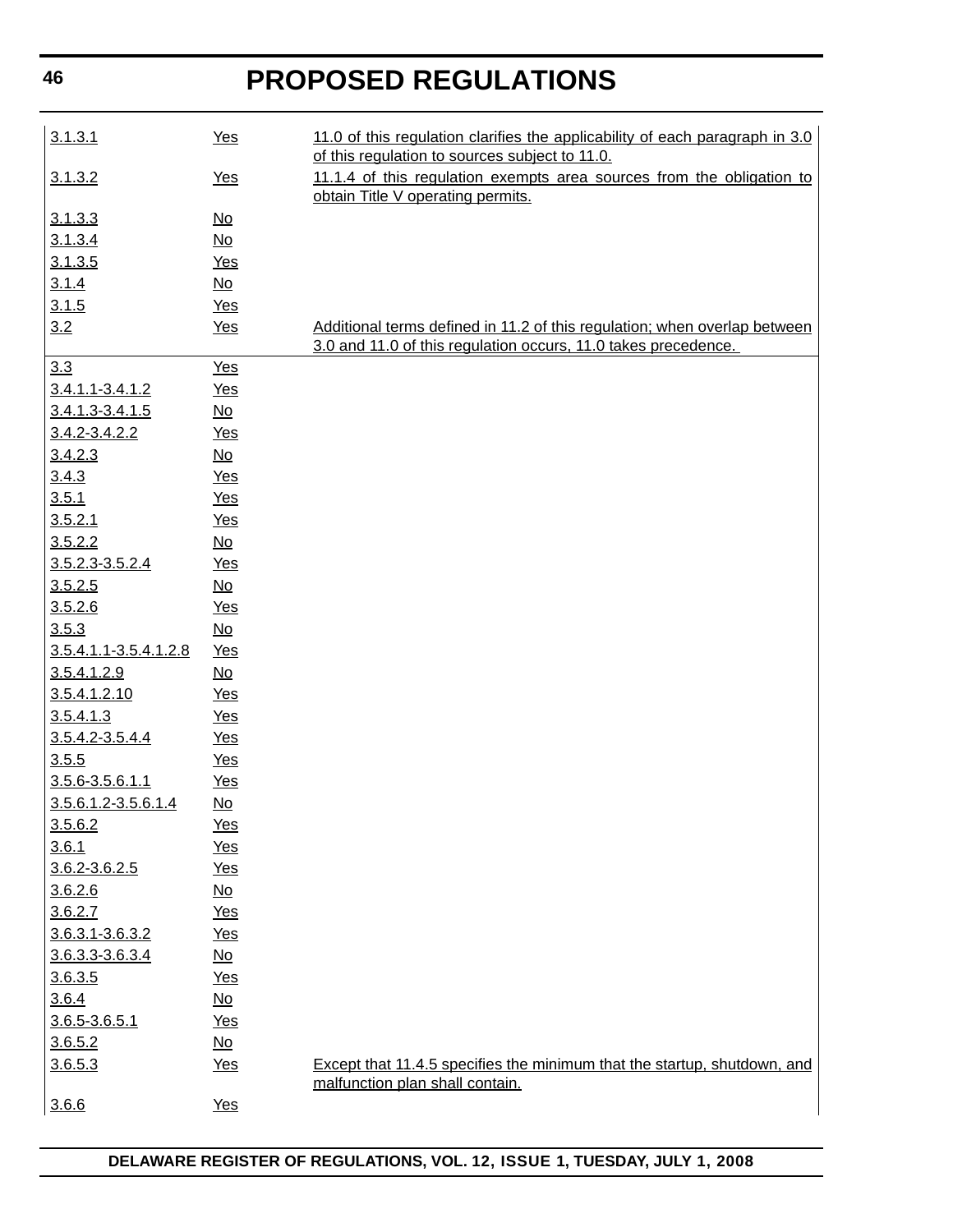| 3.6.7                         | Yes                       |
|-------------------------------|---------------------------|
| 3.6.8-3.6.8.2.1               | Yes                       |
| 3.6.8.2.2                     | $\underline{\mathsf{No}}$ |
| 3.6.8.2.3-3.6.8.2.3.4         | $Yes$                     |
| 3.6.8.3                       | $\underline{\mathsf{No}}$ |
| 3.6.8.4-3.6.8.5.3             | <u>Yes</u>                |
| 3.6.8.5.4                     | $\underline{\mathsf{No}}$ |
| 3.6.8.5.5-3.6.8.9.4           | $Yes$                     |
| 3.6.9-3.6.9.5                 | Yes                       |
| $3.6.9.6.1.1-$                | Yes                       |
| 3.6.9.6.1.2.1                 |                           |
| 3.6.9.6.1.2.2                 | $\underline{\mathsf{No}}$ |
| 3.6.9.6.1.2.3-                | Yes                       |
| 3.6.9.6.1.2.4                 |                           |
| $3.6.9.6.1.3-$<br>3.6.9.6.1.4 | $\underline{\mathsf{No}}$ |
| 3.6.9.6.2-3.6.9.7             | <u>Yes</u>                |
| 3.6.9.8                       | Yes                       |
| 3.6.9.9                       | Yes                       |
| 3.6.9.10.1-3.6.9.10.4         | <u>Yes</u>                |
| 3.6.9.10.5.1                  | $Yes$                     |
| 3.6.9.10.5.2-3.6.9.14         | Yes                       |
| 3.6.9.15                      | $\underline{\mathsf{No}}$ |
| 3.6.9.16                      | $Yes$                     |
| 3.6.10                        | Yes                       |
| 3.7.1.1                       | $Yes$                     |
| 3.7.1.2-3.7.1.2.8             | $\underline{\mathsf{No}}$ |
| 3.7.1.3                       | $Yes$                     |
| 3.7.2.1-3.7.2.2               | $Yes$                     |
| 3.7.3                         | $\underline{\mathsf{No}}$ |
| 3.7.4                         | $Yes$                     |
| 3.7.5-3.7.7.1                 | <u>Yes</u>                |
| 3.7.7.2                       | <u>No</u>                 |
| 3.7.7.3-3.7.8.5               | $Yes$                     |
| 3.8.1.1-3.8.1.2               | $Yes$                     |
| 3.8.1.3                       | $\underline{\mathsf{No}}$ |
| 3.8.1.4-3.8.7                 | Yes                       |
| 3.9.1-3.9.1.3                 | $Yes$                     |
| 3.9.1.4.1                     | $\underline{\mathsf{No}}$ |
| 3.9.1.4.2-3.9.2.2.4           | $Yes$                     |
| 3.9.2.2.5                     | $\underline{\mathsf{No}}$ |
| 3.9.2.3                       | $\underline{\mathsf{No}}$ |
| 3.9.2.4-3.9.2.4.1             | Yes                       |
| 3.9.2.4.2-3.9.2.4.4           | $\underline{\mathsf{No}}$ |
| 3.9.2.4.5-3.9.8.3             | Yes                       |
| 3.9.8.4                       | $\underline{\mathsf{No}}$ |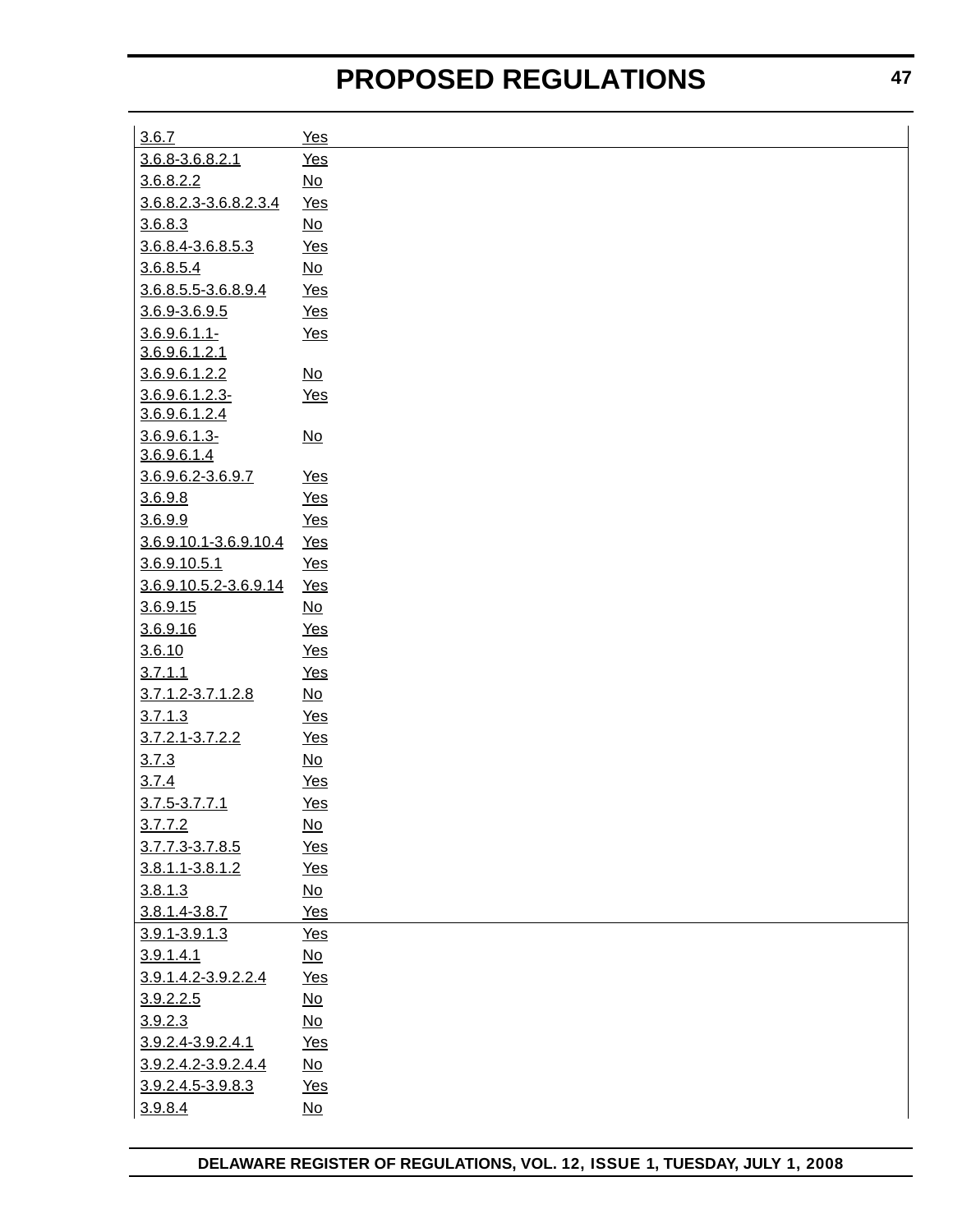| 3.9.8.5-3.9.10      | Yes                       |                                                  |
|---------------------|---------------------------|--------------------------------------------------|
| 3.10.1-3.10.1.3     | Yes                       |                                                  |
| 3.10.1.4.1          | <u>No</u>                 |                                                  |
| 3.10.1.4.2-3.10.3.1 | Yes                       |                                                  |
| 3.10.3.2-3.10.3.4   | <u>No</u>                 |                                                  |
| 3.10.3.5-3.10.3.8   | Yes                       |                                                  |
| 3.10.3.9            | $\underline{\mathsf{No}}$ |                                                  |
| 3.10.3.10-3.10.4.4  | Yes                       |                                                  |
| 3.10.4.5            | Yes                       |                                                  |
| 3.10.5-3.10.5.3.1.2 | Yes                       |                                                  |
| 3.10.5.3.1.3        | <u>No</u>                 |                                                  |
| 3.10.5.3.2-3.10.6.6 | Yes                       |                                                  |
| 3.11                | <u>No</u>                 | 11.0 of this regulation does not require flares. |
| 3.12-3.15           | Yes                       |                                                  |

# **[DEPARTMENT OF STATE](http://sos.delaware.gov/default.shtml)**

**DIVISION [OF PROFESSIONAL REGULATION](http://dpr.delaware.gov/default.shtml)**

**2500 Board of Pharmacy**

Statutory Authority: 24 Delaware Code, Section 2509 (24 **Del.C.** §2509) 24 **DE Admin. Code** 2500

## **[PUBLIC NOTICE](#page-3-0)**

The Delaware Board of Pharmacy, in accordance with 24 **Del.C.** §2509, proposes amendments to its regulation **11.0 Pharmaceutical Services in Nursing Homes.** Specifically, the Board has proposed changes to regulation 11.3 Emergency Use Medications. The proposed changes are to address Board of Pharmacy concerns with interim use medications available in nursing homes. The Board is also proposing adding a new section **18.0 Pharmaceutical Services for Medical Gases**. This new section is in response to federal laws making oxygen a prescriptive item and the recently passed sunset amendment of the Pharmacy Act.

A public hearing is scheduled for Wednesday, August 20, 2008, at 10:00 a.m. in the second floor Conference Room A of the Cannon Building, 861 Silver Lake Boulevard, Dover, DE 19904.

Members of the public may offer verbal comments on the proposal at the hearing. Written comments may be submitted to the Board prior to the hearing care of Judy Letterman at the above address. Written comments may be submitted until the public hearing begins. Anyone wishing to obtain a copy of the proposal or to make comments at the public hearing should contact Judy Letterman at the above address or by calling (302) 744-4504.

The Board will consider promulgating the proposed changes immediately following the public hearing.

## **2500 Board of Pharmacy**

## *(Break in Continuity of Sections)*

#### **11.0Pharmaceutical Services in Nursing Homes**

11.1 Definition: A nursing home is an institution licensed by the Division of Public Health that provides permanent facilities that include in-patient beds and medical services, including continuous nursing services, to provide treatment for patients who do not currently require continuous hospital services. Rest-Residential and Assisted Living beds in licensed nursing homes are exempt from this regulation. They are considered under Health Care Facilities.

**DELAWARE REGISTER OF REGULATIONS, VOL. 12, ISSUE 1, TUESDAY, JULY 1, 2008**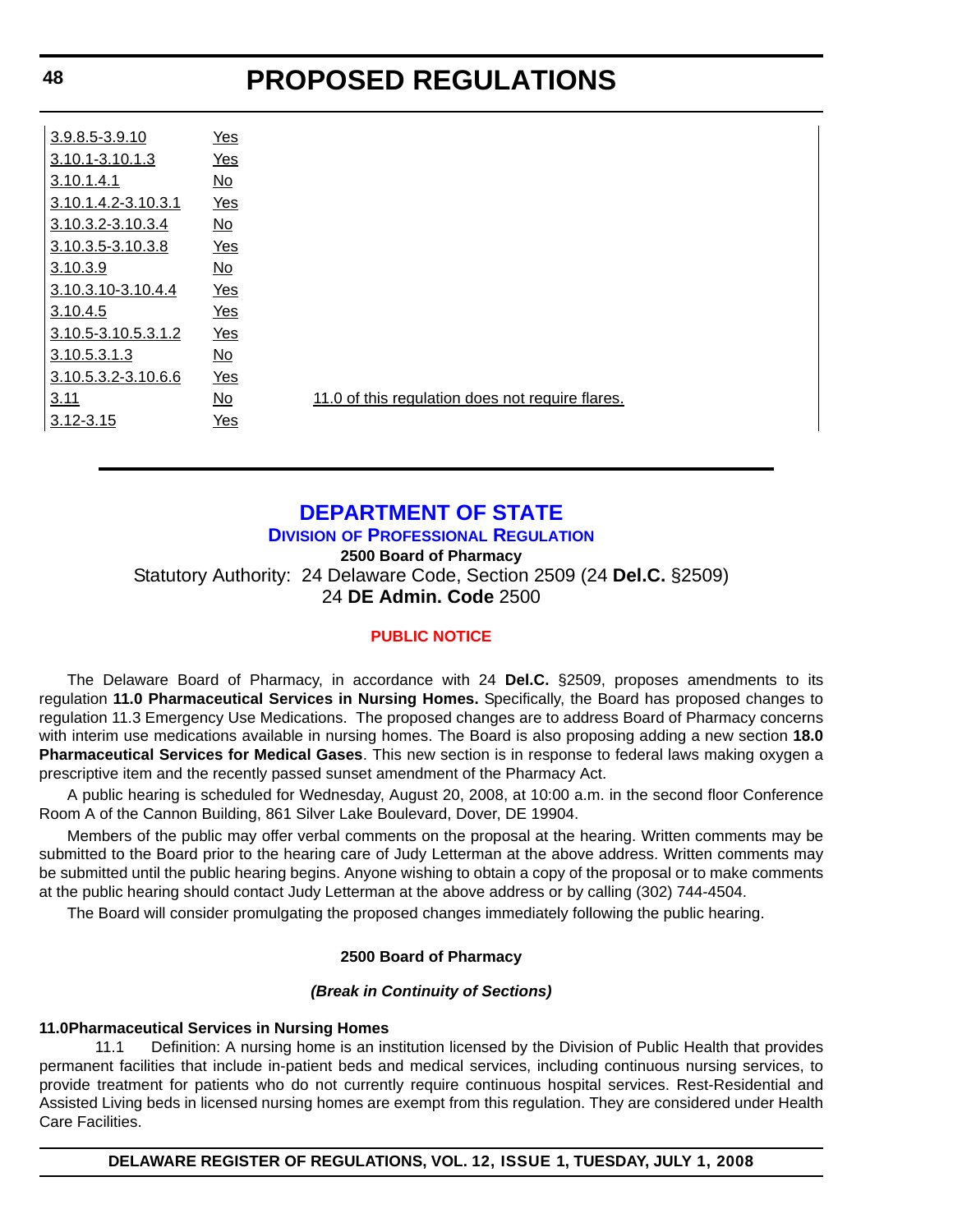11.2 General Requirements

11.2.1 Each facility shall provide a cabinet or medication carts for individual patient medications. These storage units shall be of sufficient size and located where easily accessible. They shall be locked when not in use and the key and/or code for the storage unit shall be carried by or be accessible only to registered nurses, licensed practical nurses, or pharmacists. Controlled substances storage shall be in compliance with State and Federal statutes and regulations.

11.2.2 Internal medications must be stored separately from external medications.

11.2.3 Medications requiring refrigeration must be stored within the USP/NF refrigeration temperature range of 36 to 46 degrees Fahrenheit.

11.2.4 Medications which require room temperature storage must be maintained at either USP/ NF ranges of 59 to 86 degrees Fahrenheit or the manufacturer's labeled range.

11.2.5 No persons except properly authorized personnel shall handle or administer medications.

11.2.6 Schedule II substances shall be secured under two locks in securely fixed boxes or drawers in the medication storage area, medication cart, or emergency use medication supplies.

11.2.7 There shall be accountability procedures for all controlled substances present. There shall be readily retrievable records maintained showing the receipt and disposition of all controlled substances. These records must be maintained for 2 years.

11.3 Emergency Use Medications

11.3.1 Emergency use medications are for the purposes of this Regulation shall be those injectable medications which may be required to meet the immediate therapeutic needs of patients, as determined by the prescriber, and which are not available from any other authorized source in sufficient time to prevent risk or harm to patients by delay resulting from obtaining such drugs from other sources.

11.3.2 Interim use medications for the purposes of this Regulation shall be those non-injectable medications which may be required to meet the immediate therapeutic needs of patients, as determined by the prescriber, and which are not available from any other authorized source in sufficient time to prevent risk or harm to patients by delay resulting from obtaining such drugs from other sources.

11.3.23 It is the responsibility of the facility and provider pharmacy to determine the supply of emergency use medication and interim use medication that are to be stocked as well as documenting their the number of boxes and location(s) within the facility. Stock supply of interim use medication shall not exceed sixty (60) medications without the prior review and approval of the Board or its designee. A list Emergency use and interim use medication lists of current contents must be attached to the medication supply.

11.3.34 Accountability for emergency use medications and interim use medications.

11.3.34.1 The pharmacy provider must be contacted within 24 hours after medication is used from the supply and the pharmacy must restock the supply within a reasonable time to prevent harm to patients.

11.3.34.2 The provider pharmacy is responsible for the accuracy of all emergency use and interim use medications at the time of the filling of the medication. This check must also include any medication that became available when the medication is accessed. Records documenting use of an emergency medication or interim medication must be kept for a minimum of 2 years at the provider pharmacy with a copy at the facility and must be readily available for inspection by the Board.

11.3.34.3 Failure to comply with these procedures can result in the suspension or denial of the use of emergency use and/or interim use medications.

11.3.34.4 Violations of accountability procedures for emergency use and/or interim use medications may result in review proceedings before the Board.

11.3.45 There must be an accountability procedure at the facility for needles and syringes.

11.4 Return Medication Procedures.

11.4.1 All unused portions of any patient's discontinued prescription medication shall be immediately isolated. Non-controlled medication shall be destroyed or returned to the pharmacist or provider pharmacy supplying pharmaceutical services within 72 hours with the appropriate notation of disposition. The notation shall include the date, quantity, and name and strength of the medication.

11.4.2 Medications for hospitalized patients must be isolated, and may be held until the patient's return or permanent discharge.

11.4.3 Destruction of discontinued controlled patient medication and discharged or deceased patient's controlled medication shall be jointly performed by two authorized licensed personnel within 72 hours of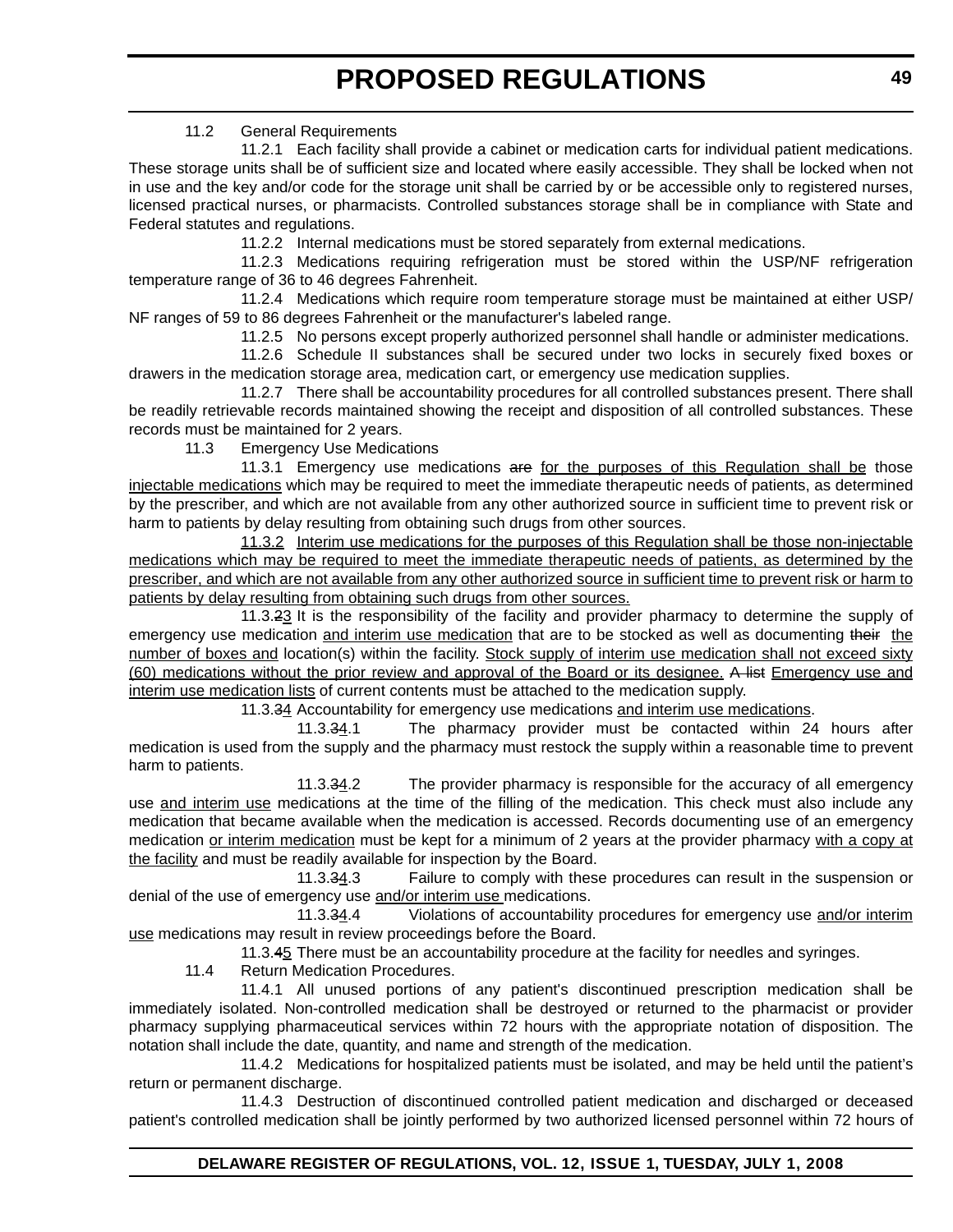the discontinuation of the medication or discharge of the patient. A record of the destruction must be signed by both parties and kept at the facility for 2 years.

11.5 Labeling

11.5.1 Labels on controlled substances must show the actual refill date and amount of medication dispensed.

11.5.2 The provider pharmacy must maintain prescription records required by State and Federal law in addition to a readily retrievable record of the actual refills, amount dispensed and accountability of the amounts used.

11.5.3 A pharmacy providing prescriptions for use in a nursing home may label the prescription, "to be administered according to current physician's orders.

11.5.4 A change in a medication order that involves a direction change must be communicated to the pharmacy within 24 hours, and the labeling on medication currently in the facility may be handled in the following ways:

11.5.4.1 A licensed nurse or pharmacist may apply an accessory label to the medication which denotes that there has been a direction change.

11.5.4.2 A label(s) with new directions may be requested from the pharmacy and applied to the current medication supply by a licensed nurse or pharmacist.

11.6 Duties of Consultant Pharmacist

11.6.1 A consultant pharmacist to a nursing home in the State of Delaware must be licensed to practice pharmacy in the State of Delaware. The consultant pharmacist shall be responsible for the general supervision of the nursing home pharmaceutical services and the direct supervision of registered pharmacy interns, who may assist in chart reviews. Supervision of chart reviews by a pharmacy intern must be documented by the supervising pharmacist.

11.6.2 The consultant pharmacist shall provide the administrator of a nursing home with a statement indicating those minimum professional services that will be provided. This statement shall be incorporated into the nursing home Pharmacy Policy and Procedure Manual.

11.6.3 The consultant pharmacist must notify the Board in writing within ten days of starting as a consultant in the State.

11.6.3.1 If the consultant pharmacist has not served in that position in the State of Delaware, he/she must appear before the Board for an interview within ninety days after assuming that position.

11.6.4 The consultant pharmacist shall be responsible for written policies and procedures which shall include, but not be limited to:

11.6.4.1 Procedures for administering the services outlined in the statement of proposed services.

11.6.4.2 Policies governing practitioner medication orders, medication errors, automatic stop orders, medications for patient discharge and leave of absence.

11.6.4.3 Policies and procedures necessary to insure the safe use, administration, control and accountability of all drugs through out the nursing home in compliance with State and Federal laws.

11.6.4.4 Policies and procedures outlining the destruction of wastage for all controlled medications.

11.6.4.5 Policies governing appropriate storage of medications, an effective drug recall procedure and labeling of all prescription drugs and biologicals in accordance with State and Federal requirements. For registered out-of-state providers an additional labeling requirement is having the toll-free telephone number on the prescription labels.

11.6.4.6 Policies and procedures governing patient drug regimen review, which shall include procedures for reporting irregularities, and documenting that such reviews have been performed. The provider pharmacy is to receive copies of all practitioners' orders to be reviewed with the information on the patient profiles.

11.6.5 If the nursing home has a pharmacy or quality related committee the consultant pharmacist shall serve on that committee.

11.6.6 The consultant pharmacist or designated pharmacy staff shall make inspections of each nursing station and related drug storage areas at least monthly. A pharmacy support person may assist with inspection under the direct supervision of a pharmacist.

11.6.6.1 Nursing station inspections must include, but are not limited to,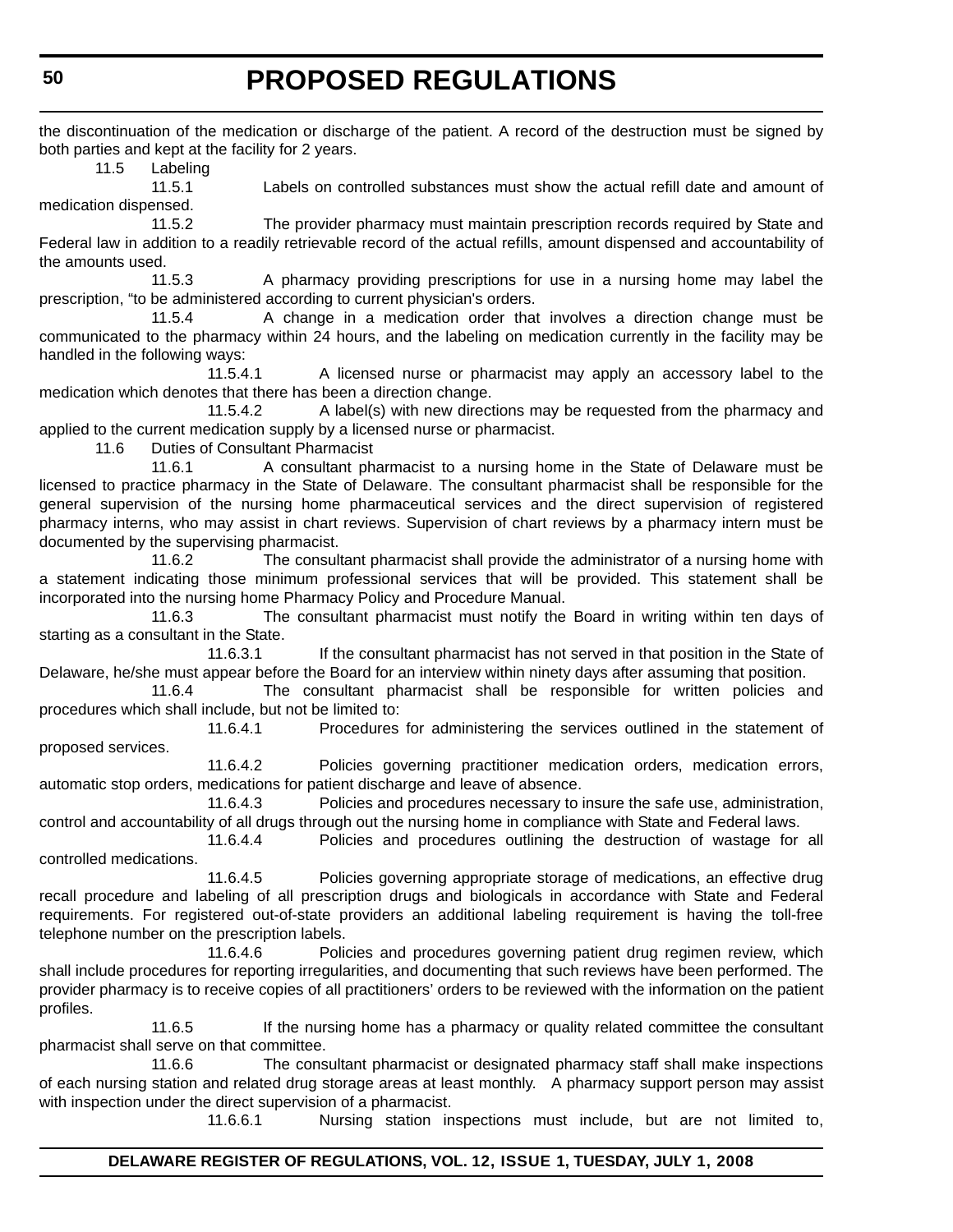| documentation of the following: |                                                              |                                                               |
|---------------------------------|--------------------------------------------------------------|---------------------------------------------------------------|
|                                 | 11.6.6.1.1                                                   | medication storage area(s) (59 to 86 degrees Fahrenheit)      |
|                                 | and refrigerator temperatures (36 to 46 degrees Fahrenheit); |                                                               |
|                                 | 11.6.6.1.2                                                   | security of all drugs;                                        |
|                                 | 11.6.6.1.3                                                   | proper labeling, including any accessory or cautionary        |
| instructions;                   |                                                              |                                                               |
|                                 | 11.6.6.1.4                                                   | proper expiration dating;                                     |
|                                 | 11.6.6.1.5                                                   | cleanliness;                                                  |
|                                 | 11.6.6.1.6                                                   | medication<br>supplies<br>properly<br>are<br>use<br>emergency |
| maintained.                     |                                                              |                                                               |

11.6.6.2 A copy of these inspection reports must be maintained at the facility for

two years.

11.6.7 The consultant pharmacist shall review the drug regimen of each patient monthly at the facility. Documentation of the review is accomplished in the following manner:

11.6.7.1 If the pharmacist determines that there are no irregularities in the patient's drug regimen, he/she must note in the patient's chart that he/she has reviewed the drug regimen, found no irregularities, and sign and date this notation. This documentation must remain on the patients' charts for a minimum of 12 months.

11.6.7.2 If the pharmacist determines that there are irregularities, he/she must prepare a drug regimen review report which includes any pertinent information such as the patient's diagnosis(es), the drug regimen, any pertinent laboratory findings, dietary considerations, etc., and his/her recommendations for improving the drug therapy of the patient. This written recommendation shall be forwarded to the attending practitioner, with the original documentation maintained in the patient chart.

11.6.7.3 Nursing unit inspections and a summary report of patient drug regimen reviews must be submitted to the Director of Nursing and the Administrator monthly.

11.6.8 The consultant pharmacist is responsible for the accountability of all medications. A random sample will be done monthly to identify overages or shortages of any medications. Documentation will be made of irregularities and will include date of audit, patient identification, a listing of overages or shortages, and an explanation if known. A plan for correction will be included in the documentation where appropriate. Documentation will be maintained for a period of 12 months at the facility.

11.6.9 The consultant pharmacist shall be responsible for providing information to the nursing home staff, as may be appropriate or required, to ensure safety, understanding and compliance with policies and procedures pertaining to pharmacy-related activities and concerns.

11.6.10 The consultant pharmacist shall assume all other responsibilities required of a consultant pharmacist as set forth in any State or Federal statutes or regulations as enacted or amended or may be enacted or amended.

# **7 DE Reg. 914 (01/01/04)**

# *(Break in Continuity of Sections)*

# **18.0Pharmaceutical Services for Medical Gases**

18.1 Definitions

**"Medical gas"** means those gases and liquid oxygen intended for human consumption as per the standards of the U.S.P.

**"Medical gas dispenser"** A person or entity who sells medical gases directly to a patient in Delaware. A medical gas dispenser may refill cylinders for a patient provided that the licensee is registered by the FDA.

**"Medical gas distributor"** A person or entity who is licensed to distribute medical gases to another facility that is authorized to possess medical gases.

**"Order"** means an order issued by a licensed practitioner legally authorized to order medicinal gases.

18.2 Licensure Requirements

18.2.1 Any person, company, agency, business or entity of any kind which dispenses medical gas directly to patients by sale shall obtain a medical gas dispenser license from the Board of Pharmacy pursuant to 24 **Del.C.**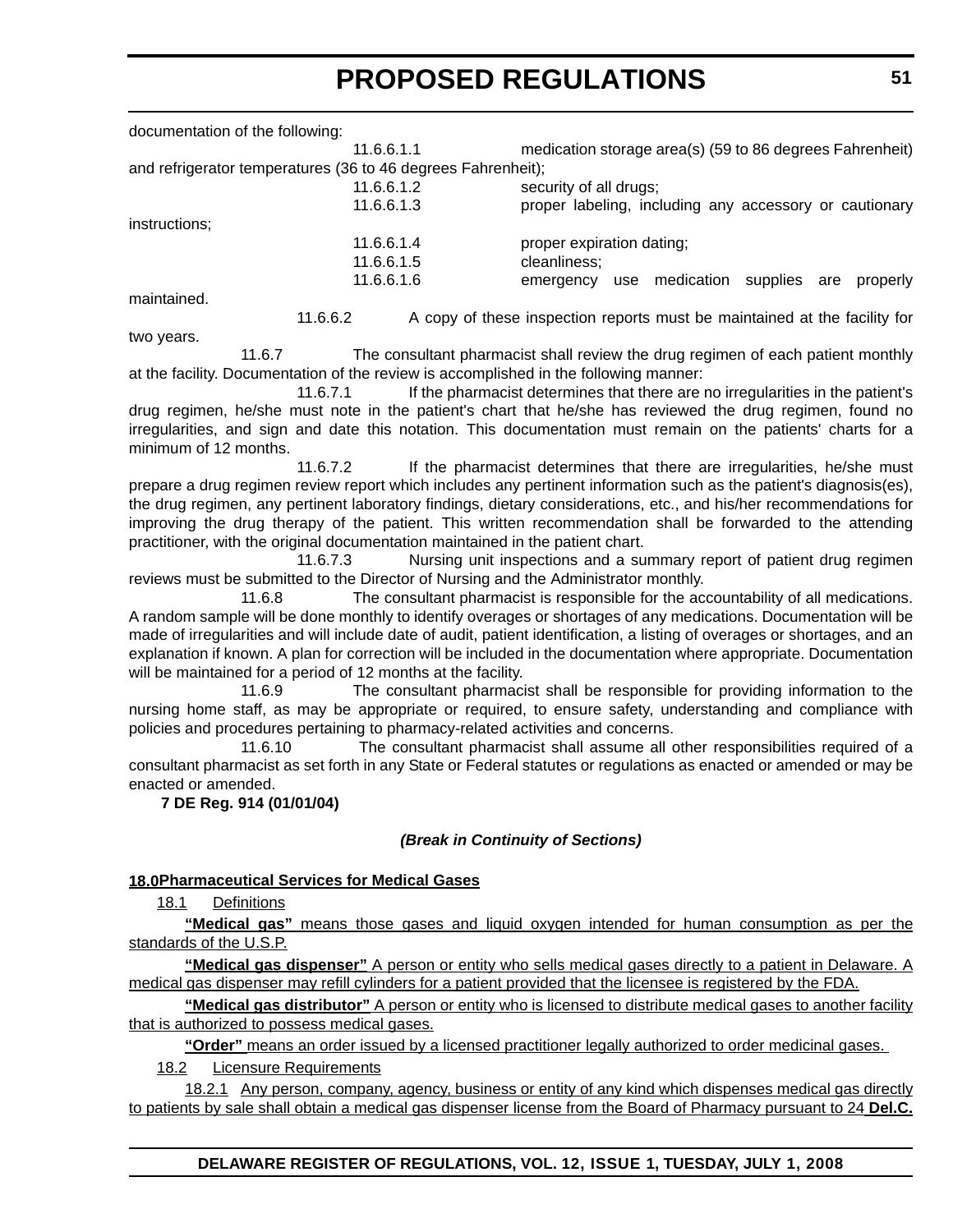§2523. Applications for licensure under this Regulation shall be on a form supplied by the Board and accompanied by a fee determined by the Board. The licensure shall be renewed bi-ennially as determined by the Board. Nursing homes and emergency service related personnel are exempted from this licensure.

18.2.2 Distributors of medical gas who distribute to non-patient entities shall obtain a distributor license from the Board of Pharmacy pursuant to 24 **Del.C.** §2540.

18.3 Order Requirements

18.3.1 Medical gas dispensers shall not provide any medical gas to a patient without a valid order.

18.3.1.1 Verbal orders reduced to writing are limited to medical oxygen and can only be taken by those employees properly trained as outlined in this Regulation. Verbal orders shall be reviewed by a licensed healthcare professional authorized to administer oxygen to a patient. This review shall be performed within 72 hours.

18.3.1.2 The order is valid for the length of time authorized by the prescriber. If the duration is not specified the order is valid for one year.

18.4 Policy and Procedure Requirements

18.4.1 Written policy and procedures must be available for review and shall include but not be limited to the following areas:

- 18.4.1.1 Training and documentation
- 18.4.1.2 Storage and handling
- 18.4.1.3 Oxygen Safety
- 18.4.1.4 Orders
- 18.4.1.5 Labeling
- 18.4.1.6 Record keeping
- 18.4.1.7 Patient education
- 18.4.1.8 Security
- 18.4.1.9 Recall
- 18.4.1.10 Quarantine
- 18.4.1.11 Loss/theft
- 18.5 Training Requirements

18.5.1 Personnel shall be trained in areas to comply with standards dictated by the United States Pharmacopoeia, the Food Drug Administration, the Department of Transportation, the Occupational Safety and Health Administration, the Board of Pharmacy, any other applicable requirement under State and Federal law and any rules or regulations promulgated there under regarding storage, packaging, labeling, shipping, dispensing, transfilling, distributing and repackaging of medical gas.

18.5.2 Training documentation shall be readily available for inspection. The documentation shall be kept for three years from the date of last employment.

18.6 Storage and Handling Requirements

18.6.1 Storage and handling of medical gas shall follow the manufacturer's labeling requirements.

18.6.2 Labeling shall include the manufacturer's label and a lot number on the cylinder in accordance with Federal law.

18.7 Record Keeping Requirements

18.7.1 The original order shall be kept and be readily retrievable for a minimum of three years after the date of the last dispensing.

18.7.2 Records shall include but not be limited to:

- 18.7.2.1 Name, address and telephone number of the patient
- 18.7.2.2 Name, address and telephone number of licensed practitioner
- 18.7.2.3 Item and quantity dispensed
- 18.7.2.4 Date of dispensing

18.8 Inspections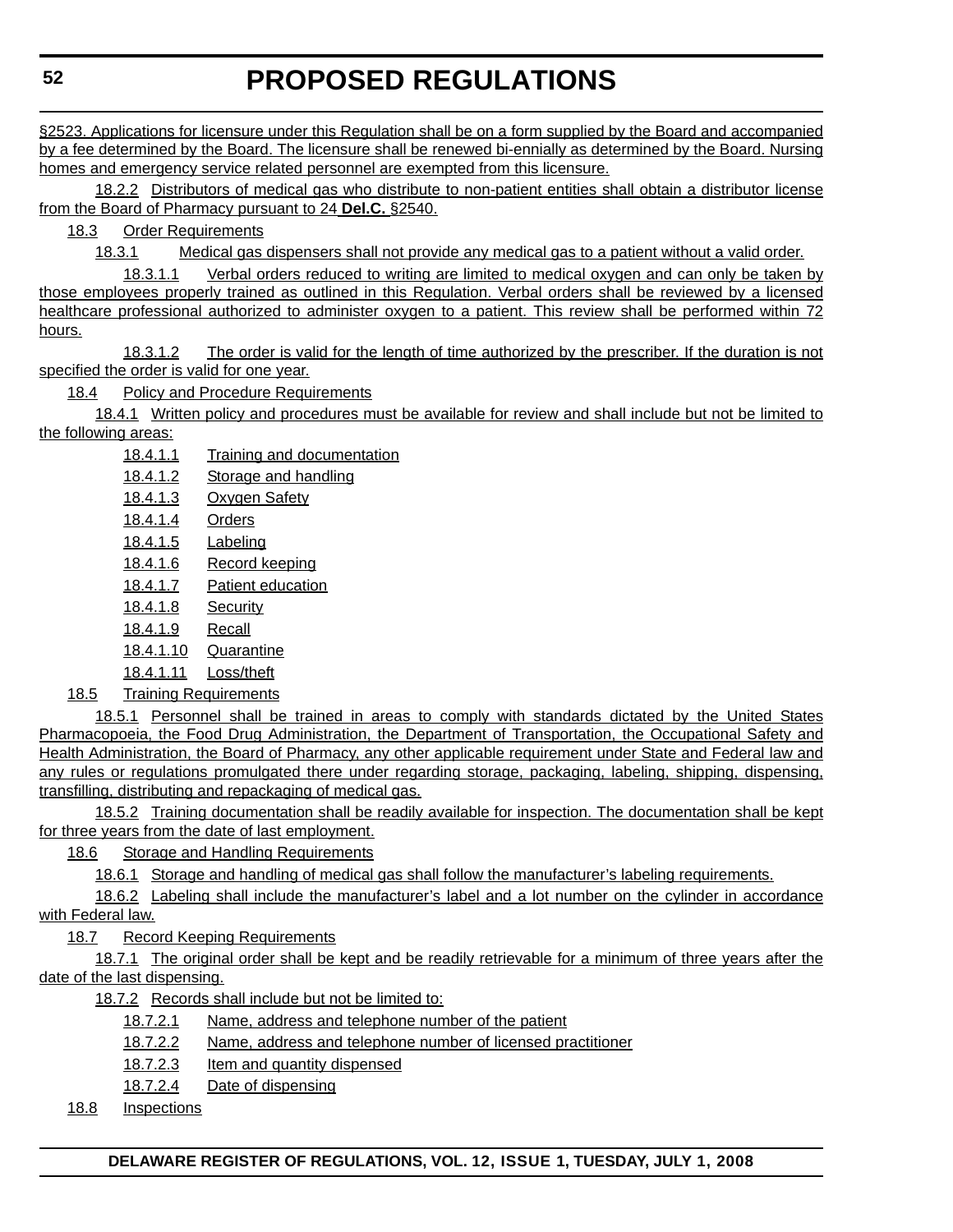18.8.1 Inspections of pharmaceutical establishments are conducted unannounced, during normal business hours, in accordance with 24 **Del.C.** §2534.

**4 DE Reg. 1502 (03/01/01) 7 DE Reg. 1666 (06/01/04) 8 DE Reg. 879 (12/01/04) 11 DE Reg. 689 (11/01/07)**

**\*\*Please Note: As the rest of the sections were not amended, they are not being published. A copy of the regulation is available at:**

**<http://regulations.delaware.gov/register/july2008/proposed/12 DE Reg 48 07-01-08.htm>**

## **DIVISION [OF PROFESSIONAL REGULATION](http://dpr.delaware.gov/default.shtml)**

**2600 Examining Board of Physical Therapists and Athletic Trainers** Statutory Authority: 24 Delaware Code, Section 2604(a)(1) (24 **Del.C.** §2604(a)(1)) 24 **DE Admin. Code** 2600

## **[PUBLIC NOTICE](#page-3-0)**

Pursuant to 24 **Del.C.** §2604(a)(1), the Examining Board of Physical Therapists and Athletic Trainers has proposed revisions to its rules and regulations.

A public hearing was held on May 27, 2008. As the result of the public comment, the Board has decided to make substantive revisions to the proposed amendments originally published in the Delaware *Register of Regulations* on May 1, 2008 at 11 Del. Reg. 1445.

A second public hearing is scheduled for Tuesday, July 22 at 5:15 p.m. in the second floor conference room A of the Cannon Building, 861 Silver Lake Boulevard, Dover, Delaware, where members of the public can offer comments. Anyone wishing to receive a copy of the proposed rules and regulations may obtain a copy from the Examining Board of Physical Therapists and Athletic Trainers, 861 Silver Lake Boulevard, Dover, Delaware 11904. Persons wishing to submit written comments may forward these to the Board at the above address. The final date to receive written comments will be at the public hearing.

The Board will consider promulgating the proposed regulations at its regularly scheduled meeting following the public hearing.

## **2600 Examining Board of Physical Therapists and Athletic Trainers**

## **1.0 Definitions**

- 1.1 Consultation (24 **Del.C.** §2612)
	- 1.1.1 Consultation in direct access. A licensed health practitioner who has been granted prescriptive authority must be consulted if a patient is still receiving physical therapy after 30 calendar days have lapsed from the date of the initial assessment. This consultation must be documented and could take place at any time during the initial thirty day period. The consultation can be made by telephone, fax, in writing, or in person. There is nothing in these rules and regulations or in the Physical Therapy Law that limits the number of consultations the Physical Therapist can make on the patient's behalf. The consult should be with the patient's personal licensed health practitioner. If the patient does not have a personal licensed health practitioner, the Physical Therapist is to offer the patient at least three licensed health practitioner from which to choose. The referral to a licensed health practitioner after the initial thirty day period must not be in conflict with 24 **Del.C.** §2616(a)(8) which deals with referral for profit. If no licensed health practitioner consult has been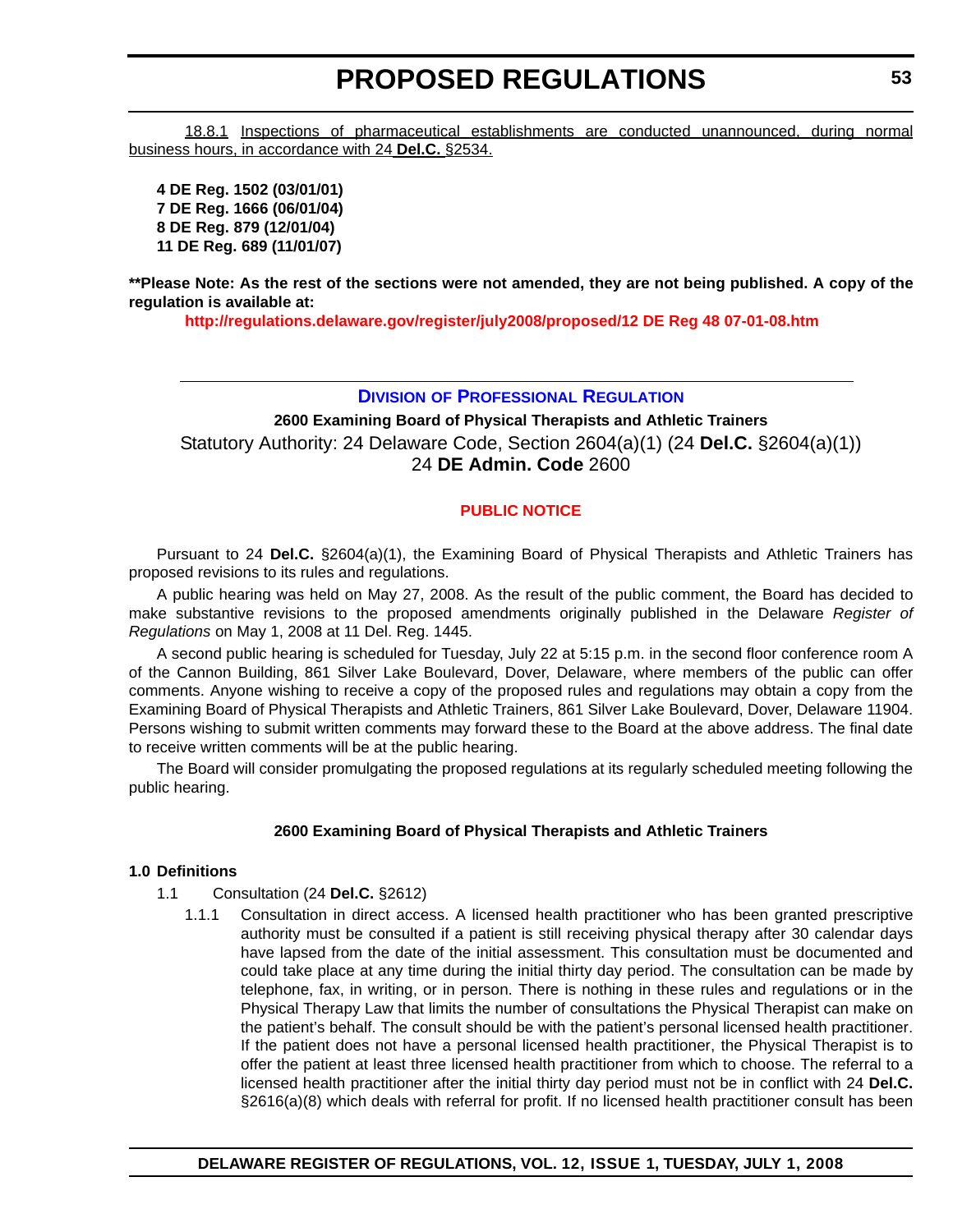made in this initial thirty day period, treatment must be terminated and no treatment may be resumed without a licensed health practitioner consult.

- 1.1.2 Consultation with written prescription from a licensed health practitioner. A prescription accompanying a patient must not be substantially modified without documented consultation with the referring practitioner. The consultation can be made by telephone, fax, in writing, or in person.
- 1.2 Direct Supervision (24 **Del.C.** §2611(a))
	- 1.2.1 Direct supervision in connection with a Physical Therapist or Athletic Trainer practicing under a temporary license means:
		- 1.2.1.1 a licensed Physical Therapist or Athletic Trainer supervisor shall be on the premises when the individual with a temporary license is practicing and
		- 1.2.1.2 evaluations and progress notes written by the individual with a temporary license shall be co-signed by the licensed Physical Therapist supervisor.
	- 1.2.2 Direct supervision in relation to a Physical Therapist Assistant with less than one (1) year experience means a Physical Therapist shall be on the premises at all times and see each patient.
	- 1.2.3 Direct supervision in relation to a Physical Therapist Assistant with one (1) year or more experience means that a the supervising Physical Therapist must see the patient at least once every sixth treatment day, and the Physical Therapist Assistant must receive on-site, face to face supervision at least once every fifth twelfth treatment day or once every three weeks, whichever occurs first. The supervising Physical Therapist must have at least one (1) year clinical experience. The Physical Therapist must be available and accessible by telecommunications to the Physical Therapist Assistant during all working hours of the Physical Therapist Assistant.
	- 1.2.4 The Physical Therapist is responsible for the actions of the Physical Therapist Assistant or the Athletic Trainer when under his/ her supervision. All supervision must be documented.
	- 1.2.5 Direct supervision in connection with an Athletic Trainer treating an injury not defined as an 'athletic injury', which must be a musculoskeletal disorder if seen for physical therapy when the athletic trainer has one (1) year or more of continuous experience means that an Athletic Trainer must receive on-site, face to face supervision at least once every fifth treatment day or once every three weeks, whichever occurs first. The supervising Physical Therapist must have at least one (1) year clinical experience. The Physical Therapist must be accessible by telecommunications to the Athletic Trainer during all work hours of the Athletic Trainer.

Direct supervision in connection with an Athletic Trainer treating an injury not defined as an 'athletic injury' which must be a musculoskeletal disorder if seen for physical therapy, when the Athletic Trainer has less than one (1) year of continuous experience means a Physical Therapist shall be on the premises at all times and see each patient.

- 1.2.6 Direct supervision in connection with an Athletic Trainer with a temporary license treating an 'athletic injury' is that the licensed Athletic Trainer supervisor shall be on the premises when the individual with a temporary license is practicing and all evaluations and progress notes shall be cosigned by the Athletic Trainer supervisor.
- 1.2.7 Direct supervision in relation to an Athletic Trainer with one (1) year or more experience means that an Athletic Trainer must receive on-site, face to face supervision at least once every fifth treatment day or once every three weeks, whichever occurs first. The Supervising Athletic Trainer must have at least one (1) year experience. The Supervising Athletic Trainer must be available and accessible by telecommunications to the Athletic Trainer during all working hours.
- 1.2.8 At no time may a Physical Therapist supervise more than 2 Physical Therapist Assistants, 2 Athletic Trainers or 1 Physical Therapist Assistant and 1 Athletic Trainer. A Physical Therapist may only supervise 1 Physical Therapist Assistant off site.
- 1.2.9 Direct supervision in connection with support personnel means a licensed Physical Therapist, Physical Therapist Assistant or Athletic Trainer shall be personally present and immediately available within the treatment area to give aid, direction, and instruction when procedures are performed. On site or on premises (24 **Del.C.** §2602(5)), means that the supervising professional is located on the same physical property where the supervision is occurring.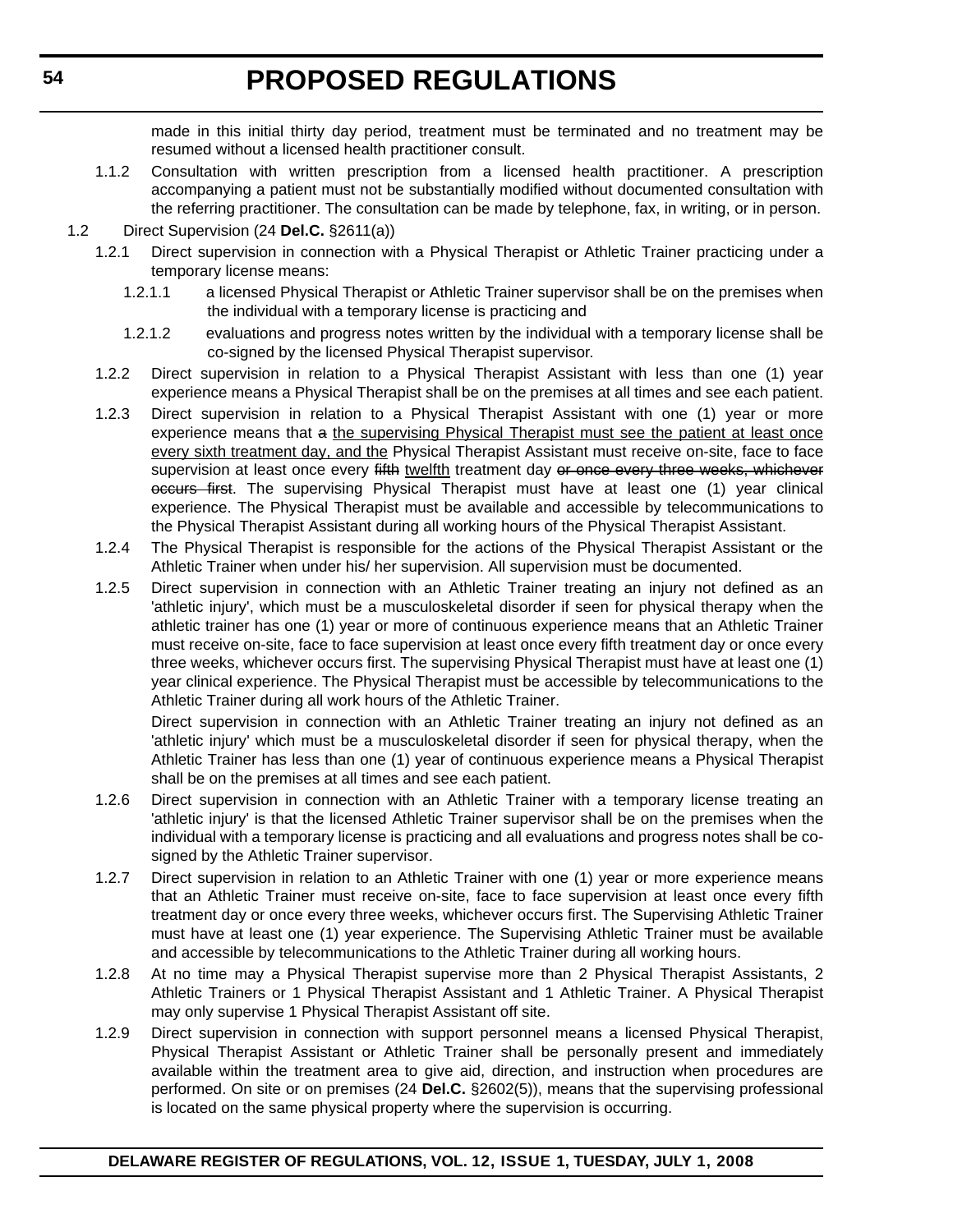- 1.3 Support personnel (24 **Del.C.** §2615) means a person(s) who performs certain routine, designated physical therapy tasks, or athletic training tasks, under the direct supervision of a licensed Physical Therapist or Physical Therapist Assistant or Athletic Trainer. There shall be documented evidence of sufficient in-service training to assure safe performance of the duties assigned to the support personnel.
- 1.4 Unprofessional Conduct (24 **Del.C.** §2616(7)). Unprofessional conduct shall include departure from or the failure to conform to the minimal standards of acceptable and prevailing physical therapy practice or athletic training practice, in which proceeding actual injury to a patient need not be established 24 **Del.C.** §2616(7). Such unprofessional conduct shall include, but not be limited to, the following:
	- 1.4.1 Assuming duties within the practice of physical therapy or athletic training without adequate preparation or supervision or when competency has not been maintained.
	- 1.4.2 The Physical Therapist or Athletic Trainer who knowingly allows a Physical Therapist Assistant or Athletic Trainer to perform prohibited activities is guilty of unprofessional conduct.
	- 1.4.3 The Physical Therapist, Physical Therapist Assistant, or Athletic Trainer who knowingly performs prohibited activities is guilty of unprofessional conduct.
	- 1.4.4 The Physical Therapist, Athletic Trainer, or Physical Therapist Assistant who knowingly allows support personnel to perform prohibited activities is guilty of unprofessional conduct.
	- 1.4.5 Performing new physical therapy or athletic training techniques or procedures without proper education and practice or without proper supervision.
	- 1.4.6 Failing to take appropriate action or to follow policies and procedures in the practice situation designed to safeguard the patient.
	- 1.4.7 Inaccurately recording, falsifying, or altering a patient or facility record.
	- 1.4.8 Committing any act of verbal, physical, mental or sexual abuse of patients.
	- 1.4.9 Assigning untrained persons to perform functions which are detrimental to patient safety, for which they are not adequately trained or supervised, or which are not authorized under these rules and regulations.
	- 1.4.10 Failing to supervise individuals to whom physical therapy or athletic training tasks have been delegated.
	- 1.4.11 Failing to safeguard the patient's dignity and right to privacy in providing services regardless of race, color, creed and status.
	- 1.4.12 Violating the confidentiality of information concerning the patient.
	- 1.4.13 Failing to take appropriate action in safeguarding the patient from incompetent health care practice.
	- 1.4.14 Practicing physical therapy as a Physical Therapist or Physical Therapist Assistant or athletic training as an Athletic Trainer when unfit to perform procedures or unable to make decisions because of physical, psychological, or mental impairment.
	- 1.4.15 Practicing as a Physical Therapist, Physical Therapist Assistant or Athletic Trainer when physical or mental ability to practice is impaired by alcohol or drugs.
	- 1.4.16 Diverting drugs, supplies or property of a patient or a facility.
	- 1.4.17 Allowing another person to use his/her license.
	- 1.4.18 Resorting to fraud, misrepresentation, or deceit in taking the licensing examination or obtaining a license as a Physical Therapist, Physical Therapist Assistant or Athletic Trainer.
	- 1.4.19 Impersonating any applicant or acting as proxy for the applicant in a Physical Therapist, Physical Therapist Assistant, or Athletic Trainer licensing examination.
	- 1.4.20 A Physical Therapist, who initiated a physical therapy plan of care without a referral, continuing to treat a patient for longer than thirty days without a licensed health practitioner consult. An Athletic Trainer continuing to treat a patient, who initiated treatment for a minor strain, sprain, or contusion for longer than thirty days without a licensed health practitioner consult; preventative taping, padding, bandaging, icing and conditioning excluded.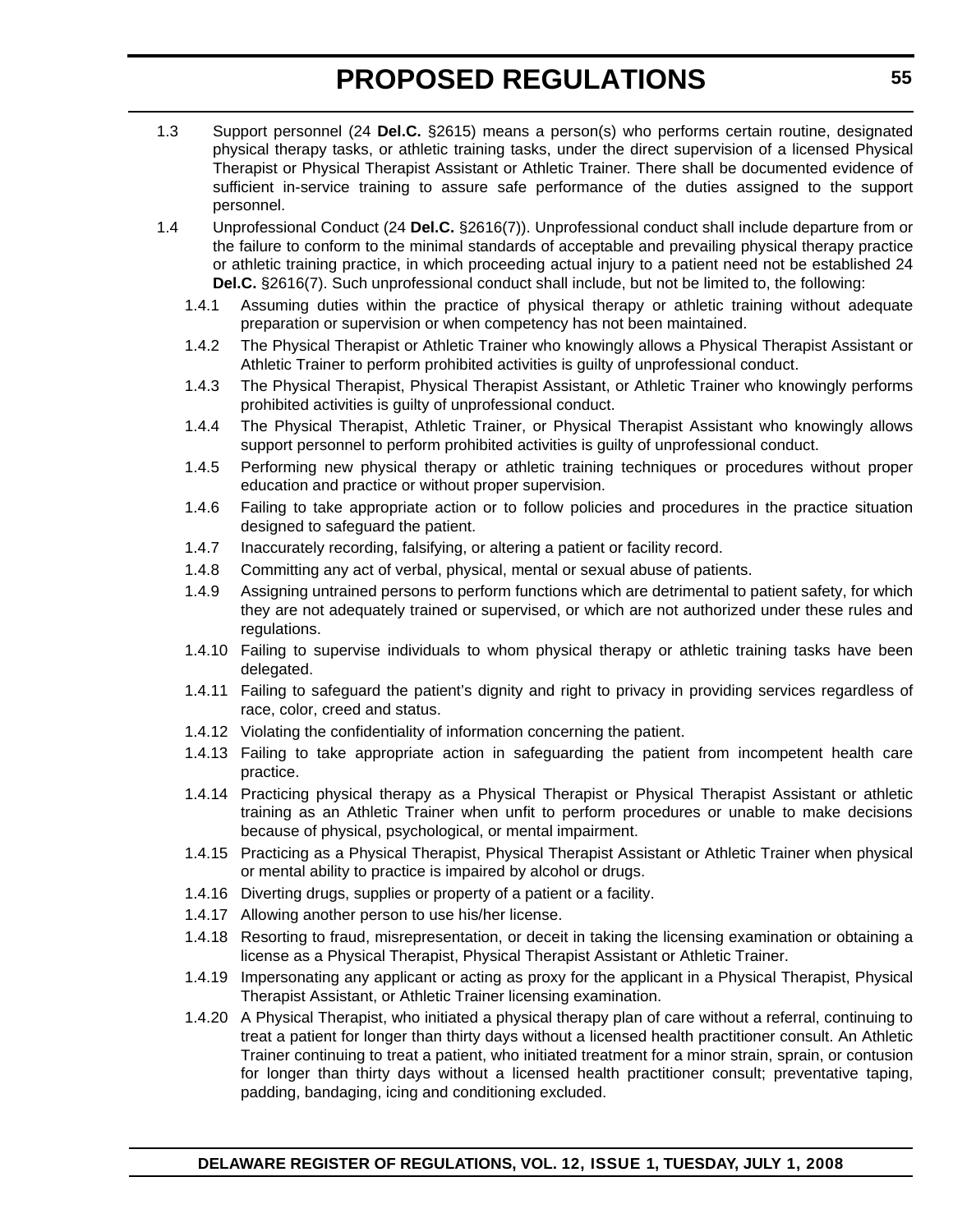- 1.4.21 Substantially modifying a treatment prescription without consulting the referring licensed health practitioner.
- 1.4.22 Failing to comply with the mandatory continuing education requirements of 24 **Del.C.** §2607(a) and Section 7 of these rules and regulations.

**4 DE Reg. 1114 (1/1/01)**

**5 DE Reg. 2101 (5/1/02)**

**8 DE Reg. 1587 (5/1/05)**

**\*\*Please Note: As the rest of the sections were not amended, they are not being published. A copy of the regulation is available at:**

**<http://regulations.delaware.gov/register/july2008/proposed/12 DE Reg 53 07-01-08.htm>**

# **[DEPARTMENT OF TRANSPORTATION](http://www.deldot.gov/index.shtml)**

**DIVISION [OF TRANSPORTATION SOLUTIONS](http://www.deldot.gov/home/divisions/)**

Statutory Authority: 17 Delaware Code Sections 134, 141 and 21 Delaware Code Chapter 41 (17 **Del.C.** §§134,141 and 21 **Del.C.** Ch. 41)

# **[PUBLIC NOTICE](#page-3-0)**

# **Revisions to the Delaware Manual on Uniform Traffic Control Devices, Parts 2, 3 and 6**

Under Title 17 of the **Delaware Code**, Sections 134 and 141, as well as 21 **Delaware Code** Chapter 41, the Delaware Department of Transportation (DelDOT), adopted a Delaware version of the Federal Manual on Uniform Traffic Control Devices (MUTCD). The Department has now drafted revisions to Parts 2, 3, and 6 of the Delaware MUTCD. Other portions of the Delaware MUTCD, previously drafted and adopted, will likely go through a similar revision process.

## **DelDOT MUTCD Parts 2, 3, and 6**

| <b>Figure Number/</b> |                                                                                             |  |
|-----------------------|---------------------------------------------------------------------------------------------|--|
| Table Number/         | <b>Proposed Revision</b>                                                                    |  |
|                       |                                                                                             |  |
| <b>Section Number</b> |                                                                                             |  |
|                       | Part 2                                                                                      |  |
| Table 2B-1            | Revise to include RIGHT TURNS YIELD TO BIKES (R4-4-DE) sign.                                |  |
| Figure 2B-1,          |                                                                                             |  |
| Table 2B-1, and       | Revise to include ALL WAY (R1-4) plaque, previously deleted from the DelDOT MUTCD.          |  |
| Section 2B.04         |                                                                                             |  |
| Figure 2B-22,         | Revise to include NOTICE MOVE OVER OR REDUCE SPEED FOR STOPPED                              |  |
| Table 2B-1, and       | EMERGENCY VEHICLES (SR1-18-DE) sign.                                                        |  |
| Section 2B.54         |                                                                                             |  |
| Figure 2C-9,          |                                                                                             |  |
| Table 2C-1, and       | Revise to include EMERGENCY VEHICLE (W11-8-DE) warning sign.                                |  |
| Section 2C.40         |                                                                                             |  |
| Figure 2C-11,         | Revise to include the use of the Supplemental Warning (W3-9-DE) plaque to draw attention to |  |
| Table 2C-1, and       |                                                                                             |  |
| Section 2C.53-DE      | regulatory signs.                                                                           |  |
| Part 3                |                                                                                             |  |

**DELAWARE REGISTER OF REGULATIONS, VOL. 12, ISSUE 1, TUESDAY, JULY 1, 2008**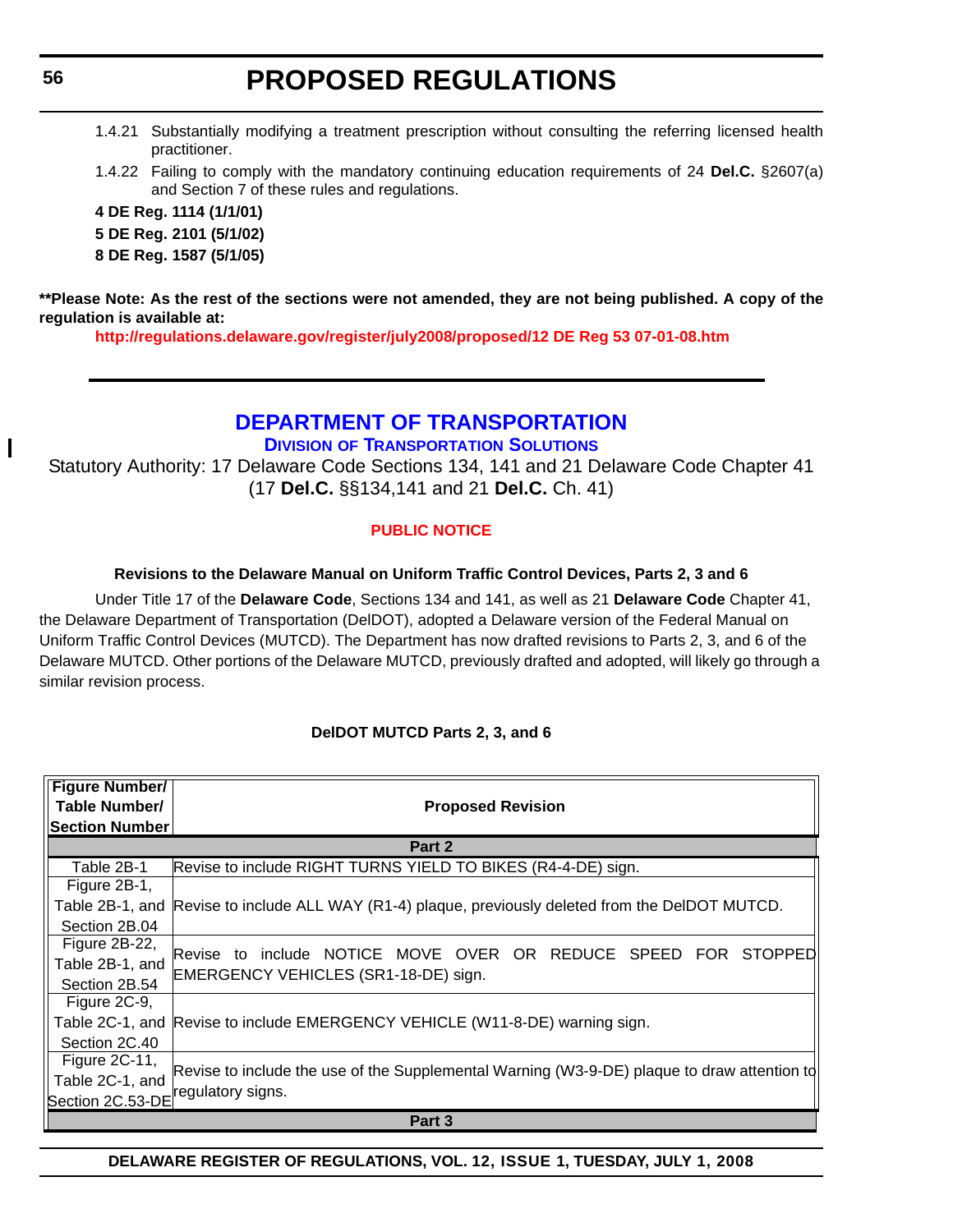|                        | Revise figure to include two separate figures: Figure 3A-1A, "Black Contrast Marking Patterns                                                                                                                                                   |
|------------------------|-------------------------------------------------------------------------------------------------------------------------------------------------------------------------------------------------------------------------------------------------|
| Figure 3A-1            | on Interstates, Freeways and Expressways" showing white on black ("wet tape") application                                                                                                                                                       |
|                        | and Figure 3A-1B "Black Contrast Marking Patterns on All Other Roads (NON Interstates)                                                                                                                                                          |
|                        | Freeways or Expressways)."                                                                                                                                                                                                                      |
| Figure 3B-7C           | Revise figure to match guidance in the DelDOT Subdivision Manual.                                                                                                                                                                               |
| Figure 3B-12A          | Revise figure title to "45 mph or More." Add 45 mph option to table.                                                                                                                                                                            |
|                        | Revise figure title to "45 mph or More." Add 45 mph option to table. Change "line lane                                                                                                                                                          |
| Figure 3B-12B          | markings" to "lane line markings."                                                                                                                                                                                                              |
| Figure 3B-12C          | Revise figure title to "Less than 45 mph." Delete 45 mph option from table.                                                                                                                                                                     |
| Figure 3B-13B          | Revise figure to extend RPMs through the dotted lines and define RPM spacing through                                                                                                                                                            |
|                        | dotted line.                                                                                                                                                                                                                                    |
|                        | Clarify placement of RPMs at lane drops vs. deceleration lanes and spacing of RPMs with 3'/9                                                                                                                                                    |
| Figure 3B-13C          | dotted striping. Revise 42 m (140 ft) dimension to 30 m (100 ft) and relocate leader to end of                                                                                                                                                  |
|                        | solid white line.                                                                                                                                                                                                                               |
|                        | Revise figure title. Add note "RPM spacing for dotted 150 mm (6 in) lane lines consisting of 0.9                                                                                                                                                |
| Figure 3B-13F          | m (3 ft) line segments and 2.7 m (9 ft) gaps shall be 7.2 m (24 ft)." Insert space after "144" in                                                                                                                                               |
|                        | Table "A."                                                                                                                                                                                                                                      |
| Figure 3B-13G          | Revise figure to match guidance in the DeIDOT Subdivision Manual.                                                                                                                                                                               |
|                        | Revise title. Revise figure to extend RPMs through dotted lines. Add note "RPM spacing for                                                                                                                                                      |
| Figure 3B-13H          | dotted 150 mm (6 in) lane lines consisting of 0.9 m (3 ft) line segments and 2.7 m (9 ft) gaps                                                                                                                                                  |
|                        | shall be 7.2 m (24 ft)."                                                                                                                                                                                                                        |
| Figure 3B-16A          | Revise width of median opening to "W 9 m (30 ft)" in Notes 1 and 2.                                                                                                                                                                             |
|                        | Revise the minimum distance from the stop line to the first approach arrow on the figure on the                                                                                                                                                 |
| Figure 3B-21A          | right side of the page from 40 ft to 410 ft. Relocate figure titles to above (rather than below) the                                                                                                                                            |
|                        | two figures. Add note regarding placement of LEFT LANE MUST TURN LEFT sign on                                                                                                                                                                   |
|                        | undivided roadways.                                                                                                                                                                                                                             |
|                        | Part 6                                                                                                                                                                                                                                          |
| Appendix               | Include AHEAD and 1 MILE options in the BRIDGE WORK AHEAD (W5-3-DE) sign to match                                                                                                                                                               |
|                        | the sign shown in Case 12.<br>Delete the black-on-white TWO WAY TRAFFIC AHEAD sign and install two Two Way Traffic                                                                                                                              |
|                        |                                                                                                                                                                                                                                                 |
| Case 12                | (W6-3) temporary warning signs and the DO NOT PASS (R4-1) sign similar to Typica                                                                                                                                                                |
|                        | Application 39 in the Federal MUTCD (see page 6H-83).                                                                                                                                                                                           |
| Case 15                | Revise the DETOUR (M4-10) sign shown in the figure to be black-on-orange. Revise the                                                                                                                                                            |
|                        | ROAD CLOSED (R11-2) sign to be black-on-white.<br>Change title to: MOVING DAYTIME OPERATIONS OR SHORT DURATION (1 HOUR OR                                                                                                                       |
|                        | Case 20A, Table LESS) STATIONARY - ON SHOULDER. Add a note stating that the case is applicable to both                                                                                                                                          |
| 6H-1                   | two-lane, two-way and multilane roadways. TMA is not required on Vehicle #1; revise figure to                                                                                                                                                   |
|                        | delete TMA.                                                                                                                                                                                                                                     |
|                        |                                                                                                                                                                                                                                                 |
|                        |                                                                                                                                                                                                                                                 |
| Case 20B, Table        |                                                                                                                                                                                                                                                 |
| $6H-1$                 |                                                                                                                                                                                                                                                 |
|                        | both two-lane, two-way and multilane roadways.                                                                                                                                                                                                  |
| Case 21                | Vehicle #6 is not shown; revise figure to include.                                                                                                                                                                                              |
| Figure 6F-3, Table     |                                                                                                                                                                                                                                                 |
| 6F-1, Section          | Delete all references to the Weight Limit (R12-2) sign.                                                                                                                                                                                         |
| 6F.10                  |                                                                                                                                                                                                                                                 |
| Figure 6F-3, Table     |                                                                                                                                                                                                                                                 |
| 6F-1, Section          | Delete all references to the Weight Limit (with Symbols) R12-5 sign; replace with R12-5-DE.                                                                                                                                                     |
| 6F.10<br>Section 6E.02 | Change title to: MOVING DAYTIME OPERATIONS OR SHORT DURATION (1 HOUR OR<br>LESS) STATIONARY - LANE CLOSURE. Add a note stating that the case is applicable to<br>Revise to include clarification on vest background to match current standards. |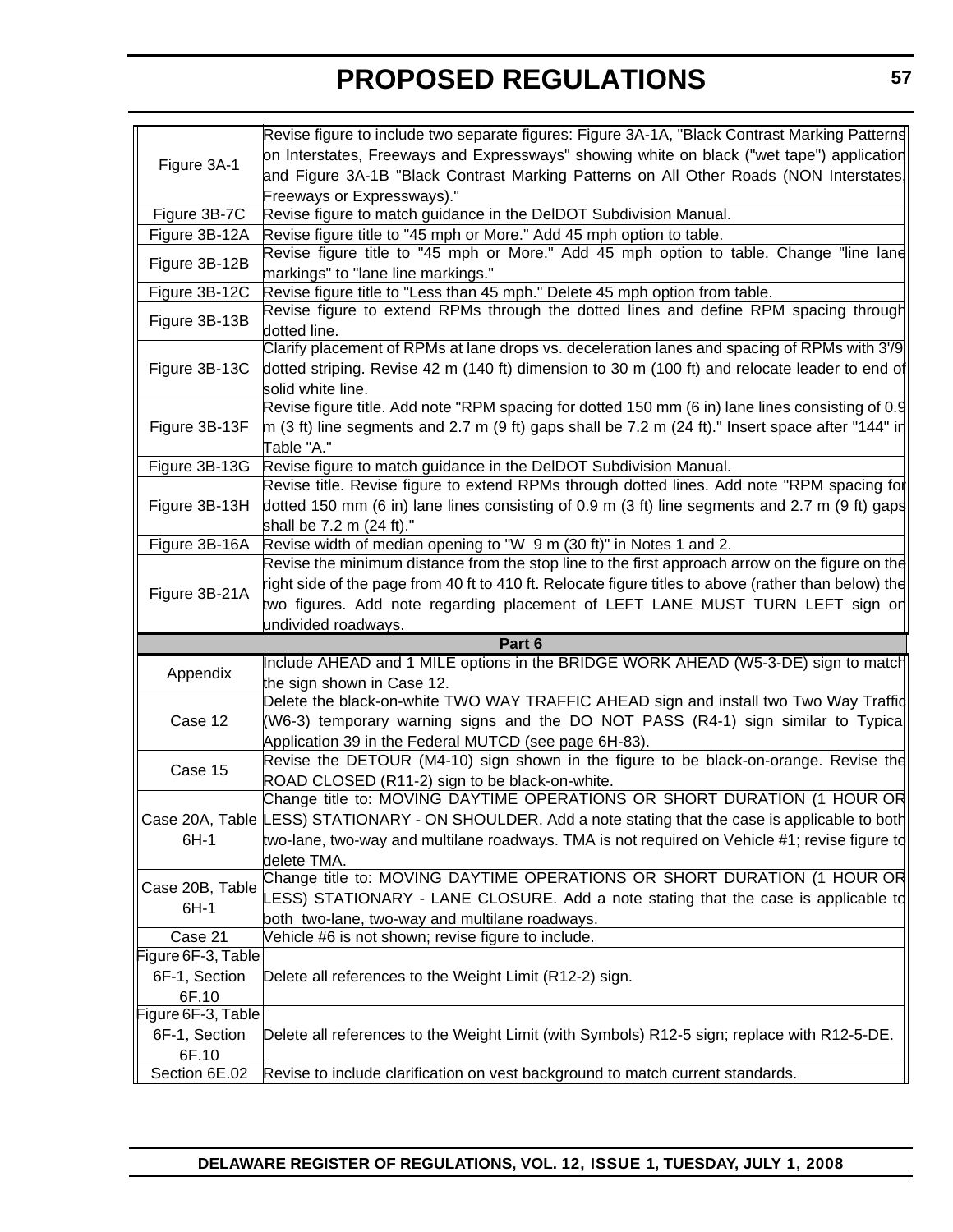|                | Revise text to: "Signs mounted on portable supports shall not be used for operations                       |  |
|----------------|------------------------------------------------------------------------------------------------------------|--|
|                | exceeding 24 hours in duration, unless approved by the Chief Traffic Engineer or designee.                 |  |
|                | Section 6F.03 (Make this a standard and delete the double negative). Revise to include option: "If utility |  |
|                | conflicts or concrete sidewalks/medians prevent the installation of permanent signs in the                 |  |
|                | appropriate location, portable sign supports may be used."                                                 |  |
|                | Delete "Option: Type III Barricades used at a road closure may be placed completely across a               |  |
|                | roadway or from curb to curb." This statement conflicts with the standard "Type III Barricades             |  |
| Section 6F.63  | used at road closure shall be placed completely across a roadway or from curb to curb." (see               |  |
|                | Page 6F-36)                                                                                                |  |
| Table 6F-1 and | Revise the KEEP LEFT (R4-8-DE) sign to delete the RIGHT option.                                            |  |
| Appendix       |                                                                                                            |  |
| Table 6F-1 and |                                                                                                            |  |
| Appendix       | Insert the KEEP RIGHT (R4-7-DE) sign.                                                                      |  |
| Table 6F-1 and | Insert LANE CLOSED (W9-3-DE2) temporary warning sign.                                                      |  |
| Appendix       |                                                                                                            |  |

Note: Revisions to the Table of Contents will be made to accommodate proposed revisions

#### **Public Comment Period**

The Department will take written comments on the draft changes to the Delaware MUTCD from July 1, 2008 through July 31, 2008.

Copies of the Draft Delaware MUTCD Revisions to Parts 2, 3, and 6 can be obtained by reviewing or downloading a PDF copy at the following web address: [http://regulations.delaware.gov/july2008/proposed/](http://www) [MUTCD236.](http://www)

Questions or comments regarding this document should be directed to: Donald Weber, P.E. Assistant Director of Transportation Engineering Division of Transportation Solutions Delaware Department of Transportation 169 Brick Store Landing Road Smyrna, DE 19977 (302) 659-2002 (telephone) (302) 653-2859 (fax) [don.weber@state.de.us](mailto:don.weber@state.de.us)

**\*Please Note: Due to the size of the proposed regulation, the DelDOT Manual on Uniform Traffic Control Devices, Parts 2, 3 and 6, is not being published here. A PDF version is available at the website listed below:**

**<http://regulations.delaware.gov/register/july2008/proposed/MUTCD236.pdf>**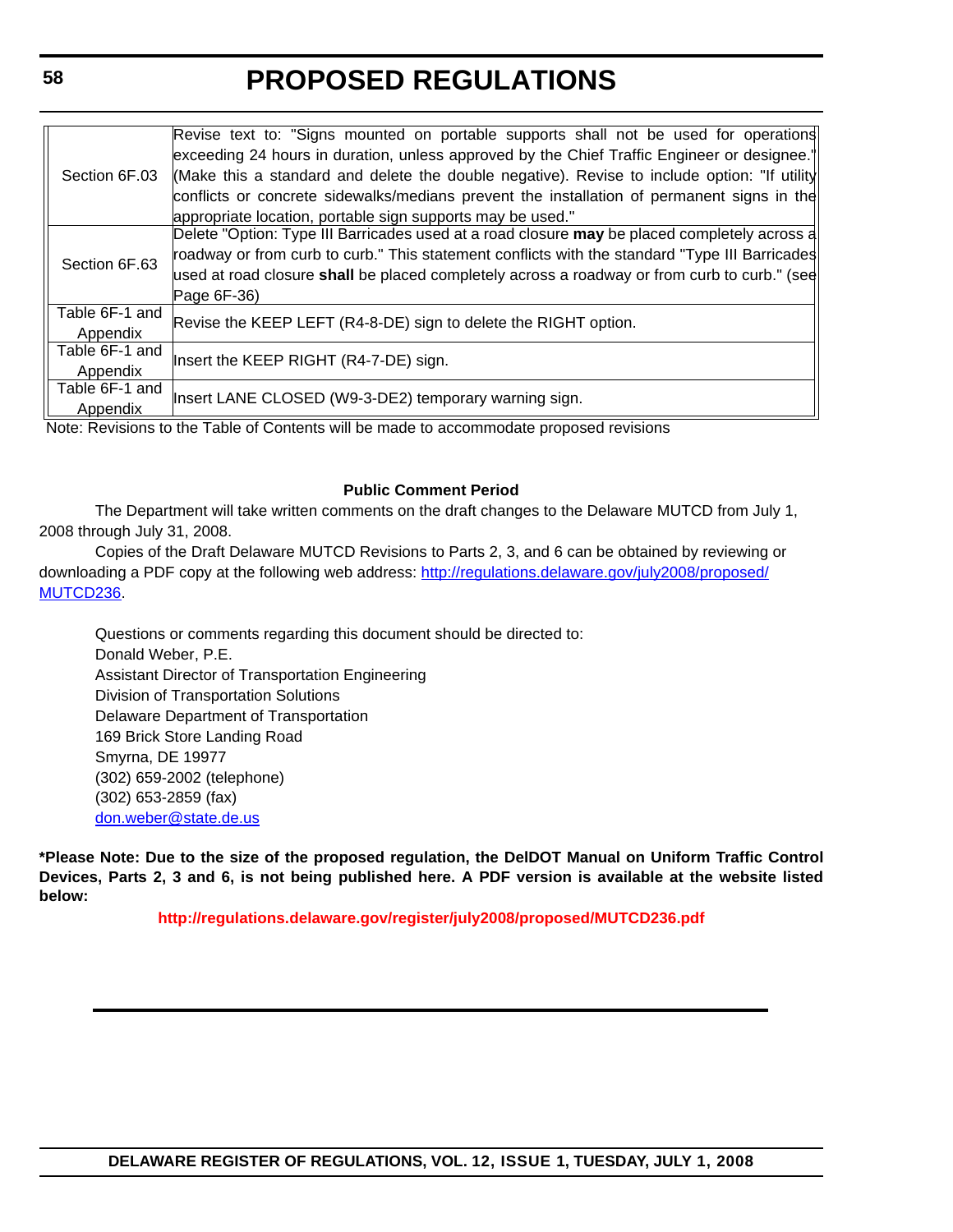# **Symbol Key**

Arial type indicates the text existing prior to the regulation being promulgated. Underlined text indicates new text added at the time of the proposed action. Language which is stricken through indicates text being deleted. **[Bracketed Bold language]** indicates text added at the time the final order was issued. **[Bracketed stricken through]** indicates language deleted at the time the final order was issued.

# **Final Regulations**

The opportunity for public comment shall be held open for a minimum of 30 days after the proposal is published in the *Register of Regulations*. At the conclusion of all hearings and after receipt within the time allowed of all written materials, upon all the testimonial and written evidence and information submitted, together with summaries of the evidence and information by subordinates, the agency shall determine whether a regulation should be adopted, amended or repealed and shall issue its conclusion in an order which shall include: (1) A brief summary of the evidence and information submitted; (2) A brief summary of its findings of fact with respect to the evidence and information, except where a rule of procedure is being adopted or amended; (3) A decision to adopt, amend or repeal a regulation or to take no action and the decision shall be supported by its findings on the evidence and information received; (4) The exact text and citation of such regulation adopted, amended or repealed; (5) The effective date of the order; (6) Any other findings or conclusions required by the law under which the agency has authority to act; and (7) The signature of at least a quorum of the agency members.

The effective date of an order which adopts, amends or repeals a regulation shall be not less than 10 days from the date the order adopting, amending or repealing a regulation has been published in its final form in the *Register of Regulations*, unless such adoption, amendment or repeal qualifies as an emergency under §10119.

# **[DELAWARE MANUFACTURED HOME RELOCATION AUTHORITY](http://demhra.delaware.gov/)** Statutory Authority: 25 **Del.C.** §7011(f) and 7013(c)(2)

## **[ORDER NO. 3](#page-3-0)**

#### **201 Delaware Manufactured Home Relocation Trust Fund Regulations**

AND NOW, this 11th day of June, 2008, the Delaware Manufactured Home Relocation Authority (the "Authority"), issues the following Order which shall be effective ten (10) days after the publication of this Order in the *Delaware Registrar of Regulations*:

1. Pursuant to its statutory authority, the Authority has proposed for adoption proposed revisions to the Authority's Regulations that would set the maximum payment available to a landlord for a single section home and a multi-section home that has been abandoned or that has been determined to be non-relocatable at \$500.00 and \$1,000.00 respectively (the "Proposed Regulations"). Ralph Durstein, Deputy Attorney General (the "Hearing Examiner") was designated as the Hearing Examiner to conduct a public hearing for the purpose of receiving comments from the public on the Proposed Regulations.

2. The public hearing was held on Monday, December 10, 2007. A copy of the Proposed Regulations and notice of the public comment session was published in the *Delaware Registe*r on November 1, 2007, and notice of the hearing was published in both the *Delaware State News* and the *News Journal* on November 9, 2007.

3. The public hearing was presided over by the Hearing Examiner. On or about May 19, 2008, the Hearing Examiner submitted his Report.

4. The Authority considered the Proposed Regulations and Report of the Hearing Examiner at its regularly scheduled Board meeting held on June 11, 2008. At its June 11, 2008 Board meeting, the Authority adopted a resolution pursuant to which the Authority adopted the proposed regulation as a final regulation.

5. A summary of the evidence and public comments submitted on the Proposed Regulations is set forth in the Report of the Hearing Examiner attached hereto as Exhibit A.

6. For the reasons set forth herein, the Authority, by this Order, adopts as final regulations the Regulations attached to this Order as Exhibit B.

7. At the public hearing, no members of the public voiced any significant opposition to the proposed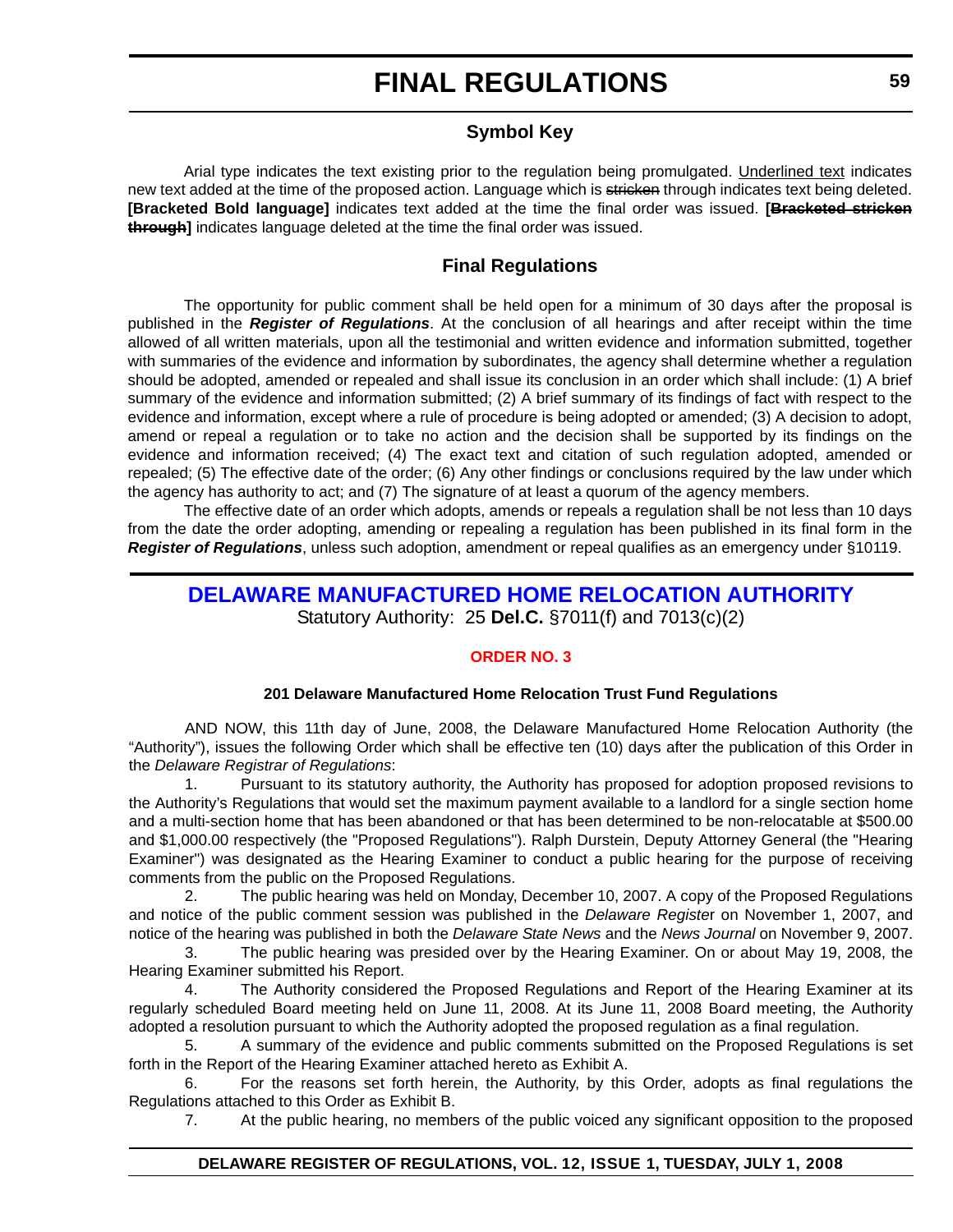regulation. While several speakers did not believe landlords should be entitled to any benefits, by statute, a landlord is entitled to benefits, at a maximum rate to be set by the Authority.

8. The Authority believes that the maximum benefits set forth in the Proposed Regulations are reasonable under the circumstances. The Authority reaffirms its decision to set the maximum landlord reimbursement rate at \$500.00 for single section homes and \$1,000 for multi-section homes, as reflected in the Proposed Regulations.

### **NOW THEREFORE**, for the reasons set forth above, **IT IS ORDERED:**

1. That the Amendment to "Delaware Manufactured Home Relocation Trust Fund Regulations" attached hereto as Exhibit B is adopted pursuant to 25 **Del.C.** §7011, et. seq. The Proposed Regulations adopted herein shall become effective ten (10) days after their publication in the *Delaware Register of Regulations*.

2. That pursuant to 29 **Del.C.** §1134, the Authority shall transmit a copy of this Order and the Regulations to the *Delaware Register of Regulations* for publication in the next issue of the *Delaware Register of Regulations*.

3. That a copy of this Order and the Regulations shall be mailed to each entity or persons that previously filed written comments to the Proposed Regulations and to each person who has made a timely request for advance notice of the Authority's regulation making proceedings.

4. That the Authority reserves the right to hereafter alter, amend, or waive the Regulations adopted herein to the extent that the same may be allowed by law.

5. That the Authority reserves the jurisdiction and power to enter such further orders in this matter as may be deemed necessary or proper.

#### **BY ORDER OF THE AUTHORITY:**

Stevan D. Class, Chairperson Terri Rock, Vice Chairperson Derek Strine, Board Member William Reed, Board Member Ken Fuchs, Board Member Raymond L. Paylor, Board Member Edwin Speraw, Board Member Dated: June 11, 2008

**\*Please note that no changes were made to the regulation as originally proposed and published in the November 2007 issue of the** *Register* **at page 548 (11 DE Reg. 548). Therefore, the final regulation is not being republished here. A copy of the final regulation is available at**

**<http://regulations.delaware.gov/register/july2008/final/12 DE Reg 59 07-01-08.htm>**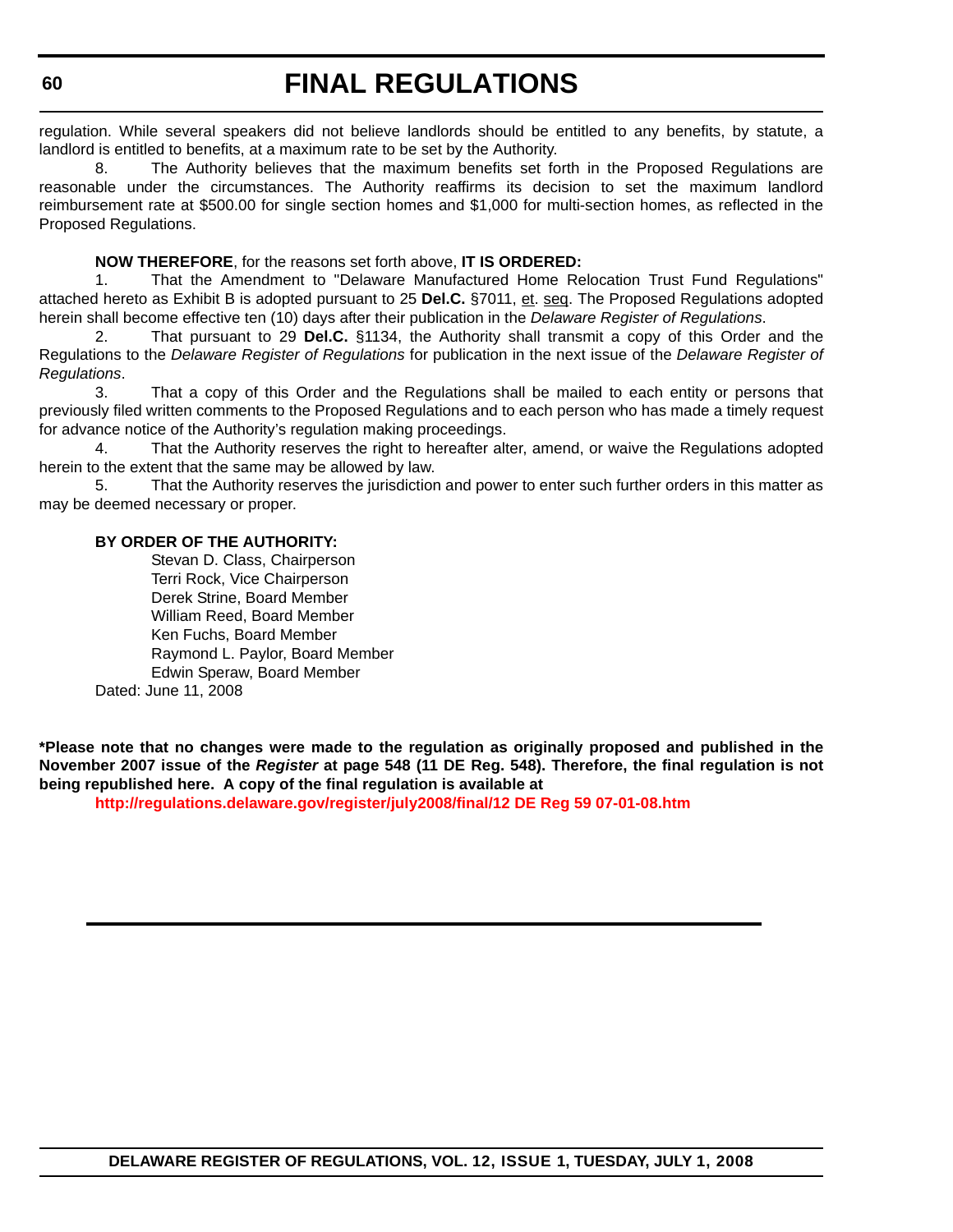# **[DEPARTMENT OF EDUCATION](http://www.doe.k12.de.us/)**

**OFFICE OF [THE SECRETARY](http://www.doe.k12.de.us/)** Statutory Authority: 14 Delaware Code, Section 122(b) (14 **Del.C.** §122(b)) 14 **DE Admin. Code** 410

## **[REGULATORY IMPLEMENTING ORDER](#page-3-0)**

#### **410 Satellite School Agreements**

#### **I. Summary of the Evidence and Information Submitted**

The Secretary of Education intends to amend 14 **DE Admin. Code** 410 Satellite School Agreements to clarify the process by which a local school district or charter school can establish a satellite school. Pursuant to Title 14, Section 2005 of **Delaware Code** "a 'satellite school' is defined as a public school that operates in physical facilities leased from, donated by or located on property that is owned or leased by a private sector or governmental employer which is not the school district or charter school operating the satellite school."

Notice of the proposed regulation was published in the *News Journal* and the *Delaware State News* on Monday, May 5, 2008, in the form hereto attached as *Exhibit "A"*. The Department did not receive comments on the proposed amendments.

#### **II. Findings of Facts**

The Secretary finds that it is appropriate to amend 14 **DE Admin. Code** 410 Satellite School Agreements in order to clarify the process by which a local school district or charter school can establish a satellite school.

#### **III. Decision to Amend the Regulation**

For the foregoing reasons, the Secretary concludes that it is appropriate to amend 14 **DE Admin. Code** 410 Satellite School Agreements. Therefore, pursuant to 14 **Del.C***.* §122, 14 **DE Admin. Code** 410 Satellite School Agreements attached hereto as *Exhibit "B"* is hereby amended. Pursuant to the provision of 14 **Del.C.** §122(e), 14 **DE Admin. Code** 410 Satellite School Agreements hereby amended shall be in effect for a period of five years from the effective date of this order as set forth in Section V. below.

#### **IV. Text and Citation**

The text of 14 **DE Admin. Code** 410 Satellite School Agreements amended hereby shall be in the form attached hereto as *Exhibit "B"*, and said regulation shall be cited as 14 **DE Admin. Code** 410 Satellite School Agreements in the *Administrative Code of Regulations* for the Department of Education.

### **V. Effective Date of Order**

The actions hereinabove referred to were taken by the Secretary pursuant to 14 **Del.C.** §122 on June 13, 2008. The effective date of this Order shall be ten (10) days from the date this Order is published in the *Delaware Register of Regulations.*

**IT IS SO ORDERED** the 13th day of June 2008.

## **DEPARTMENT OF EDUCATION**

Valerie A. Woodruff, Secretary of Education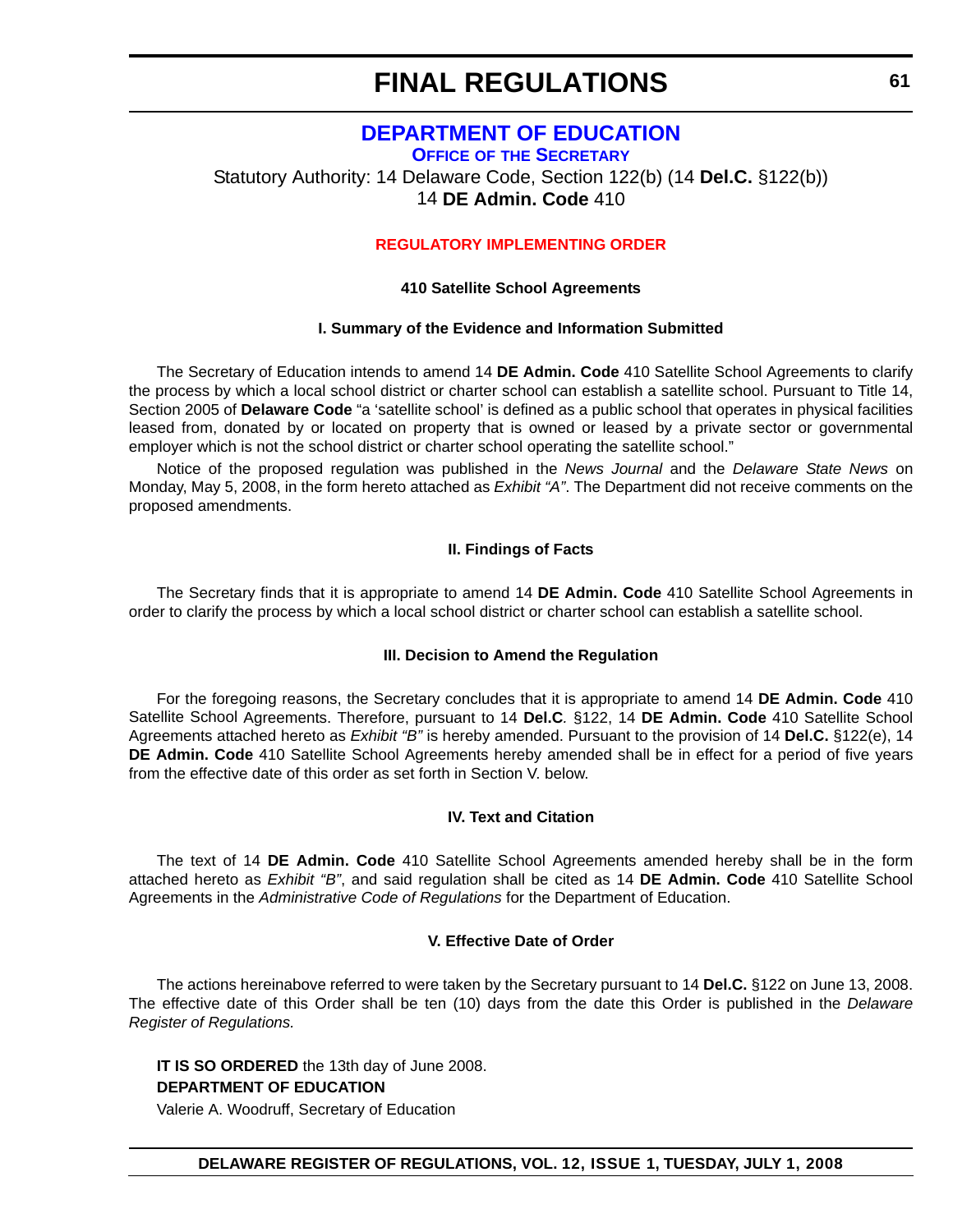**\*Please note that no changes were made to the regulation as originally proposed and published in the May 2008 issue of the** *Register* **at page 1401 (11 DE Reg. 1401). Therefore, the final regulation is not being republished here. A copy of the final regulation is available at**

**<http://regulations.delaware.gov/register/july2008/final/12 DE Reg 60 07-01-08.htm>**

#### **OFFICE OF [THE SECRETARY](http://www.doe.k12.de.us/)**

Statutory Authority: 14 Delaware Code, Section 122(b) (14 **Del.C.** §122(b)) 14 **DE Admin. Code** 608

### **[REGULATORY IMPLEMENTING ORDER](#page-3-0)**

#### **608 Unsafe School Choice Option for Students in Persistently Dangerous Schools and for Students who have been Victims of a Violent Felony**

#### **I. Summary of the Evidence and Information Submitted**

The Secretary of Education intends to amend 14 **DE Admin. Code** 608 Unsafe School Choice Option for Students in Persistently Dangerous Schools and for Students who have been Victims of a Violent Felony and rename the regulation, 608 Unsafe School Choice Option Policy. The amended regulation adds another definition and requires each school district and charter school to have an electronic copy on file with the Department of Education of the current policies and procedures describing school choice options to a student who is the victim of a violent felony, including the process for notifying parents and provide any new or revised policies and procedures to the Department of Education within ninety (90) days of any revision(s). In addition, the amended regulation clarifies suspension and expulsion data used for the determination of persistently dangerous schools.

Notice of the proposed regulation was published in the News Journal and the Delaware State News on Monday May 5, 2008, in the form hereto attached as *Exhibit "A"*. The Department received comments from the Governor's Advisory Council for Exceptional Citizens endorsing the proposed amendments.

#### **II. Findings of Facts**

The Secretary finds that it is appropriate to amend 14 **DE Admin. Code** 608 Unsafe School Choice Option for Students in Persistently Dangerous Schools and for Students who have been Victims of a Violent Felony in order to add another definition, a requirement that each school district and charter school have an electronic copy of the current policies and procedures on file with the Department of Education within ninety (90) days of any revision(s) and clarifies suspension and expulsion data.

#### **III. Decision to Amend the Regulation**

For the foregoing reasons, the Secretary concludes that it is appropriate to amend 14 **DE Admin. Code** 608 Unsafe School Choice Option for Students in Persistently Dangerous Schools and for Students who have been Victims of a Violent Felony. Therefore, pursuant to 14 **Del.C***.* §122, 14 **DE Admin. Code** 608 Unsafe School Choice Option for Students in Persistently Dangerous Schools and for Students who have been Victims of a Violent Felony attached hereto as *Exhibit "B"* is hereby amended. Pursuant to the provision of 14 **Del.C.** §122(e), 14 **DE Admin. Code** 608 Unsafe School Choice Option for Students in Persistently Dangerous Schools and for Students who have been Victims of a Violent Felony hereby amended shall be in effect for a period of five years from the effective date of this order as set forth in Section V. below.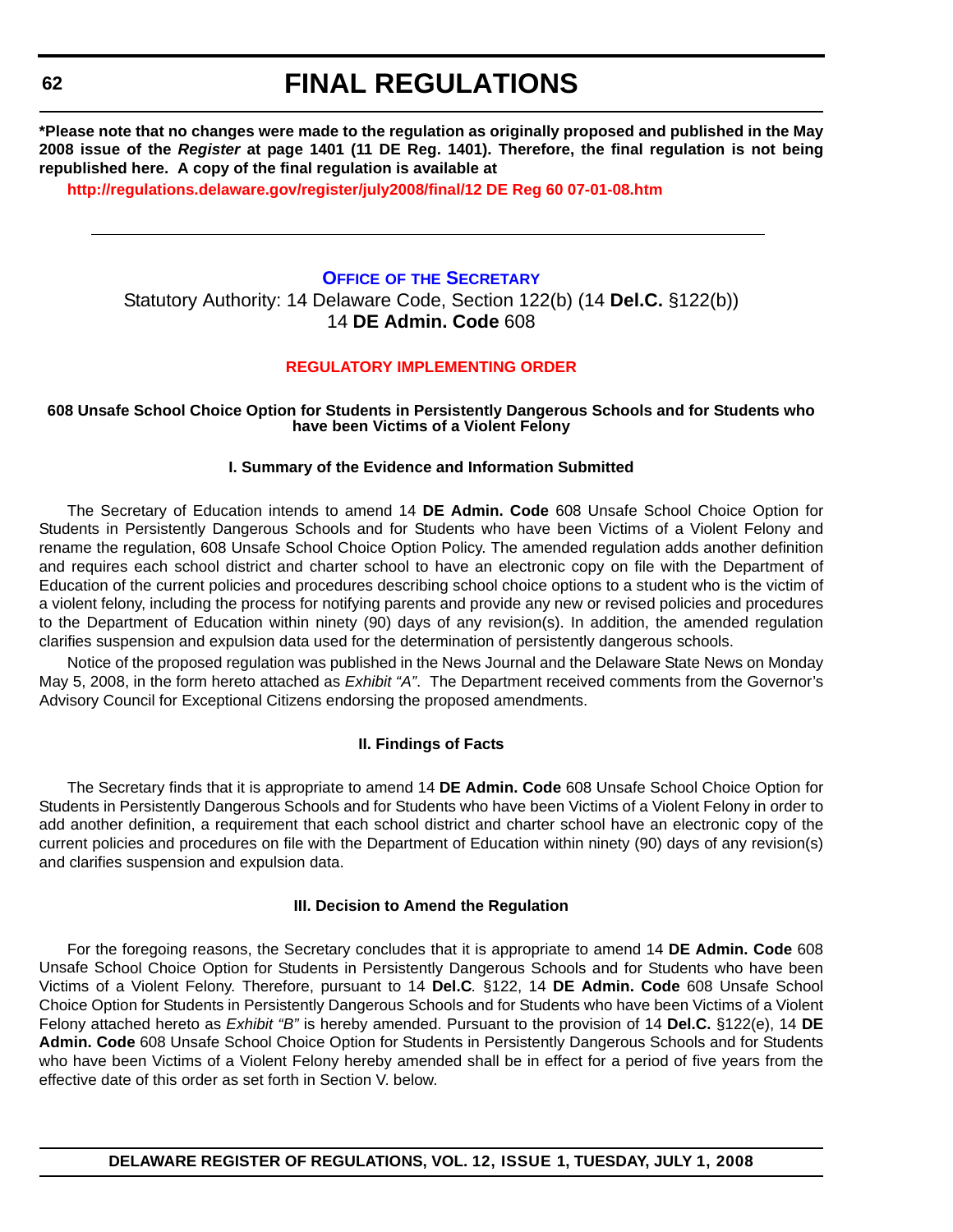## **IV. Text and Citation**

The text of 14 **DE Admin. Code** 608 Unsafe School Choice Option for Students in Persistently Dangerous Schools and for Students who have been Victims of a Violent Felony amended hereby shall be in the form attached hereto as *Exhibit "B"*, and said regulation shall be cited as 14 **DE Admin. Code** 608 Unsafe School Choice Option for Students in Persistently Dangerous Schools and for Students who have been Victims of a Violent Felony in the *Administrative Code of Regulations* for the Department of Education.

## **V. Effective Date of Order**

The actions hereinabove referred to were taken by the Secretary pursuant to 14 **Del.C.** §122 on June 13, 2008. The effective date of this Order shall be ten (10) days from the date this Order is published in the *Delaware Register of Regulations.*

**IT IS SO ORDERED** the 13th day of June 2008.

## **DEPARTMENT OF EDUCATION**

Valerie A. Woodruff, Secretary of Education

**\*Please note that no changes were made to the regulation as originally proposed and published in the May 2008 issue of the** *Register* **at page 1404 (11 DE Reg. 1404). Therefore, the final regulation is not being republished here. A copy of the final regulation is available at**

**<http://regulations.delaware.gov/register/july2008/final/12 DE Reg 62 07-01-08.htm>**

# **OFFICE OF [THE SECRETARY](http://www.doe.k12.de.us/)**

Statutory Authority: 14 Delaware Code, Section 122(b) (14 **Del.C.** §122(b)) 14 **DE Admin. Code** 915

## **[REGULATORY IMPLEMENTING ORDER](#page-3-0)**

## **915 James H. Groves High School**

## **I. Summary of the Evidence and Information Submitted**

The Secretary of Education seeks the consent of the State Board of Education to amend 14 **DE Admin. Code**  915 James H. Groves High School by adding the requirement in 4.4.1 that students enrolled in the James H. Groves High School must successfully complete and receive credit for a minimum of one Groves course in order to receive a State of Delaware diploma.

Notice of the proposed regulation was published in the *News Journal* and the *Delaware State News* on Monday, May 5, 2008, in the form hereto attached as *Exhibit "A"*. The Department did not receive comments on this regulation.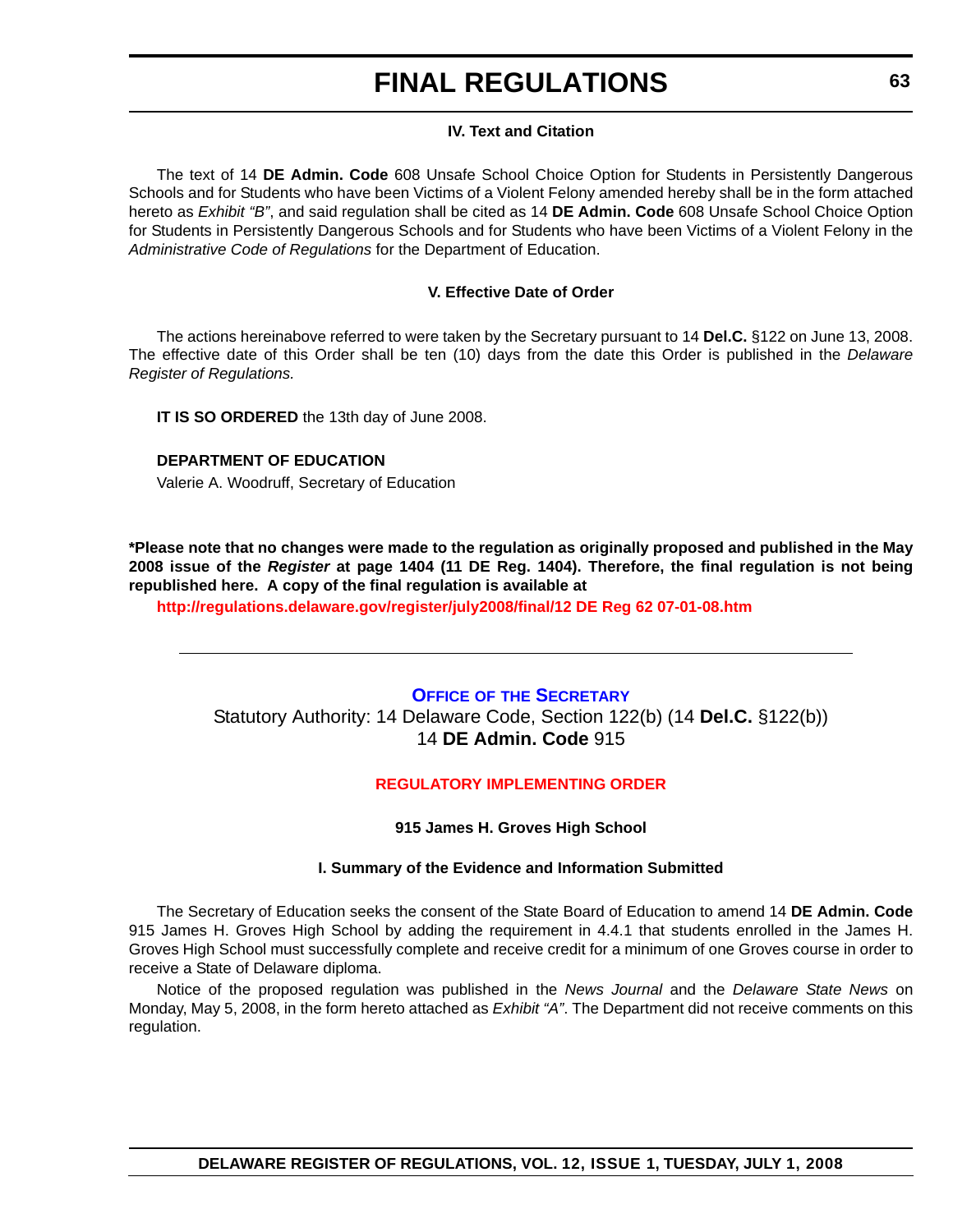#### **II. Findings of Facts**

The Secretary finds that it is appropriate to amend 14 **DE Admin. Code** 915 James H. Groves High School in order to add the requirement that students enrolled in the James H. Groves High School must successfully complete and receive credit for a minimum of one Groves course in order to receive a State of Delaware diploma.

#### **III. Decision to Amend the Regulation**

For the foregoing reasons, the Secretary concludes that it is appropriate to amend 14 **DE Admin. Code** 915 James H. Groves High School. Therefore, pursuant to 14 **Del.C***.* §122, 14 **DE Admin. Code** 915 James H. Groves High School attached hereto as *Exhibit "B"* is hereby amended. Pursuant to the provision of 14 **Del.C.** §122(e), 14 **DE Admin. Code** 915 James H. Groves High School hereby amended shall be in effect for a period of five years from the effective date of this order as set forth in Section V. below.

## **IV. Text and Citation**

The text of 14 **DE Admin. Code** 915 James H. Groves High School amended hereby shall be in the form attached hereto as *Exhibit "B"*, and said regulation shall be cited as 14 **DE Admin. Code** 915 James H. Groves High School in the *Administrative Code of Regulations* for the Department of Education.

## **V. Effective Date of Order**

The actions hereinabove referred to were taken by the Secretary pursuant to 14 **Del.C.** §122 on June 19, 2008. The effective date of this Order shall be ten (10) days from the date this Order is published in the *Delaware Register of Regulations.*

**IT IS SO ORDERED** the 19th day of June 2008.

## **DEPARTMENT OF EDUCATION**

Valerie A. Woodruff, Secretary of Education

Approved this 19<sup>th</sup> day of June 2008

## **STATE BOARD OF EDUCATION**

Jorge L. Melendez **Barbara Rutt** Dennis J. Savage **Dr. Terry M. Whittaker** 

Jean W. Allen, President **Richard M. Farmer, Jr., Vice President** 

**\*Please note that no changes were made to the regulation as originally proposed and published in the May 2008 issue of the** *Register* **at page 1414 (11 DE Reg. 1414). Therefore, the final regulation is not being republished here. A copy of the final regulation is available at**

**<http://regulations.delaware.gov/register/july2008/final/12 DE Reg 63 07-01-08.htm>**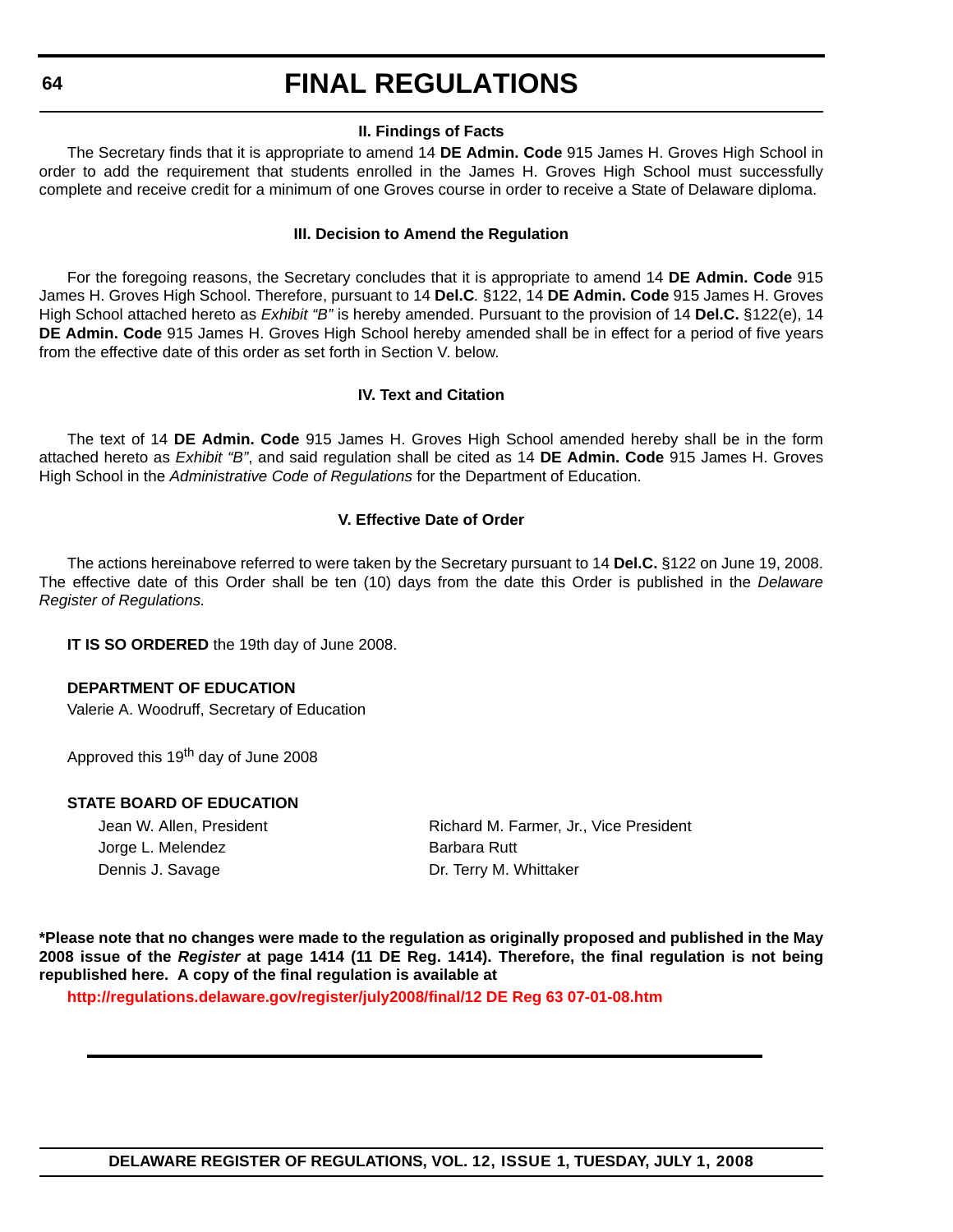# **[DEPARTMENT OF HEALTH AND SOCIAL SERVICES](http://www.dhss.delaware.gov/dhss/index.html) DIVISION OF MEDICAID [AND MEDICAL ASSISTANCE](http://www.dhss.delaware.gov/dhss/dmma/)**

Statutory Authority: 31 Delaware Code, Section 512 (31 **Del.C.** §512)

### **[ORDER](#page-3-0)**

#### **DRA 2005 - Third Party Data Exchange**

#### **Nature of the Proceedings:**

Delaware Health and Social Services ("Department") / Division of Medicaid and Medical Assistance (DMMA) initiated proceedings to amend the Title XIX Medicaid State Plan to comply with the third party data exchange provision mandated by Section 6035(b) of the Deficit Reduction Act (DRA) of 2005 (Public Law 109-171). The Department's proceedings to amend its regulations were initiated pursuant to 29 **Delaware Code** Section 10114 and its authority as prescribed by 31 **Delaware Code** Section 512.

The Department published its notice of proposed regulation changes pursuant to 29 **Delaware Code** Section 10115 in the May 2008 Delaware *Register of Regulations*, requiring written materials and suggestions from the public concerning the proposed regulations to be produced by May 31, 2008 at which time the Department would receive information, factual evidence and public comment to the said proposed changes to the regulations.

#### **Summary of Proposed Amendment**

The proposed amends the Title XIX Medicaid State Plan to document compliance with Section 6035 of the Deficit Reduction Act of 2005 (DRA). Section 6035 requires States to have laws which mandate that third parties comply with all of the provisions of section 1902(a)(25)(I) of the Social Security Act (the Act).

#### **Statutory Authority**

- Deficit Reduction Act of 2005 (Public Law 109-171), enacted on February 8, 2006, Section 6035, *Enhancing Third Party Identification and Payment*
- House Bill 101, 144th General Assembly, *An Act to Amend Title 18 of the Delaware Code Relating to the Insurance Code*

#### **Background**

Third Party Liability (TPL) refers to the legal obligation of third parties, i.e., certain individuals, entities, or programs, to pay all or part of the expenditures for medical assistance furnished under a State plan. The Medicaid program by law is intended to be the payer of last resort; that is, all other available third party resources must meet their legal obligation to pay claims before the Medicaid program pays for the care of an individual eligible for Medicaid. Examples of third parties which may be liable to pay for services include private health insurance, Medicare, employment-related health insurance, court-ordered health insurance derived by noncustodial parents, court judgments or settlements from a liability insurer, workers' compensation, first party probate-estate recoveries, long-term care insurance, and other State and Federal programs (unless specifically excluded by Federal statute).

Individuals eligible for Medicaid assign their rights to third party payments to the State Medicaid agency. States are required to take all reasonable measures to ascertain the legal liability of third parties to pay for care and services available under the State plan. Once States have determined that a potentially liable third party exists, the State is required to either "cost avoid" or "pay and chase" claims. Cost avoidance is where the provider of services bills and collects from liable third parties before sending the claim to Medicaid. Pay and chase is utilized when the State Medicaid agency pays the medical bills and then attempts to recover from liable third parties.

Section 6035(b) of the Deficit Reduction Act of 2005 (DRA) created a new subsection (I) in section 1902(a)(25) of the Act. Under that new subsection, States are required to have laws that mandate health insurers or other parties that are legally responsible for payment of a claim for a health care item or service to provide the State with information that enables State Medicaid agencies to determine the existence of third party coverage for Medicaid recipients. States must amend their State plans to include an attestation that the required State law is in place.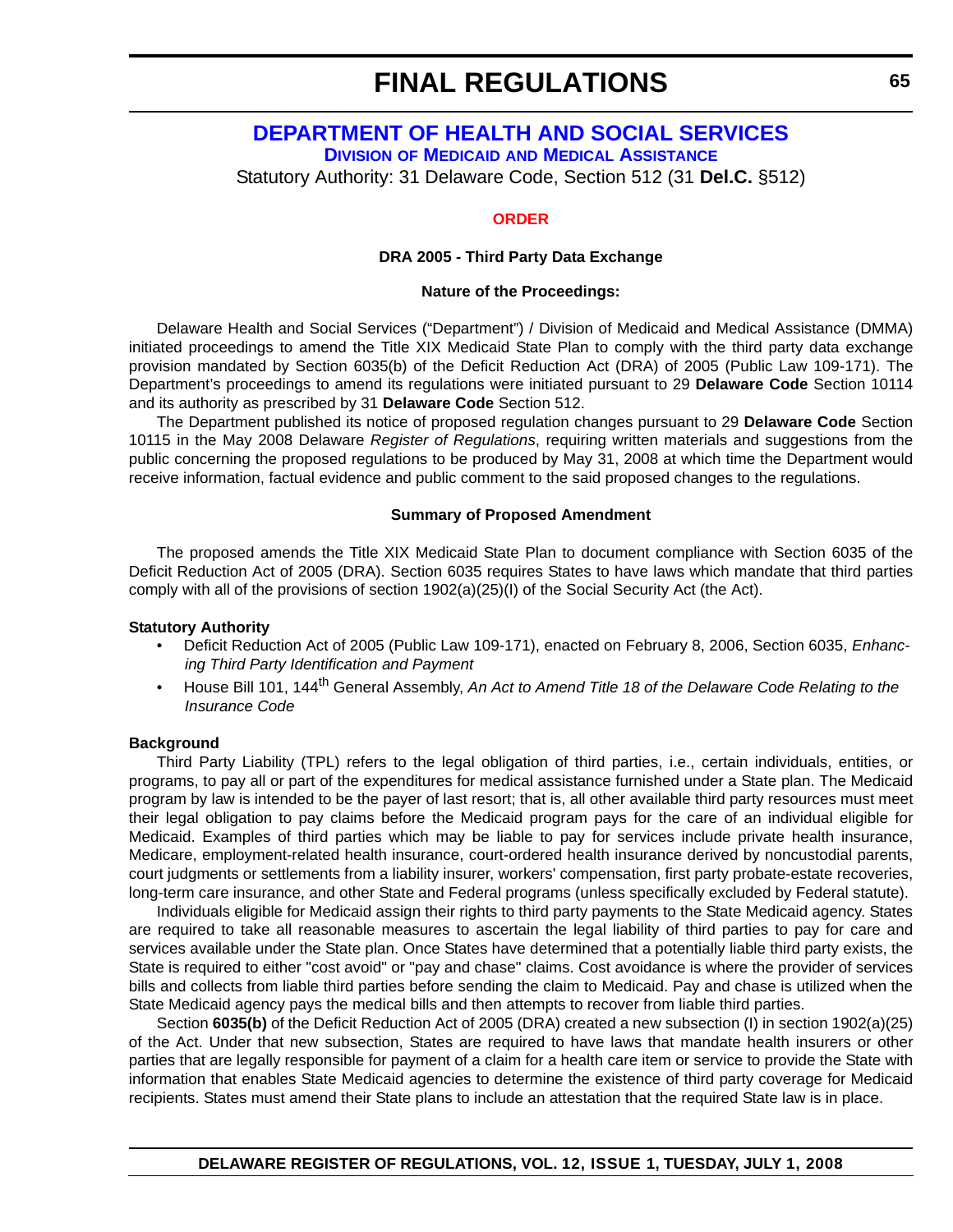The provisions of section 6035 of the DRA were effective January 1, 2006, except where States must pass new laws to comply with the DRA. States that already have the requisite laws should submit an amendment to their State plan as soon as practicable. States that do not currently have the required laws in place should enact the required legislation during their next legislative session and submit a State Plan amendment as soon as the legislation has been enacted.

#### **Summary of Proposed Amendment**

House Bill (HB) 101 was signed into law by the Governor on February 4, 2008. HB 101 implements the requirement in the DRA mandate that states have laws in place to require that, as a condition of conducting business in the State, all health insurers provide eligibility and coverage information to the State Medicaid Agency, when the State requests such information. This information exchange will guarantee that third party insurance coverage is exhausted before Medicaid pays for a service for Medicaid recipients who also have third party coverage.

The Division of Medicaid and Medical Assistance (DMMA) will amend the Title XIX Medicaid State Plan to provide assurances, satisfactory to the Secretary, that it has laws in effect requiring health insurers (including parties that are legally responsible for payment of a claim for a health care item or service), as a condition of doing business in the state:

(1) To provide, upon request of the state, eligibility and claims payment data with respect to individuals who are eligible for or receiving Medicaid;

(2) To accept an individual's or other entity's assignment of rights (i.e., rights to payment from the parties) to the state;

(3) To respond to any inquiry from the state regarding a claim for payment for any health care item or service submitted not later than three years after the date such item or service was provided; and,

(4) To agree not to deny a claim submitted by the state solely on the basis of the date of submission of the claim.

DMMA will also, amend the state plan regarding the frequency of data exchange for health insurance carriers from "biannually" to "No less than once every two (2) months, unless permission is given in advance by the agency."

#### **Summary of Comments Received with Agency Response**

The State Council for Persons with Disabilities (SCPD) offered the following observations and recommendations summarized below. DMMA has considered each comment and responds as follows.

As background, the Deficit Reduction Act (DRA) of 2005 requires states to have laws to facilitate Medicaid's role as the payor of last resort. Such laws must include provisions mandating that health insurers and other legally responsible parties provide the State with information to enable the State to determine the existence of third party coverage for Medicaid recipients. In February 2008, the Governor signed H.B. 101 into law. That legislation authorizes DHSS to require health insurers to provide specific information on Medicaid recipients. The information is characterized as "Plan Eligibility Data Elements". The Department can require insurers to provide data electronically in a format specified by DHSS at least every two (2) months. DMMA is now issuing proposed Medicaid Plan amendments certifying compliance with the DRA. SCPD did not identify any concerns with the technical amendment which essentially confirms the adoption of H.B. 101.

Agency Response: Your participation is appreciated. Thank you for your comments.

#### **Findings of Fact:**

The Department finds that the proposed changes as set forth in the May 2008 *Register of Regulations* should be adopted.

**THEREFORE, IT IS ORDERED**, that the proposed regulation to amend the Title XIX Medicaid State Plan to comply with the third party data exchange provision mandated by Section 6035(b) of the Deficit Reduction Act (DRA) of 2005 is adopted and shall be final effective July 10, 2008.

Vincent P. Meconi, Secretary, DHSS, June 16, 2008

#### **DELAWARE REGISTER OF REGULATIONS, VOL. 12, ISSUE 1, TUESDAY, JULY 1, 2008**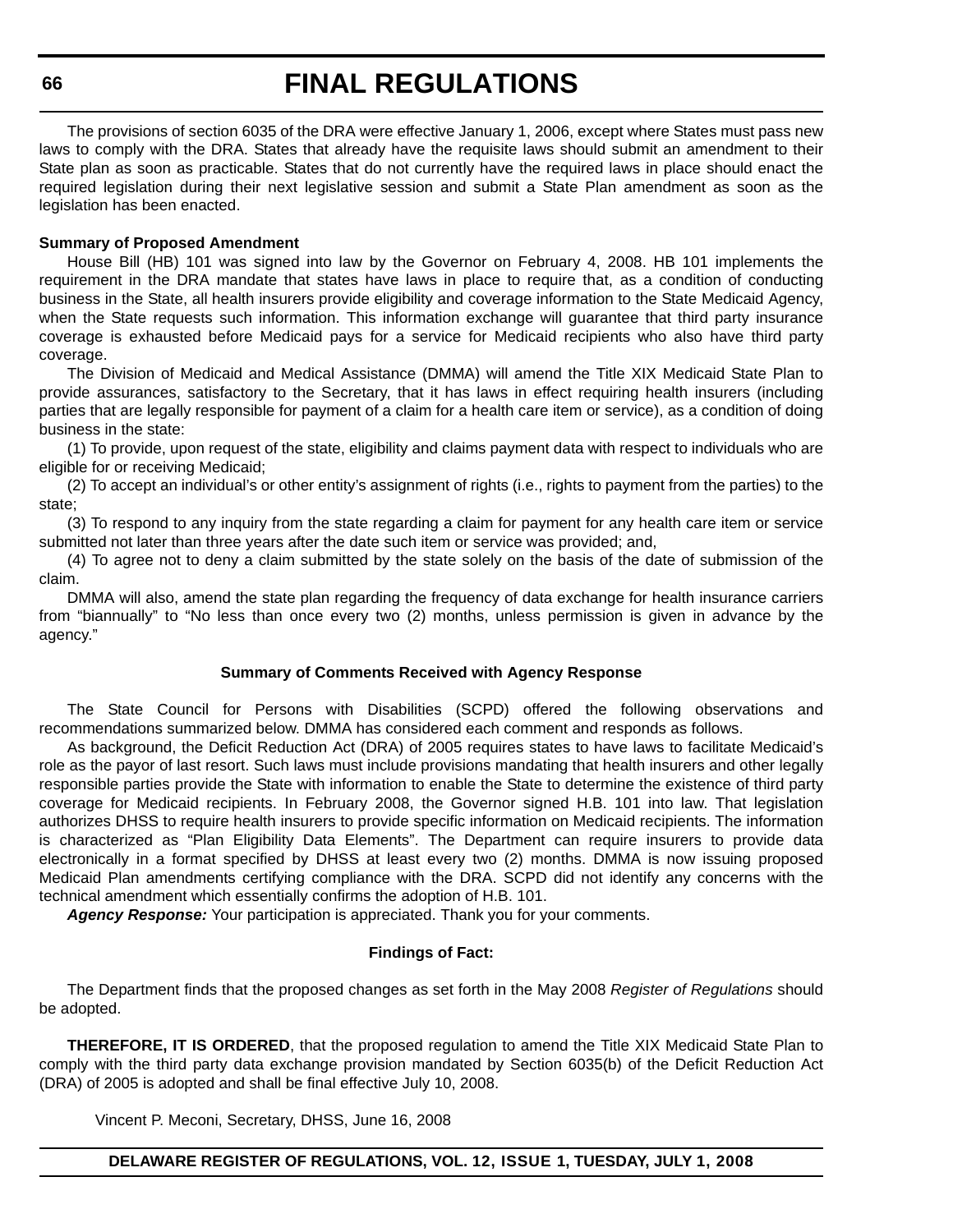**\*Please note that no changes were made to the regulation as originally proposed and published in the May 2008 issue of the** *Register* **at page 1417 (11 DE Reg. 1417). Therefore, the final regulation is not being republished here. A copy of the final regulation is available at**

**<http://regulations.delaware.gov/register/july2008/final/12 DE Reg 65 07-01-08.htm>**

# **[DEPARTMENT OF LABOR](http://www.delawareworks.com/divisionsDOL.shtml)**

**DIVISION [OF INDUSTRIAL AFFAIRS](http://www.delawareworks.com/industrialaffairs/welcome.shtml)**

**OFFICE OF WORKERS' COMPENSATION**

Statutory Authority: 19 Delaware Code, Section 2322B (19 **Del.C.** §2322B)

#### **[ORDER](#page-3-0)**

#### **1341 Workers' Compensation Regulations**

A public hearing was held on May 12, 2008 to receive public comments relating to the Fee Schedule Rules and Instructions ("Rules and Instructions"), Drug Formulary ("Formulary"), Health Care Practice Guidelines ("Practice Guidelines"), and Utilization Review and Accompanying Form ("UR" and "UR Form") for adoption by the Delaware Department of Labor. The members of the Health Care Advisory Panel ("Panel") present recommend that the Secretary of Labor adopt this proposal as it was published in the Register of Regulations, Vol. 11, Issue 10 (April 1, 2008).

#### **Summary of the Evidence and Information Submitted**

Exhibits Admitted:

Exhibit 1 – News Journal Affidavit of publication of notice of public hearing. Exhibit 2 – Delaware State News Affidavit of publication of notice of public hearing.

No written comments were received by the Delaware Department of Labor. After the Panel concluded with their introductions, personnel from Ingenix introduced themselves. Susan Seare, Ingenix Senior Director of Data Collection, stated for the record that she was available to assist with the data collection component of the Workers' Compensation Act without charge.

The following comments were made during the Public Meeting:

## **Rules and Instructions:**

First, Dennis Menton, Esquire addressed the Panel questioning the effective date of the Health Care Payment System and the Health Care Payment System's effect on current/ongoing cases. Second, Scott Mondell, Esquire questioned when the Health Care Provider Certification information (list of certified providers) would be available to the public via the Delaware Department of Labor's website.

#### **Formulary:**

Third, Dr. Frank Falco commented that the opiods, as listed on the Formulary, indicated an "inappropriate use."

#### **Practice Guidelines:**

Fourth, Lorna Lee, an acupuncturist, recommended that the list of providers include professional acupuncturists. Further, Ms. Lee stated that House Bill No. 377, a bill currently before the House seeks to license and include acupuncturists in the list of Health Care providers. Dr. Falco also addressed the Panel on the issue of Practice Guidelines, first by complimenting the Panel on the work they had done in drafting the Practice Guidelines and next by discussing in detail areas where he believed the Practice Guidelines needed further revisions or modifications. Dr. Falco was asked by the Panel to provide his comments in writing so that they could be reviewed in detail at a later date. Dr. Falco did submit his written comments to John Kirk, Deputy Director of Industrial Affairs,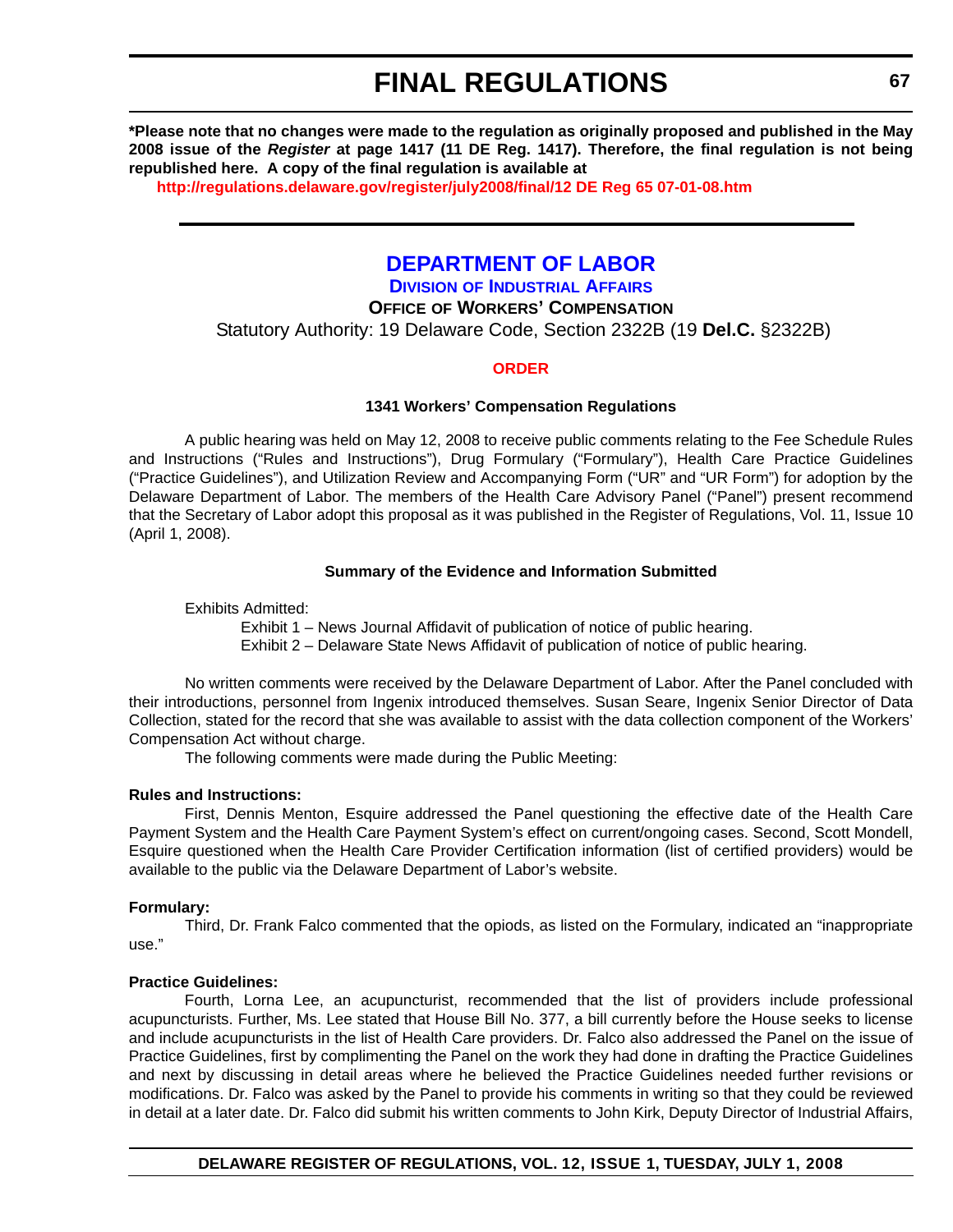the night of the Public Meeting and the following day. Mr. Menton, again addressed the Panel regarding the applicability of the Practice Guidelines and whether the statute's effective date applied to cases already in the workers' compensation system.

#### **Utilization Review:**

No public comment.

The Panel voted:

(1) 13 to 1 in favor of recommending approval of the Fee Schedule Rules and Instructions;

(2) unanimously to recommend approval of the Drug Formulary and the Health Care Practice Guidelines; and

(3) 12 to 2 in favor of recommending approval of Utilization Review and UR Form.

Therefore, the Panel agreed to submit and recommend the Fee Schedule Rules and Instruction, Drug Formulary, Health Care Practice Guidelines and Utilization Review and accompany form for adoption by the Delaware Department of Labor.

## **Recommended Findings of Fact with Respect to the Evidence and Information**

The Panel is persuaded that the proposals are consistent with administrating the statutory directives in the new workers compensation law.

#### **Recommendation**

The proposals are respectfully submitted to the Secretary of Labor for consideration with a recommendation for adoption this 13th day of May, 2008.

HEALTH CARE ADVISORY PANEL

| Bruce Rudin, M.D., Chair | George B. Heckler, Esquire, Vice-Chair |
|--------------------------|----------------------------------------|
| Wayne Smith              | Linda Cho                              |
| Matthew Eppley, M.D.     | Walter Powell, M.D.                    |
| Glenn Brown              | Josette Covington, M.D.                |
| Joseph Rhoades, Esquire  | Barry Baskt, D.O.                      |
| <b>Richard Hefron</b>    | <b>Harry Gravell</b>                   |
| Douglas Briggs, D.C.     | James Downing, M.D.                    |
|                          |                                        |

#### **Decision and Effective Date**

Having reviewed and considered the record and recommendations of members of the Health Care Advisory Panel to adopt the Fee Schedule Rules and Instructions, Drug Formulary, Health Care Practice Guidelines, and Utilization Review and Accompanying Form. The Fee Schedule Rules and Instructions, Drug Formulary, Health Care Practice Guidelines, and Utilization Review and Accompanying Form are hereby adopted by the Delaware Department of Labor and made effective **May 23, 2008**.

#### **Text and Citation**

The Fee Schedule Rules and Instructions, Drug Formulary, Health Care Practice Guidelines, and Utilization Review and Accompanying Form notice appeared in the Register of Regulations, Vol. 11, Issue 10 (April 1, 2008). The Fee Schedule Rules and Instructions, Drug Formulary, Health Care Practice Guidelines, and Utilization Review and Accompanying Form are available from the Department of Labor, Division of Industrial Affairs, Office of Workers' Compensation or on the department's website: [www.delawareworks.com](http://www.delawareworks.com/).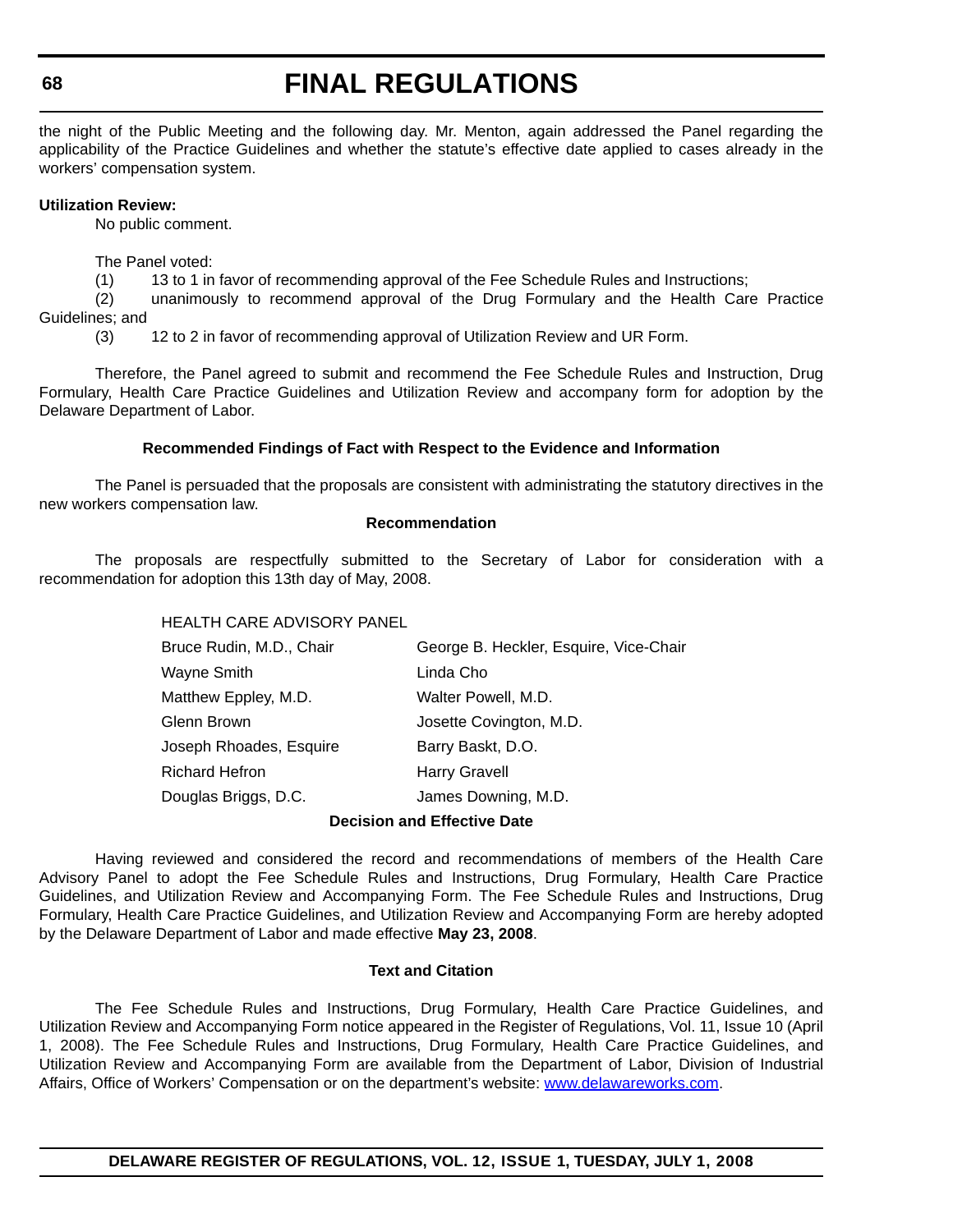**DEPARTMENT OF LABOR** Thomas B. Sharp Secretary of Labor

**\*Please note that no changes were made to the regulation as originally proposed and published in the April 2008 issue of the** *Register* **at page 1337 (11 DE Reg. 1337). Therefore, the final regulation is not being republished here. A copy of the final regulation is available at**

**<http://regulations.delaware.gov/register/july2008/final/12 DE Reg 67 07-01-08.htm>**

# **[DEPARTMENT OF NATURAL RESOURCES AND ENVIRONMENTAL](http://attorneygeneral.delaware.gov/)  [CONTROL](http://attorneygeneral.delaware.gov/)**

**DIVISION OF FISH [AND WILDLIFE](http://attorneygeneral.delaware.gov/office/fraud.shtml)**

Statutory Authority: 7 Delaware Code, Section 102(a) (7 **Del.C.** §102(a)) 7 **DE Admin. Code** 3901

**[Secretary's Order No.:](#page-4-0) 2008-F-0028**

**Withdrawal of Proposed New Regulation, 19.0: Bald Eagle Protection Date of Issuance: June 23, 2008 Effective Date: June 23, 2008**

Under the authority vested in the Secretary of the Department of Natural Resources and Environmental Control ("Department" or "DNREC") under 29 **Del.C.** §§8001 et seq., 29 **Del.C.** §§10111 et seq. and 7 **Del.C.** §6010 (a), the following findings, reasons and conclusions are entered as an Order of the Secretary in the above-referenced rulemaking proceeding:

On April 8, 2008, the Department opened a proposed rulemaking proceeding in Start Action Notice ("SAN") 2008-04 to promulgate a regulation which would ensure that the Bald Eagle population here in Delaware persists after protection from the federal Endangered Species Act was terminated on August 8, 2007. Eagles are a significant non-consumptive wildlife resource, which require protection in order to persist. Bald eagles are very sensitive to disturbance, which may result in failure of nests or abandonment of nest sites. In Delaware, the acreage of development in proximity to current nest sites is proposed to double in the next five years. Scientific studies from this region show eagles require significant no-disturbance buffers around their nests in order to persist. The proposed regulation would have maintained the same level of protection to eagle nest sites that was in place under the Endangered Species Act prior to August 2007. **Delaware Code** currently protects eagles from disturbance, but does not define disturbance. The new regulation proposed would have adopted the same protection to eagle nest sites that was formerly provided under the Endangered Species Act of 1973 prior to the eagle's removal from the federal Endangered Species List in August of 2007.

The aforementioned proposed regulation was published in the May 2008 edition of the *Delaware Register of Regulations*. Subsequently, the Department held a public workshop on May 28, 2008, in order to enhance public awareness of this proposed new regulation concerning Bald Eagle protection in the State of Delaware. A formal public hearing regarding the proposed new regulation was scheduled to be held by the Department on June 4, 2008, and the public comment period was open for written comments from May 1, 2008 through June 14, 2008. As a result of the public comments the Department received during that time period, the Department decided to significantly revise the proposed regulation and publish the revised proposed regulation, once completed, at a later date in the *Delaware Register of Regulations*. In order to not have two proposed regulations simultaneously pending consideration for adoption as a final regulation, the Department will continue to move forward with its plan to substantively revise the proposed regulation concerning Bald Eagle protection here in Delaware, and at this time withdraw the current proposed regulation previously published in the May 2008 *Delaware Register of Regulations.* 

In conclusion, the following findings and conclusions are entered:

1. The Department, acting through this Order of the Secretary and 29 **Del.C.** §10118(d), hereby withdraws the proposed regulation published in the *Delaware Register of Regulations* on May 1, 2008;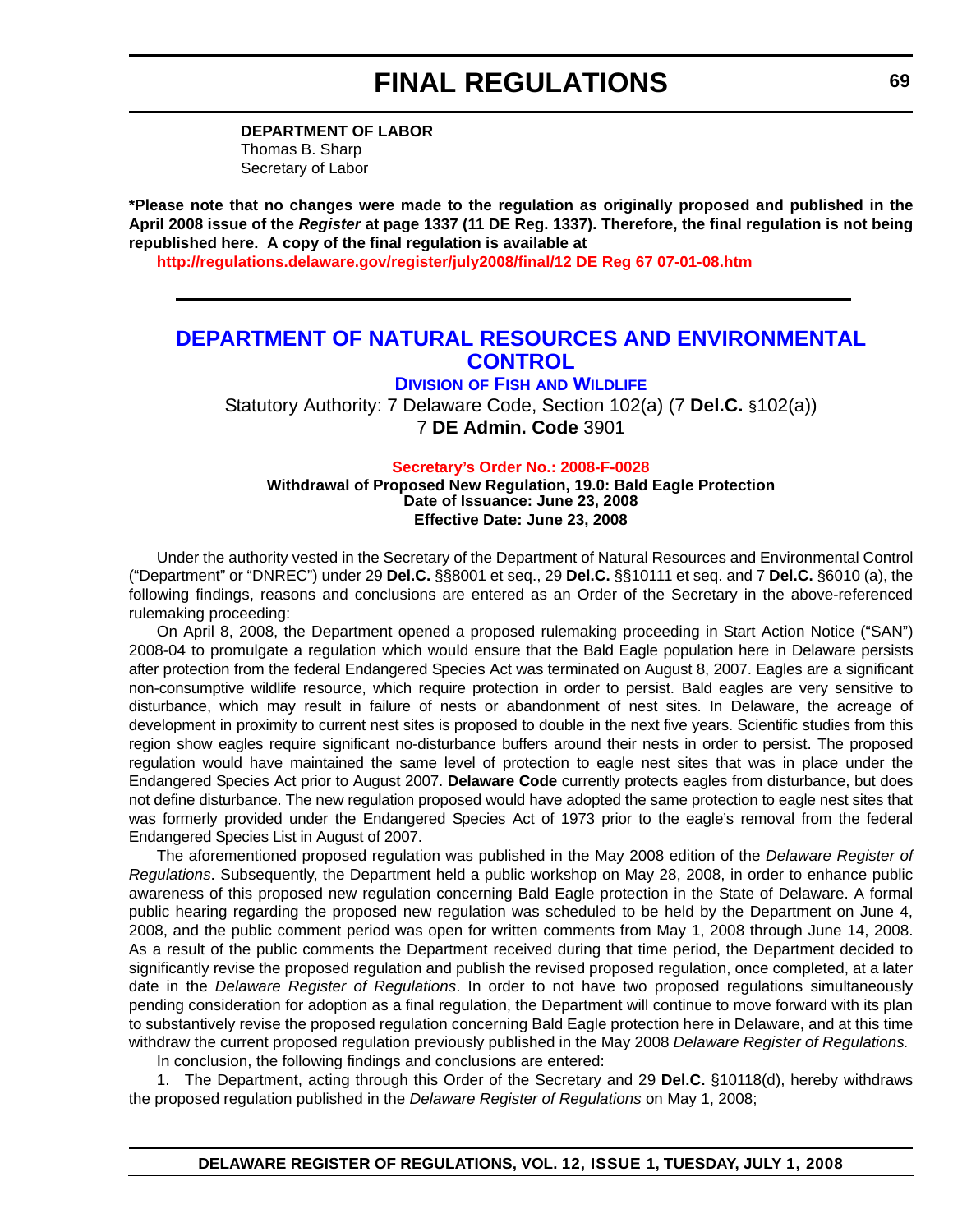**70**

# **FINAL REGULATIONS**

2. The Department will allow its proposed rulemaking commenced with Start Action Notice No. 2008-04 to continue with a new, substantively revised proposed regulation to be published in the *Delaware Register of Regulations* once all revisions have been made, and the Department may rely on the portions of the administrative record already developed to the extent that the Department determines that they are relevant to the proposed new regulation to be published in a future edition of the *Delaware Register of Regulations*; and

3. The Department shall have this Order published in the *Delaware Register of Regulations* and in newspapers in the same manner as the notice of the proposed regulation.

> John A. Hughes **Secretary**

# **[DEPARTMENT OF STATE](http://sos.delaware.gov/default.shtml)**

**DIVISION [OF PROFESSIONAL REGULATION](http://dpr.delaware.gov/default.shtml)**

**300 Board of Architecture**

Statutory Authority: 24 Delaware Code, Section 306(a)(1) (24 **Del.C.** §306(a)(1))

24 **DE Admin. Code** 300

#### **[ORDER](#page-4-0)**

After due notice in the *Register of Regulations* for public comment on the Board's Draft Regulations, the board voted to adopt the final regulations in the form attached, which does not vary in substance from the Draft Regulations, 24 **DE Admin. Code** 300.

This regulation shall go into effect as provided in the applicable provisions of the Administrative Procedures Act, 29 **Del.C**. Chapter 100.

SO ORDERED THIS 4TH DAY OF JUNE, 2008.

Arden Bardol Sandra C. Mifflin C. Terry Jackson Kenneth M. Freemark, Jr. Julia Hopkins Alvin French Jean McCool Approved as to form: Andrew Kerber, Deputy Attorney General

## **300 Board of Architects**

## *(Break in Continuity of Sections)*

# **5.0 IDP Training Requirements**

5.1 The IDP is a requirement for all applicants for initial registration in the State of Delaware. Applicants holding a current registration in good standing in another United States jurisdiction or Canadian province and documenting five (5) or more years of practicing architecture immediately preceding the date of the application that is acceptable to the Board may obtain a waiver of the IDP requirement. A request for waiver shall be made on a form prescribed by the Board

5.2 The IDP, which is administered by the National Council of Architectural Registration Boards (NCARB), will be initiated by completing an application for NCARB/IDP Council Record and submitting required application fees. This application may be obtained from NCARB, 1801 K Street NW, Suite 1100, Washington, D.C.

## **DELAWARE REGISTER OF REGULATIONS, VOL. 12, ISSUE 1, TUESDAY, JULY 1, 2008**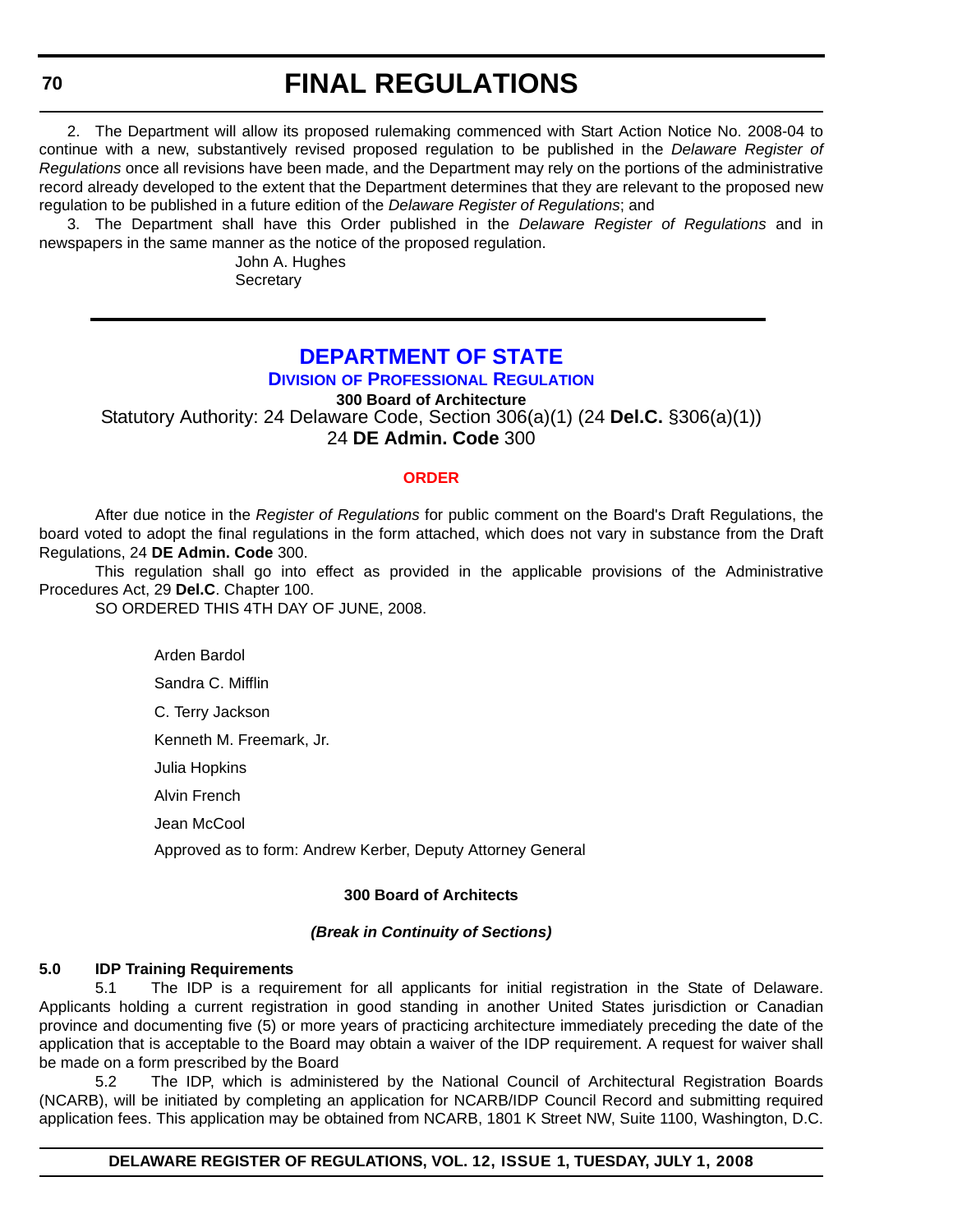20006-1310 or www.ncarb.org. Preparation of all components of the IDP record for references, transcripts, training, etc., will be done in accordance with current NCARB standards. The NCARB Council Record will be accepted as verification of education and training requirements for initial registration.

#### **[5.3 Reciprocity**

**5.3.1 Registration through reciprocity applications shall be governed by 24 Del.C. §309.**

**5.3.2 Applicants for registration through reciprocity who were previously registered as architects in Delaware and had the Certificate of Registration cancelled or lapsed shall be required to certify that they have satisfied the minimum Continuing Education Requirement for Renewal provided in Regulation 6.2 and 6.3 for the two year period preceding the new registration, notwithstanding that the Certificate of Registration was cancelled or lapsed.]**

## **6.0 Registration**

6.1 Duration- Each certificate of registration issued by the Board shall be valid for two years, or the expiration of the current licensing period.

6.2 Continuing Education Rrequirements Fror Rrenewal.: For license or registration periods beginning August 1, 2003, and thereafter, each holder of a Certificate of Registration shall complete sixteen (16) hours of continuing education (Professional Development Units or PDUs) acceptable to the Board during each biennial licensing period. Completion of required continuing education is a condition for renewal of a Certificate of Registration. Each Registered Architect shall be exempt from the continuing education requirement in his or her initial biennial licensing period, or any portion thereof, in which he or she is licensed or registered to practice. Each Registered Architect shall be required to complete and submit forms prescribed by the Board certifying compliance with the continuing education requirement for renewal of registration. Required documentation may include a syllabus, agenda, itinerary or brochure published by the sponsor of the activity, as well as proof of attendance. The Board reserves the right to require additional information or documentation regarding continuing education compliance from a Registered Architect.

6.2.1 For registration periods beginning August 1, 2007 and thereafter, each holder of a certificate of registration shall complete twenty four (24) contact hours of continuing education acceptable to the Board during each biennial registration period.

6.2.2 All continuing education shall be obtained in the areas of Health, Safety and Welfare. The following are acceptable continuing education: a) NCARB monograph programs; b) health safety and welfare programs approved by AIA.

6.2.3 Completion of required continuing education is a condition for renewal of a certificate of registration.

6.2.4 One (1) contact hour is defined as one hour or one unit of acceptable continuing education in accordance with the standards of NCARB for NCARB monograph programs and the AIA for health, safety and welfare programs approved by the AIA.

6.2.5 An Architect who has been registered for less than one year in Delaware on July 31 biennial renewal shall be exempt from the continuing education requirement for the preceding two (2) year period.

6.2.6 Each registered architect shall be required to attest to the satisfactory completion of twenty four (24) contact hours of continuing education within the immediately preceding two (2) year period. No continuing education credits may carryover over into a later biennial period.

6.3 Content: All continuing education shall be obtained in the areas of Health, Safety and Welfare. The following are deemed acceptable continuing education: a) NCARB monograph programs; b) health safety and welfare programs approved by AIA. Continuing Education Rules:

6.3.1 Random audits of compliance will be performed by the Board. All registrants shall maintain documentation of continuing education, which shall include proof of attendance and verification that the education was an NCARB monograph course or a health, safety and welfare course approved by AIA.

6.3.2 Attestation of compliance may be completed electronically if the renewal is accomplished online. Alternatively, paper renewal documents that contain the attestation of compliance may be submitted.

6.3.3 Attestation of continuing education shall be submitted to the Division of Professional Regulation prior July 31 of the reporting year.

6.4 Hardship Extension: The Board may, in its discretion, grant an extension of time within which the continuing education requirement must be completed for reasons, including, but not limited to, illness, disability, military service, and exceptional family responsibilities. The period of hardship extension granted shall be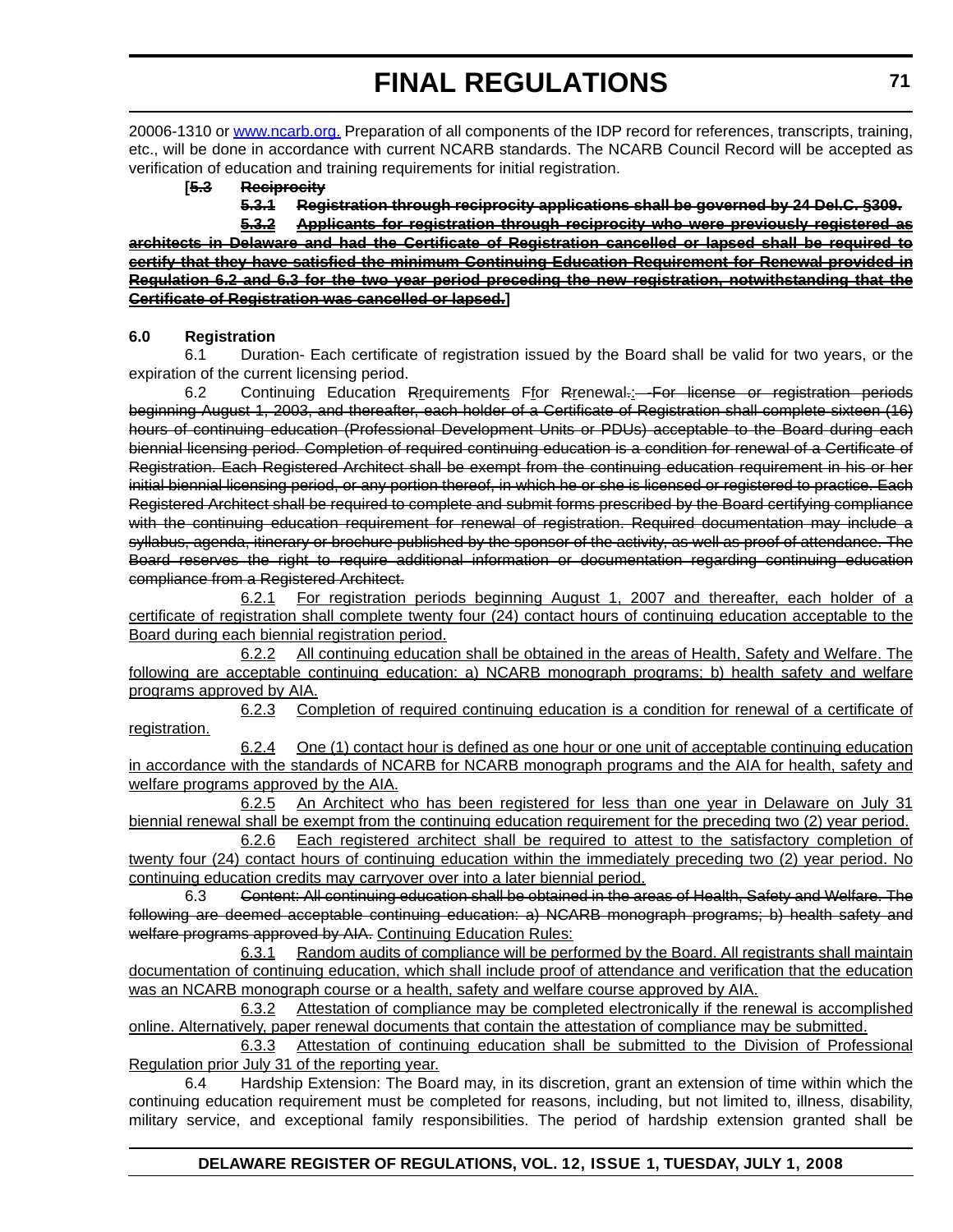determined by the Board. Requests for a hardship extension must be in writing and submitted to the Board prior to the expiration of the licensing period.

6.5 Late Renewal

6.5.1 A licensee that has failed to renew on or before the renewal date may apply to renew their expired registration within six (6) months following the renewal date; provided however, that those licensees with a pending renewal from the 2003 biennial registration period may submit such application within six months of the effective date of this Rule, unless otherwise required by law. A registrant that has failed to renew on or before July 31 renewal date may apply to the Board to renew their registration within six (6) months following the renewal date.

| 6.5.2 |         | All late renewal applications must be accompanied by:                 |
|-------|---------|-----------------------------------------------------------------------|
|       | 6.5.2.1 | Renewal fee                                                           |
|       | 6.5.2.2 | Late renewal fee                                                      |
|       | 6.5.2.3 | Documentation of compliance with the continuing education requirement |

prior to the renewal date.

6.5.3 A licensee who has failed to complete the continuing education requirement by the renewal date may request an extension of time of up to six (6) months following the renewal date to satisfy the prior license period continuing education requirement; provided however, that those licensees with a pending renewal from the 2003 biennial registration period may satisfy such continuing education requirement with 6 months of the effective date of this Rule, unless otherwise required by law. A registrant who has failed to complete the continuing education requirement by the August 1 renewal date may request, in writing, an extension of time of no more than six (6) months following the renewal date to satisfy the immediately preceding two (2) year requirement.

6.5.4 No continuing education completed during the late period may be used to satisfy future renewal requirements.

6.6 Not Transferable - A certificate of registration shall not be transferable.

6.7 Revocation, Suspension, Cancellation or Non-renewal of Registration - In the event of revocation, cancellation, suspension or nonrenewal of any registration, the registered architect shall be required immediately to return his/her Certificate of Registration, seal and license to the Board.

### **[5.3 6.8 Reciprocity**

**§309.**

**5.3.1 6.8.1Registration through reciprocity applications shall be governed by 24 Del.C.** 

**5.3.2 6.8.2Applicants for registration through reciprocity who were previously registered as architects in Delaware and had the Certificate of Registration cancelled or lapsed shall be required to certify that they have satisfied the minimum Continuing Education Requirement for Renewal provided in Regulation 6.2 and 6.3 for the two year period preceding the new registration, notwithstanding that the Certificate of Registration was cancelled or lapsed.]**

**9 DE Reg. 1764 (5/1/06)**

**\*Please Note: As the rest of the sections were not amended since the proposal in the April 2008 issue, they are not being published here. A copy of the final regulation is available at**

**<http://regulations.delaware.gov/register/july2008/final/12 DE Reg 70 07-01-08.htm>**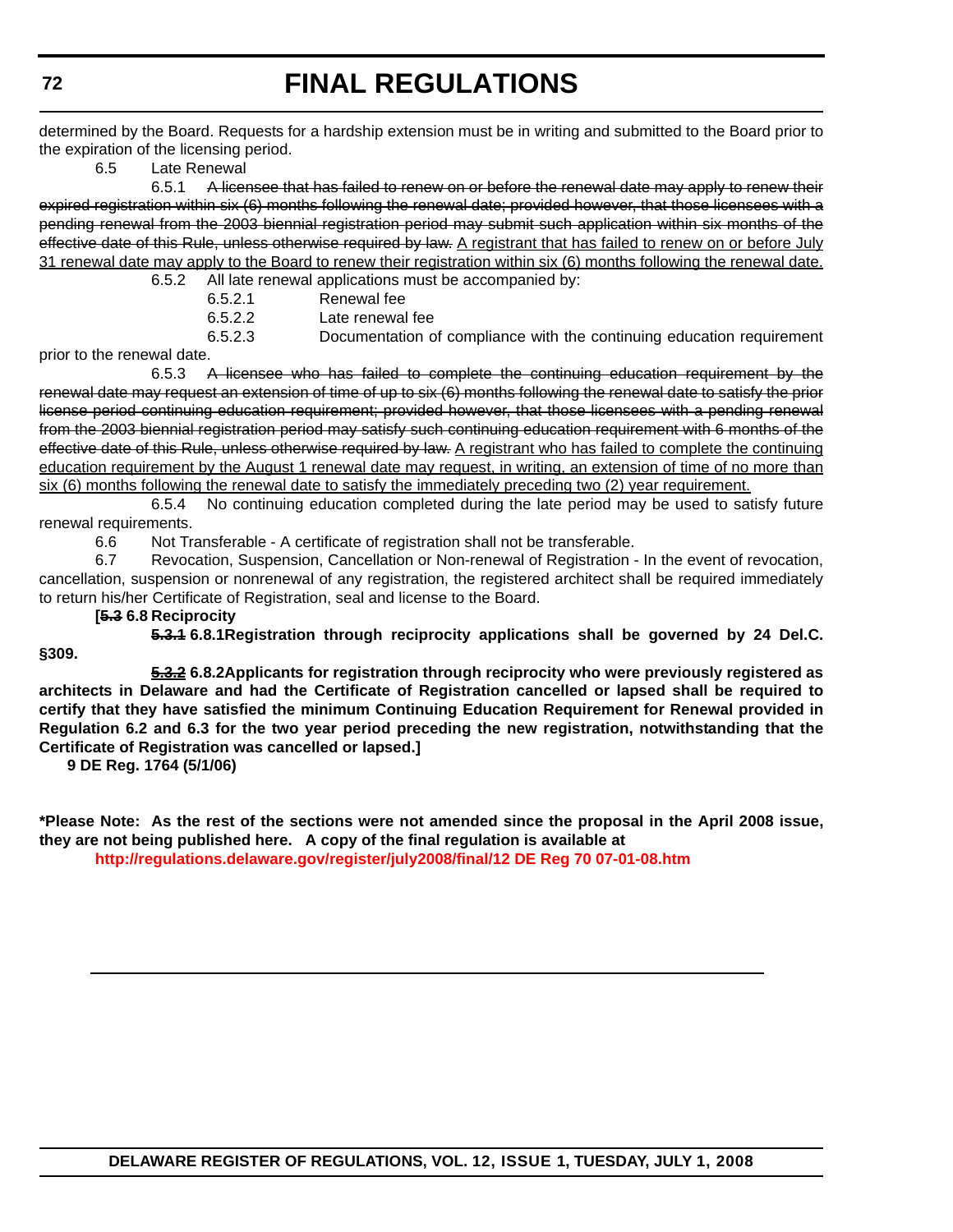#### **DIVISION [OF PROFESSIONAL REGULATION](http://dpr.delaware.gov/default.shtml)**

**1400 Board of Electrical Examiners** Statutory Authority: 24 **Del.C.** §1406(a)(1) 24 **DE Admin. Code** 1400

#### **[ORDER](#page-4-0)**

#### **1400 Board of Electrical Examiners**

The Delaware Board of Electrical Examiners, in accordance with 29 **Del.C.** Chapter 101 and 24 **Del.C.**  §1406(a)(1), proposed amendments to its regulation sections 1.0 through 3.0, 5.0 through 7.0, and 15.0.

Changes to section 1.0 include deleting language that unnecessarily repeats statutory language and making explicit licensees' obligation to notify the Board of a change of address. Changes to sections 2.0, 3.0, 5.0, and 6.0 are technical, including deleting language that repeats statutory language. Section 5.0 is proposed for deletion as unnecessary.

The proposed addition to **7.0 Expiration and Renewal** creates a mandatory audit of all late-renewed licensees to verify compliance with the continuing education and insurance requirements. The proposed addition to **15.0 Inspection agencies** clarifies the word "salary" as used in 24 **Del.C.** §1421(j).

In compliance with 29 **Del.C.** §10115, notice of the public hearing and a copy of the proposed regulatory changes was published in the Delaware *Register of Regulations*, Volume 11, Issue 11, at page 1441 on May 1, 2008.

#### **Summary of the Evidence and Information Submitted**

No written or verbal comments were received at the hearing.

#### **Findings of Fact**

The Board finds that adoption of the proposed amendments is necessary to provide for automatic audit of all late renewing licensees and to clarify its regulations.

#### **Decision and Effective Date**

The Board hereby adopts the proposed amendment to the regulations to be effective 10 days following final publication of this order in the *Register of Regulations*.

#### **Text and Citation**

The text of the final regulations is attached hereto as Exhibit A and is formatted to show the amendment. A non-marked up version of the regulations as amended is attached hereto as Exhibit B.

IT IS SO ORDERED this 4<sup>th</sup> day of June 2008, by the Board of Electrical Examiners of the State of **Delaware**.

Ronald Marks

James Anderson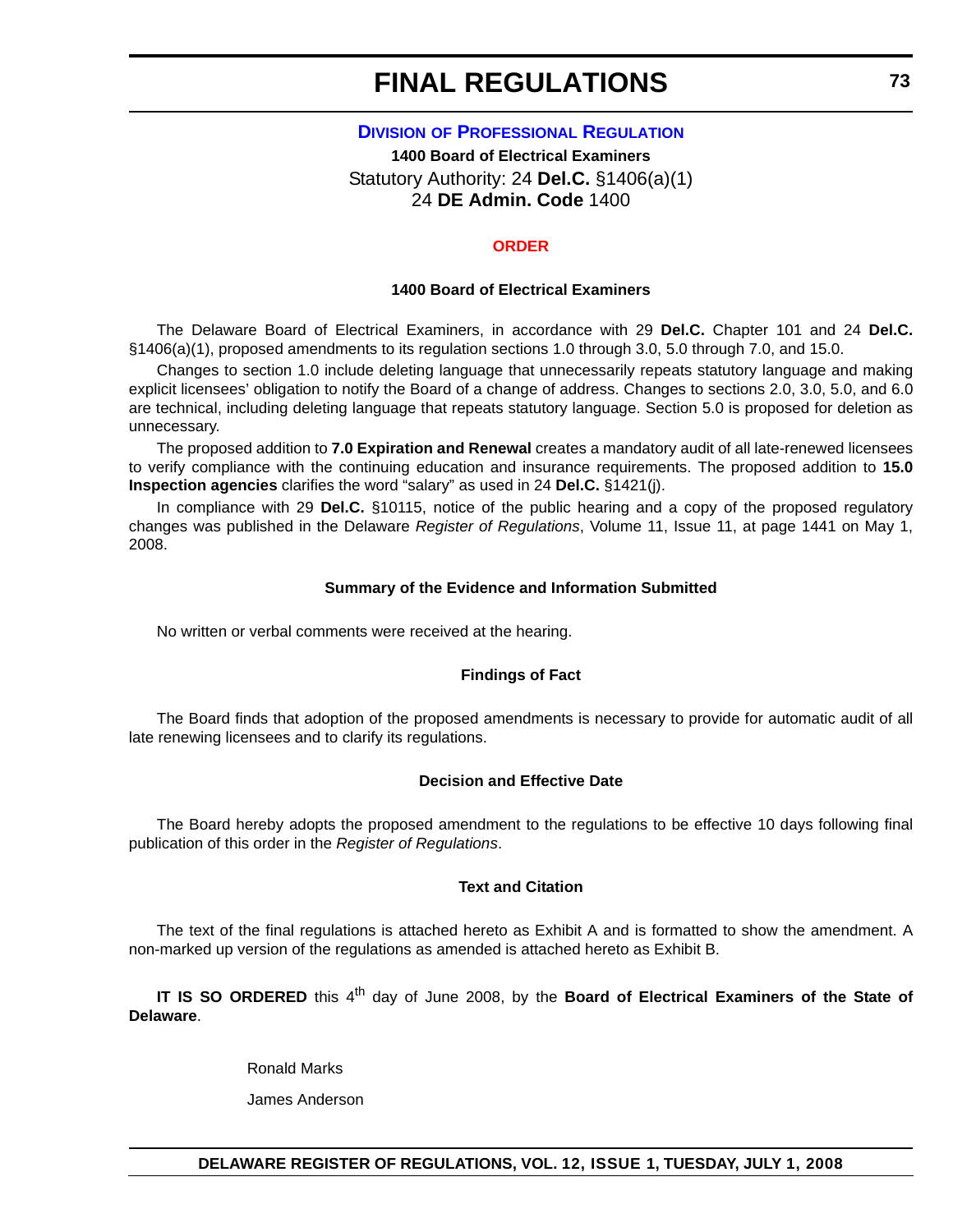#### **74**

# **FINAL REGULATIONS**

Joseph Sparco, Sr.

Robert Sharp

Dess Stokes

**\*Please note that no changes were made to the regulation as originally proposed and published in the May 2008 issue of the** *Register* **at page 1441 (11 DE Reg. 1441). Therefore, the final regulation is not being republished here. A copy of the final regulation is available at**

**<http://regulations.delaware.gov/register/july2008/final/12 DE Reg 73 07-01-08.htm>**

### **DIVISION [OF PROFESSIONAL REGULATION](http://dpr.delaware.gov/default.shtml)**

**2925 Real Estate Commission Education Committee** Statutory Authority: 24 Delaware Code, Sections 2905(a)(1) and 2911(b) (24 Del.C. §§2905(a)(1) and 2911(b) 24 **DE Admin. Code** 2925

#### **[ORDER](#page-4-0)**

#### **2925 Real Estate Commission Education Committee**

The Delaware Real Estate Commission was established to protect the general public from unsafe practices and from occupational practices which tend to reduce competition or fix the price of services rendered by the profession under its purview. The Commission was further established to maintain minimum standards of practitioner competence in the delivery of services to the public. The Commission is authorized, by 24 **Del.C.**  §2911(b), to adopt guidelines as to acceptable courses of instruction for licensees. The Commission is further authorized, by 24 **Del.C.** §2905(a)(1), to make, adopt, amend and repeal regulations as necessary to effectuate its statutory objectives.

Pursuant to 24 **Del.C.** §§2911(b) and 2905(a)(1), the Delaware Real Estate Commission has proposed several changes to its Guidelines for Fulfilling the Delaware Real Estate Education Requirements.

First, Rule 6.1.1.7 will be added to provide that courses addressing the use of technology in delivering real estate services may be considered eligible for continuing education credits. Rule 6.3 will be added to provide that continuing education programs must be a minimum of one hour and delivered in one hour increments. Finally, Rule 8.2 will be amended to state that a student who arrives at a continuing education program after the instruction begins shall not receive continuing education credit.

Pursuant to 29 **Del.C.** §10155, notice of the public hearing and a copy of the proposed regulatory changes were published in the Delaware *Register of Regulations,* Volume 11, Issue 10 on April 1, 2008.

#### **Summary of the Evidence and Information Submitted**

No written comments were received.

At the public hearing, Ruth Briggs King, Executive Vice President of the Sussex County Association of Realtors ("SCAOR"), stated that she supported Rule 6.1.1.7 and that SCAOR would offer classes on the use of technology in the real estate profession.

Andrew Taylor, Esquire, inquired as to the purpose of the provision of Rule 6.3 pertaining to the requirement that courses must be delivered in one hour increments. Mr. Taylor was advised that this provision does not really present a change but clarifies what is set forth in the Appendix to the Real Estate Education Guidelines.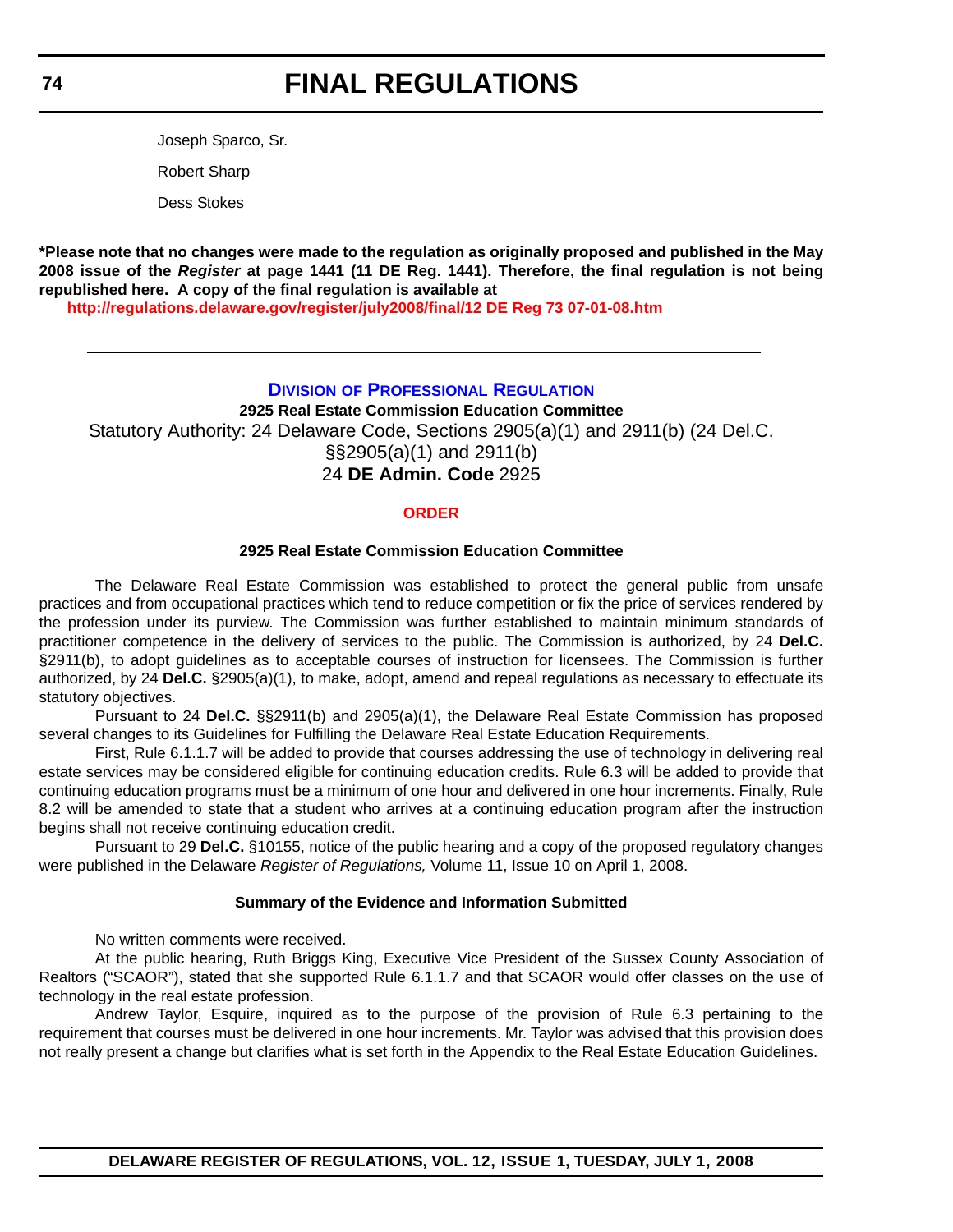#### **Findings of Fact**

The Commission finds that the proposed amendments, which address standards for continuing education, will serve to both protect the public and enhance practitioner competence.

#### **Decision and Effective Date**

The Commission hereby adopts the proposed amendments to the Guidelines for Fulfilling the Delaware Real Estate Education Requirements to be effective 10 days following final publication of this order in the *Register of Regulations*.

#### **Text and Citation**

The text of the final regulations is attached hereto as Exhibit A and is formatted to show the amendments. A non-marked up version of the regulations as amended is attached hereto as Exhibit B.

**IT IS SO ORDERED** this 12<sup>th</sup> day of June, 2008.

#### **DELAWARE REAL ESTATE COMMISSION**

| John R. Giles, Professional Member<br>Chairperson, Presiding | Christopher J. Whitfield, Professional Member<br>Vice Chairperson |
|--------------------------------------------------------------|-------------------------------------------------------------------|
| Ricky H. Allamong, Professional Member<br>Secretary          | Harry W. Kreger, Professional Member                              |
| Denise R. Stokes, Public Member                              | James L. Givens, Professional Member                              |
| Gilbert Emory, Public Member                                 | James C. Brannon, Public Member                                   |
| Patricia O'Brien, Public Member                              |                                                                   |

**\*Please note that no changes were made to the regulation as originally proposed and published in the April 2008 issue of the** *Register* **at page 1354 (11 DE Reg. 1354). Therefore, the final regulation is not being republished here. A copy of the final regulation is available at**

**<http://regulations.delaware.gov/register/july2008/final/12 DE Reg 74 07-01-08.htm>**

### **DIVISION [OF PROFESSIONAL REGULATION](http://dpr.delaware.gov/default.shtml)**

**5300 Board of Massage and Bodywork** Statutory Authority: 24 Delaware Code, Section 5306(a)(10) (24 **Del.C.** §5306(a)(1)) 24 **DE Admin. Code** 5300

#### **[ORDER](#page-4-0)**

#### **5300 Board of Massage and Bodywork**

The Delaware Board of Massage and Bodywork, in accordance with 29 **Del.C.** Chapter 101 and 24 **Del.C.** §5306(a)(1), proposed amendments to its regulation sections 1.0, 2.0, and 7.0. Specifically, the proposed additions to section 1.0 Definitions divide allowable continuing education into two categories: Core and Elective. The changes to section 2.0 Filing of Application for Licensure as Massage/Bodywork Therapist clarify the language of that section but do not alter the substance of the provision.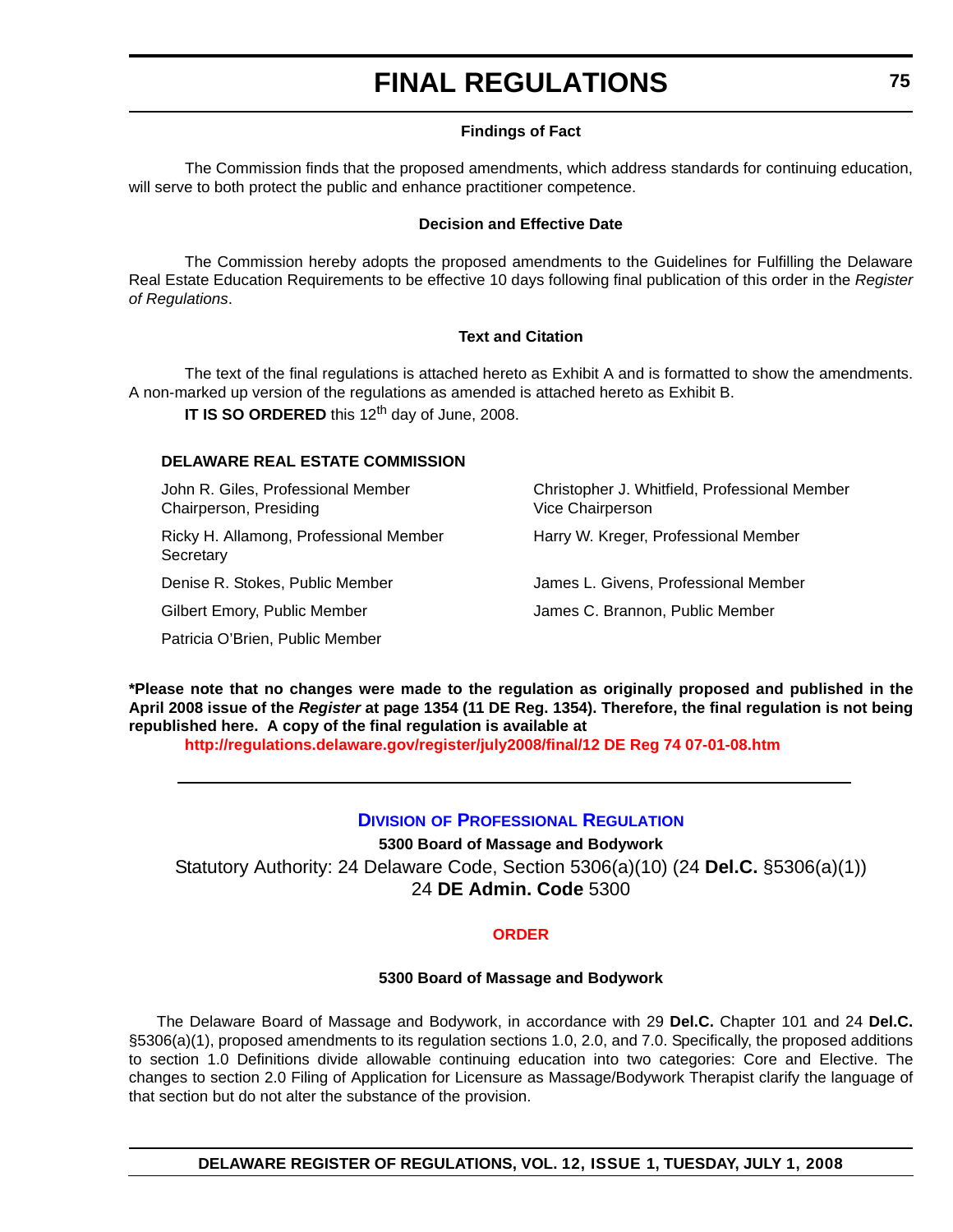**76**

# **FINAL REGULATIONS**

The changes to 7.0 Continuing Education provide for online licensure renewal, allow half of continuing education requirements to be fulfilled online, clarify the categorical restrictions on continuing education, and provide for the automatic approval of the content of continuing education courses approved by either the National Certification Board for Therapeutic Massage and Bodywork ("NCBTMB") or the American Massage Therapy Association ("AMTA").

In compliance with 29 **Del.C.** §10115, notice of the public hearing and a copy of the proposed regulatory changes was published in the *Delaware Register of Regulations*, Volume 11, Issue 11, at page 1453 on May 1, 2008.

#### **Summary of the Evidence and Information Submitted**

Two written comments were received prior to the hearing. The first was submitted by the Associated Bodywork & Massage Professionals (ABMP) and marked as "Exhibit C." ABMP wrote to ask that continuing education (CE) courses approved by it be automatically accepted by the Board. Although not related to the currently proposed changes, ABMP encouraged the Board to accept the Massage & Bodywork Licensing Examination (MBLEx) and to cut the required CE hours in half. The second comment was submitted by Linda S. Lowry and marked as "Exhibit D." Ms. Lowry expressed her opposition to the new "Core" and "Elective" CE categories and asked that ABMPapproved course be automatically approved by the Board. Although not related to the currently proposed changes, Ms. Lowry opined that Massage Therapists and Technicians should be required to complete the same number of CE hours, she suggested deleting section 4.2.1, proposed accepting additional exams for licensure, and she suggested a change to section 8.0.

No verbal comments were received at the hearing.

#### **Findings of Fact**

The Board finds that adoption of the proposed amendments is necessary to provide for online renewals, clarify CE requirements, and streamline the audit process.

#### **Decision and Effective Date**

The Board hereby adopts the proposed amendment to the regulations to be effective 10 days following final publication of this order in the Register of Regulations.

#### **Text and Citation**

The text of the final regulations is attached hereto as "Exhibit A" and is formatted to show the amendment. A non-marked up version of the regulations as amended is attached hereto as "Exhibit B."

**IT IS SO ORDERED** this 19th day of June 2008, by the Delaware Board of Massage and Bodywork.

| David Patterson, President | <b>Clayton Yocum</b> |
|----------------------------|----------------------|
| Diane Langston             | Gordon Gelley        |
| Cindy Horsman              | Barbara Uniatowski   |

**\*Please note that no changes were made to the regulation as originally proposed and published in the May 2008 issue of the** *Register* **at page 1453 (11 DE Reg. 1453). Therefore, the final regulation is not being republished here. A copy of the final regulation is available at**

**<http://regulations.delaware.gov/register/july2008/final/12 DE Reg 75 07-01-08.htm>**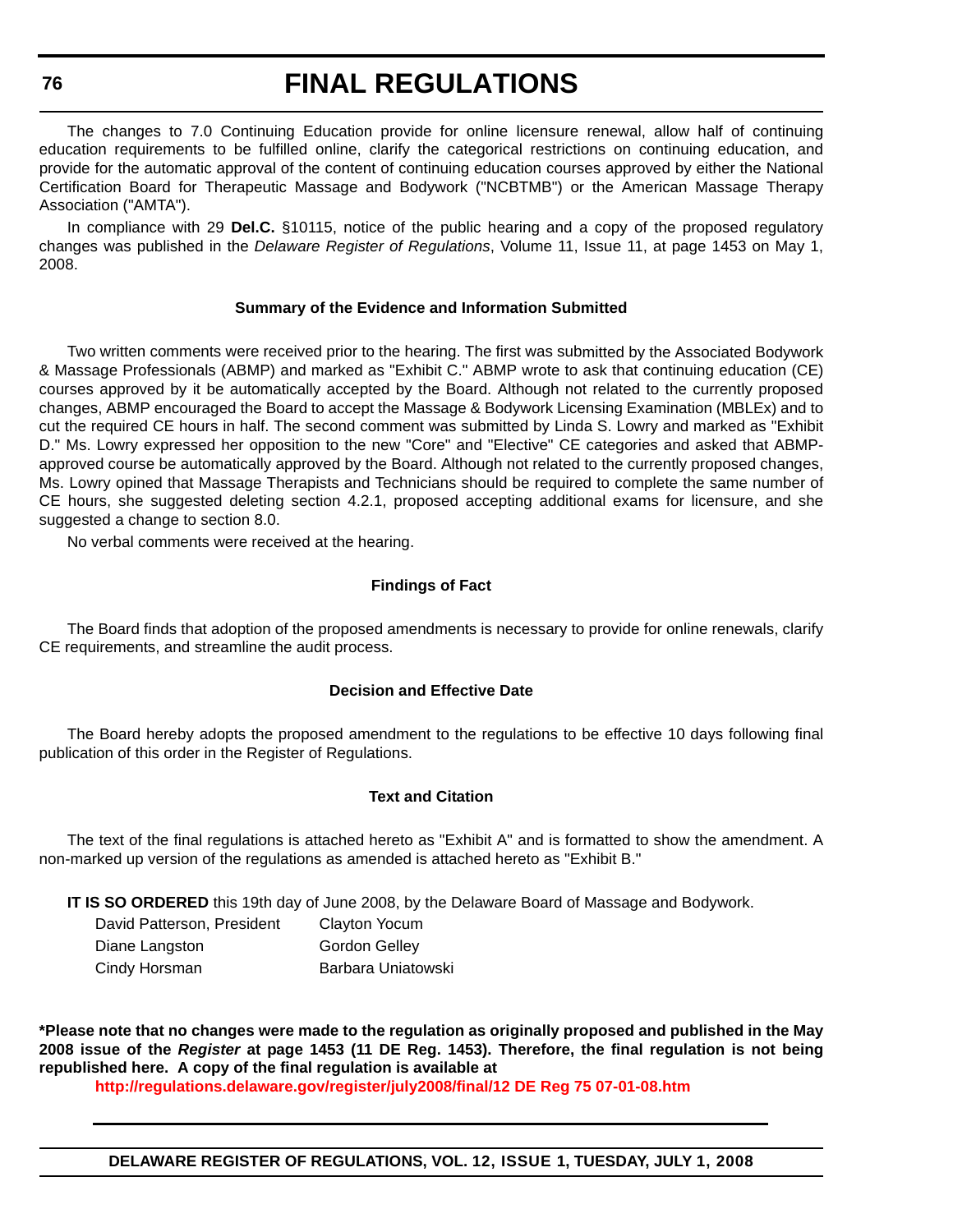# **[DEPARTMENT OF TRANSPORTATION](http://www.dmv.de.gov/) DIVISION [OF MOTOR VEHICLES](http://www.dmv.de.gov/)**

Statutory Authority: 21 Delaware Code, Section 302, and 29 Delaware Code, Section 10115 (21 (21 **Del.C.** §302; 29 **Del.C.** 10115) 2 **DE Admin. Code** 2221

#### **[ORDER](#page-4-0)**

#### **2221 Use of Translators**

Proposed Regulation 2221 establishes procedures regarding the use of translators for driver license applicants who cannot read or speak English. The regulation also addresses how a translator may assist an applicant during the Division's written and road tests. The proposed regulation was published in the *Delaware Register of Regulations* on May 1, 2008. The comment period remained open until May 30, 2008. There was no public hearing on proposed Regulation 2221.

#### **Summary of the Evidence and Information Submitted**

The Department received essentially the same comments on the proposed regulation from the State Council for Persons with Disabilities, the Council on Deaf and Hard of Hearing and the Governor's Advisory Council for Exceptional Citizens. The comments from these agencies involved how the proposed regulation will apply to customers who are deaf or hard of hearing. The agencies felt the regulation was a change to the Division's current policy of providing sign language interpreters free of charge to customers who are deaf or hard of hearing. This change would have put the Division in violation of Title II of the Americans with Disabilities Act. The agencies also had some concerns with the Division not providing driver license oral and written tests in a variety of languages and how a road test would be performed for customers who are deaf or hard of hearing under the proposed regulation.

The Division has no intention of applying the proposed Administrative Code 2221 to individuals who are deaf or hard of hearing and for whom, when requested, the Division supplies a sign language interpreter. The proposed regulation concerns translators for individuals who cannot read or speak English. The comments indicated there was some confusion concerning who is covered under this regulation. The following sentence shall be added at the end of Section 2.0 to help clarify this concern:

"This regulation does not apply to individuals, who are deaf or hard of hearing, and who are currently provided a sign language interpreter by the Division or who use their own sign language interpreter."

Currently, the Division provides a driver license written test in Spanish and is in the process of providing the written test in three more languages. The Division also has a Spanish driver manual that we are in the process of updating. The above addresses the agencies' concerns about the written tests.

#### **Findings of Fact**

Based on Delaware law and the record in this docket, I make the following findings of fact:

1. The proposed regulation as amended addresses the comments received on this regulation.

2. The proposed regulation meets the requirements of the Administrative Procedures Act and is not in conflict with Delaware law.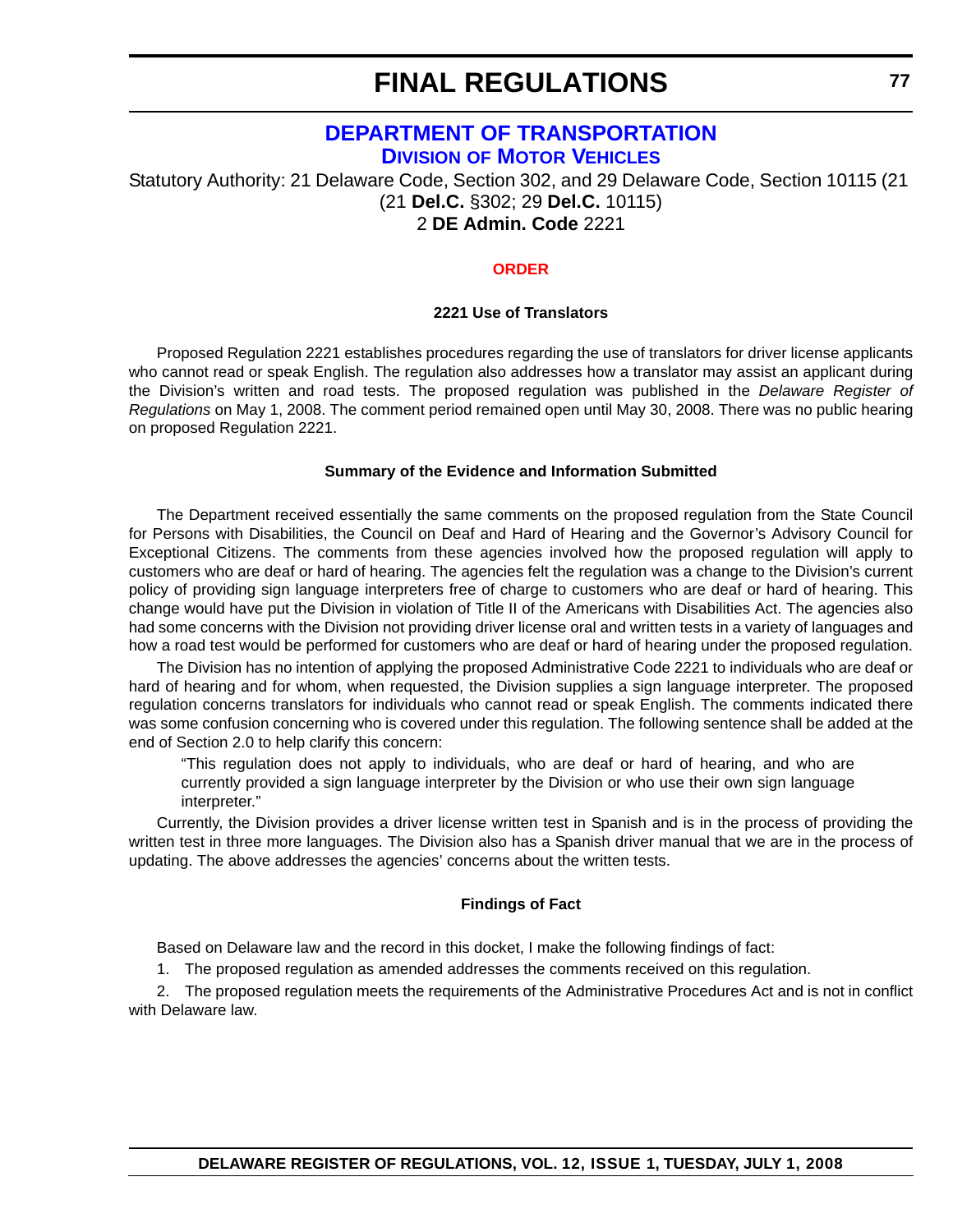#### **Decision and Effective Date**

Based on the provisions of 21 **Del.C.** §302 and the record in this docket, I hereby adopt Regulation 2221 as amended and as may more fully and at large appear in the version attached hereto to be effective on June 15, 2008.

#### **Text and Citation**

**IT IS SO ORDERED THIS \_\_\_\_\_\_\_\_ day of June 2008.**

**Carolann Wicks, Secretary of Transportation**

### **2221 Use of Translators**

#### **1.0 Authority**

The authority to promulgate this regulation is 21 **Del.C.** §302 and 29 **Del.C.** §10115.

#### **2.0 Purpose**

This regulation establishes procedures regarding the use of translators for driver license applicants who cannot read or speak English. This regulation also establishes procedures on how a translator may assist an applicant during the Division's written and road tests.

**[This regulation does not apply to individuals, who are deaf or hard of hearing, and who are currently provided a sign language interpreter by the Division or who use their own sign language interpreter.]**

#### **3.0 Applicability**

This regulation will enable the Division of Motor Vehicles to maintain the integrity of the driver license written and road test process. This regulation also ensures compliance with Delaware law on the written test portion of the driver license application process and federal law on commercial driver license road tests.

### **4.0 Delaware Law**

Delaware Title 21, Section 2707(b)(5), prohibits the Division from issuing an operator's or chauffeur's license to any person who is unable to understand highway warning or directional signs in the English language.

### **5.0 Substance of Regulation**

- 5.1 Translation services may be provided by any individual the applicant selects.
- 5.2 Translators may read the questions and answers to the applicant as shown on the Division's automated test system but will not provide any other assistance during the test. The highway warning and directional sign portion of the test on the automated test system must be taken and passed without any assistance from the translator. Those applicants who fail the automated sign test twice on separate occasions shall be given a paper sign test. The signs shall be shown to the applicant who shall explain the answers to the translator who, in turn, shall provide the answers to the DMV technician. This will ensure the applicant is able to understand highway warning and directional signs in English.
- 5.3 Translators may provide assistance during the road test portion of Class D road tests by providing a brief overview of the road test requirements and by relaying instructions to the applicant from the DMV technician. Translators will sit in the rear of the vehicle and relay instructions to the applicant from the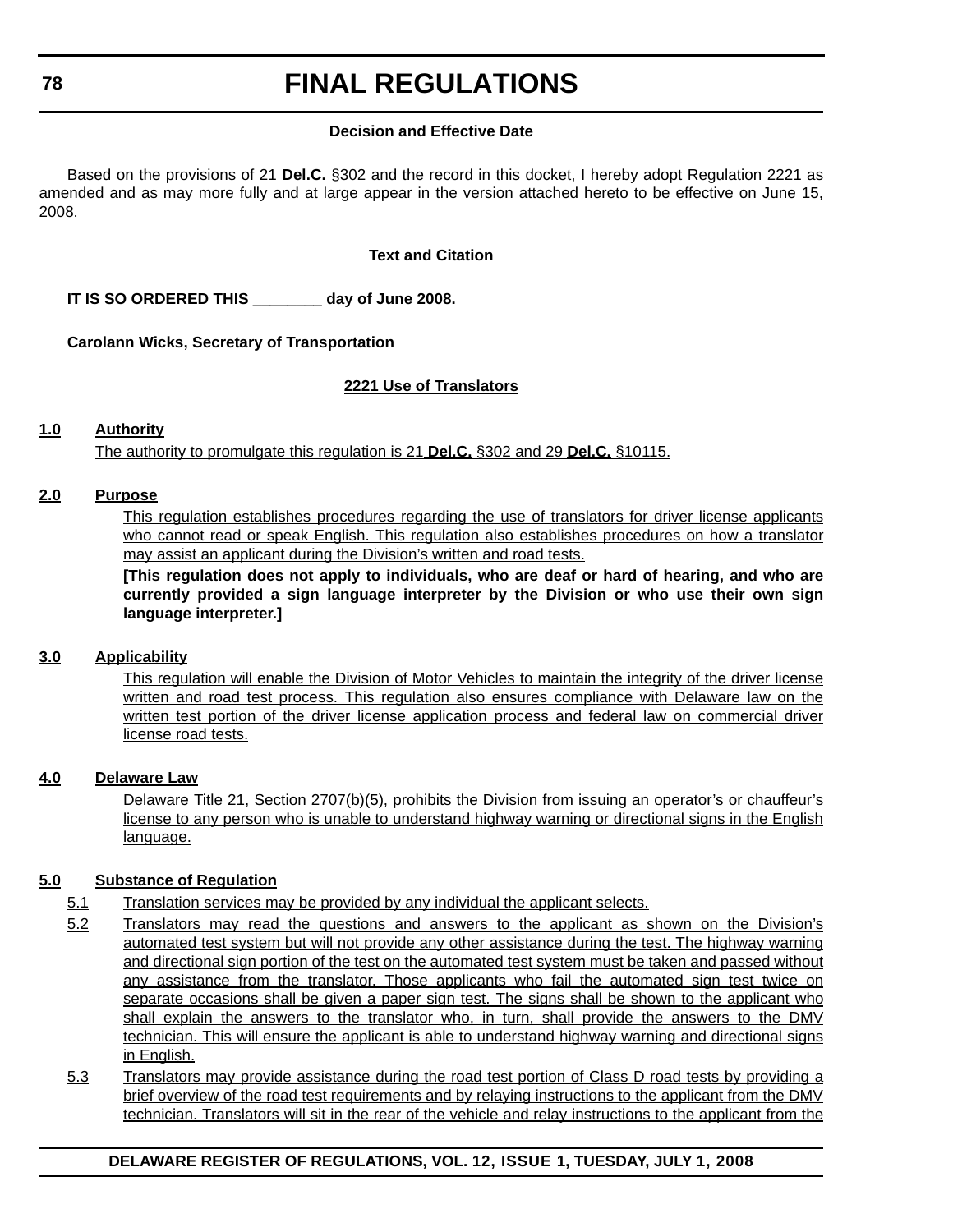DMV technician but will not provide any other assistance unless directed to do so by the DMV technician. Federal law prohibits translators for commercial driver license road tests. Translators will provide applicants a brief overview of the parallel parking portion of the road test. The translator will stand next to the DMV technician during the parallel parking portion of the road test and will not provide any other instructions unless directed to do so by the DMV technician.

#### **6.0 Non-compliance**

Any applicant whose translator is found speaking during a road test at any time other than when directed by the DMV technician will automatically fail the road test. Translators who assist applicants by providing answers to questions or by pointing out the correct answers will be prohibited from providing translator services in Division facilities.

#### **7.0 Payment of Translator Service Fees**

All fees associated with an applicant using a translator shall be the responsibility of the applicant requesting the service and paid for by the applicant.

#### **8.0 Scheduling**

An applicant requiring a translator is responsible for scheduling a translator for both the written and road tests.

#### **9.0 Video and Audio Monitoring**

The Division may use video and audio devices to monitor translators during the written and road tests. This is done to ensure translators are not providing answers to the applicant.

#### **10.0 Severability**

If any part of this rule is held to be unconstitutional or otherwise contrary to law by a court of competent jurisdiction, said portion shall be severed, and the remaining portions of this rule shall remain in full force and effect under Delaware law.

#### **11.0 Effective Date**

The following regulation shall be effective 10 days from the date the order is signed, and it is published in its final form in the Register of Regulations in accordance with 29 **Del.C.** §10118(e).

#### **11 DE Reg. 1459 (05/01/08)**

#### **DIVISION [OF TRANSPORTATION SOLUTIONS](http://www.deldot.gov/home/divisions/)**

Statutory Authority: 17 Delaware Code Sections 134, 141 and 21 Delaware Code Chapter 41 (17 **Del.C.** §§134,141 and 21 **Del.C.** Ch. 41)

#### **[ORDER](#page-4-0)**

#### **Revisions to the Delaware Manual on Uniform Traffic Control Devices, Parts 1, 7, 8, and 9**

Under Title 17 of the **Delaware Code**, Sections 134 and 141, as well as 21 **Delaware Code** Chapter 41, the Delaware Department of Transportation (DelDOT), is seeking to adopt a Delaware version of the Federal Manual on Uniform Traffic Control Devices (MUTCD). The Department drafted changes to Parts 1, 7, 8, and 9 of the Federal MUTCD, and published a Notice seeking public comment on these Parts in the April 1, 2008 edition of the *Delaware Register*. Other portions of the MUTCD have already been drafted and adopted.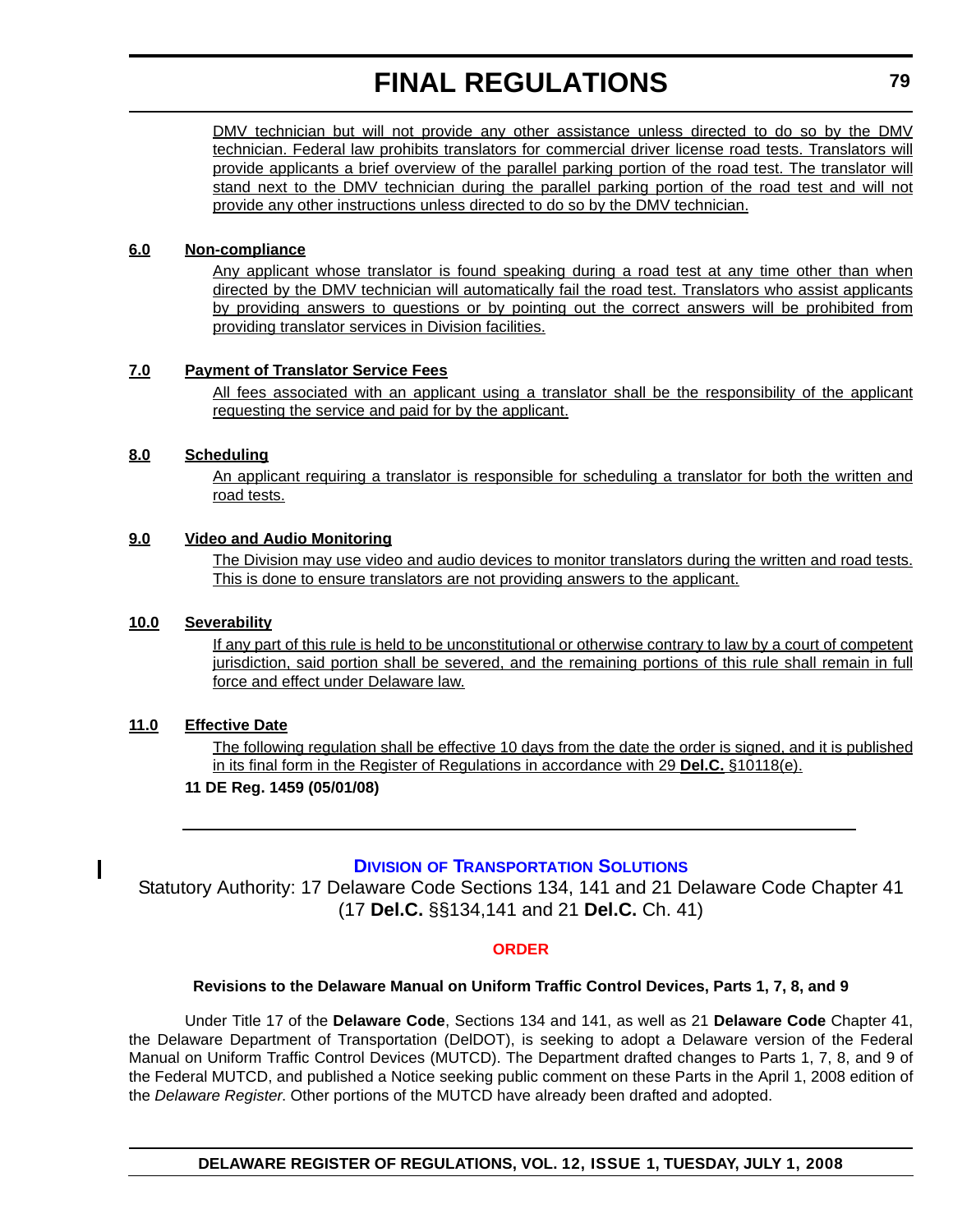#### **Summary of the Evidence and Information Submitted**

The comments received and the Department's reactions to those comments are summarized in the accompanying table. These comments caused certain changes to be made in the proposed MUTCD. The Department considers none of these changes to be substantive in nature, and thus causing the need for a new comment period.

### **Delaware MUTCD Summary of Comments Received and Responses - Parts 1, 7, 8 and 9**

| Comment                                                                                                                                                                                                                                                                                                                                                                              | Page<br>Number(s) &<br><b>Figure</b><br>Number(s)                                        | <b>DeIDOT Response</b>                                                                                                                                                                                                     |  |
|--------------------------------------------------------------------------------------------------------------------------------------------------------------------------------------------------------------------------------------------------------------------------------------------------------------------------------------------------------------------------------------|------------------------------------------------------------------------------------------|----------------------------------------------------------------------------------------------------------------------------------------------------------------------------------------------------------------------------|--|
| There is an additional blank page in Chapter 7<br>after the cover page that should be removed.                                                                                                                                                                                                                                                                                       | N/A                                                                                      | Revised per comment                                                                                                                                                                                                        |  |
| Do not like the school zone S4-2 "When Children"<br>Are Present" supplemental plaque, (or the<br>proposed S5-1-DE "SCHOOL SPEED LIMIT XX<br>WHEN CHILDREN ARE PRESENT" assembly or<br>the school zone S4-1 "from X:XX to X:XX AM/PM"<br>supplemental plaque. The first is difficult to enforce<br>and the second may cause motorists to look away<br>from traffic to check the time. | Table 7B-1<br>Figures 7B-1,<br>$7B-3$<br>Pages 7B-3,<br>7B-5, 7B-7,<br>7B-9 and<br>7B-10 | The S4-1 and S4-2 supplemental<br>plaques are approved for use by<br>FHWA in the Federal MUTCD.<br>The proposed S5-1-DE simply<br>condenses several federally<br>approved sign panels on to a<br>single sheet of aluminum. |  |
| School zones are treated differently throughout the<br>state, with some receiving flashing lights, and<br>others just signing.                                                                                                                                                                                                                                                       | Page 7D-1                                                                                | As noted in Section 7D.02,<br>flashing beacons are only justified<br>when specific conditions are<br>fulfilled. Not all school zones meet<br>these conditions.                                                             |  |
| The hyperlink to the proposed document was not<br>valid in March.                                                                                                                                                                                                                                                                                                                    | N/A                                                                                      | Since the comment period ran<br>from April 1, 2008 through April<br>30, 2008, the link had not been<br>activated yet by the registrar's<br>office. It was activated in April.                                              |  |
| The term "local" on truck restriction signs<br>continues to be problematic for law enforcement<br>officials. Need a definition of the term "local"                                                                                                                                                                                                                                   | N/A                                                                                      | This comment does not apply to<br>Parts 1, 7, 8 or 9.                                                                                                                                                                      |  |
| A modified version of the R4-4 "Right Turns Yield<br>to Bikes" sign was suggested by DelDOT for use<br>where right turning vehicles may conflict with bikes<br>yet an exclusive right-turn lane with a taper and<br>storage is not provided (e.g., channelized right-<br>turn lanes without storage (a.k.a. "slip" rights) and<br>shared through/right-turn lanes).                  | Table 9B-1<br>Figures 9B-2,<br>$9C-5$<br>Page 9B-3                                       | Revised per comment                                                                                                                                                                                                        |  |
| Figure 8B-6 shows the double yellow centerline<br>extending beyond the RR pavement markings to<br>prohibit passing in both directions. This should<br>also be reflected in Figure 8B-7 (both drawings).<br>Also, there is a missing period at the end of the<br>paragraph in Section 8B-21.                                                                                          | Figure 8B-7<br>Page 8B-10                                                                | Revised per comment                                                                                                                                                                                                        |  |
| The "SCHOOL BUS STOP AHEAD" S3-1p-DE<br>plaque needs to be added to Figure 7B-1.                                                                                                                                                                                                                                                                                                     | Figure 7B-1                                                                              | Revised per comment                                                                                                                                                                                                        |  |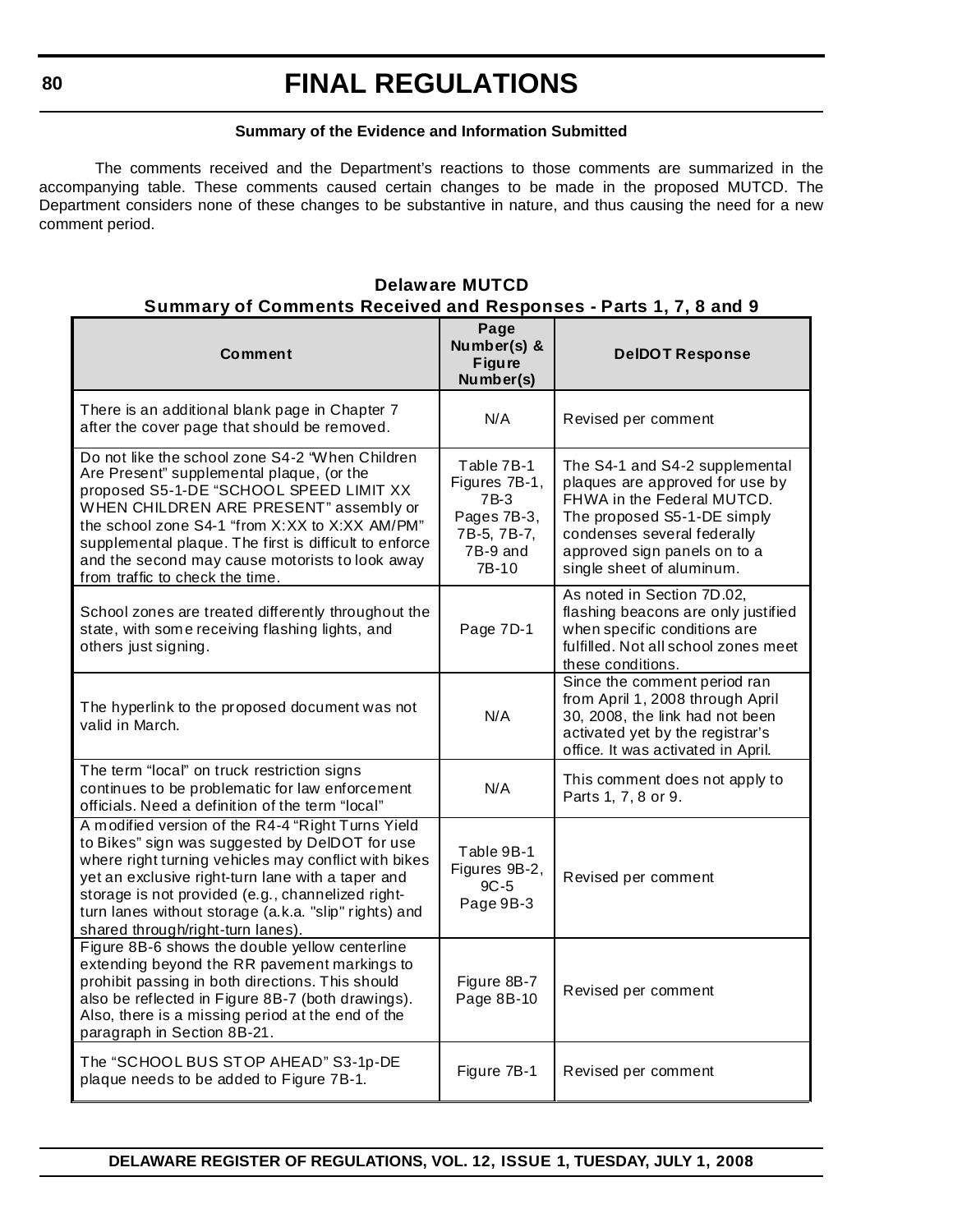#### **Findings of Fact**

Based on the record in this docket, I make the following findings of fact:

1. The proposed amendments to Parts 1, 7, 8, and 9 of the Federal MUTCD are useful and proper, as amended pursuant to the comment period process required under the Administrative Procedures Act.

2. The adoption of these proposed changes to the MUTCD for Delaware is in the best interests of the State of Delaware.

#### **Decision and Effective Date**

Based on the provisions of Delaware law and the record in this docket, I hereby adopt the amended Parts 1, 7, 8, and 9 of the Federal MUTCD, as set forth in the version attached hereto, to be effective on July 21, 2008.

**IT IS SO ORDERED this 12th day of June, 2008.**

**Carolann Wicks, Secretary Delaware Department of Transportation**

**\*Please Note: Due to the size of the final regulation, the DelDOT Manual on Uniform Traffic Control Devices, Parts 1, 7, 8 and 9, is not being published here. A PDF version is available at the website listed below:**

**<http://regulations.delaware.gov/register/july2008/final/MUTCD.pdf>**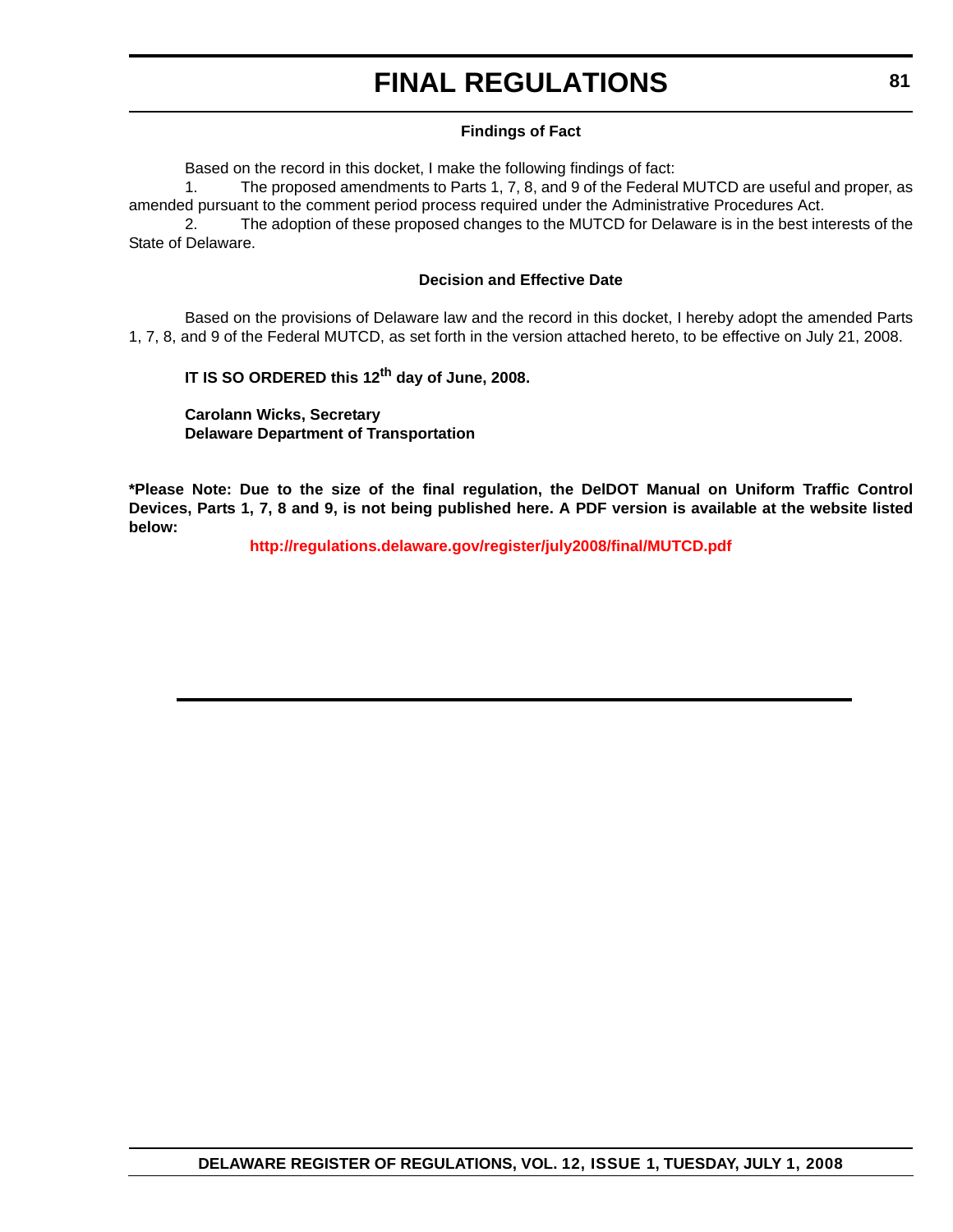# **GENERAL NOTICES**

## **[DEPARTMENT OF NATURAL RESOURCES AND ENVIRONMENTAL](http://www.dnrec.delaware.gov/Pages/default.aspx)  CONTROL**

**DIVISION [OF WATER RESOURCES](http://www.dnrec.state.de.us/water2000/index.asp)**

Statutory Authority: 7 Delaware Code, Section 6010, (7 **Del.C.** §6010)

## **[GENERAL NOTICE](#page-4-0)**

#### **Secretary's Order No. 2008-W-0022**

#### **Withdrawal of Proposed "Regulations of the Pollution Control Strategy for the Indian River, Indian River Bay, Rehoboth Bay and Little Assawoman Bay Watersheds, Delaware," as Published in the May 2007**  *Delaware Register of Regulations*

Date of Issuance: May 20, 2008 Effective Date: May 20, 2008

Under the authority vested in the Secretary of the Department of Natural Resources and Environmental Control ("Department" or "DNREC") under 29 **Del.C.** §§8001 et seq., 29 **Del.C.** §§10111 et seq. and 7 **Del.C.** §6010 (a), the following findings, reasons and conclusions are entered as an Order of the Secretary in the above-referenced rulemaking proceeding:

On February 13, 2006, the Department opened a proposed rulemaking proceeding in Start Action Notice ("SAN") 2002-006 to promulgate a regulation to control non-point sources of nutrient pollutants from entering the waters of the Inland Bays, which consist of the Indian River, Indian River Bay, Rehoboth Bay and Little Assawoman Bay and their tributaries. The proposed regulation would have established nutrient removal requirements for stormwater management and on-site waste waster treatment and disposal system standards within the watersheds. The Inland Bays are vitally important to Delaware's economy and to overall environment within the Inland Bays and the public health based upon the recreational uses of the Inland Bays. The Department determined in a series of studies and total maximum daily load ("TMDL") regulations that the Inland Bays have impaired water quality based upon their classification and under the Federal Water Pollution Control Act, or Clean Water Act.

The Department conducted numerous meetings and workshops during the development of the proposed regulation, which was published May 2007 in the Delaware Register of Regulations. The Department held two public hearings on June 13, 2007 and June 14, 2007 and the public comment period was open for written comments from May 1, 2007 through June 29, 2007. As a result of the public comments the Department received, the Department decided to significantly revise the proposed regulation and publish the revised proposed regulation in the June 2008 *Delaware Register of Regulations*. In order to not have two proposed regulations pending consideration for adoption as a final regulation, the Department will move forward with the revised proposed regulation to be published in the June 2008 *Delaware Register of Regulations* and withdraw the proposed regulation that was published in the May 2007 *Delaware Register of Regulations.* 

In conclusion, the following findings and conclusions are entered:

The Department, acting through this Order of the Secretary and 29 **Del.C.** §10118(d), hereby withdraws the proposed regulation published in the *Delaware Register of Regulations* on May 1, 2007; and

The Department will allow its proposed rulemaking commenced with Start Action Notice No. 2002-06 to continue with a new, revised proposed regulation to be published in the June 2008 *Delaware Register of Regulations*, and the Department may rely on the portions of the administrative record already developed to the extent that the Department determines that they are relevant to the proposed regulation to be published in the June 2008 *Delaware Register of Regulations*. The Department shall have this Order published in the *Delaware Register of Regulations* and in newspapers in the same manner as the notice of the proposed regulation.

John A. Hughes, Secretary, DNREC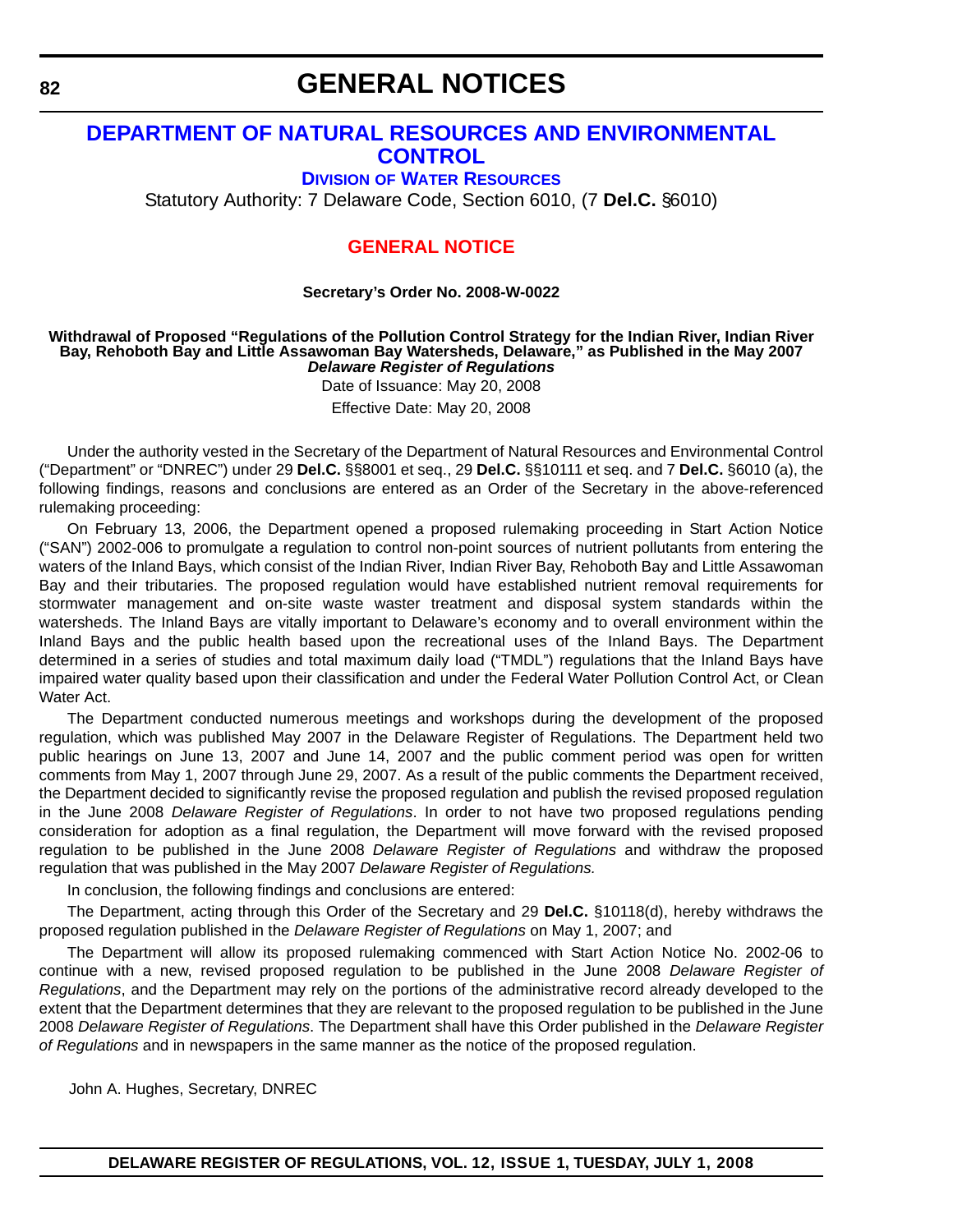### **[DELAWARE RIVER BASIN COMMISSION](http://www.nj.gov/drbc/) [NOTICE OF PUBLIC HEARING AND BUSINESS MEETING](#page-4-0)**

The Delaware River Basin Commission will hold a public hearing and business meeting on Wednesday, July 16, 2008 beginning at 10:30 a.m. at the Commission's office building located at 25 State Police Drive, West Trenton, New Jersey. For more information visit the DRBC web site at www.drbc.net or contact Pamela M. Bush, Esq., Commission Secretary and Assistant General Counsel, at 609-883-9500 extension 203.

# **[DELAWARE STATE FIRE PREVENTION COMMISSION](http://statefirecommission.delaware.gov/) [NOTICE OF PUBLIC HEARING](#page-4-0)**

#### **Delaware State Fire Prevention Regulations, Part IX, Fire Service Standards Chapter 4 Minimum Requirements offor the Establishment of Fire Companies and Sub Stations**

The Delaware State Fire Prevention Commission will hold a public hearing pursuant to 16 **Del.C.** §6603 and 29 **Del.C.** §101 on Tuesday, August 19, 2008 at 1:00 P.M. in the Commission Chamber, Delaware State Fire School, Delaware Fire Service Center, 1463 Chestnut Grove Road, Dover, Delaware. The Commission is proposing changes to Part IX, Fire Service Standards, *Minimum Requirements of the Establishment Fire Companies and Substations*, to update the regulation related to substations and to make the regulation applicable to the establishment of additional Emergency Medical Service (EMS) stations as well as fire substations.

Persons may view the proposed changes to the Regulations between the hours of 8:00 a.m. to 4:30 p.m., Monday through Friday, at the Delaware State Fire Prevention Commission, Delaware State Fire School, Delaware Fire Service Center, 1463 Chestnut Grove Road, Dover, Delaware, 19904, or Office of the State Fire Marshal located at the Delaware Fire Service Center, 1537 Chestnut Grove Road, Dover, Delaware, 19904, or the Regional State Fire Marshal's Offices located 2307 MacArthur Road, New Castle, Delaware and 22705 Park Avenue, Georgetown, Delaware, 19947. You can find the meeting announcement and proposed changes on the Delaware Website http://www.delaware.gov/egov/calendar.nsf or on the Delaware State Fire Marshal's Office webpage at www.statefiremarshal.delaware.gov under the tabs "Services" and "Proposed Changes". There will be a reasonable fee charge for copies of the proposed changes or the proposed changes may be retrieved from the webpage for free.

Persons may present their views in writing by mailing their views to the Commission at the above addresses prior to the hearing. The final date to submit written comments shall be at the public hearing. If the number of persons desiring to testify at the public hearing is large, the amount of time allotted to each speaker may be limited.

The Commission will consider promulgating the proposed regulations immediately following the public hearing.

### **[DEPARTMENT OF AGRICULTURE](http://dda.delaware.gov/default.shtml) [HARNESS RACING COMMISSION](http://dda.delaware.gov/harness/index.shtml) [PUBLIC NOTICE](#page-4-0)**

**501 Harness Racing Rules and Regulations**

The Delaware Harness Racing Commission's public hearing originally scheduled for July 8, 2008 to discuss rule changes for DHRC Rules 6 and 8 has been cancelled until further notice.

**DELAWARE REGISTER OF REGULATIONS, VOL. 12, ISSUE 1, TUESDAY, JULY 1, 2008**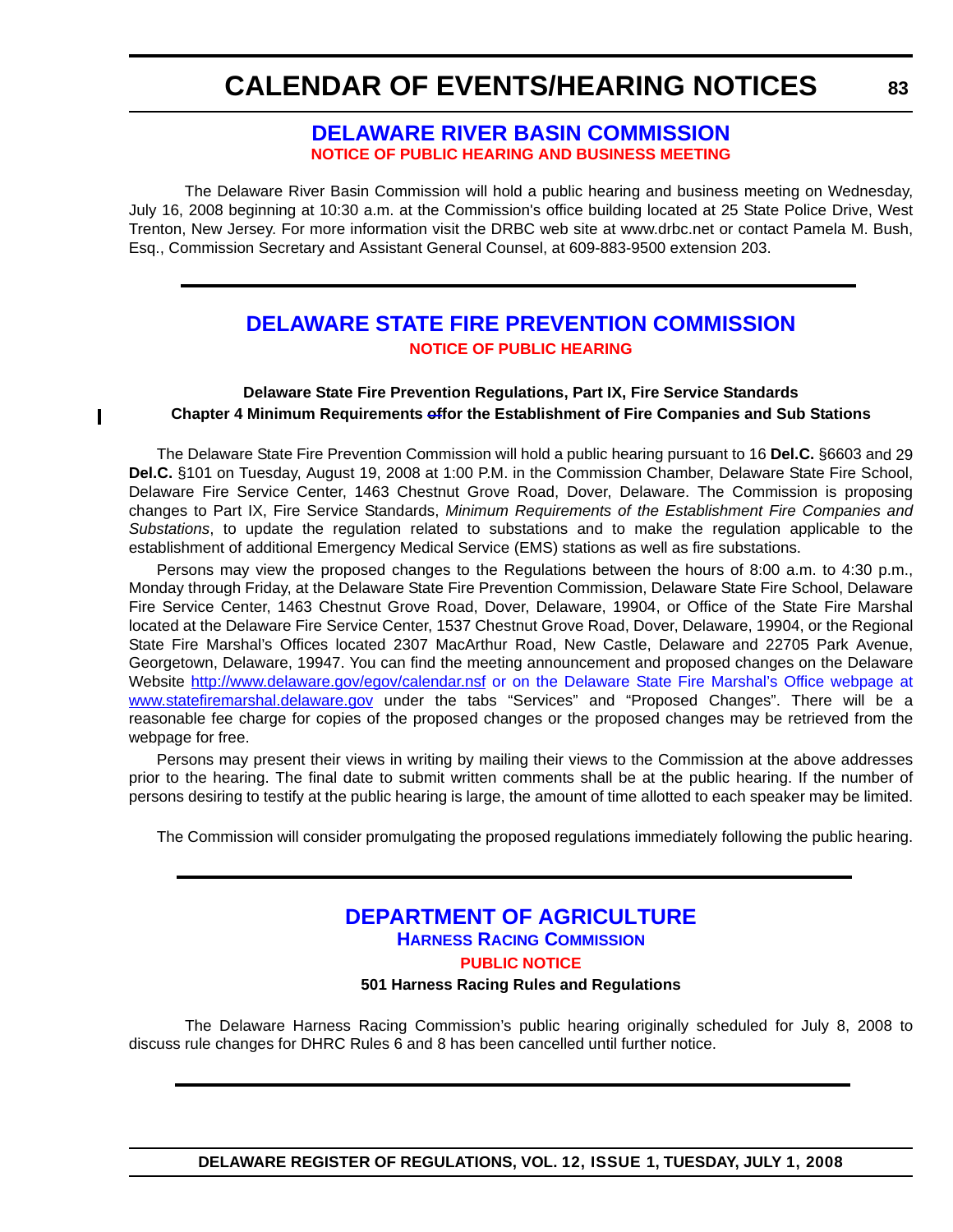# **[DEPARTMENT OF EDUCATION](http://www.doe.k12.de.us/)**

The State Board of Education will hold its monthly meeting on Thursday, July 17, 2008 at 1:00 p.m. in the Townsend Building, Dover, Delaware.

# **[DEPARTMENT OF HEALTH AND SOCIAL SERVICES](http://www.dhss.delaware.gov/dhss/index.html) DIVISION OF MEDICAID [AND MEDICAL ASSISTANCE](http://www.dhss.delaware.gov/dhss/dmma/) [PUBLIC NOTICE](#page-4-0)**

### **Pharmaceutical Services Program – Tamper-Resistant Prescription Pads**

In compliance with the State's Administrative Procedures Act (APA - Title 29, Chapter 101 of the **Delaware Code**) and under the authority of Title 31 of the **Delaware Code**, Chapter 5, Section 512, Delaware Health and Social Services (DHSS) / Division of Medicaid and Medical Assistance (DMMA) is amending the Delaware Medical Assistance Program (DMAP) Provider Manuals to bring the Medicaid regulations into compliance with Federal law.

Any person who wishes to make written suggestions, compilations of data, testimony, briefs or other written materials concerning the proposed new regulations must submit same to Sharon L. Summers, Planning & Policy Development Unit, Division of Medicaid and Medical Assistance, 1901 North DuPont Highway, P.O. Box 906, New Castle, Delaware 19720-0906 or by fax to (302) 255-4454 by July 31, 2008.

The action concerning the determination of whether to adopt the proposed regulation will be based upon the results of Department and Division staff analysis and the consideration of the comments and written materials filed by other interested persons.

# **DIVISION [OF SOCIAL SERVICES](http://www.dhss.delaware.gov/dhss/dmma/)**

### **[PUBLIC NOTICE](#page-4-0)**

# **Food Stamp Program**

### **9044.1 Newly-Certified Households**

In compliance with the State's Administrative Procedures Act (APA - Title 29, Chapter 101 of the **Delaware Code**) and under the authority of Title 31 of the **Delaware Code**, Chapter 5, Section 512, Delaware Health and Social Services (DHSS) / Division of Social Services is proposing to amend Food Stamp Program policies in the Division of Social Services Manual (DSSM) regarding newly-certified households.

Any person who wishes to make written suggestions, compilations of data, testimony, briefs or other written materials concerning the proposed new regulations must submit same to Sharon L. Summers, Policy, Program & Development Unit, Division of Social Services, 1901 North DuPont Highway, P.O. Box 906, New Castle, Delaware 19720-0906 or by fax to (302) 255-4425 by July 31, 2008.

The action concerning the determination of whether to adopt the proposed regulation will be based upon the results of Department and Division staff analysis and the consideration of the comments and written materials filed by other interested persons.

# **[DEPARTMENT OF INSURANCE](http://www.delawareinsurance.gov/) [PUBLIC NOTICE](#page-4-0)**

INSURANCE COMMISSIONER MATTHEW DENN hereby gives notice of intent to adopt proposed Department of Insurance Regulation 606 relating to the standardization of insurance identification cards and notification to the Division of Motor Vehicles of the termination of automobile insurance. The docket number for this proposed amendment is 730.

**DELAWARE REGISTER OF REGULATIONS, VOL. 12, ISSUE 1, TUESDAY, JULY 1, 2008**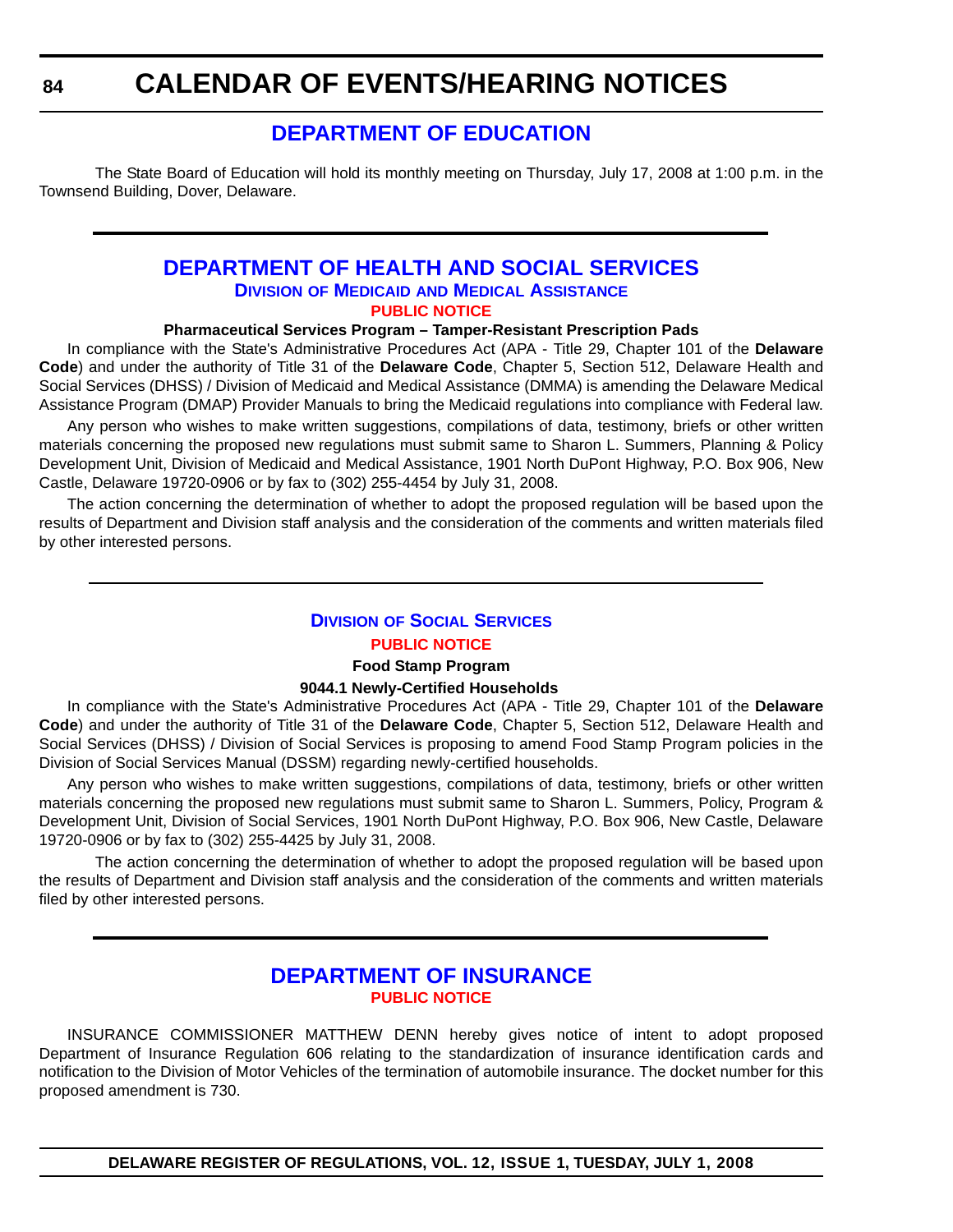The purpose of the proposed amendment to regulation is to eliminate the requirement that insurance identification cards be issued for periods of less than six months when the payment period is for a period of less than six months and to delete the requirement that fleet vehicles carry vehicle-specific identification cards. The text of the proposed amendment is reproduced in the July 2008 edition of the *Delaware Register of Regulations*. The text can also be viewed at the Delaware Insurance Commissioner's website at: [http://www.delawareinsurance.gov/](http://www.delawareinsurance.gov/departments/documents/ProposedRegs/ProposedRegs.shtml) [departments/documents/ProposedRegs/ProposedRegs.shtml](http://www.delawareinsurance.gov/departments/documents/ProposedRegs/ProposedRegs.shtml).

The Department of Insurance does not plan to hold a public hearing on the proposed changes. Any person can file written comments, suggestions, briefs, compilations of data or other materials concerning the proposed amendments. Any written submission in response to this notice and relevant to the proposed changes must be received by the Department of Insurance no later than 4:30 p.m., Monday August 4, 2008, and should be addressed to Mitchell G. Crane, Esquire, Delaware Department of Insurance, 841 Silver Lake Boulevard, Dover, DE 19904, or sent by fax to 302.739.2021 or email to [mitch.crane@state.de.us.](mailto:mitch.crane@state.de.us)

## **[DEPARTMENT OF NATURAL RESOURCES AND ENVIRONMENTAL](http://www.awm.delaware.gov/)  CONTROL**

### **DIVISION OF AIR [AND WASTE MANAGEMENT](http://www.awm.delaware.gov/) [REGISTER NOTICE](#page-4-0)**

#### **Title of the Regulations:**

DELAWARE STATE IMPLEMENTATION PLAN: Administrative and Non-Substantive Changes to Delaware's Regulations Governing the Control of Air Pollution

#### **Brief Synopsis of the Subject, Substance and Issues:**

Over the past 40 years, Delaware has adopted 32 air regulations that are approved by the US Environmental Protection Agency (EPA) as state implementation plan (SIP) revisions. Another four regulations have been submitted to EPA and are currently pending EPA approval into Delaware SIPs. The purpose of this SIP document is to update all these SIP regulations to a uniform style in accordance with the Delaware Administrative Code, "Manual for Drafting Regulations (March 2006)." In addition to this style update, several typo and misprint-type errors are also being corrected in this SIP revision.

The administrative changes, non-substantive changes and correction of errors do not alter regulatory features of any individual regulation, such as effective date, applicability, regulatory limit and requirement, compliance and monitoring schedule, enforcement procedures, etc.

#### **Notice of Public Comment:**

This SIP revision and all Delaware AQM regulations under it are available for public review at offices of DNREC-DAWM Air Quality Management Section (AQMS), Dover and New Castle. A public hearing will be held on **July 31, 2008**, beginning at 6:00 pm, in AQMS Conference Room, 2<sup>nd</sup> Floor, Priscilla Building, 156 South State Street, Dover, DE 19901. Comments on this SIP revision and all regulations under it can be sent to AQMS at the above address, or presented at the hearing.

#### **Prepared by:**

Frank F. Gao, Project Leader Phone: (302) 323-4542, Date: June 12, 2008 E-Mail: Frank.Gao@state.de.us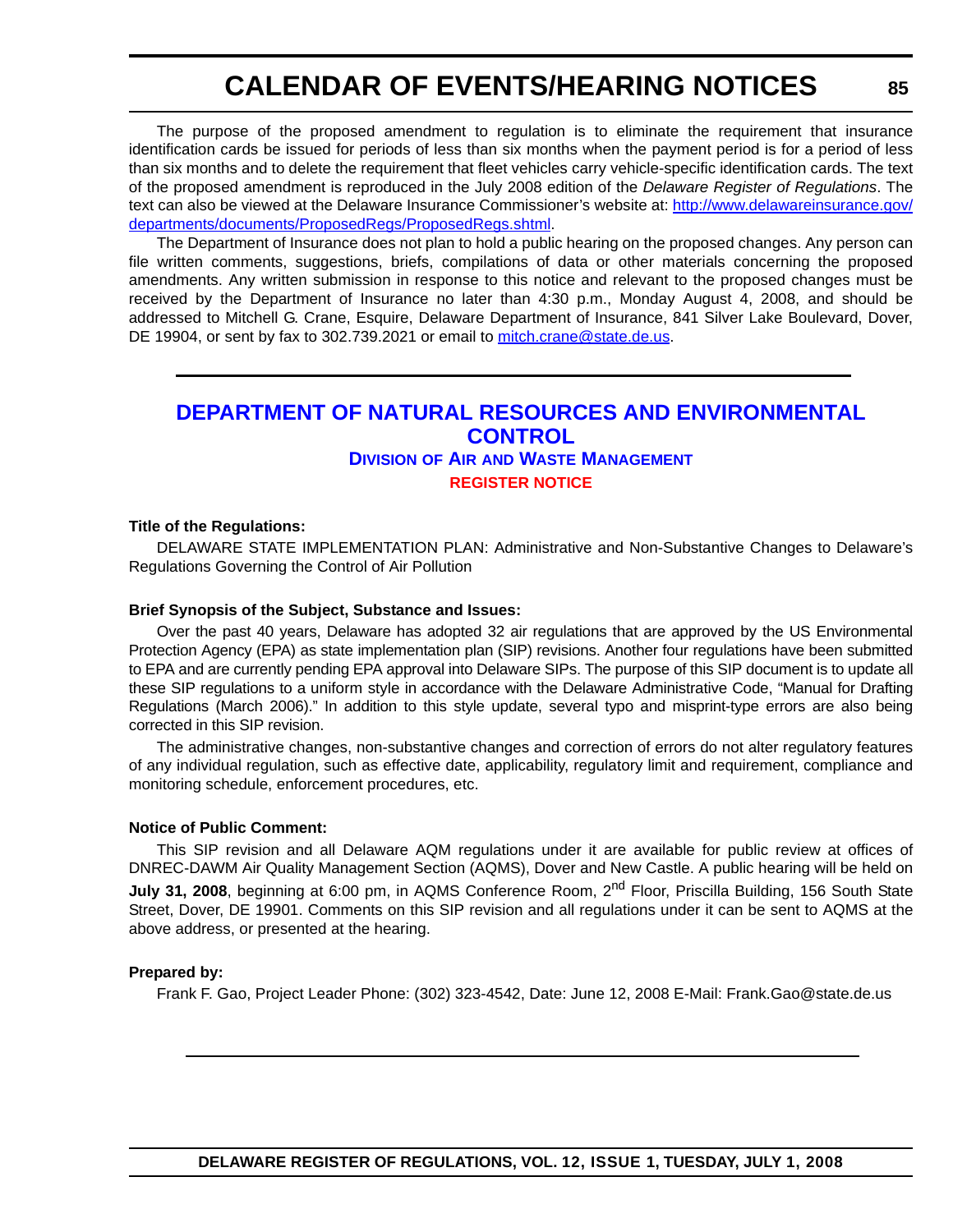### **DIVISION OF AIR [AND WASTE MANAGEMENT](http://www.awm.delaware.gov/Pages/default.aspx)** Statutory Authority: 7 Delaware Code, Section 6010, (7 **Del.C.** §6010) 7 **DE Admin. Code** 1138 **[REGISTER NOTICE](#page-4-0)**

#### **Title of the Regulations:**

Amendment to Regulation 1138 *Emission Standards for Hazardous Air Pollutants for Source Categories* **Brief Synopsis of the Subject, Substance and Issues:**

Under Section 112(k) of the 1990 Clean Air Act Amendment, Congress mandated that the EPA identify 30 or more hazardous air pollutants (HAPs) that posed the greatest threat to public health in urban areas, to identify the small area sources that emit those pollutants and to develop regulations to reduce the emission of HAPs. In 1999, the EPA identified 33 HAPs that posed the greatest threat to public health and has, since that time, identified over 60 new area source categories for which regulations would be developed.

In July 2007, the EPA promulgated its first area source standard affecting a Delaware source; the lead acid battery manufacturing standard under 40 CFR Part 63 Subpart PPPPPP.

The purpose of this proposed amendment to Regulation 1138 is to provide increased protection for children and other at-risk populations against a variety of adverse health effects, most notably the effects on the developing nervous system caused by exposure to lead. The proposed amendment will provide greater consistency between Delaware's air toxics standards and the recently promulgated federal standard (Subpart PPPPPP) on which this amendment is heavily based. In addition, this amendment proposes to include several more protective requirements that currently exist in Delaware air permits.

#### **Notice of Public Comment:**

Statements and testimony may be presented either orally or in writing at a public hearing to be held on Tuesday, July 29, 2008 beginning at 6:30 PM in the DNREC Auditorium at the Richardson and Robbins Building, 89 Kings Highway, Dover DE. Interested parties may submit comments in writing to: Jim Snead, DNREC Air Quality Management Section, 715 Grantham Lane, New Castle, DE 19720.

#### **Prepared by:**

| James R. Snead | (302) 323-4542 | iames.snead@state.de.us | May 22, 2008 |
|----------------|----------------|-------------------------|--------------|
|----------------|----------------|-------------------------|--------------|

### **[DEPARTMENT OF STATE](http://sos.delaware.gov/default.shtml) DIVISION [OF PROFESSIONAL REGULATION](http://dpr.delaware.gov/default.shtml) 2500 Board of Pharmacy**

#### **[PUBLIC NOTICE](#page-4-0)**

The Delaware Board of Pharmacy, in accordance with 24 **Del.C***.* §2509, proposes amendments to its regulations by adding new regulation sections to 1) **11.0 Pharmaceutical Services in Nursing Homes;** and 2) **18.0 Pharmaceutical Services for Medical Gases**. Specifically, the Board has proposed changes to regulation 11.3 Emergency Use Medications. The proposed changes are to address Board of Pharmacy concerns with interim use medications available in nursing homes

A public hearing is scheduled for Wednesday, August 20, 2008, at 10:00 a.m. in the second floor Conference Room A of the Cannon Building, 861 Silver Lake Boulevard, Dover, DE 19904.

Members of the public may offer verbal comments on the proposal at the hearing. Written comments may be submitted to the Board prior to the hearing care of Judy Letterman at the above address. Written comments may be submitted until the public hearing begins. Anyone wishing to obtain a copy of the proposal or to make comments at the public hearing should contact Judy Letterman at the above address or by calling (302) 744-4504.

The Board will consider promulgating the proposed changes immediately following the public hearing.